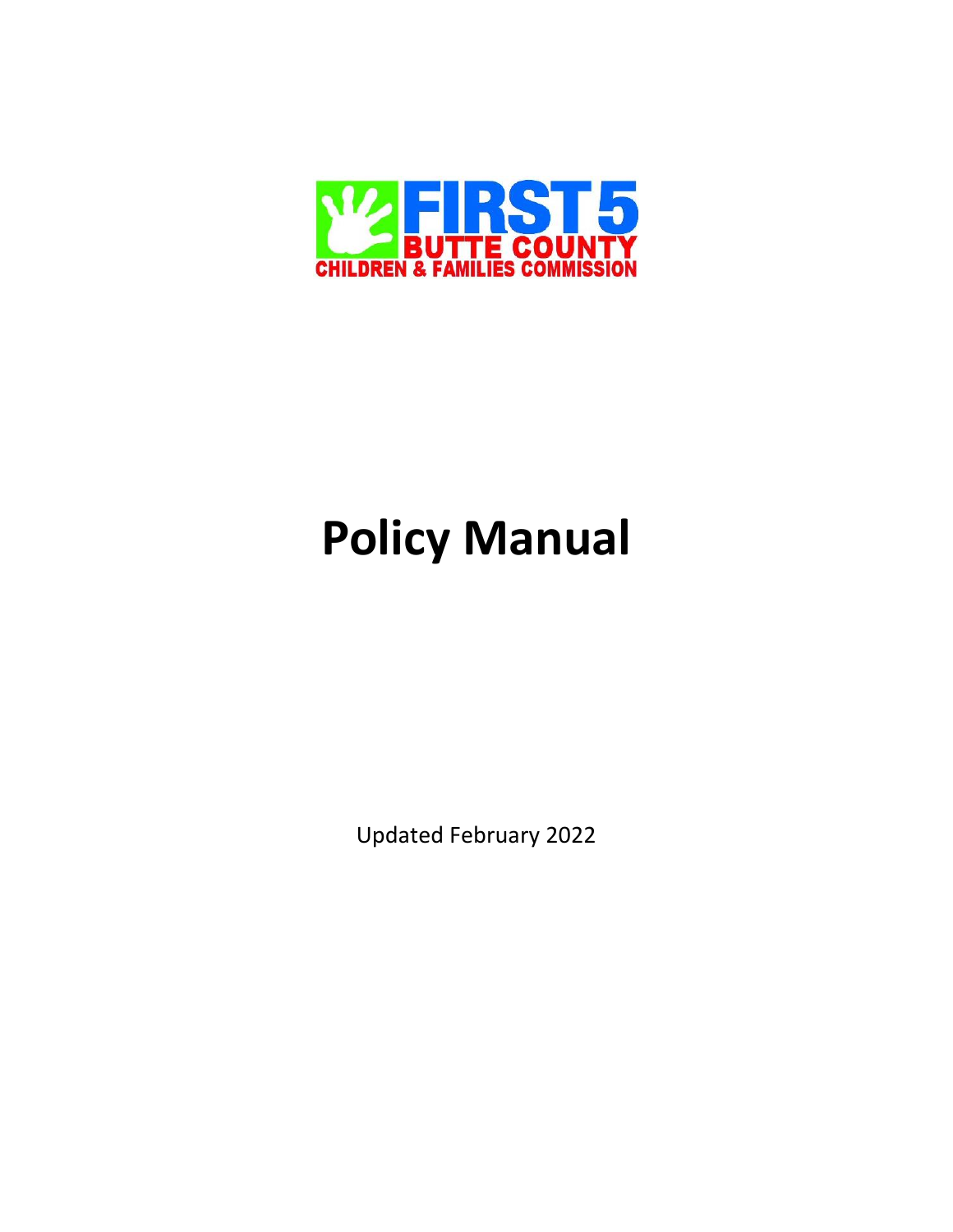### **Contents**

| I. |                | Governance                       |
|----|----------------|----------------------------------|
|    | 1.             |                                  |
|    | 2.             |                                  |
|    | 3.             |                                  |
|    | $\mathbf{4}$ . |                                  |
|    | 5.             |                                  |
|    | б.             |                                  |
|    | 7.             |                                  |
|    | 8.             |                                  |
|    | 9.             |                                  |
|    |                |                                  |
|    |                |                                  |
|    |                |                                  |
|    |                |                                  |
|    |                | II. Compliance                   |
|    | $1_{\cdot}$    |                                  |
|    | 2.             |                                  |
|    | 3.             |                                  |
|    | 4.             |                                  |
|    | 5.             |                                  |
|    |                | III. Contracting and Procurement |
|    | 1.             |                                  |
|    | 2.             |                                  |
|    | 3.             |                                  |
|    | 4.             |                                  |
|    | 5.             |                                  |
|    | 6.             |                                  |
|    | 7.             |                                  |
|    | 8.             |                                  |
|    | 9.             |                                  |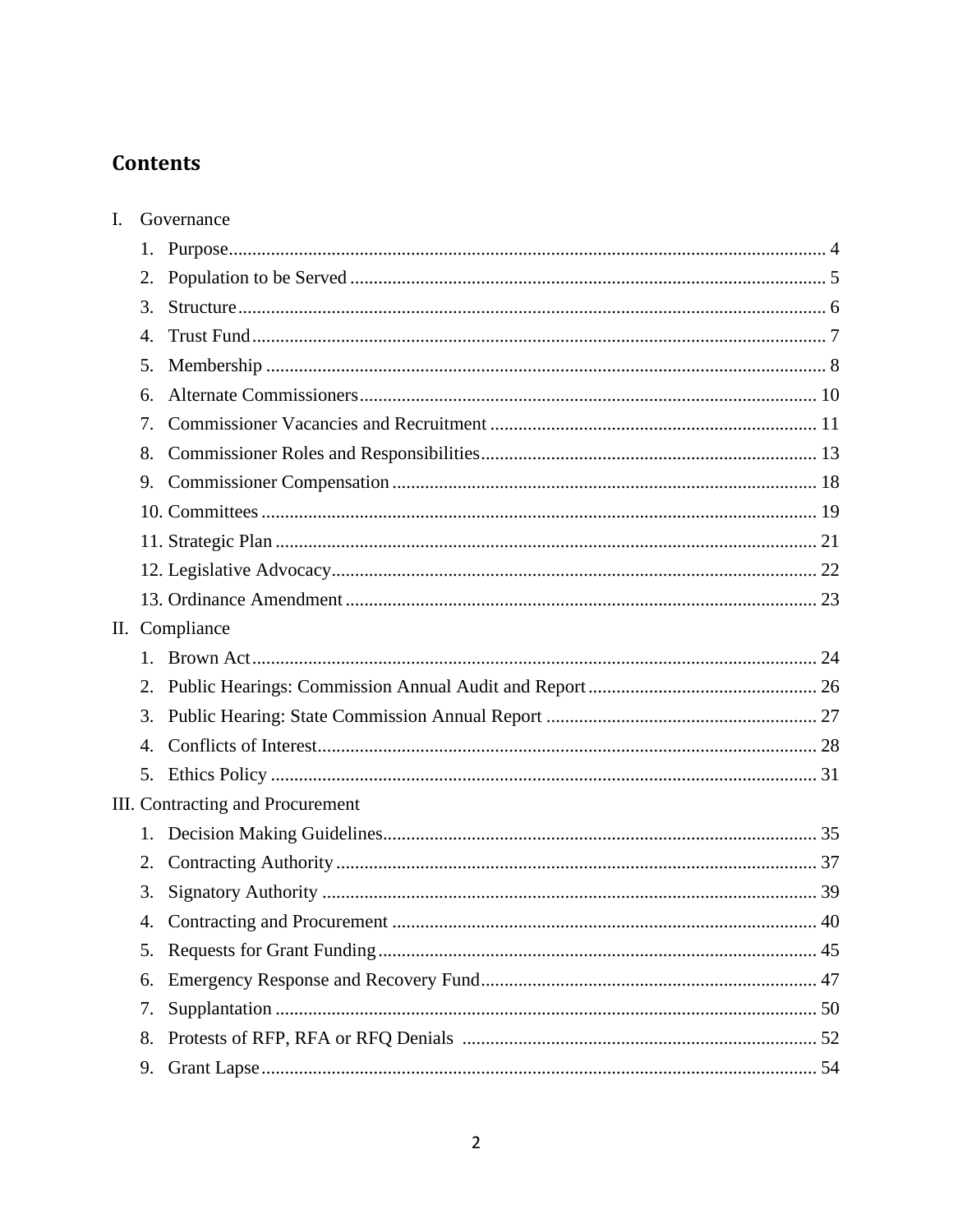| <b>IV. Policies for Grantees</b> |                      |  |
|----------------------------------|----------------------|--|
| 1.                               |                      |  |
| 2.                               |                      |  |
| 3.                               |                      |  |
| $\mathbf{4}$ .                   |                      |  |
| 5.                               |                      |  |
| 6.                               |                      |  |
| 7.                               |                      |  |
| 8.                               |                      |  |
|                                  | V. Fiscal Management |  |
|                                  |                      |  |
| 2.                               |                      |  |
| 3.                               |                      |  |
| 4.                               |                      |  |
| 5.                               |                      |  |
| 6.                               |                      |  |
|                                  |                      |  |
|                                  | VI. Other Operations |  |
|                                  |                      |  |
| 2.                               |                      |  |
| 3.                               |                      |  |
| 4.                               |                      |  |
| 5.                               |                      |  |

#### $\overline{3}$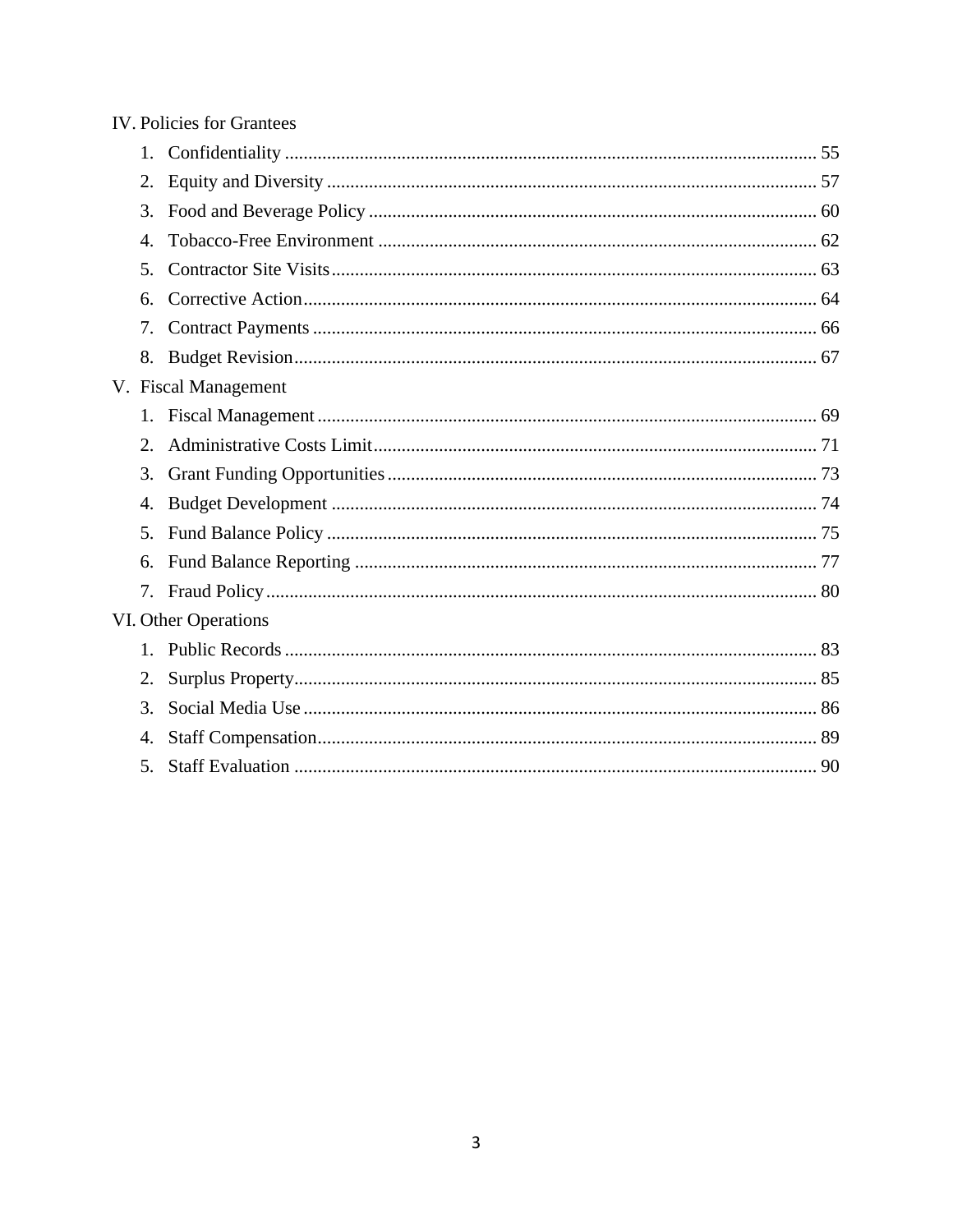## **I. Governance**

| 1. Purpose                            |                                                                                                                                                                                                                                                                                                                                                                                                                                                                       |  |
|---------------------------------------|-----------------------------------------------------------------------------------------------------------------------------------------------------------------------------------------------------------------------------------------------------------------------------------------------------------------------------------------------------------------------------------------------------------------------------------------------------------------------|--|
| <b>Purpose/</b><br><b>Background:</b> | The Board of Supervisors authorized a purpose for First 5 Butte County Children and<br>Families Commission pursuant to Section 130100 of the California Health and Safety<br>Code. This policy establishes a purpose for the Commission.                                                                                                                                                                                                                              |  |
|                                       | The voters of the State of California passed the California Children and Families First<br>Act of 1998. The act recognizes that there is a compelling need in California to<br>create and implement comprehensive, collaborative, and integrated system of<br>information and services to promote, support and optimize early childhood<br>development from the prenatal stage through five (5) years of age.                                                         |  |
|                                       | The act further recognizes that there is a compelling need in California to ensure<br>that early childhood development programs and services are universally and<br>continuously available for children until the beginning of kindergarten. Proper<br>parenting, nurturing, and health care during these early years will provide the<br>means for California's children to enter school in good health, ready and able to<br>learn, and emotionally well developed. |  |
|                                       | It is the intent of this policy to describe the creation and implementation of an<br>integrated, comprehensive, and collaborative system of information and services to<br>enhance optimal early childhood development. This system should function as a<br>network that promotes accessibility to all information and services from any entry<br>point into the system.                                                                                              |  |
|                                       | It is the intent of this policy also to emphasize local decision making, to provide for<br>greater local flexibility in designing delivery systems, and to eliminate duplicate<br>administrative systems.                                                                                                                                                                                                                                                             |  |
| <b>Policy:</b>                        | The Commission purpose is established through a Vision and Mission.                                                                                                                                                                                                                                                                                                                                                                                                   |  |
|                                       | Vision: Every child in Butte County will have the opportunity for a resilient, thriving<br>future through a nurturing, supportive network of families, caregivers, and their<br>community.                                                                                                                                                                                                                                                                            |  |
|                                       | Mission: First 5 Butte County Children and Families Commission works<br>collaboratively with partners and stakeholders to build a healthy, integrated system<br>of support for young children and their families and caregivers.                                                                                                                                                                                                                                      |  |
| <b>Effective</b><br>Date:             | February 25, 2022                                                                                                                                                                                                                                                                                                                                                                                                                                                     |  |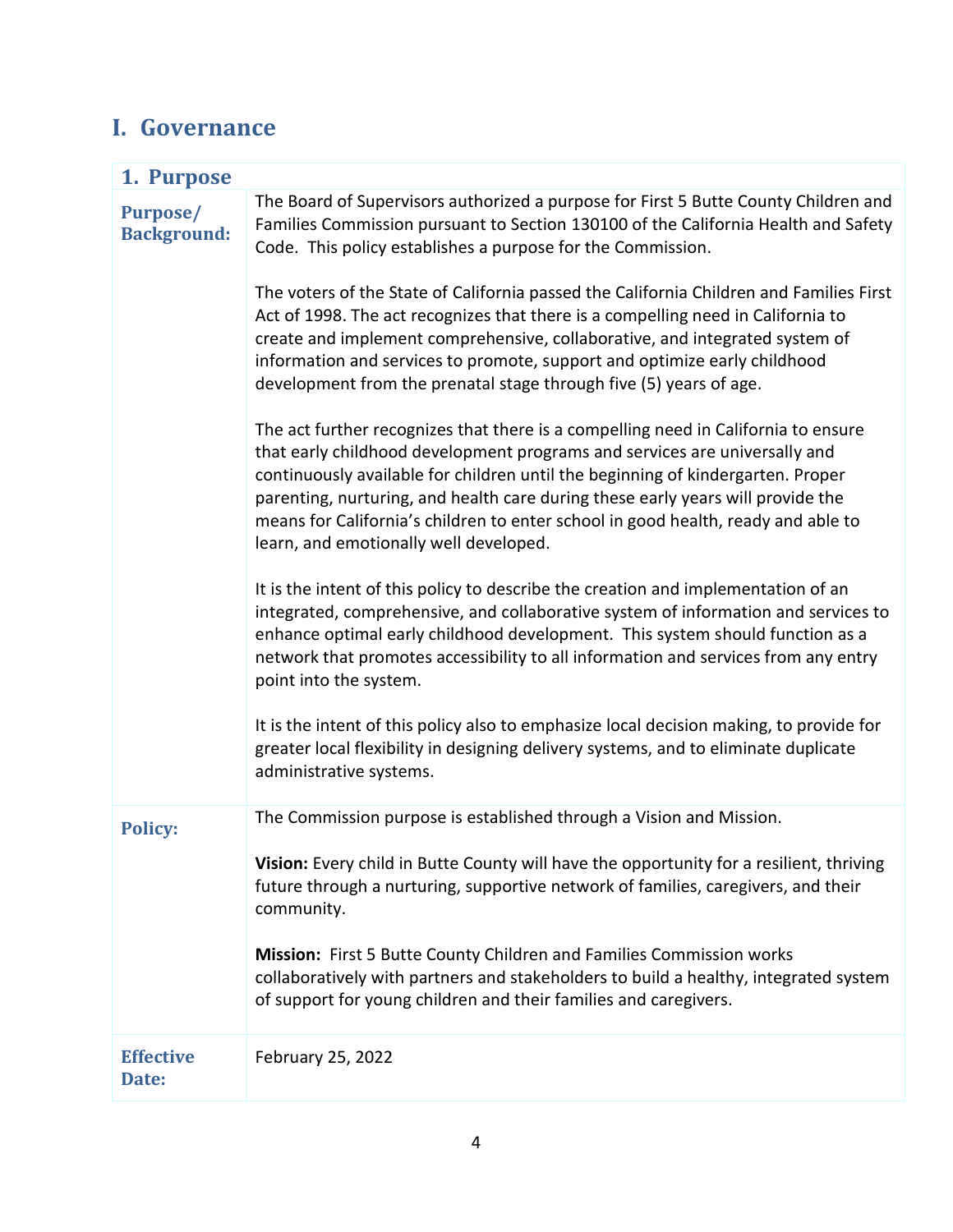| 2. Population to be Served            |                                                                                                                                                                                                                                                                                                                                                                                                                                                                                                                                                                                                                                                                                                                                                                                                                                       |  |
|---------------------------------------|---------------------------------------------------------------------------------------------------------------------------------------------------------------------------------------------------------------------------------------------------------------------------------------------------------------------------------------------------------------------------------------------------------------------------------------------------------------------------------------------------------------------------------------------------------------------------------------------------------------------------------------------------------------------------------------------------------------------------------------------------------------------------------------------------------------------------------------|--|
| <b>Purpose/</b><br><b>Background:</b> | The Board of Supervisors authorized the population to be served for First 5 Butte<br>County Children and Families Commission pursuant to Section 130140 of the<br>California Health and Safety Code. The purpose of this policy is to establish the<br>population served by funding.                                                                                                                                                                                                                                                                                                                                                                                                                                                                                                                                                  |  |
| <b>Policy:</b>                        | Commission funding will serve children prenatally through five years of age and<br>their families.<br>It is the Commission's policy to support children birth through 5 years of age and<br>their families through partnerships, such as but not limited to, local non-profit<br>organizations, family or center based child care providers, community-based<br>organizations, faith-based organizations, schools, and government programs by<br>making funds available for services and/or projects that benefit children birth<br>through 5 years of age and their families. This may include but is not limited to<br>pregnant moms/expectant caregivers, children up to their 6th birthday, and/or<br>parents/caregivers with children birth through 5 years of age, and/or siblings of<br>children birth through 5 years of age. |  |
| <b>Effective</b><br>Date:             | February 25, 2022                                                                                                                                                                                                                                                                                                                                                                                                                                                                                                                                                                                                                                                                                                                                                                                                                     |  |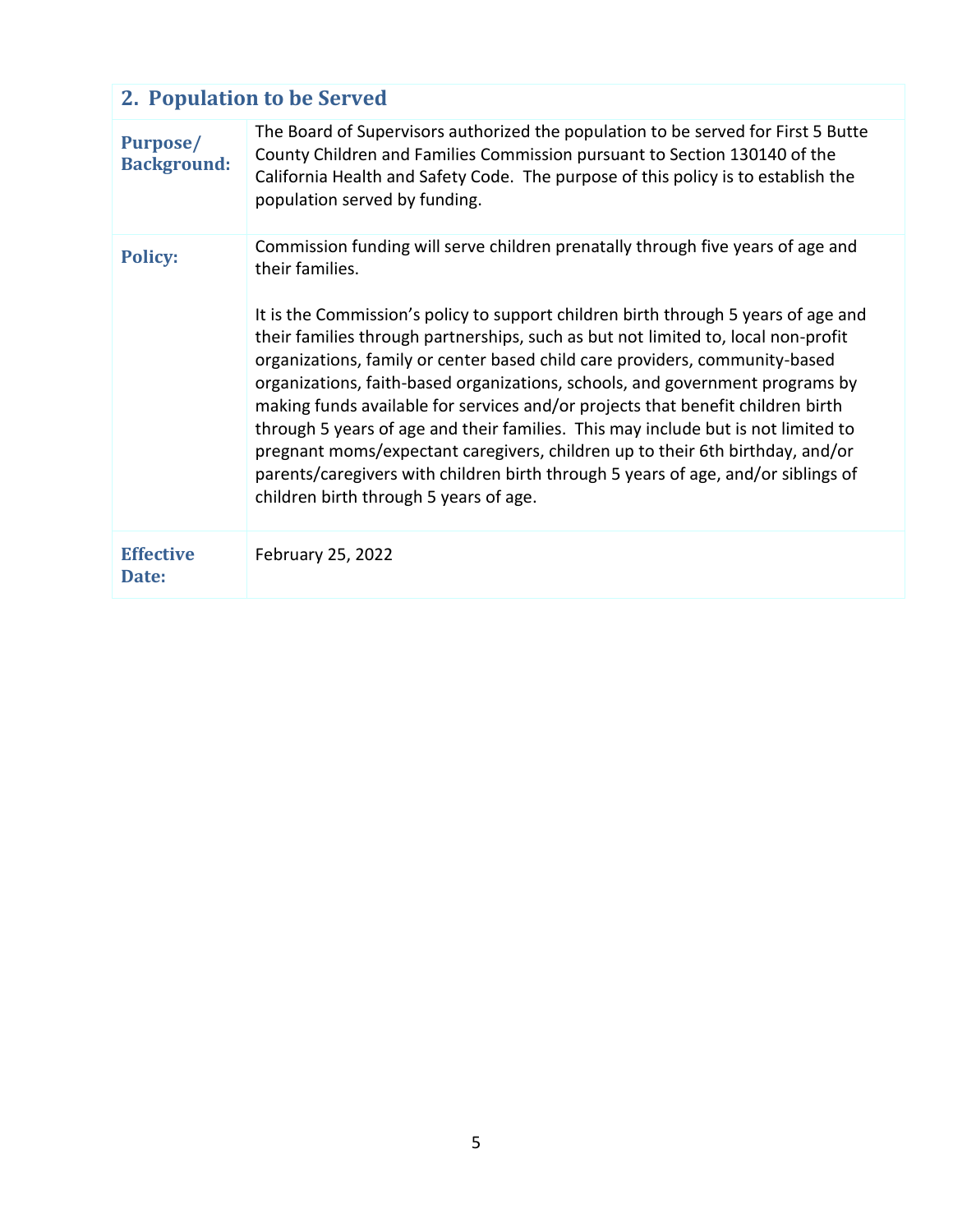| 3. Structure                          |                                                                                                                                                                                                                                                                                                                                                                                                                                                                                                                                                                                                                                                                                                                                                                                                                                                                                                                                                                                                                                                                                                                                                                                                                           |  |
|---------------------------------------|---------------------------------------------------------------------------------------------------------------------------------------------------------------------------------------------------------------------------------------------------------------------------------------------------------------------------------------------------------------------------------------------------------------------------------------------------------------------------------------------------------------------------------------------------------------------------------------------------------------------------------------------------------------------------------------------------------------------------------------------------------------------------------------------------------------------------------------------------------------------------------------------------------------------------------------------------------------------------------------------------------------------------------------------------------------------------------------------------------------------------------------------------------------------------------------------------------------------------|--|
| <b>Purpose/</b><br><b>Background:</b> | The Board of Supervisors authorized the structure for First 5 Butte County Children<br>and Families Commission pursuant to Section 130140.1(a) of the California Health<br>and Safety Code. The purpose of this policy is to establish the Commission<br>structure.                                                                                                                                                                                                                                                                                                                                                                                                                                                                                                                                                                                                                                                                                                                                                                                                                                                                                                                                                       |  |
| <b>Policy:</b>                        | The Commission is a County agency with independent authority over the strategic<br>plan and the local trust fund. The Commission therefore has administrative<br>authority over Proposition 10 matters.<br>The Commission has exclusive control over its budget and expenditures as described<br>in Health and Safety Code Section 130140.1(a)(2). The Commission allocates<br>revenues consistent with its strategic plan, and in accordance with Commission<br>approved policies and by-laws. Funds are received by the Butte County Treasurer<br>and held in trust.<br>The Commission will abide by Butte County personnel and fiscal policies and<br>procedures to the extent that they apply to Commission activities, and do not<br>conflict with California Health and Safety Code Section 130100 et seq.<br>Butte County Department of Public Health (BCPH) provides the Commission with<br>staffing, occupancy and professional services. The Commission will work<br>collaboratively with BCPH, prior to the start of each fiscal year, to develop the<br>budget for the direct and indirect expenses BCPH charges the Commission, as well<br>as other ad hoc costs BCPH may incur on behalf of the Commission. |  |
| <b>Effective Date:</b>                | February 25, 2022                                                                                                                                                                                                                                                                                                                                                                                                                                                                                                                                                                                                                                                                                                                                                                                                                                                                                                                                                                                                                                                                                                                                                                                                         |  |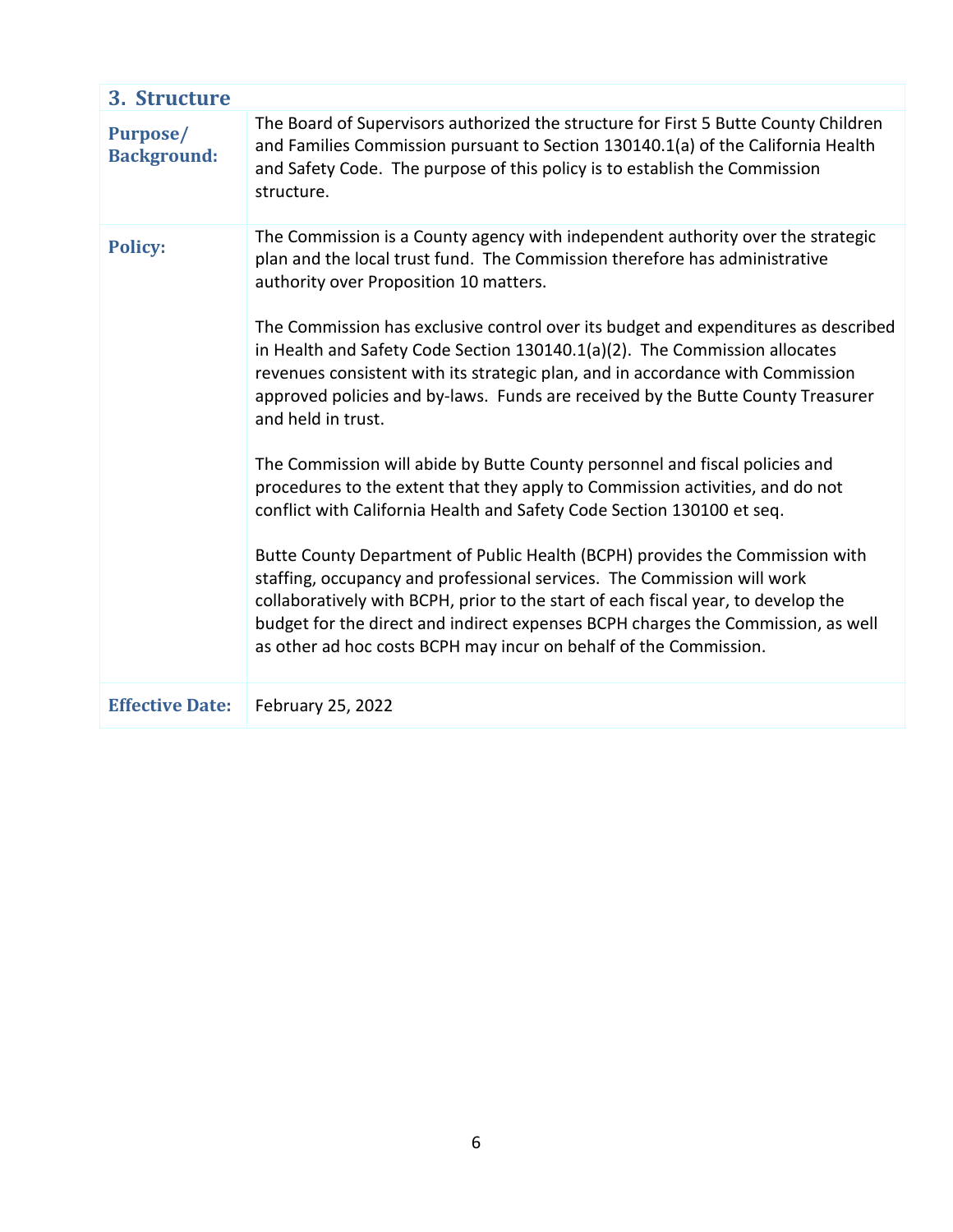| <b>4. Trust Fund</b>                  |                                                                                                                                                                                                                                                                                                                                                                                                                                                                                                                                                                                                                                                                                                                                                                                                        |  |
|---------------------------------------|--------------------------------------------------------------------------------------------------------------------------------------------------------------------------------------------------------------------------------------------------------------------------------------------------------------------------------------------------------------------------------------------------------------------------------------------------------------------------------------------------------------------------------------------------------------------------------------------------------------------------------------------------------------------------------------------------------------------------------------------------------------------------------------------------------|--|
| <b>Purpose/</b><br><b>Background:</b> | The Board of Supervisors authorized a trust fund for First 5 Butte County Children<br>and Families Commission pursuant to Section 130105(d)(2)(A) of the Health and<br>Safety Code. The purpose of this policy is to establish a Commission Trust Fund.<br>Prop 10 funds are revenues generated by a \$.50 tax per every pack of cigarettes,<br>and a proportionate tax on other tobacco products sold. The tax revenues are<br>allocated to counties on a formula based upon the number of live births to residents<br>of the County. First 5 Butte County Children and Families Commission is charged<br>with the responsibility of administering these funds for the County, within the<br>parameters set in state law, and the policies of First 5 California Children and<br>Families Commission. |  |
| <b>Policy:</b>                        | The Trust Fund Policy is outlined as follows:                                                                                                                                                                                                                                                                                                                                                                                                                                                                                                                                                                                                                                                                                                                                                          |  |
|                                       | 1. The Commission may use Prop 10 funds not only to purchase direct services to<br>children aged birth through 5 and their families, but also for administrative and<br>educational services and materials, public awareness campaigns, real property,<br>capital improvements and capital investments.<br>2. The Commission is urged to consider using Prop 10 funds to leverage other fund                                                                                                                                                                                                                                                                                                                                                                                                           |  |
|                                       | sources, including local, state, federal, and private foundation sources, for both<br>current and future use; again, to maximize the benefit of funds currently, and to<br>ensure that necessary programs are supported by more than one fund source<br>when Prop 10 funds decrease in the future.                                                                                                                                                                                                                                                                                                                                                                                                                                                                                                     |  |
|                                       | 3. The Commission must be able to demonstrate that certain outcomes have been<br>met as a result of funding decisions made.                                                                                                                                                                                                                                                                                                                                                                                                                                                                                                                                                                                                                                                                            |  |
|                                       | 4. The Commission must conform to audit guidelines appropriate to its structure as<br>provided by the state.                                                                                                                                                                                                                                                                                                                                                                                                                                                                                                                                                                                                                                                                                           |  |
|                                       | The Commission must conform to its own by-laws, and its own policies, once<br>5.<br>established.                                                                                                                                                                                                                                                                                                                                                                                                                                                                                                                                                                                                                                                                                                       |  |
| <b>Effective</b><br>Date:             | February 25, 2022                                                                                                                                                                                                                                                                                                                                                                                                                                                                                                                                                                                                                                                                                                                                                                                      |  |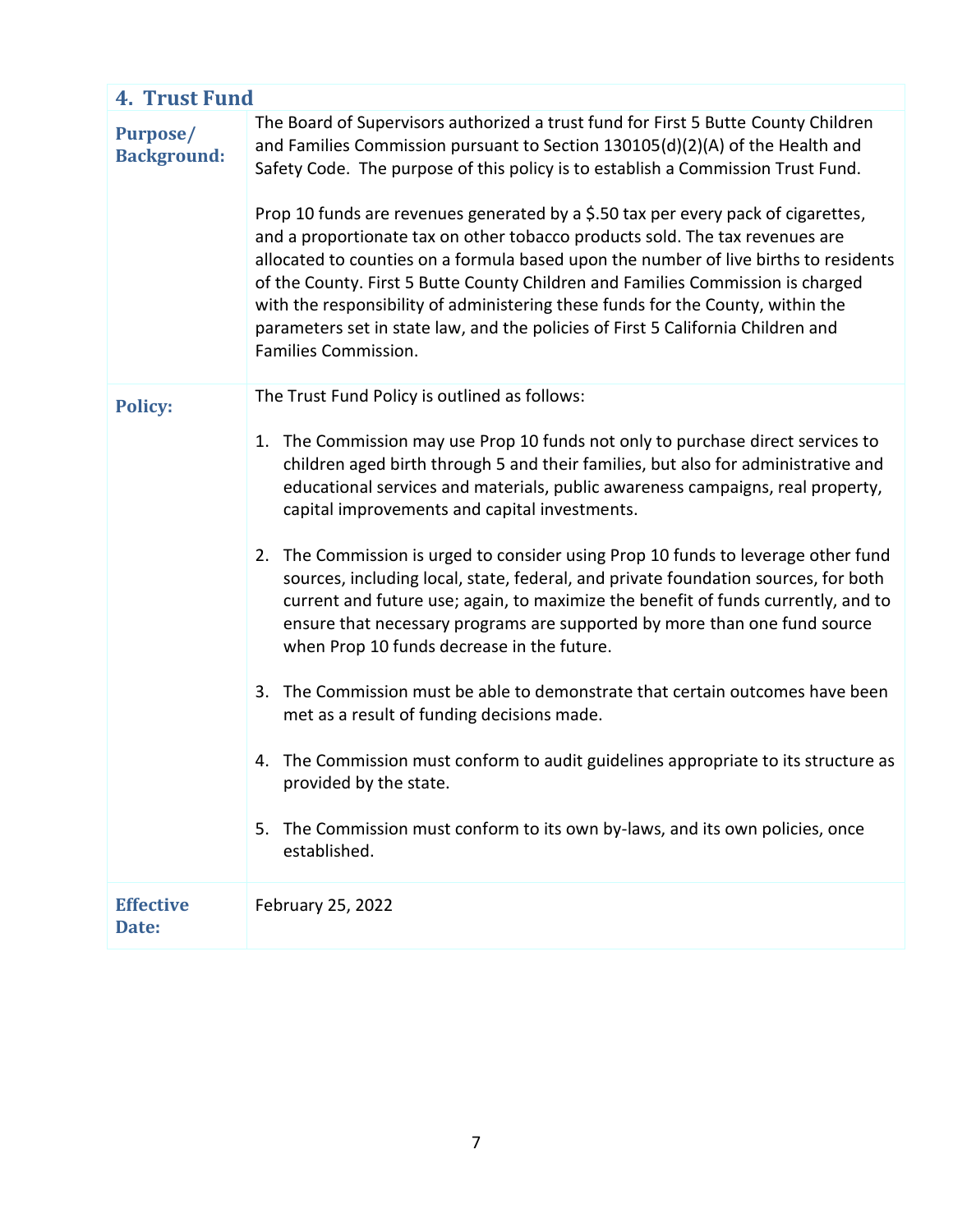| 5. Membership                         |                                                                                                                                                                                                                                                                                           |  |
|---------------------------------------|-------------------------------------------------------------------------------------------------------------------------------------------------------------------------------------------------------------------------------------------------------------------------------------------|--|
| <b>Purpose/</b><br><b>Background:</b> | The Board of Supervisors authorized membership for First 5 Butte County Children<br>and Families Commission pursuant to Section 130140(a)(1)(A) of the California<br>Health and Safety Code. The purpose of this policy is to establish membership for<br>the Commission.                 |  |
| <b>Policy:</b>                        | The Commission shall be composed of nine regular members, plus up to five<br>alternate members, all appointed by the Butte County Board of Supervisors. The<br>Commission may submit recommendations to the Board of Supervisors for<br>consideration.                                    |  |
|                                       | Commissioners shall be appointed by a majority vote of the board of supervisors.<br>Any commission member may be removed from office by a majority vote of the<br>board of supervisors favoring such removal.                                                                             |  |
|                                       | Commission membership shall include the following:                                                                                                                                                                                                                                        |  |
|                                       | 1. The director of the Butte County Department of Public Health, or their<br>designee.                                                                                                                                                                                                    |  |
|                                       | 2. The director of the Butte County Department of Employment and Social<br>Services, or their designee.                                                                                                                                                                                   |  |
|                                       | 3. One (1) member of the board of supervisors chosen from its members.                                                                                                                                                                                                                    |  |
|                                       | 4. Six (6) members, appointed by the board of supervisors chosen from the<br>following groups, with the intent that representatives from as many groups as<br>possible will serve on the commission:                                                                                      |  |
|                                       | a. Recipients of project services as set forth in the county strategic plan;                                                                                                                                                                                                              |  |
|                                       | b. Educators specializing in early childhood development;                                                                                                                                                                                                                                 |  |
|                                       | c. Representatives of a local organization for prevention or early intervention<br>for families at risk;                                                                                                                                                                                  |  |
|                                       | d. Representatives of community-based organizations that have the goal of<br>promoting nurturing and early childhood development;                                                                                                                                                         |  |
|                                       | e. Representatives of local school districts;                                                                                                                                                                                                                                             |  |
|                                       | f.<br>Representatives of local medical, pediatric, or obstetric associations or<br>societies;                                                                                                                                                                                             |  |
|                                       | g. The county health officer and/or persons responsible for the management<br>of the following county functions: children's services, public health<br>services, behavioral health services, social services, and tobacco and other<br>substance abuse prevention and treatment services; |  |
|                                       | h. Representatives of a local child care resource or referral agency, or a local<br>child care coordinating group.                                                                                                                                                                        |  |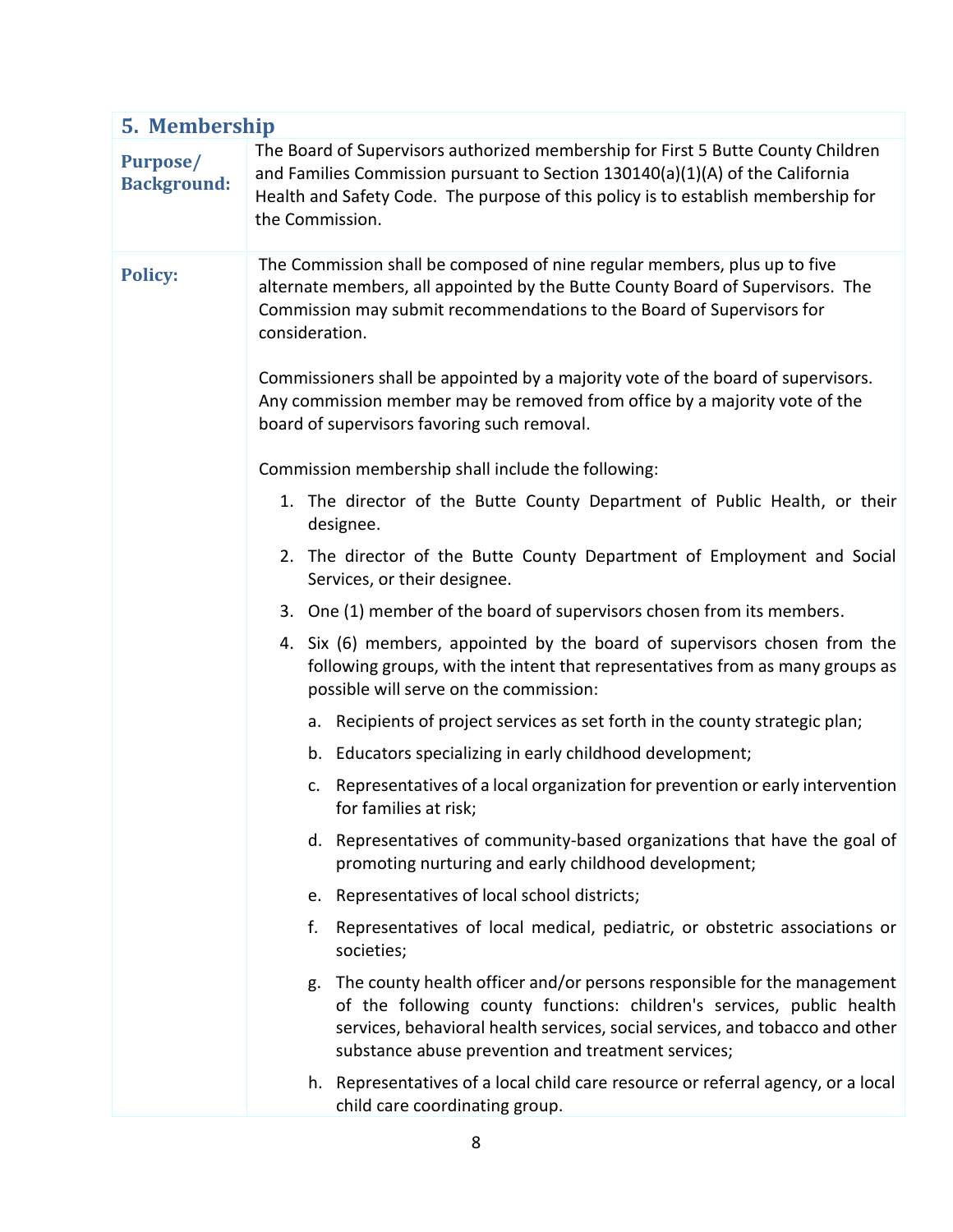<span id="page-8-0"></span>

| <b>Effective</b><br>Date: | February 25, 2022 |
|---------------------------|-------------------|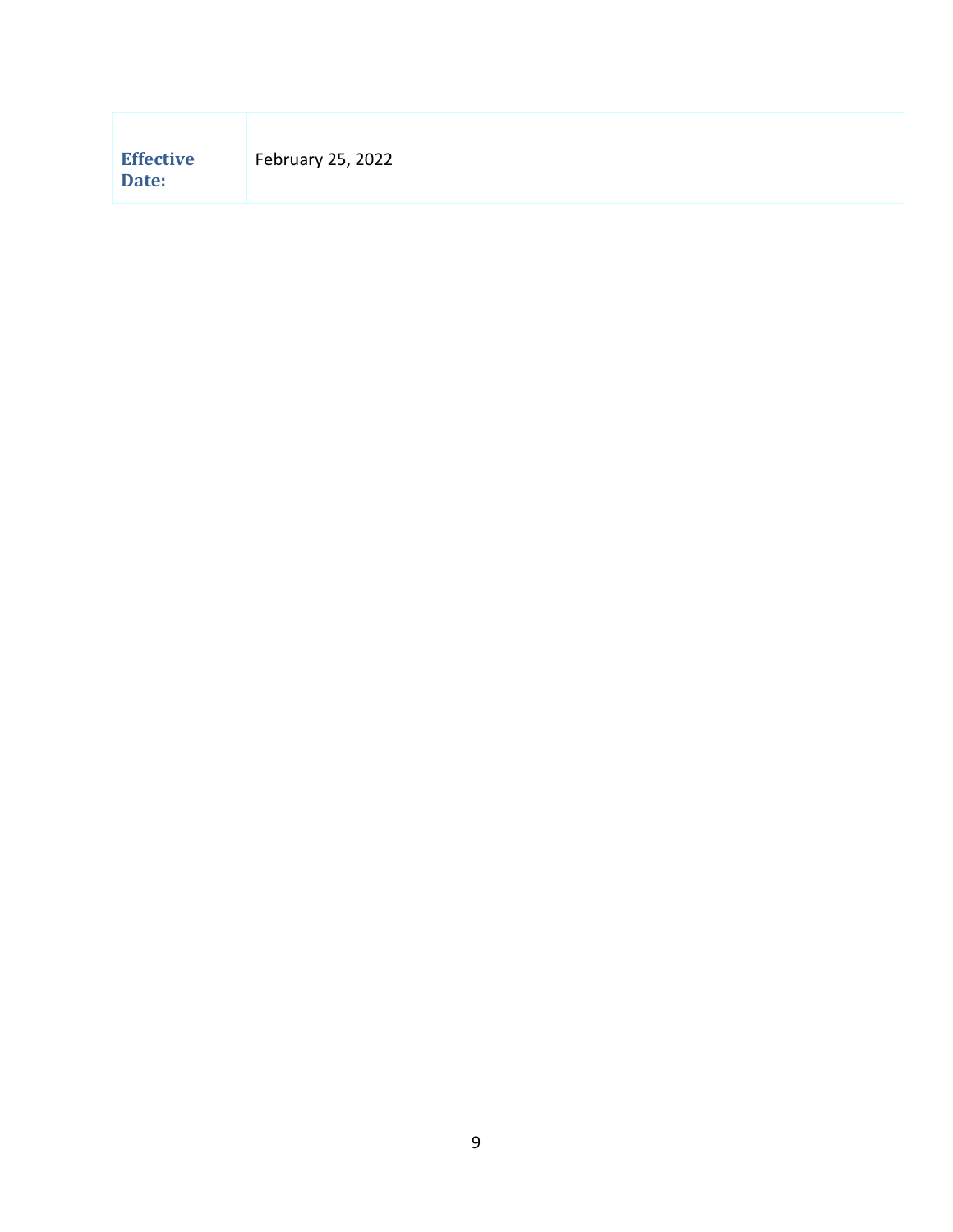| <b>6. Alternate Commissioners</b> |                                                                                                                                                                                                                                                                                                                                                                                                                                                                                                                                                                                                                                                                                                                                                                                                                                                                                                                                                                                                                                                                                                                                                                                                             |  |
|-----------------------------------|-------------------------------------------------------------------------------------------------------------------------------------------------------------------------------------------------------------------------------------------------------------------------------------------------------------------------------------------------------------------------------------------------------------------------------------------------------------------------------------------------------------------------------------------------------------------------------------------------------------------------------------------------------------------------------------------------------------------------------------------------------------------------------------------------------------------------------------------------------------------------------------------------------------------------------------------------------------------------------------------------------------------------------------------------------------------------------------------------------------------------------------------------------------------------------------------------------------|--|
| Purpose/<br><b>Background:</b>    | The Board of Supervisors authorized membership for First 5 Butte County Children<br>and Families Commission pursuant to Section 130140(a)(1)(A) of the California<br>Health and Safety Code. The purpose of this policy is to establish membership for<br>alternates to the Commission.                                                                                                                                                                                                                                                                                                                                                                                                                                                                                                                                                                                                                                                                                                                                                                                                                                                                                                                     |  |
| <b>Policy:</b>                    | In order to assure robust participation and engagement for the Commission, the<br>Board of Supervisors may appoint up to five alternate members to the Commission<br>through the process used for appointment of the nine regular Commissioners.<br>Alternate members are considered to have the same roles and responsibilities as full<br>Commissioners and do not occupy any "lesser" a position, regardless of their voting<br>status at individual meetings. The term of alternate members appointed by the<br>Board of Supervisors shall be consistent with the term of regular members.                                                                                                                                                                                                                                                                                                                                                                                                                                                                                                                                                                                                              |  |
| <b>Procedure:</b>                 | Participation: Alternate members shall attend and participate in all meetings of the<br>Commission. When all nine regular members of the Commission are present, the<br>alternate Commissioners shall not vote or take any action on a Commission matter.<br>In the absence of a regular Commissioner, including due to recusal, an alternate<br>Commissioner shall have the authority to vote and take action.<br>The Chair will determine at the beginning of each Commission meeting whether any<br>regular members are absent or have recusals. The Chair will select alternate<br>Commissioners to serve as voting members at the meeting, based on the order of<br>their names listed in Section 1 of the agenda. Prior to each meeting, staff will<br>prepare the order of alternates on a rotating basis.<br>Motions: Because a motion is considered part of the final voting process, alternate<br>Commissioners shall not make motions when all nine regular Commissioners are<br>voting. If the alternate Commissioner is acting as part of the voting body, they may<br>make a motion. Alternate Commissioners are welcome to participate fully in the<br>discussion of all Commission matters. |  |
| <b>Effective Date:</b>            | February 25, 2022                                                                                                                                                                                                                                                                                                                                                                                                                                                                                                                                                                                                                                                                                                                                                                                                                                                                                                                                                                                                                                                                                                                                                                                           |  |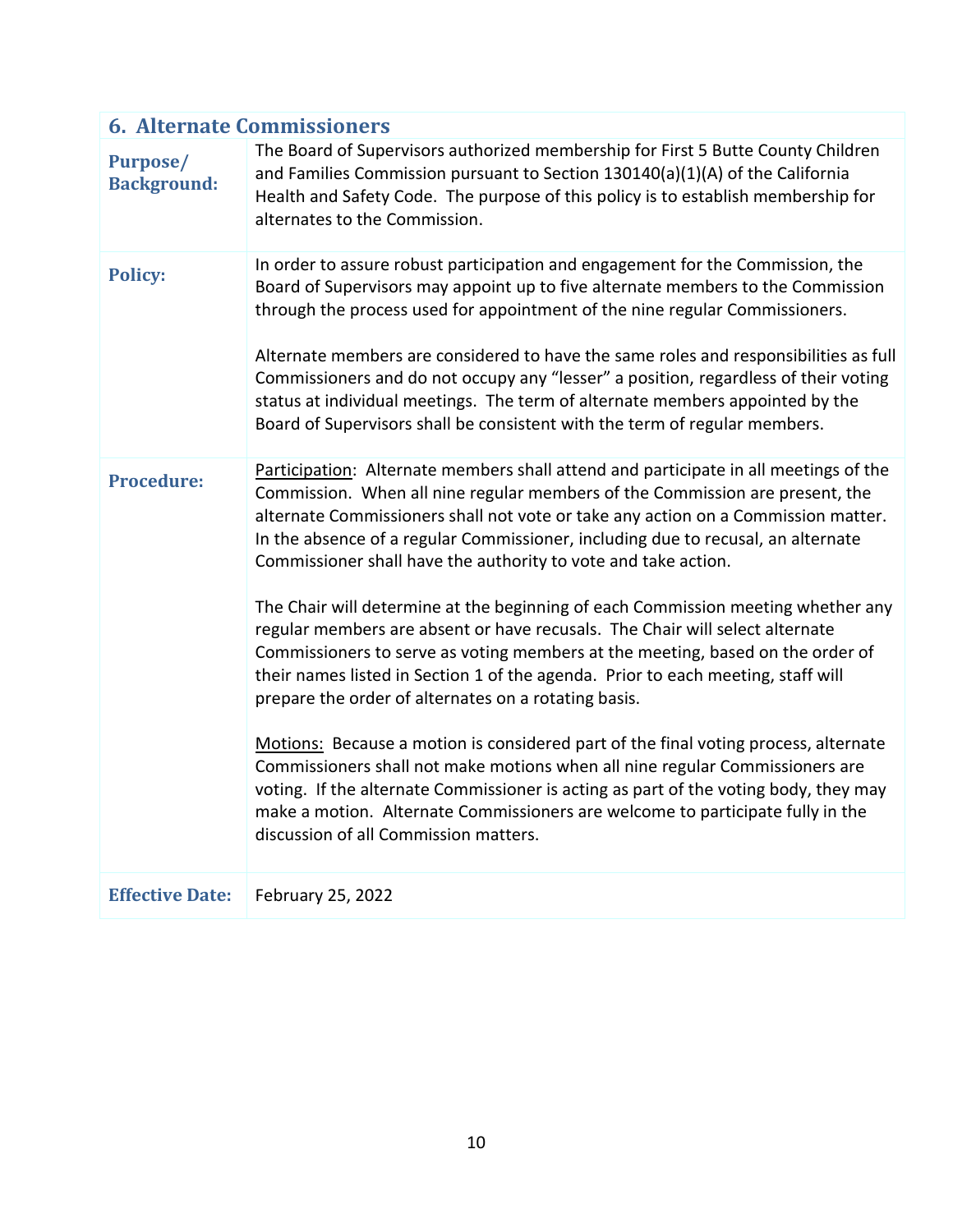| <b>7. Commission Vacancies and Recruitment</b> |                                                                                                                                                                                                                                                                                                                                                                                                                                                                                                     |  |
|------------------------------------------------|-----------------------------------------------------------------------------------------------------------------------------------------------------------------------------------------------------------------------------------------------------------------------------------------------------------------------------------------------------------------------------------------------------------------------------------------------------------------------------------------------------|--|
| Purpose/<br><b>Background:</b>                 | The Board of Supervisors authorized membership for First 5 Butte County Children<br>and Families Commission pursuant to Section 130140(a)(1)(A) of the California<br>Health and Safety Code. The purpose of this policy is to establish a fair and efficient<br>procedure for filling Commission vacancies as they become available.                                                                                                                                                                |  |
| <b>Policy:</b>                                 | The Commission will strive for a balance of perspectives, skills and backgrounds<br>when considering applicants for open positions. In general, the Commission will<br>prioritize alternate Commissioners when an opening becomes available, over<br>recruiting a new person. Alternate Commissioners do not have to interview again,<br>unless multiple alternates are interested in the same seat.                                                                                                |  |
| <b>Procedure:</b>                              | Applications: The Commission will accept membership applications throughout the<br>year. Applicants can apply through the First 5 website or the Butte County website.<br>Applications received through the First 5 website will be forwarded to the Clerk of<br>the Board for their records. All applications will be kept on file for twelve months<br>for consideration if a position becomes available during that time period.                                                                 |  |
|                                                | Term renewals: In March of each year, the Director will contact all Commissioners<br>with expiring terms to determine their interest in being reappointed. Those who<br>wish to be reappointed will submit a new application before the April Executive<br>Committee meeting. The Committee will consider these applicants at its April<br>meeting, and forward a recommendation to the Commission for approval at its next<br>regular meeting.                                                     |  |
|                                                | Commissioners who do not wish to be reappointed will serve out their term through<br>June 30. The Chair and Director will invite alternate Commissioners to apply for the<br>pending opening. The Executive Committee will consider these applicants at its<br>April meeting, and forward a recommendation to the Commission for approval at its<br>next regular meeting.                                                                                                                           |  |
|                                                | Mid-term vacancies: The Director will notify the Board of Supervisors via the Clerk<br>immediately. Members stepping down from the Commission will submit a letter of<br>resignation to the Clerk, who will post a public notice of the vacancy. The Chair and<br>Director will invite alternate Commissioners to apply. The Executive Committee will<br>consider these applicants at its next meeting, and forward a recommendation to the<br>Commission for approval at its next regular meeting. |  |
|                                                | Recruitment: If there are no alternate Commissioners or qualified applicants on file<br>available to fill an open position, the Chair and the Director will initiate a<br>recruitment process. The Commission may advertise the position on the First 5<br>website and social media, and through other avenues as needed (see Ethics Policy<br>for more guidance on recruitment process). Commissioners also may reach out to<br>potential candidates to encourage them to apply.                   |  |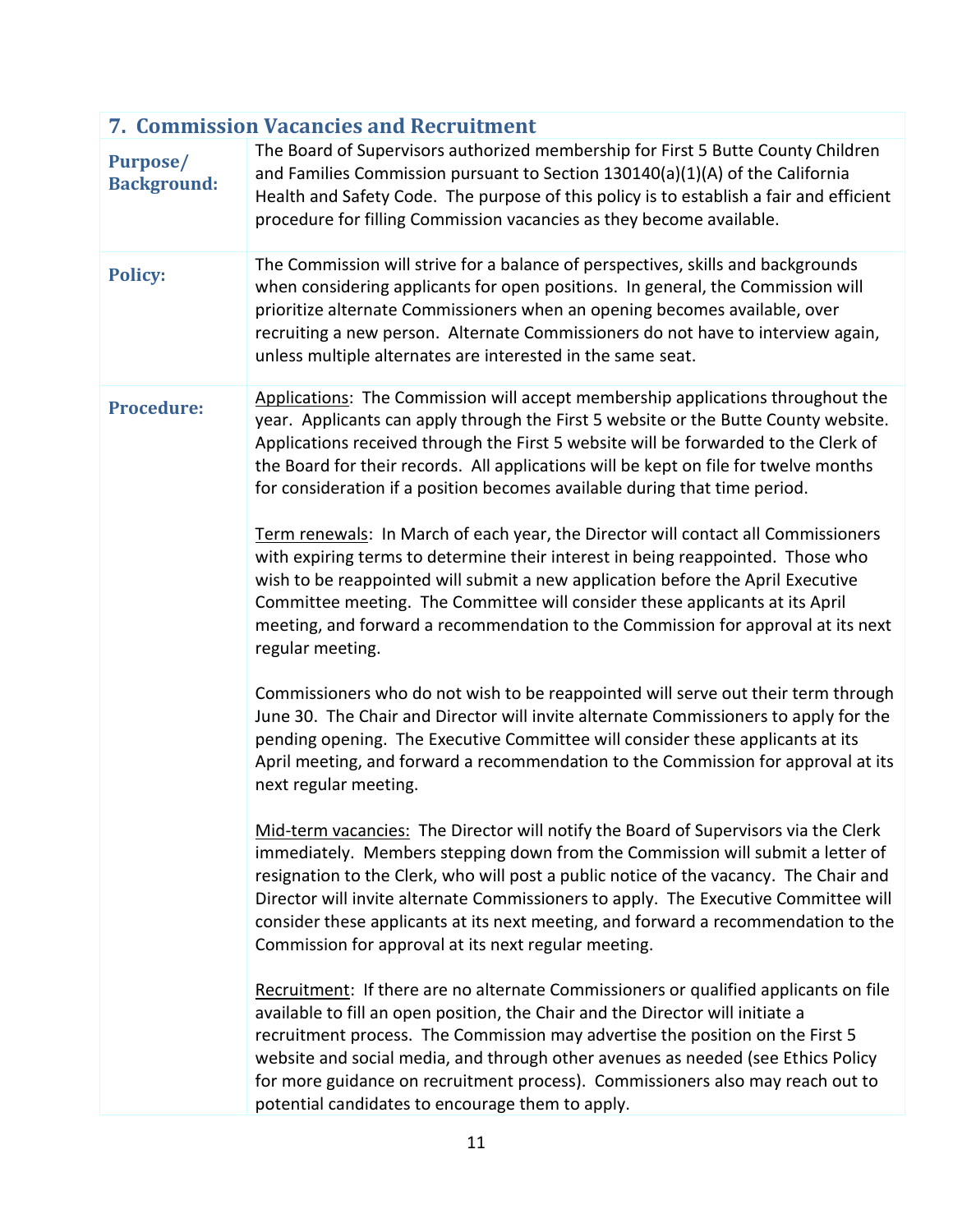|                        | Interested candidates are expected to familiarize themselves with the Commission's<br>work by reading materials and attending at least one Commission meeting.                                                                                                                                                                                           |
|------------------------|----------------------------------------------------------------------------------------------------------------------------------------------------------------------------------------------------------------------------------------------------------------------------------------------------------------------------------------------------------|
|                        | Interview: The interviewing committee will review applications, conduct interviews<br>and make recommendations to the Commission on preferred candidates. Staff will<br>be available during the interview process to answer questions, but will not<br>participate in the final selection of a successful candidate.                                     |
|                        | Approval: The Commission will vote on recommendations at its next regularly<br>scheduled meeting. If approved, the recommendations will be sent to the Board of<br>Supervisors for appointment. Applications not approved will be kept on file for<br>twelve months for future consideration if a position becomes available within that<br>time period. |
| <b>Effective Date:</b> | February 25, 2022                                                                                                                                                                                                                                                                                                                                        |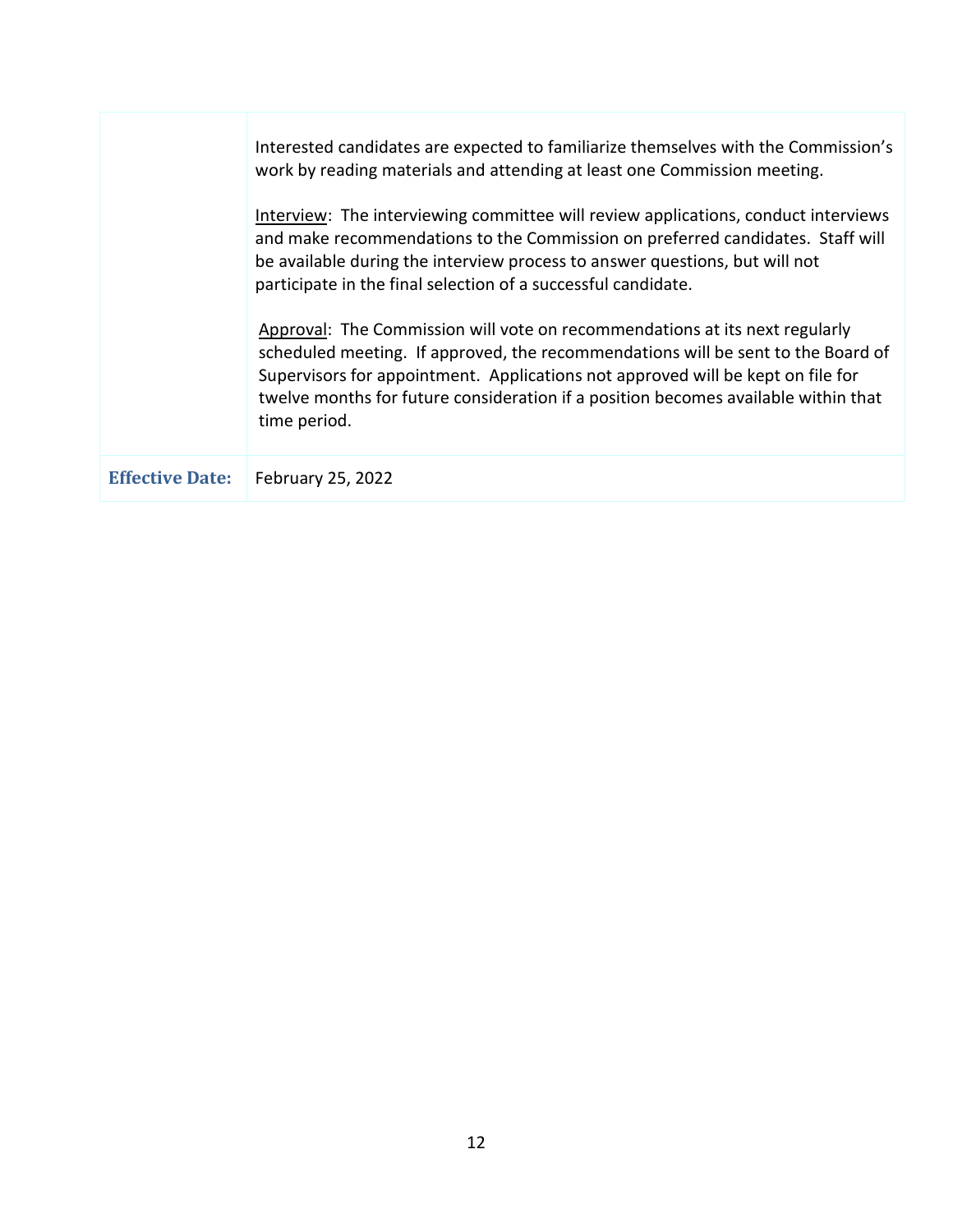| 8. Commissioner Roles and Responsibilities |                                                                                                                                                                                                                                                                                                                                                                                                                                                                                                                                                                                                                                                                                                                                                                                                                                                                                                                                                                                                                                                                                                                                                                                                                                                                                                                                                                                                                                                                                                                                                                                                                                                                                                                                                                                                                                                       |  |
|--------------------------------------------|-------------------------------------------------------------------------------------------------------------------------------------------------------------------------------------------------------------------------------------------------------------------------------------------------------------------------------------------------------------------------------------------------------------------------------------------------------------------------------------------------------------------------------------------------------------------------------------------------------------------------------------------------------------------------------------------------------------------------------------------------------------------------------------------------------------------------------------------------------------------------------------------------------------------------------------------------------------------------------------------------------------------------------------------------------------------------------------------------------------------------------------------------------------------------------------------------------------------------------------------------------------------------------------------------------------------------------------------------------------------------------------------------------------------------------------------------------------------------------------------------------------------------------------------------------------------------------------------------------------------------------------------------------------------------------------------------------------------------------------------------------------------------------------------------------------------------------------------------------|--|
| Purpose/<br><b>Background:</b>             | The Board of Supervisors authorized roles and responsibilities for First 5 Butte<br>County Children and Families Commissioners pursuant to Section 130140(a)(1)(A) of<br>the California Health and Safety Code. The purpose of this policy is to establish<br>roles and responsibilities for the Commissioners.<br>These guidelines serve to outline Commissioners' general oversight, support and<br>policy-setting roles and Commission staff responsibilities to apply quality<br>management practices in support of the operational aspects of program<br>implementation.                                                                                                                                                                                                                                                                                                                                                                                                                                                                                                                                                                                                                                                                                                                                                                                                                                                                                                                                                                                                                                                                                                                                                                                                                                                                         |  |
| <b>Guidelines:</b>                         | These guidelines are not to be considered as policy, but are meant to supplement<br>Commission By-laws that operationalize Commission practices and further delineate<br>the Commission's culture. The role of a First 5 Butte County Commissioner includes:<br>1. Making strategic policy decisions<br>2. Providing active leadership and advocacy in the community<br>3. Providing fiscal accountability<br>Implementing legal and financial responsibility<br>4.<br>5. Providing accountability to the community<br>Supporting the Director to carry out Commission policies<br>6.<br>7. Fulfilling Commission attendance and participation expectations.<br>a) MAKING STRATEGIC POLICY DECISIONS<br><b>Commissioner Role</b><br>The Commission is responsible for setting the overall strategic direction for the use<br>of First 5 funds in Butte County. Commissioners act on clearly defined needs and<br>expected outcomes, maintaining focus on strategic goals while soliciting community<br>input. Responsibilities include, but are not limited to:<br>a) Approving a county strategic plan that meets all requirements of the<br>California Children and Families Act of 1998.<br>b) Soliciting ongoing input from the community concerning the needs of<br>families and children birth through 5.<br>Carrying out an annual review of the strategic plan and conducting at least<br>c)<br>one public hearing of the review before adopting revisions.<br>Director/Staff Role<br>Commission staff, as led by the Director, supports the Commission's strategic<br>planning efforts and assists with developing and implementing policies approved by<br>the Commission. Responsibilities include, but are not limited to:<br>a) Organizing strategic and other planning efforts and providing support as<br>requested by the Commission. |  |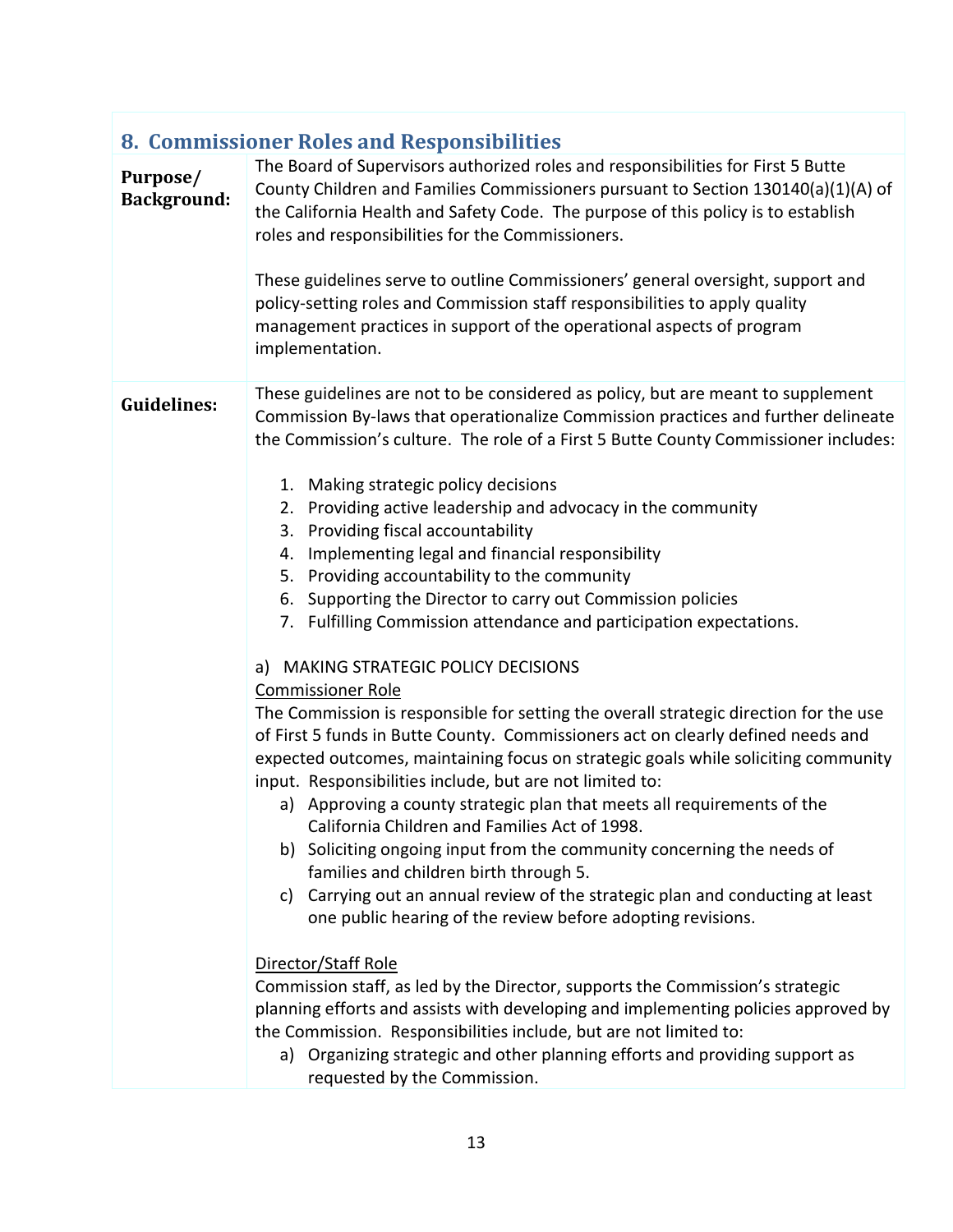- b) Submitting the approved strategic plan and any subsequent revisions to the State Commission.
- c) Gathering data and community input and providing suggestions to assist the Commission in implementing effective policies.
- d) Making recommendations to the Commission about appropriate policies for consideration.
- e) Supporting policy decisions of the Commission and providing staff direction to carry out the work. As necessary, developing more detailed plans/ processes and organizing the resources needed to implement the decisions so that progress is continually made.
- f) Implementing compliance procedures and monitoring policies to ensure adherence.

#### 2. PROVIDING ACTIVE LEADERSHIP AND ADVOCACY IN THE COMMUNITY Commissioner Role

The Commission seeks positive change for young children and their families and will take a visible leadership role in the community to establish a countywide agenda for children age birth through 5. Additionally, the Commission will advocate for the needs of children and families. Responsibilities include, but are not limited to:

- a) Attending public events and meetings to inform the public about the work of the Commission.
- b) Participating in Commission-sponsored activities to gather public input on issues related to First 5.
- c) Engaging Advisory Committees around specific issues, such as specific aspects of health, early education or family support.
- d) Adopting an effective communication plan.

#### Director/Staff Role

Responsibilities include, but are not limited to:

- a) Serving as primary point of contact for the community and the Commission.
- b) Participating in community activities to provide advocacy on issues related to First 5.
- c) Organizing and making recommendations on marketing, media and other local community communication plan efforts and materials and providing support as requested by the Commission in the development of such endeavors.
- d) Implementing an effective communication plan to create public awareness, connect families and build relationships within the community.

#### 3. PROVIDING FISCAL ACCOUNTABILITY

#### Commissioner Role

The Commission has fiduciary responsibility for the use of First 5 funds. Responsibilities include, but are not limited to: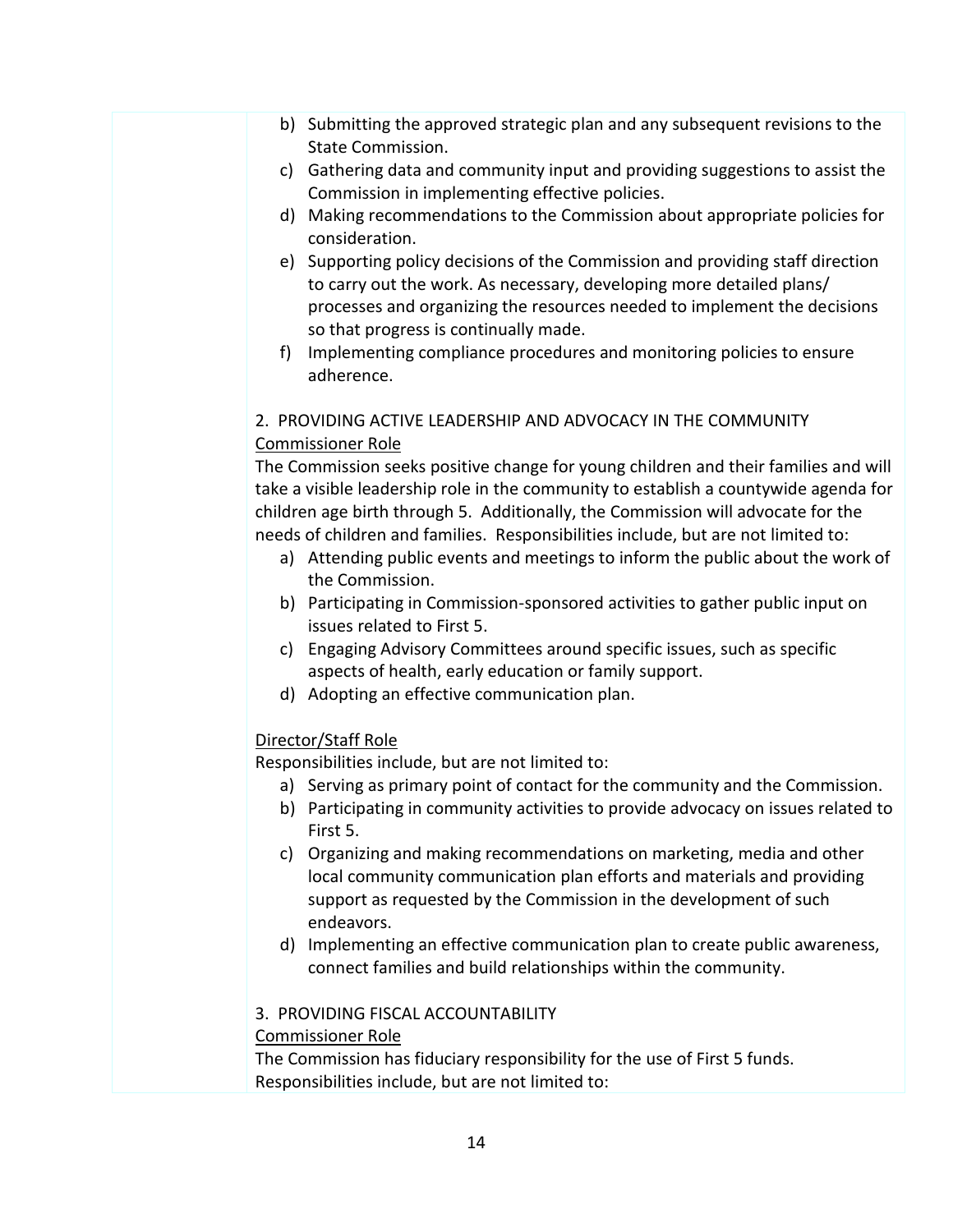- a) Administering the monies in the Children and Families Trust Fund, consistent with the requirements of the Act and the approved strategic plan.
- b) Participating in at least one public hearing to adopt and hear the State Annual Report.
- c) Maintaining a long term financial forecast, based on estimates of revenues and expenditures over the period.
- d) Approving an annual budget, detailing planned income and expenditures for the coming fiscal year.
- e) Participating in at least one public hearing to review and adopt the annual audit and report, prior to submission to the State Controller and State Commission.
- f) Approving an annual report for submission to the State Commission.

#### Director/Staff Role

Responsibilities include, but are not limited to:

- a) Preparing a detailed annual budget and long term financial forecast according to guidelines set by the Commission and presenting to the Commission for approval.
- b) Submitting the audit report to the State Controller and the State Commission.
- c) Submitting the annual report to the State Commission.

#### 4. IMPLEMENTING LEGAL AND FINANCIAL RESPONSIBILITY

#### Commissioner Role

The Commission is responsible for ensuring that Commission funds are used appropriately. Responsibilities include, but are not limited to:

- a) Complying with state and county conflict of interest requirements as established by counsel.
- b) Completing Statement of Economic Interest (Form 700) on an annual basis.
- c) Completing ethics training on a biannual basis.

#### Director/Staff Role

Responsibilities include, but are not limited to:

- a) Monitoring state and local legislative and regulatory processes in order to communicate the Commission's positions and to anticipate changes in laws, regulations, and services impacting early childhood development programs.
- b) Completing a Statement of Economic Interest (Form 700) on an annual basis.
- c) Completing ethics training on a biannual basis.

#### 5. PROVIDING ACCOUNTABILITY TO THE COMMUNITY

#### Commissioner Role

The Commission ensures that the results of its programs are documented through evaluation. Responsibilities include, but are not limited to: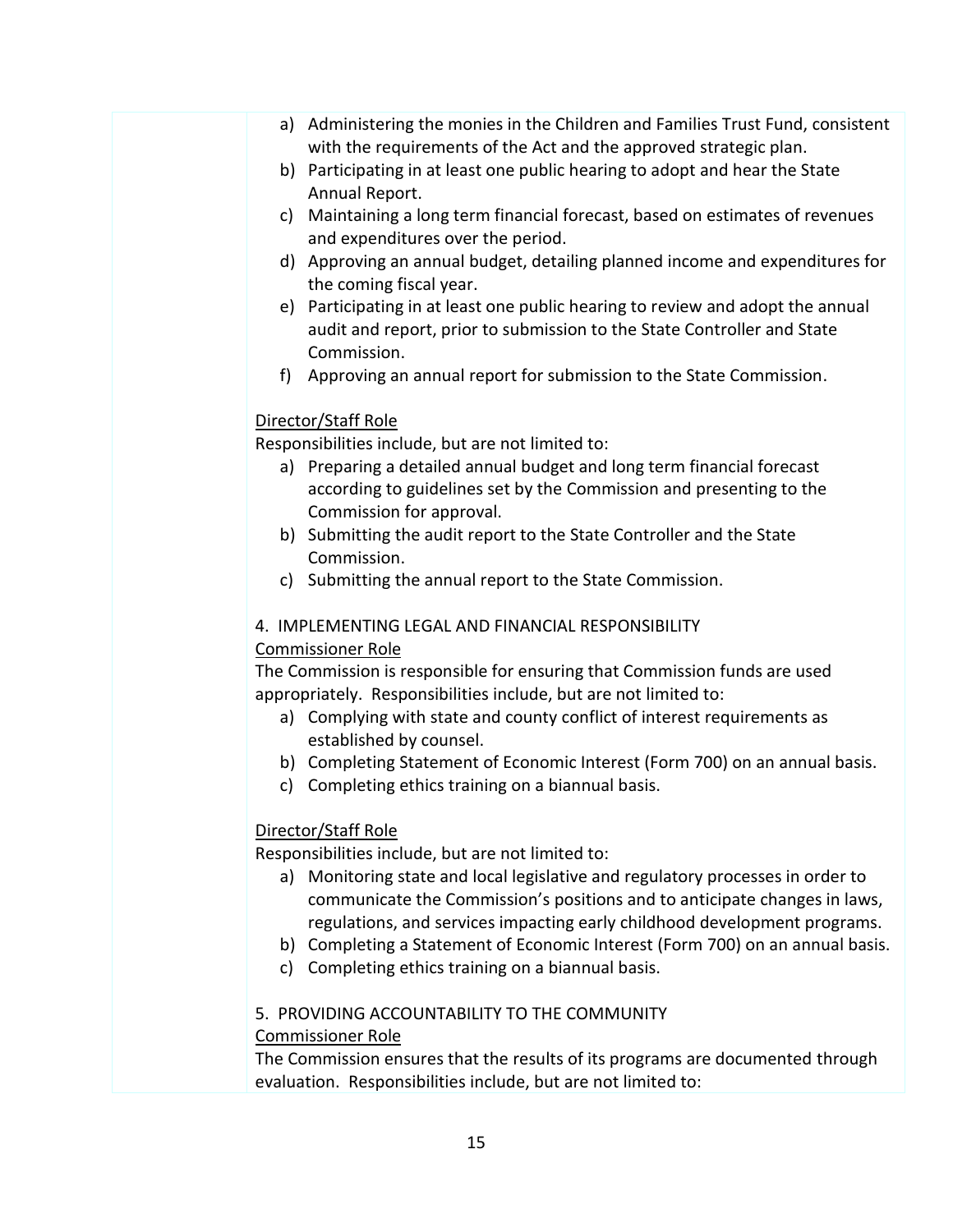a) Reviewing and approving reports of results achieved and actions underway throughout the year.

#### Director/Staff Role

Responsibilities include, but are not limited to:

- a) Organizing and making recommendations on data collection and evaluation efforts and materials that promote the priorities of the Commission, including a results-based accountability approach to all funded programs.
- b) Implementing effective evaluation efforts and monitoring evaluation designs.

#### 6. SUPPORTING THE DIRECTOR TO CARRY OUT COMMISSION POLICIES

#### Commissioner Role

Responsibilities include, but are not limited to:

- a) Providing support to the Director and staff in carrying out their professional duties.
- b) Sharing relevant information with the Director in a timely manner.
- c) Supporting administrative and operational aspects of the Commission's work when requested by the Director.
- d) Coordinating with the Director regarding any issues or concerns with partner organizations, and funneling communication through the Director.

#### Director/Staff Role

Responsibilities include, but are not limited to:

- a) Performing in an effective manner all operational and administrative duties necessary to implement the strategic plan and other decisions of the Commission. This includes day-to-day fiscal operations, contract development and monitoring, public relations, preparing reports and grant applications, interactions with the State Commission, and other such duties required to implement the strategic plan and Commission decisions.
- b) Supporting policy decisions of the Commission and providing staff direction to carry out the work. As necessary, developing more detailed plans/ processes and organizing the resources needed to implement the decisions so that progress is continually made.
- c) Presenting professional recommendations and options on issues considered by the Commission.
- d) Informing the Commission fully and accurately regarding the status of activities and issues affecting the organization, including situations where available resources are insufficient to implement Commission decisions.
- e) Seeking guidance when unsure of how to proceed.
- f) Providing information to the Commission in a timely and effective manner in order to prepare the Commission to make good decisions.

7. FULFILLING COMMISSION ATTENDANCE AND PARTICIPATION EXPECTATIONS Commissioner Role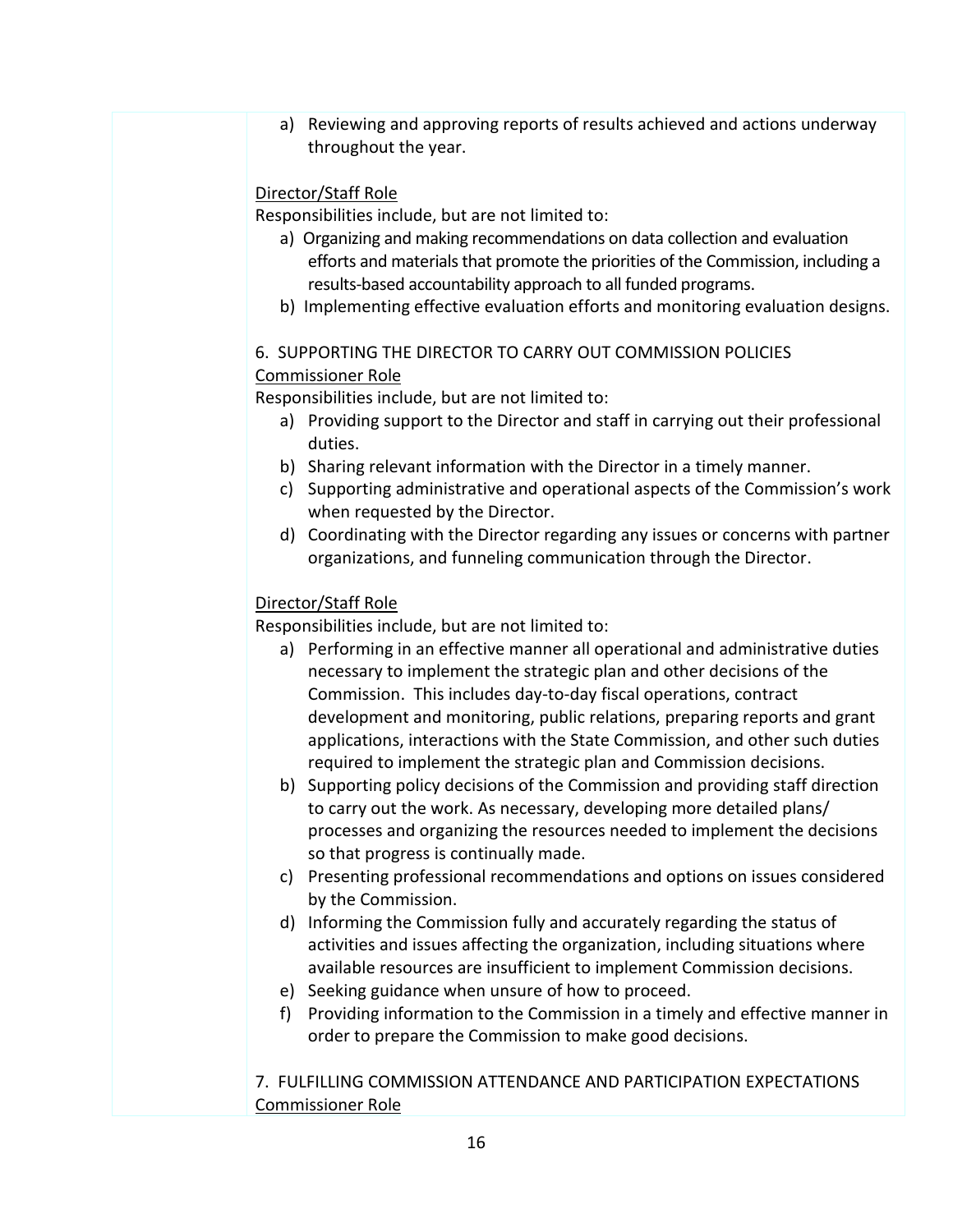|                           | Commissioners shall maintain the level of involvement in Commission work<br>necessary to effectively discharge their responsibilities. Responsibilities include, but<br>are not limited to:<br>Attending Commission and Committee meetings, which includes being<br>a)<br>prepared for meetings by reviewing materials in advance; participating<br>actively in meetings and making informed voting decisions; notifying<br>Commission staff if unable to attend.<br>b) Attending Commission meetings according to By-laws.<br>Participating in Commission Committees in addition to participation in full<br>C)<br>Commission activities.<br>Director/Staff Role<br>Responsibilities include, but are not limited to:<br>Conducting meetings in compliance with the Ralph M. Brown Act and tracking<br>a)<br>Commissioner attendance. |
|---------------------------|----------------------------------------------------------------------------------------------------------------------------------------------------------------------------------------------------------------------------------------------------------------------------------------------------------------------------------------------------------------------------------------------------------------------------------------------------------------------------------------------------------------------------------------------------------------------------------------------------------------------------------------------------------------------------------------------------------------------------------------------------------------------------------------------------------------------------------------|
| <b>Effective</b><br>Date: | February 25, 2022                                                                                                                                                                                                                                                                                                                                                                                                                                                                                                                                                                                                                                                                                                                                                                                                                      |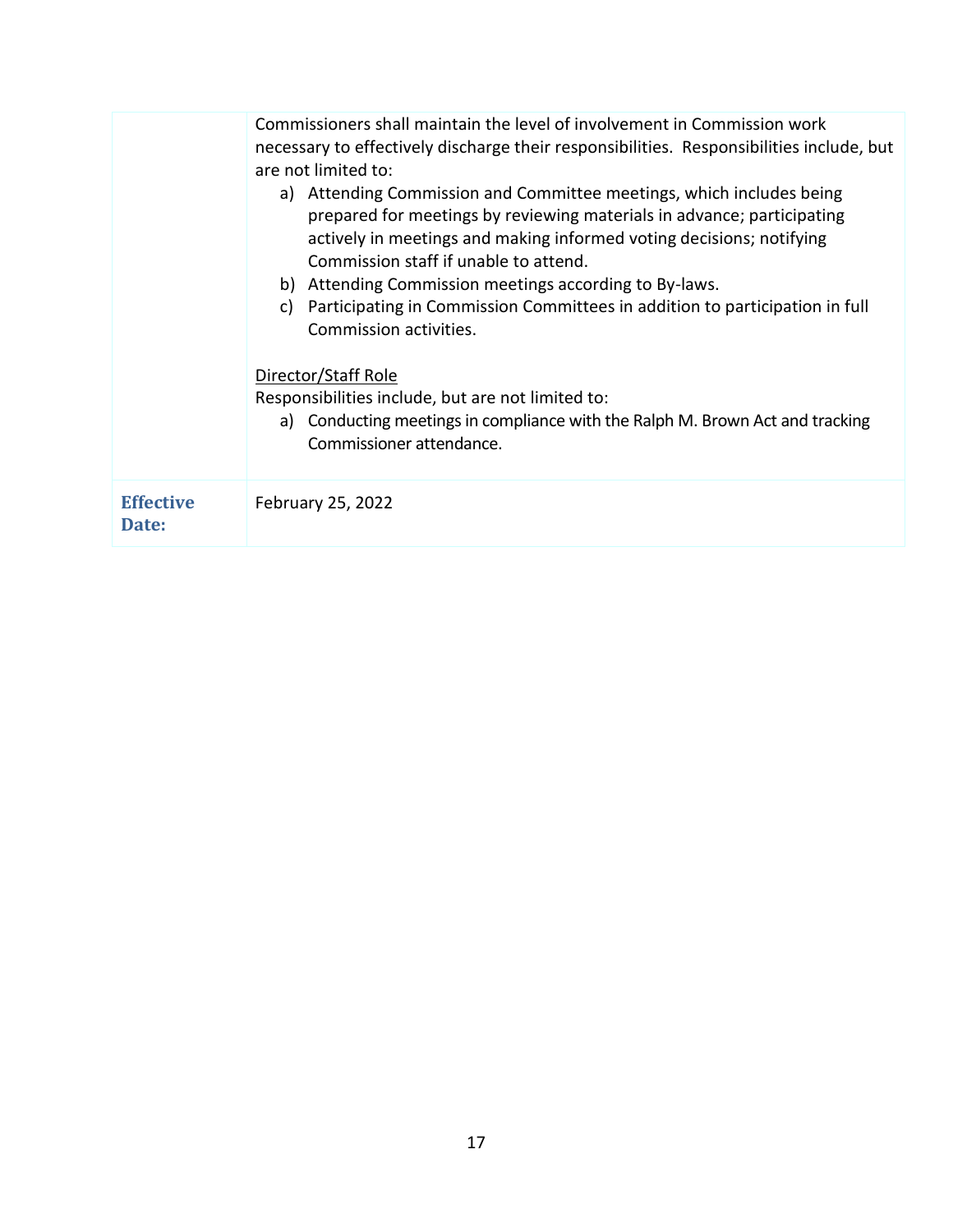| <b>9. Commissioner Compensation</b> |                                                                                                                                                                                                                                                                                                                                                                                      |
|-------------------------------------|--------------------------------------------------------------------------------------------------------------------------------------------------------------------------------------------------------------------------------------------------------------------------------------------------------------------------------------------------------------------------------------|
| Purpose/<br><b>Background:</b>      | The Board of Supervisors authorized commissioner compensation guidelines for<br>First 5 Butte County Children and Families Commission pursuant to Section<br>130140(a)(1)(B) of the California Health and Safety Code. The purpose of this policy<br>is to establish policies and procedures for Commissioner Compensation.                                                          |
| <b>Policy:</b>                      | The members of the Commission shall serve without compensation, but may receive<br>actual and necessary expenses as are incurred in carrying out their duties.<br>Members of the Commission shall be paid reasonable per diem and reimbursement<br>of reasonable expenses for attending meetings and discharging other official<br>responsibilities as authorized by the Commission. |
| <b>Effective</b><br>Date:           | February 25, 2022                                                                                                                                                                                                                                                                                                                                                                    |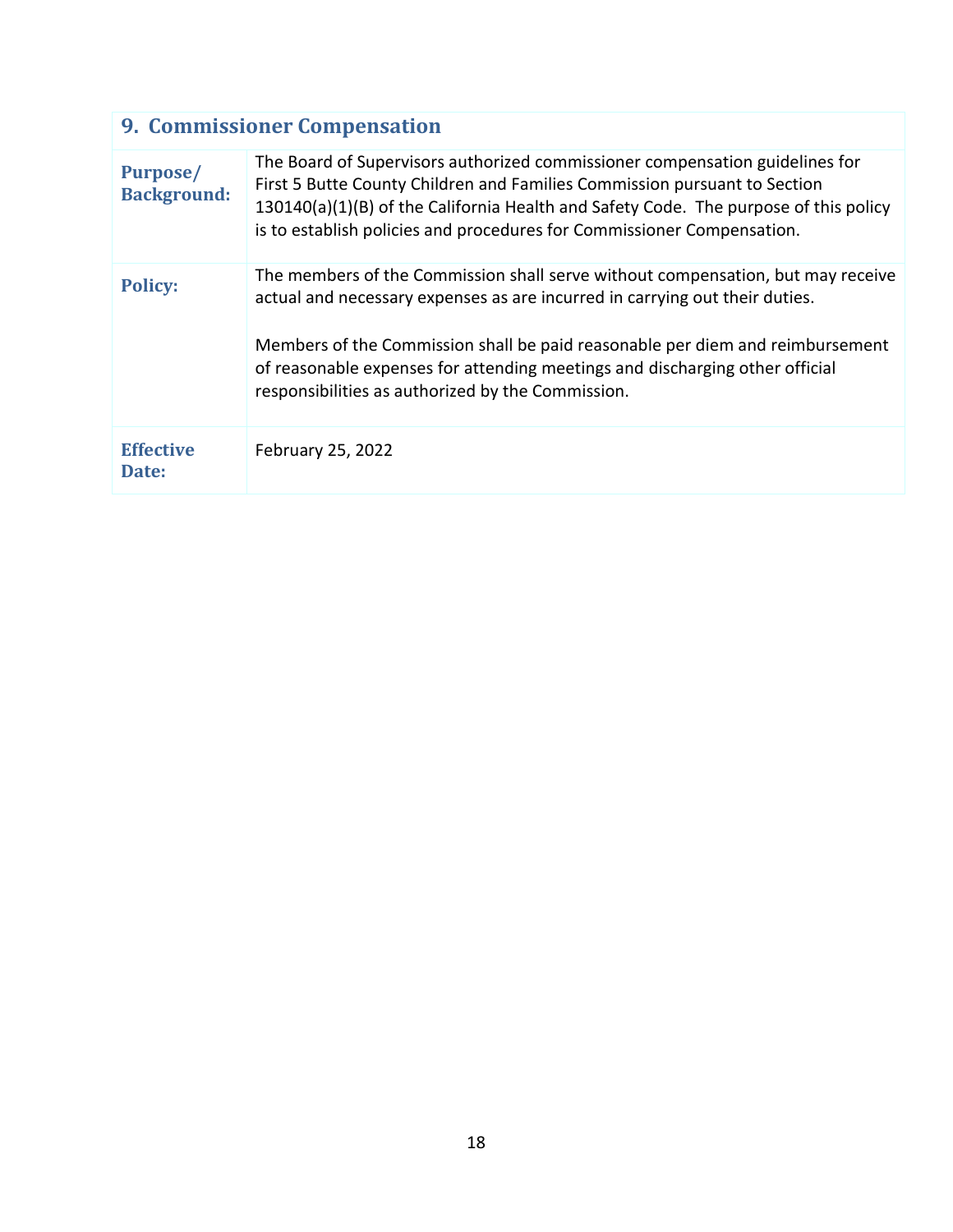| <b>10. Committees</b>                 |                                                                                                                                                                                                                                                                                                                        |
|---------------------------------------|------------------------------------------------------------------------------------------------------------------------------------------------------------------------------------------------------------------------------------------------------------------------------------------------------------------------|
| <b>Purpose/</b><br><b>Background:</b> | The Board of Supervisors authorized committees for First 5 Butte County Children<br>and Families Commission pursuant to Section 130145 of the California Health and<br>Safety Code. The purpose of this policy is to establish a committee structure for the<br>Commission.                                            |
|                                       | The function of committees is to contribute to the efficient operation of the<br>Commission, by providing key information and assisting with the decision-making<br>process.                                                                                                                                           |
|                                       | Additionally, advisory committees are established to inform the Commission of<br>community need and to provide input and context to Commission investments.                                                                                                                                                            |
|                                       | The Prop 10 statute states that each county commission shall establish one or more<br>advisory committees to provide technical and professional expertise and support for<br>any purposes that will be beneficial in accomplishing the purposes of the act (see<br>California Health and Safety Code, Section 130145). |
| <b>Policy:</b>                        | The Commission must take formal action to:<br>establish any committees (standing or ad hoc);<br>$\bullet$<br>approve committee membership; and<br>$\bullet$<br>approve the Chair and Vice Chair of each committee.<br>$\bullet$                                                                                        |
|                                       | The committee structure will include the following:                                                                                                                                                                                                                                                                    |
|                                       | 1. Executive Committee<br>The purpose of this committee is to streamline Commission activities by reviewing<br>and preparing information and policy recommendations to take to the full<br>Commission for further action. Activities include:                                                                          |
|                                       | Reviewing and approving Commission meeting agendas developed by staff<br>Developing budget and policy recommendations to the Commission<br>Providing oversight of Commission investments; receiving quarterly grantee<br>performance reports                                                                           |
|                                       | Reviewing and recommending action on all funding requests, including<br>$\bullet$<br>contracts and related fiscal issues                                                                                                                                                                                               |
|                                       | 2. Strategic Plan & Evaluation Advisory Committee (SPEAC)<br>This advisory committee convenes community members for the purposes of<br>receiving information about program evaluation and outcomes, and making<br>recommendations and reports to the Commission. Activities include:                                   |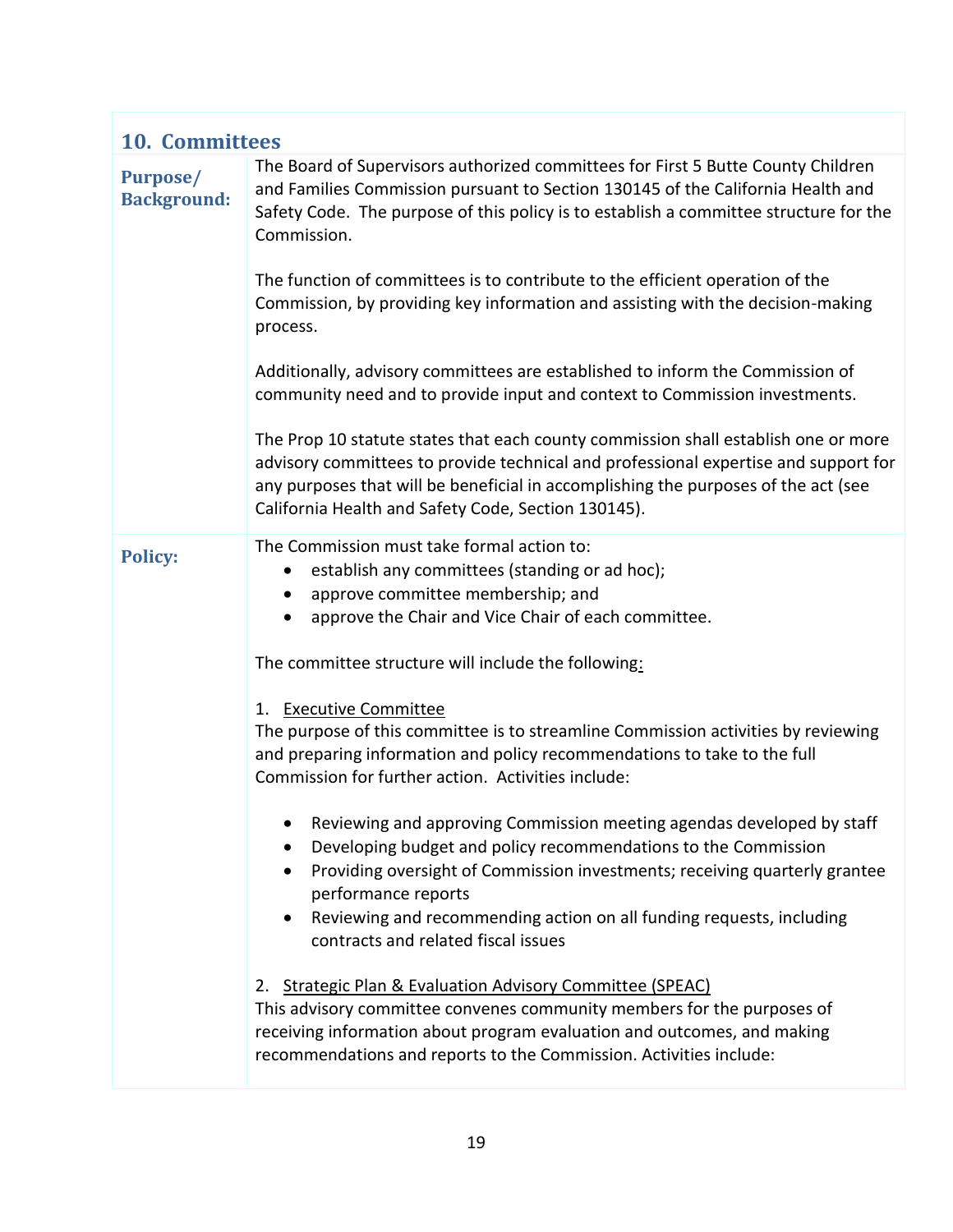|                           | Developing a draft Strategic Plan for the Commission every five years that<br>$\bullet$<br>guides its initiatives, activities, funding priorities, and desired outcomes<br>Conducting the annual review of the strategic plan and recommending<br>$\bullet$<br>revisions to the Commission, if necessary<br>Evaluating population outcomes in relation to the Commission's Strategic<br>$\bullet$<br>Plan<br>In addition to the two standing committees above, the Commission may establish<br>additional committees to suit its priorities.                                                                                                                                                                                                                                                                                                                                                                                                                                                                                                                                                                                                                                                                                                                                                                                                                                                                                                                                                                                                                                                                                                      |
|---------------------------|---------------------------------------------------------------------------------------------------------------------------------------------------------------------------------------------------------------------------------------------------------------------------------------------------------------------------------------------------------------------------------------------------------------------------------------------------------------------------------------------------------------------------------------------------------------------------------------------------------------------------------------------------------------------------------------------------------------------------------------------------------------------------------------------------------------------------------------------------------------------------------------------------------------------------------------------------------------------------------------------------------------------------------------------------------------------------------------------------------------------------------------------------------------------------------------------------------------------------------------------------------------------------------------------------------------------------------------------------------------------------------------------------------------------------------------------------------------------------------------------------------------------------------------------------------------------------------------------------------------------------------------------------|
| <b>Procedure:</b>         | Membership<br>The Executive Committee consists of the current Commission Chair and Vice Chair,<br>the Director of Public Health and the Board of Supervisors representative on the<br>Commission. The Commission Chair and Vice Chair will assume parallel roles on the<br><b>Executive Committee.</b><br>The Strategic Plan & Evaluation Advisory Committee (SPEAC) consists of two<br>Commissioners serving as Chair and Vice Chair of the committee, plus additional<br>members drawn from the community. Interested Commissioners will submit their<br>names for approval by the Commission. Interested community members will submit<br>applications for approval by the Commission.<br>Ad hoc committees each consist of one or two Commissioners and one or more<br>community members, as appropriate to the situation. The Commission will approve<br>a Commissioner to serve as Chair.<br><b>Term</b><br>Committee assignments are for a one-year period, with the option to be<br>reappointed. Appointments will be made at the last Commission meeting of the<br>fiscal year, or as soon thereafter as possible. If a Commissioner resigns from the<br>Commission during the term, other interested Commissioners may submit their<br>names for consideration to fill the committee vacancy through the end of the term.<br>The Commission will fill the vacancy as soon as possible.<br><b>Brown Act</b><br>As legislative bodies created by formal action of the Commission, committees are<br>subject to the Brown Act and will adhere to its provisions as they pertain to public<br>notice, open meetings and other requirements. |
| <b>Effective</b><br>Date: | February 25, 2022                                                                                                                                                                                                                                                                                                                                                                                                                                                                                                                                                                                                                                                                                                                                                                                                                                                                                                                                                                                                                                                                                                                                                                                                                                                                                                                                                                                                                                                                                                                                                                                                                                 |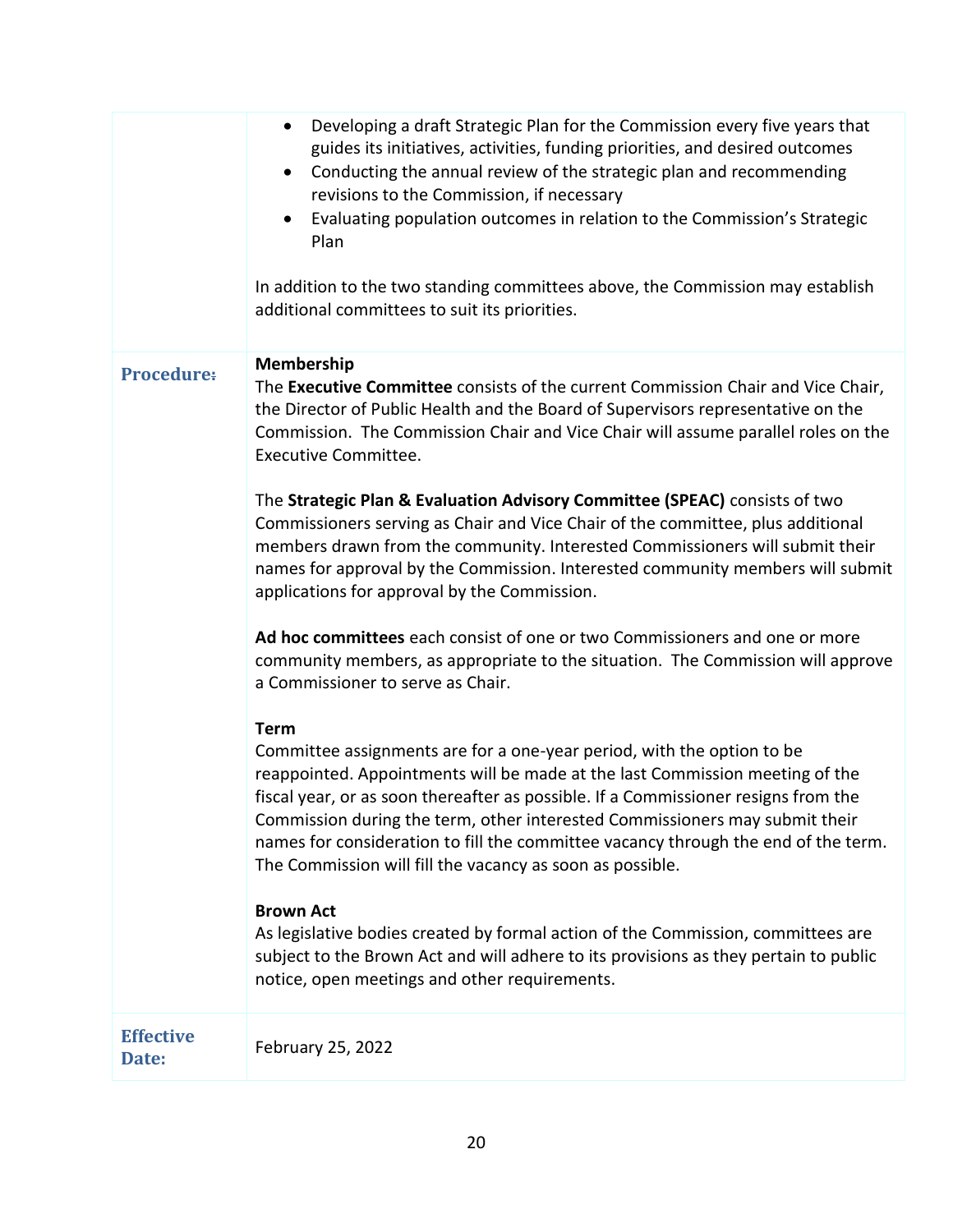|                                       | 11. Strategic Plan                                                                                                                                                                                                                                                                                                                                                                                                                                                                                                                                                                                                                                                                                                                                                                                                                                                                                                                                                                                                                                                                                                                     |  |
|---------------------------------------|----------------------------------------------------------------------------------------------------------------------------------------------------------------------------------------------------------------------------------------------------------------------------------------------------------------------------------------------------------------------------------------------------------------------------------------------------------------------------------------------------------------------------------------------------------------------------------------------------------------------------------------------------------------------------------------------------------------------------------------------------------------------------------------------------------------------------------------------------------------------------------------------------------------------------------------------------------------------------------------------------------------------------------------------------------------------------------------------------------------------------------------|--|
| <b>Purpose/</b><br><b>Background:</b> | The Board of Supervisors authorized a strategic plan for First 5 Butte County<br>Children and Families Commission pursuant to Section 130140(a)(1)(C) of the<br>California Health and Safety Code. The purpose of this policy is to adopt an<br>adequate and complete strategic plan for the Commission.<br>First 5 Butte County operates as an entity autonomous from the County and<br>allocates revenue consistent with priorities established in the Strategic Plan, and in<br>accordance with Commission approved policies.                                                                                                                                                                                                                                                                                                                                                                                                                                                                                                                                                                                                       |  |
| <b>Policy:</b>                        | The Commission shall adopt an adequate and complete Strategic Plan for the<br>support and improvement of childhood development within the county. In<br>adopting the Strategic Plan, the Commission shall:<br>1. Conduct at least one public hearing on the proposed county Strategic Plan<br>prior to the adoption of the Plan and any subsequent revisions to the Plan.<br>2. On at least an annual basis, review and revise the Plan as necessary and<br>appropriate.<br>3. Submit its approved Strategic Plan and any subsequent revisions to the State<br>Commission, and to the Board of Supervisors for information.                                                                                                                                                                                                                                                                                                                                                                                                                                                                                                            |  |
| <b>Procedure:</b>                     | In February of each year, the Commission will review the Strategic Plan and provide<br>guidance to staff on funding priorities for the coming fiscal year. The Commission<br>will approve the budget and any updates to the Strategic Plan at its June meeting.<br>The Strategic Plan will:<br>Be consistent with, and in furtherance of the purposes of the Act and any<br>$\bullet$<br>guidelines approved by the State Commission pursuant to subdivision (b) of<br>Section 130125 that are in effect at the time the Plan is approved.<br>• At a minimum, include the following: a description of the goals and<br>objectives proposed to be attained; a description of the programs, services<br>and projects proposed to be provided, sponsored or facilitated; and a<br>description of how measurable outcomes of such programs, services and<br>projects will be determined by the Commission using appropriate reliable<br>indicators.<br>Describe how programs, services and projects relating to early care and<br>education within the County will be integrated into a consumer-oriented and<br>easily accessible system. |  |
| <b>Effective</b><br>Date:             | February 25, 2022                                                                                                                                                                                                                                                                                                                                                                                                                                                                                                                                                                                                                                                                                                                                                                                                                                                                                                                                                                                                                                                                                                                      |  |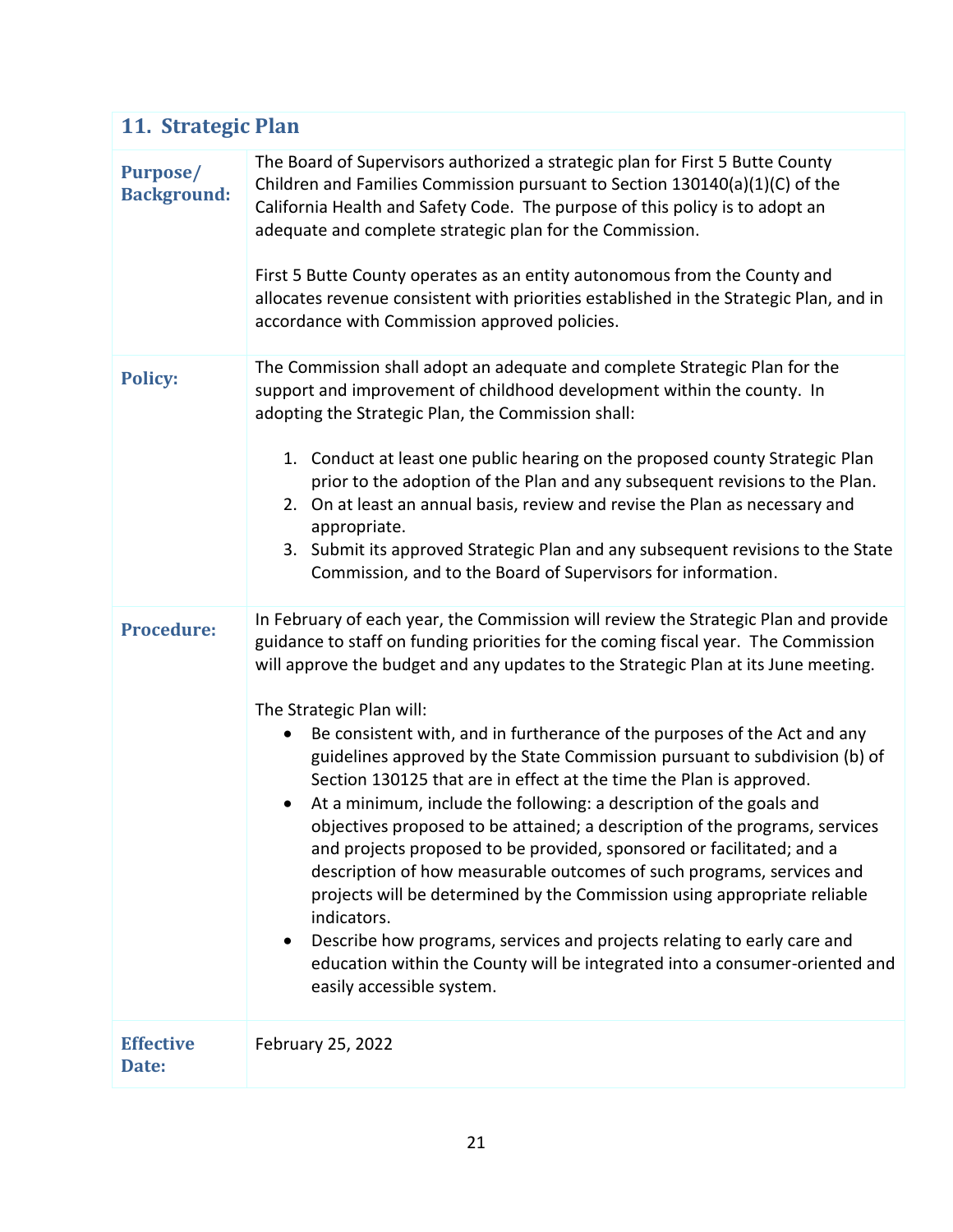## **12. Legislative Advocacy**

| <b>Purpose/</b><br><b>Background:</b> | The Board of Supervisors authorized a strategic plan for First 5 Butte County<br>Children and Families Commission pursuant to Section 130140(a)(1)(C) of the<br>California Health and Safety Code. The purpose of this policy is to standardize and<br>expedite the process for addressing legislative issues by the Butte County Children<br>and Families Commission.<br>On occasion, the Director is approached with a time-sensitive request to sign a<br>letter of support for (or opposition to) legislation or other initiatives related to First<br>5 Butte County's mission. This policy is intended to delegate authority to the<br>Director to take necessary action to provide that support (or opposition) consistent<br>with the First 5 Butte County mission when certain conditions are met. |
|---------------------------------------|-------------------------------------------------------------------------------------------------------------------------------------------------------------------------------------------------------------------------------------------------------------------------------------------------------------------------------------------------------------------------------------------------------------------------------------------------------------------------------------------------------------------------------------------------------------------------------------------------------------------------------------------------------------------------------------------------------------------------------------------------------------------------------------------------------------|
| <b>Policy:</b>                        | It is appropriate for the Commission to advocate positions on matters impacting<br>local control over the use or the administration of Proposition 10 tax revenue and<br>on issues that relate to improving outcomes for all children age zero to five. The<br>Commission's efforts at legislative advocacy shall be limited to initiatives that have a<br>direct and significant impact on the Commission's vision, mission and guiding<br>principles.                                                                                                                                                                                                                                                                                                                                                     |
| <b>Procedure:</b>                     | The Commission hereby delegates its authority to the Director to sign documents or<br>other materials on behalf of the Commission, when all of the following conditions<br>are met:<br>1. The legislation or other initiative is directly related to, and consistent with the<br>Commission's mission, vision and guiding principles.<br>2. Because of time constraints, bringing the matter to the Commission at its next<br>scheduled meeting is not practical.<br>3. Calling a special meeting to address the matter is either not practical or not<br>appropriate under the circumstances.<br>4. The Director reports at the next regularly scheduled Commission meeting as part<br>of the Director's Report any position taken pursuant to this policy.                                                |
| <b>Effective</b><br>Date:             | February 25, 2022                                                                                                                                                                                                                                                                                                                                                                                                                                                                                                                                                                                                                                                                                                                                                                                           |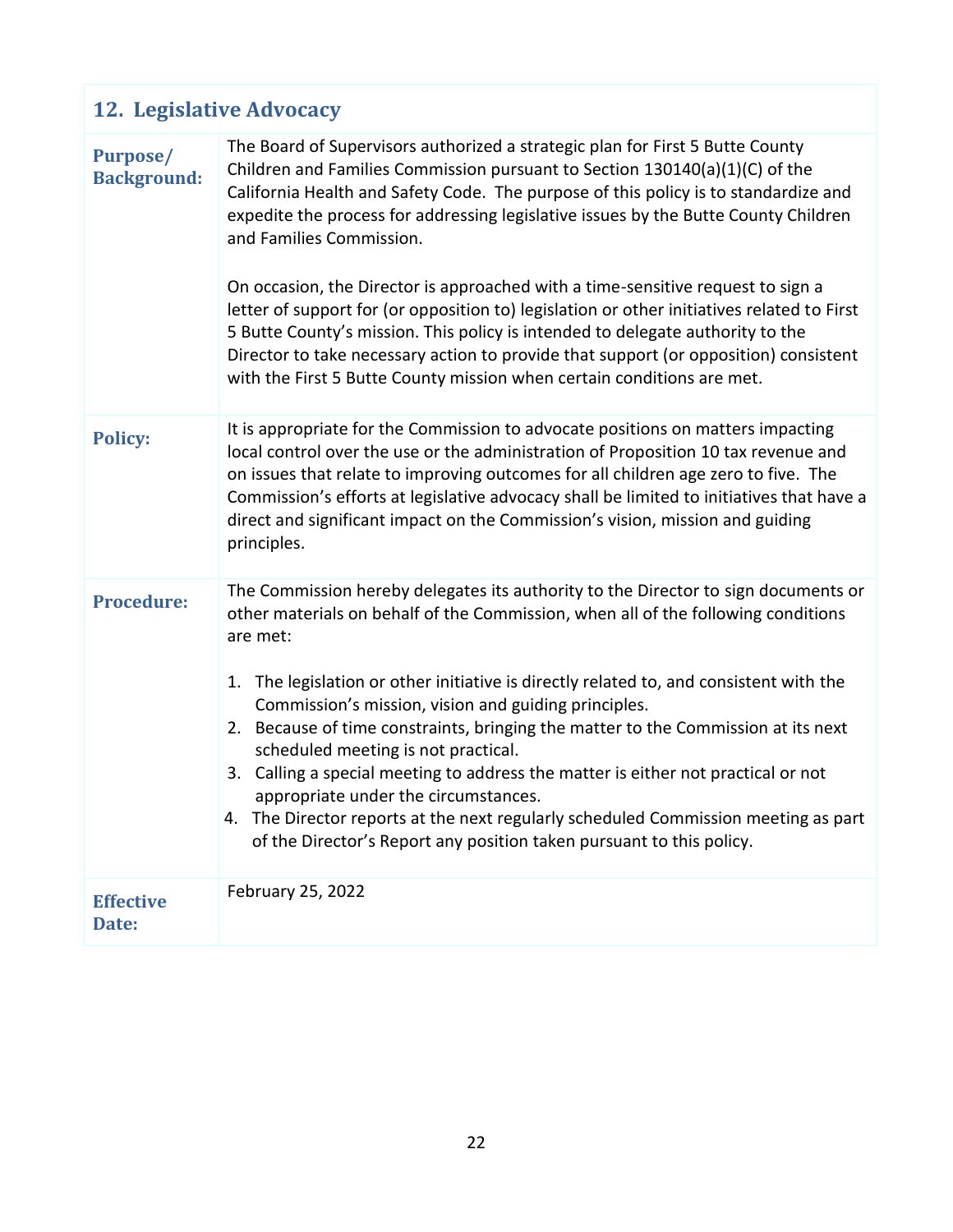|                                | <b>13. Ordinance Amendment</b>                                                                                                                                                                                                                                                                                                                                                                                                                                                                                                                                                                                                             |  |
|--------------------------------|--------------------------------------------------------------------------------------------------------------------------------------------------------------------------------------------------------------------------------------------------------------------------------------------------------------------------------------------------------------------------------------------------------------------------------------------------------------------------------------------------------------------------------------------------------------------------------------------------------------------------------------------|--|
| Purpose/<br><b>Background:</b> | The Board of Supervisors authorized ordinance amendments for First 5 Butte<br>County Children and Families Commission pursuant to Section 130140(a)(1) of the<br>California Health and Safety Code. The purpose of this policy is to establish policies<br>and procedures for Amendments to Commission Ordinance.                                                                                                                                                                                                                                                                                                                          |  |
| Policy:                        | The Ordinance may be amended from time to time as deemed necessary and<br>appropriate by the board in accordance with the act.                                                                                                                                                                                                                                                                                                                                                                                                                                                                                                             |  |
| <b>Procedure:</b>              | The Director may bring to the Commission's attention the need to revise the<br>ordinance, or the Commission may express the desire to do so.<br>The Commission will discuss and approve any amendments to the ordinance during<br>a regularly scheduled meeting(s). Staff will route the proposed revisions to County<br>Counsel for review. After finalizing any changes, staff will submit the redrafted<br>ordinance to the Board of Supervisors for review and adoption. The changes will<br>take effect thirty (30) days after adoption. The Clerk will send the updated<br>ordinance to the Commission once the process is complete. |  |
| <b>Effective</b><br>Date:      | February 25, 2022                                                                                                                                                                                                                                                                                                                                                                                                                                                                                                                                                                                                                          |  |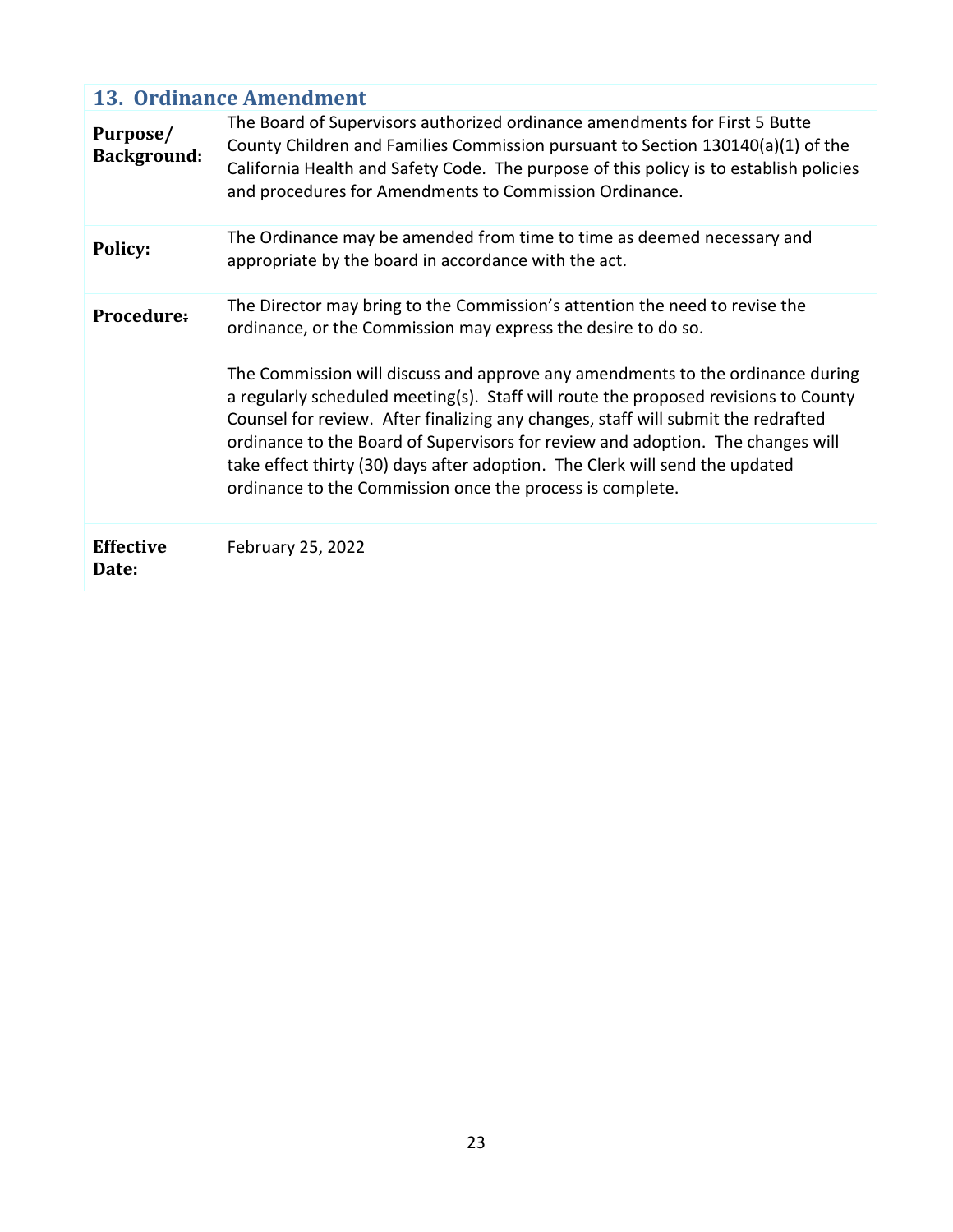## **II. Compliance**

| 1. Brown Act                          |                                                                                                                                                                                                                                                                                                                                                                                                                                                                                                                                                                                                                                                                                                                                                                                                                                                                                                                                                                                                                                                                                                                                                                                                                                                                                                                                                                                                                                                                                                                                                           |  |
|---------------------------------------|-----------------------------------------------------------------------------------------------------------------------------------------------------------------------------------------------------------------------------------------------------------------------------------------------------------------------------------------------------------------------------------------------------------------------------------------------------------------------------------------------------------------------------------------------------------------------------------------------------------------------------------------------------------------------------------------------------------------------------------------------------------------------------------------------------------------------------------------------------------------------------------------------------------------------------------------------------------------------------------------------------------------------------------------------------------------------------------------------------------------------------------------------------------------------------------------------------------------------------------------------------------------------------------------------------------------------------------------------------------------------------------------------------------------------------------------------------------------------------------------------------------------------------------------------------------|--|
| <b>Purpose/</b><br><b>Background:</b> | The Board of Supervisors authorized other functions for First 5 Butte County<br>Children and Families Commission pursuant to Section 130140 of the California<br>Health and Safety Code. The purpose of this policy is to adopt the Brown Act as a<br>guiding document for the Commission.                                                                                                                                                                                                                                                                                                                                                                                                                                                                                                                                                                                                                                                                                                                                                                                                                                                                                                                                                                                                                                                                                                                                                                                                                                                                |  |
| <b>Policy:</b>                        | The Commission will utilize the following procedures to ensure that Brown Act<br>regulations and policies are enacted.                                                                                                                                                                                                                                                                                                                                                                                                                                                                                                                                                                                                                                                                                                                                                                                                                                                                                                                                                                                                                                                                                                                                                                                                                                                                                                                                                                                                                                    |  |
| <b>Procedure:</b>                     | <b>Commission Meetings</b><br>At least 72 hours prior to a regular meeting, the body must post an agenda<br>containing a brief general description of each item to be discussed or transacted at<br>the meeting, including items to be discussed in closed session. (§ 54954.2(a).)<br>Special meetings may be called at any time but notice must be received at least 24<br>hours prior to the meeting by all members of the body and by all media outlets that<br>have requested notice in writing.<br>Emergency meetings, which are extraordinarily rare, may be called upon one-hour<br>notice to media outlets that have requested notice in writing.<br>Every agenda for a regular meeting shall provide an opportunity for members of the<br>public to directly address the legislative body on any item under the subject matter.<br>The public must be given the opportunity to comment before or during the<br>legislative body's consideration of the item. (§ 54954.3(a).)<br>Where a member of the public raises an issue which has not yet come before the<br>legislative body, the item may be briefly discussed but no action may be taken at<br>that meeting. (§ 54954.3(a).)<br>Notice of a special meeting must be provided 24 hours in advance of the meeting to<br>all of the legislative body members and to all media outlets who have requested<br>notification. (§ 54956; 53 Ops.Cal.Atty.Gen. 245, 246 (1970).) The notice also must<br>be posted at least 24 hours prior to the meeting in a location freely accessible to the |  |
|                                       | public. The notice should indicate that the meeting is being called as a special<br>meeting, and shall state the time, place, and business to be transacted at the<br>meeting.                                                                                                                                                                                                                                                                                                                                                                                                                                                                                                                                                                                                                                                                                                                                                                                                                                                                                                                                                                                                                                                                                                                                                                                                                                                                                                                                                                            |  |
|                                       | There are three types of "notice" obligations that accompany the conduct of a<br>closed-session as a part of a duly noticed meeting.                                                                                                                                                                                                                                                                                                                                                                                                                                                                                                                                                                                                                                                                                                                                                                                                                                                                                                                                                                                                                                                                                                                                                                                                                                                                                                                                                                                                                      |  |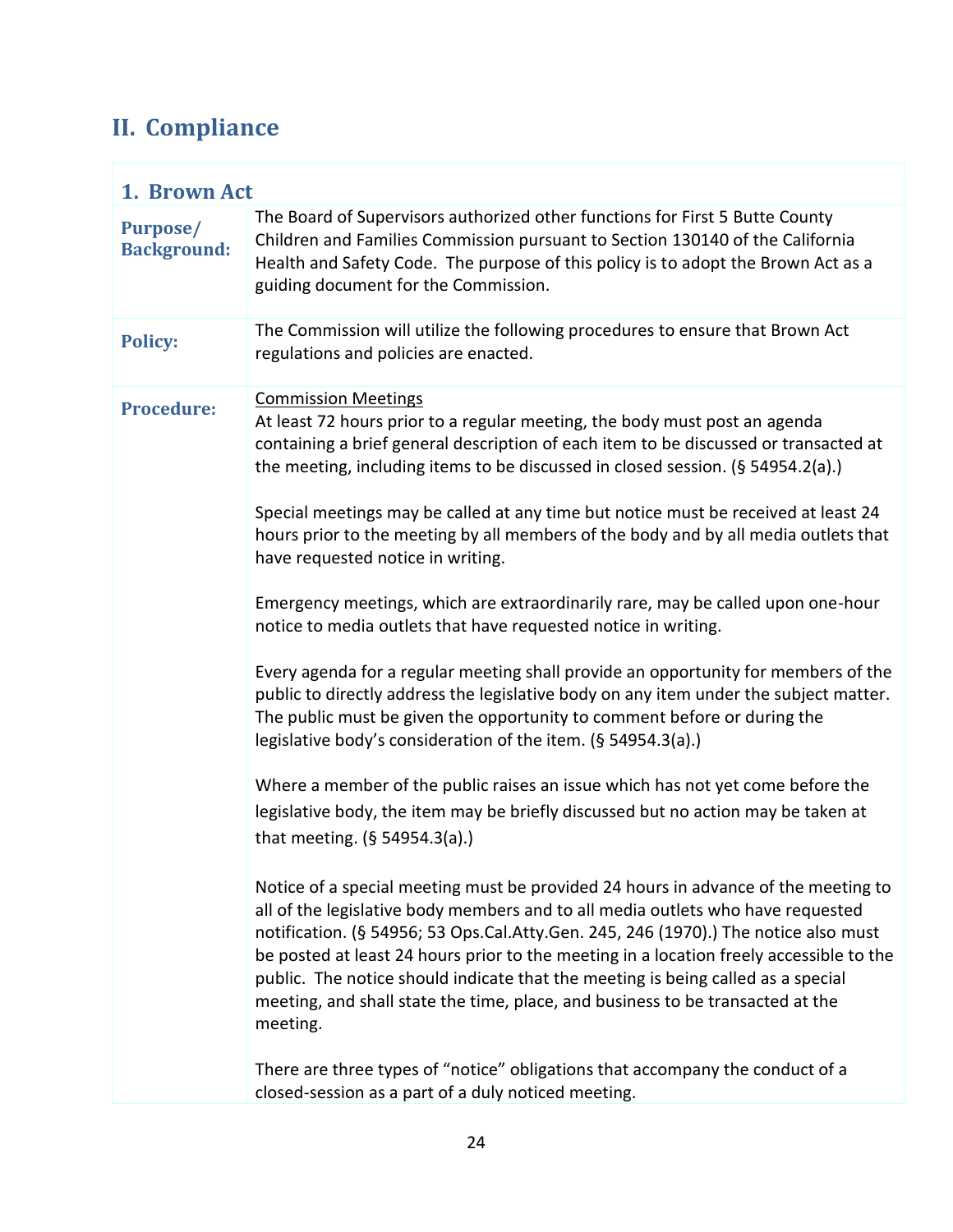|                           | Each item to be transacted or discussed in a closed session must be briefly<br>$\bullet$<br>described on an agenda for the meeting. (§ 54954.2(a).)<br>Prior to adjourning into closed session, a representative of the legislative<br>body must orally announce the items to be discussed in closed session. (§<br>54957.7(a).) This requirement may be satisfied by merely referring to the<br>relevant portion of the written agenda for the meeting.<br>Once the closed session has been completed, the agency must reconvene in<br>open session, where it may be required to report votes and actions taken in<br>closed session.                                                                                                             |
|---------------------------|----------------------------------------------------------------------------------------------------------------------------------------------------------------------------------------------------------------------------------------------------------------------------------------------------------------------------------------------------------------------------------------------------------------------------------------------------------------------------------------------------------------------------------------------------------------------------------------------------------------------------------------------------------------------------------------------------------------------------------------------------|
|                           | The body may discuss an item which was not previously placed upon an agenda at a<br>regular meeting, when the body determines that there is a need for immediate<br>action which cannot reasonably wait for the next regularly scheduled meeting. (§<br>54954.2(b)(2).) However, the Act specifies that in order to take advantage of this<br>agenda exception, the need for immediate action must have come to the attention<br>of the local "agency" after the agenda had already been posted. (§ 54954.2(b)(2).)<br>The determination that a need for immediate action exists must be made by two-<br>thirds of the members present or, if two-thirds of the body is not present, by a<br>unanimous vote of those remaining. (§ 54954.2(b)(2).) |
|                           | Meetings will be held within the district boundaries, as defined by the county,<br>accessible to the disabled, and video teleconferencing available (72-hour notice),<br>and at no charge. Introductions and sign in will be on a voluntary basis. Photos,<br>video or audio taping allowed with notice.                                                                                                                                                                                                                                                                                                                                                                                                                                           |
| <b>Effective</b><br>Date: | February 25, 2022                                                                                                                                                                                                                                                                                                                                                                                                                                                                                                                                                                                                                                                                                                                                  |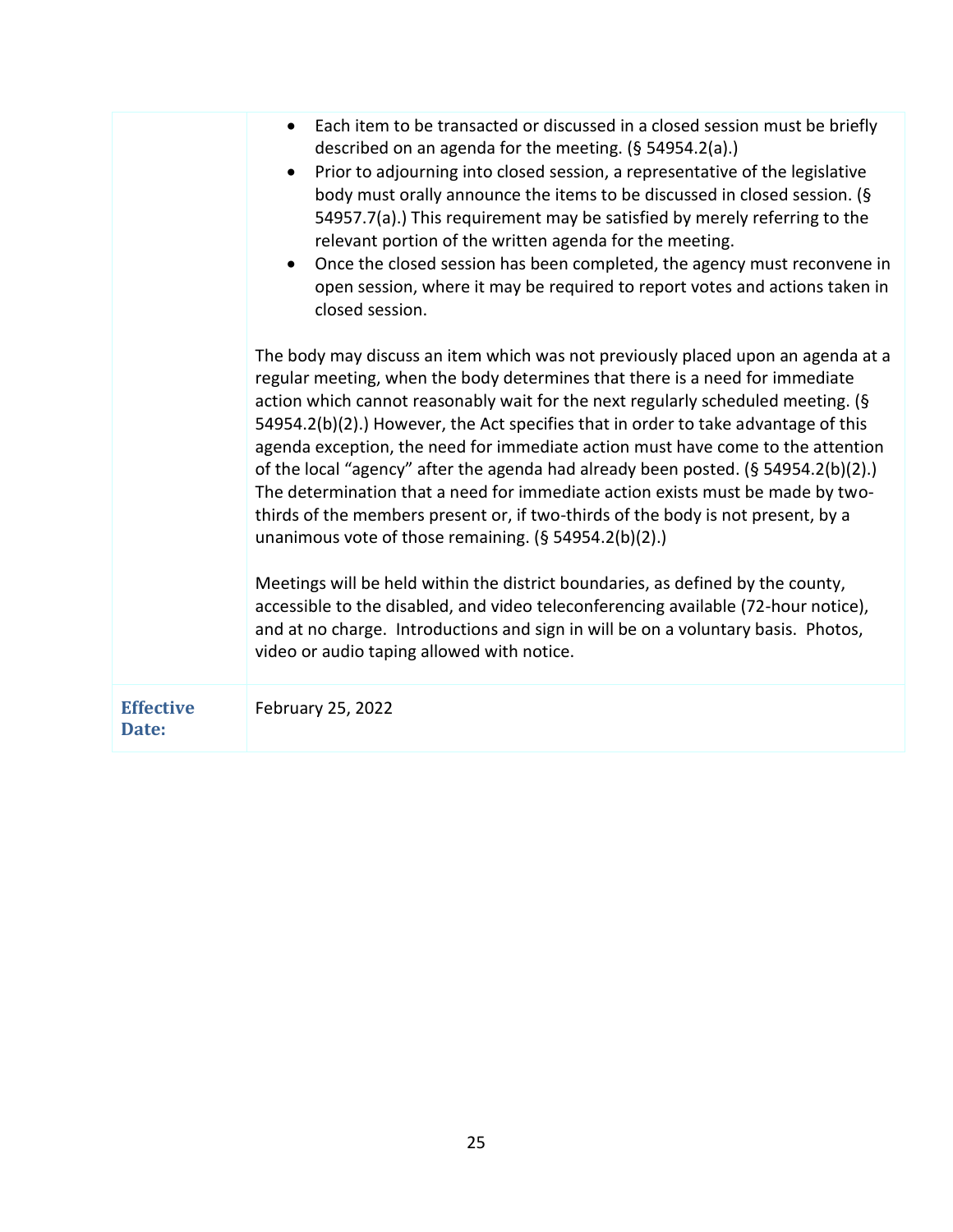| 2. Public Hearings: Commission Annual Audit and Report |                                                                                                                                                                                                                                                                                                                       |  |
|--------------------------------------------------------|-----------------------------------------------------------------------------------------------------------------------------------------------------------------------------------------------------------------------------------------------------------------------------------------------------------------------|--|
| Purpose/<br><b>Background:</b>                         | The Board of Supervisors authorized public hearings for First 5 Butte County<br>Children and Families Commission pursuant to Section 130140(d)(2) of the California<br>Health and Safety Code. The purpose of this policy is to establish a public hearing<br>process for the Commission's annual audit and report.   |  |
| <b>Policy:</b>                                         | The Commission shall prepare and adopt an audit and report and conduct, prior to<br>November, annually, at least one public hearing prior to adopting any annual audit<br>and report.                                                                                                                                 |  |
| <b>Procedure:</b>                                      | The Commission is required to review the annual audit and report in public hearing.<br>This public review is an opportunity to inform the public at large, as well as those<br>individuals and agencies with the most interest, of the investment of Prop 10 funds<br>in a given fiscal year. The procedure includes: |  |
|                                                        | Annual Audit reviewed in public hearing annually and submitted to the State<br>$\bullet$<br>Controller and State Commission by November 1st; and                                                                                                                                                                      |  |
|                                                        | Annual Report reviewed in public hearing annually and submitted to the<br>$\bullet$<br>State Controller and State Commission by November 1st.                                                                                                                                                                         |  |
| <b>Effective</b><br>Date:                              | February 25, 2022                                                                                                                                                                                                                                                                                                     |  |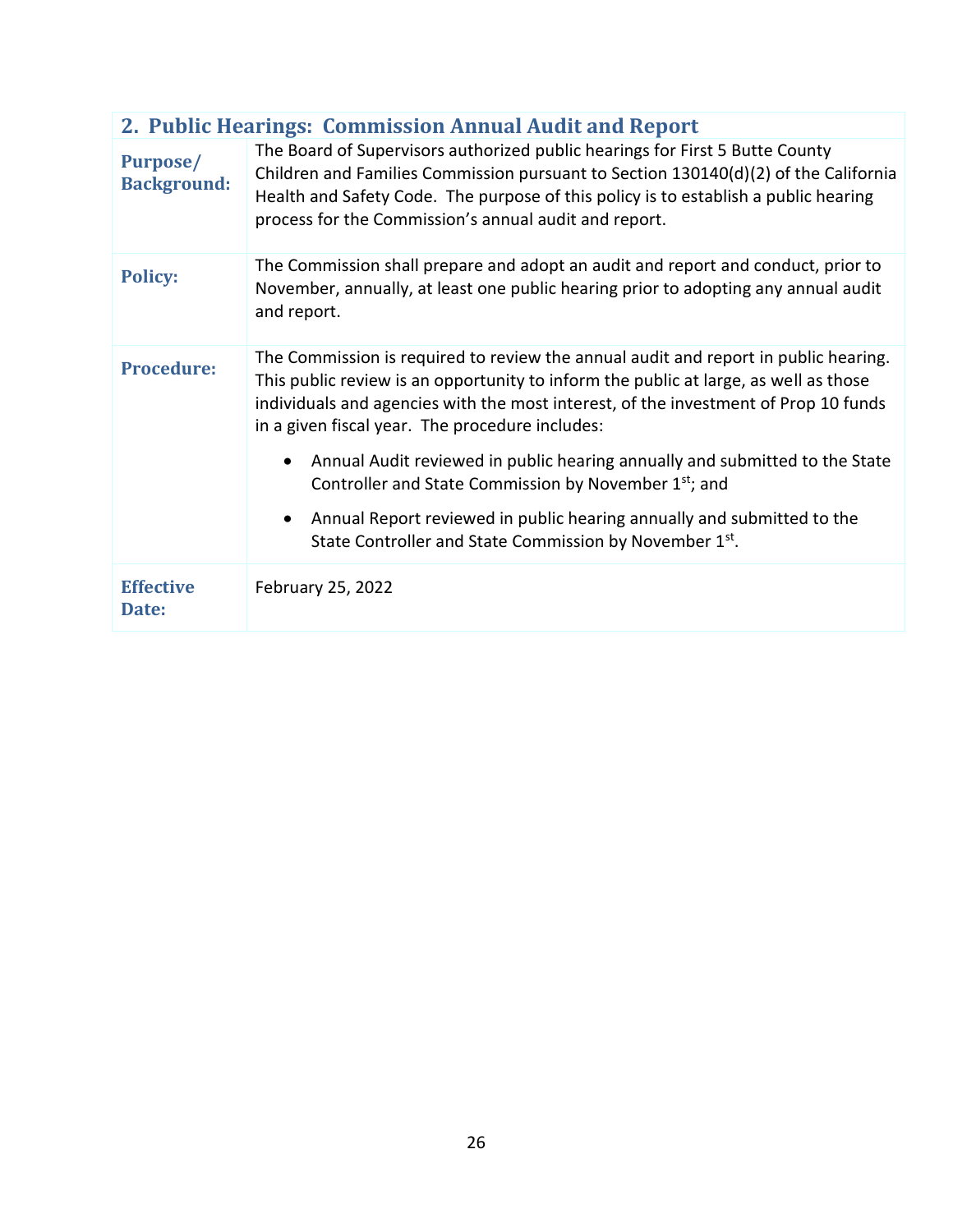| 3. Public Hearing: State Commission Annual Report |                                                                                                                                                                                                                                                                                                                 |  |
|---------------------------------------------------|-----------------------------------------------------------------------------------------------------------------------------------------------------------------------------------------------------------------------------------------------------------------------------------------------------------------|--|
| Purpose/<br><b>Background:</b>                    | The Board of Supervisors authorized public hearings for First 5 Butte County<br>Children and Families Commission pursuant to Section 130140(d)(2) of the California<br>Health and Safety Code. The purpose of this policy is to establish a public hearing<br>process for the State Commission's annual report. |  |
| <b>Policy:</b>                                    | The Commission shall conduct at least one public hearing each year on the Annual<br>Report prepared by the State Commission.                                                                                                                                                                                    |  |
| <b>Procedure:</b>                                 | This public review is an opportunity to inform the public at large, as well as those<br>individuals and agencies with the most interest, of the investment of Prop 10 funds<br>in a given fiscal year. The Commission will review the State Commission Annual<br>Report in a public hearing annually.           |  |
| <b>Effective</b><br>Date:                         | February 25, 2022                                                                                                                                                                                                                                                                                               |  |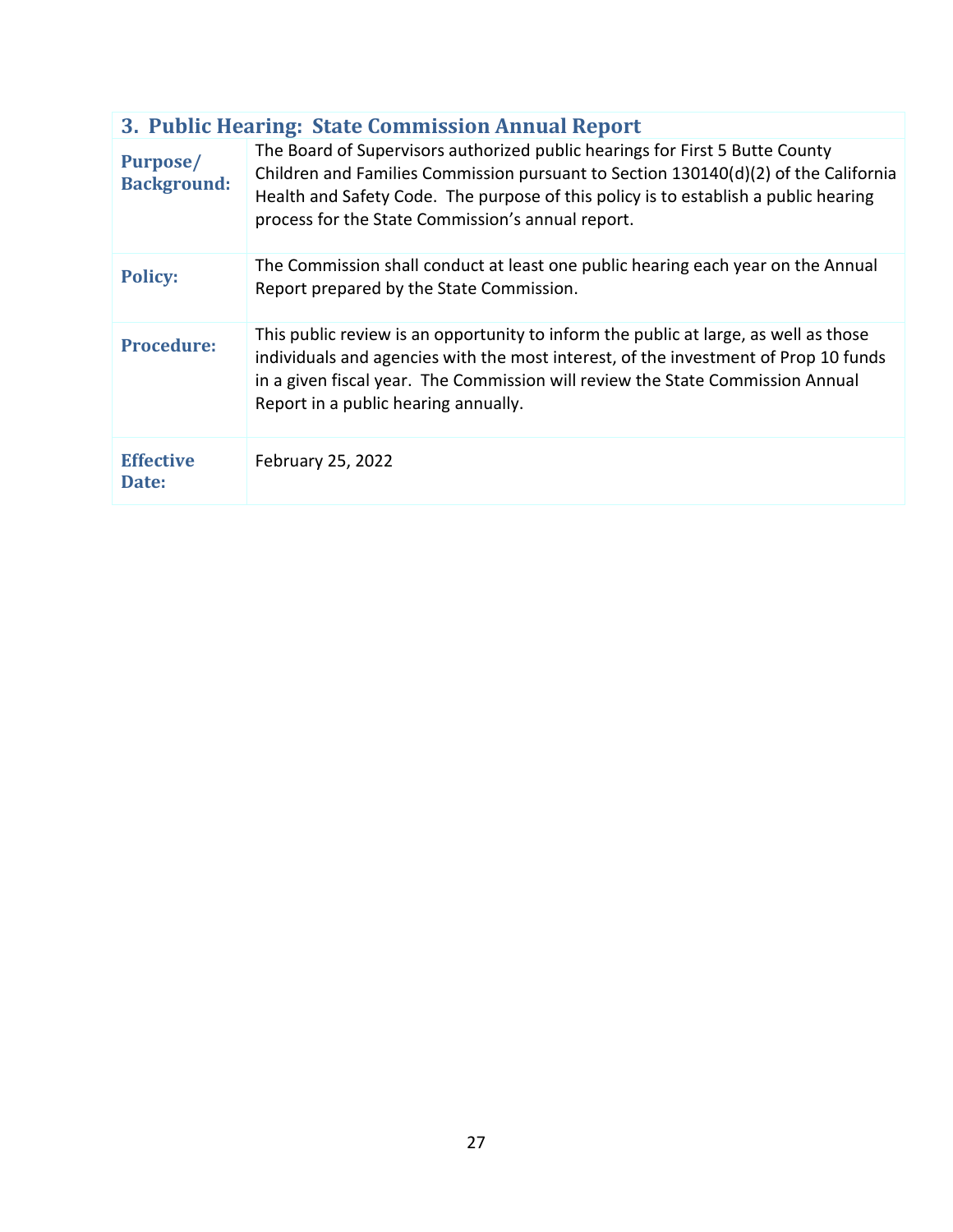| <b>4. Conflicts of Interest</b> |                                                                                                                                                                                                                                                                                                                                                                                                                                                                                                                                                                                                                                                                                                                                                                                                                                                                                                                                                                                                                                                                                                                                                                                                                                                                                                                                                                                                                                                                                                                                                                                                               |  |
|---------------------------------|---------------------------------------------------------------------------------------------------------------------------------------------------------------------------------------------------------------------------------------------------------------------------------------------------------------------------------------------------------------------------------------------------------------------------------------------------------------------------------------------------------------------------------------------------------------------------------------------------------------------------------------------------------------------------------------------------------------------------------------------------------------------------------------------------------------------------------------------------------------------------------------------------------------------------------------------------------------------------------------------------------------------------------------------------------------------------------------------------------------------------------------------------------------------------------------------------------------------------------------------------------------------------------------------------------------------------------------------------------------------------------------------------------------------------------------------------------------------------------------------------------------------------------------------------------------------------------------------------------------|--|
| Purpose/<br><b>Background:</b>  | The Board of Supervisors authorized this conflicts of interest code for First 5<br>Butte County Children and Families Commission pursuant to Section<br>130140(d)(4)(A) of the California Health and Safety Code. The purpose is to<br>establish a conflicts of interest policy for the Commission.<br>It is the intent of this policy to meet the requirements of California Health and<br>Safety Code sections 130140(d)(4)(A), consistent with the following sections of<br>the California Government Code:<br>Government Code section 1090, et seq. (Prohibitions Applicable to<br>Specified Officers);<br>Government Code section 1125, et seq. (Incompatible Activities); and<br>Government Code section 87100, et seq. (Conflict of Interest)<br>$\bullet$                                                                                                                                                                                                                                                                                                                                                                                                                                                                                                                                                                                                                                                                                                                                                                                                                                             |  |
| Policy:                         | The Commission intends that all commissioners and Commission staff shall uphold<br>the highest ethical standards so that public confidence and trust in the integrity and<br>objectivity of the Commission is preserved.<br>The Conflict of Interest Policy shall be interpreted consistent with California Fair<br>Political Practices Commission Regulation 18730. It is the policy of the Commission<br>to guard against impropriety and even the appearance of impropriety by prescribing<br>the following standards.                                                                                                                                                                                                                                                                                                                                                                                                                                                                                                                                                                                                                                                                                                                                                                                                                                                                                                                                                                                                                                                                                     |  |
| <b>Procedure:</b>               | No Commissioner or staff person may make, participate in making, or use their<br>А.<br>position to influence a decision that affects their economic interests, unless<br>required to do so by law or utilizing an applicable exception. Commissioners are<br>expected to voluntarily recuse themselves from any funding decision in which<br>they or their family members have an economic interest. A staff person is not<br>construed as participating in making, or influencing a decision if the staff<br>person is acting in a solely ministerial, secretarial, or clerical capacity.<br>B. A Commissioner or staff person has an unlawful economic interest in a<br>decision if it is reasonably foreseeable that the decision will have a material<br>financial effect, distinguishable from its effect on the public generally, on<br>the official or a member of their immediate family, or on any of the<br>following:<br>a) Any business entity in which the public official has a direct or indirect<br>investment worth two thousand dollars (\$2,000) or more;<br>b) Any real property in which the public official has a direct or indirect<br>interest worth two thousand dollars (\$2,000) or more;<br>Any source of income, except gifts or loans by a commercial lending<br>C)<br>institution made in the regular course of business on terms available to<br>the public without regard to official status, aggregating five hundred<br>dollars (\$500) or more in value provided or promised to, received by,<br>the public official within 12 months prior to the time when the decision |  |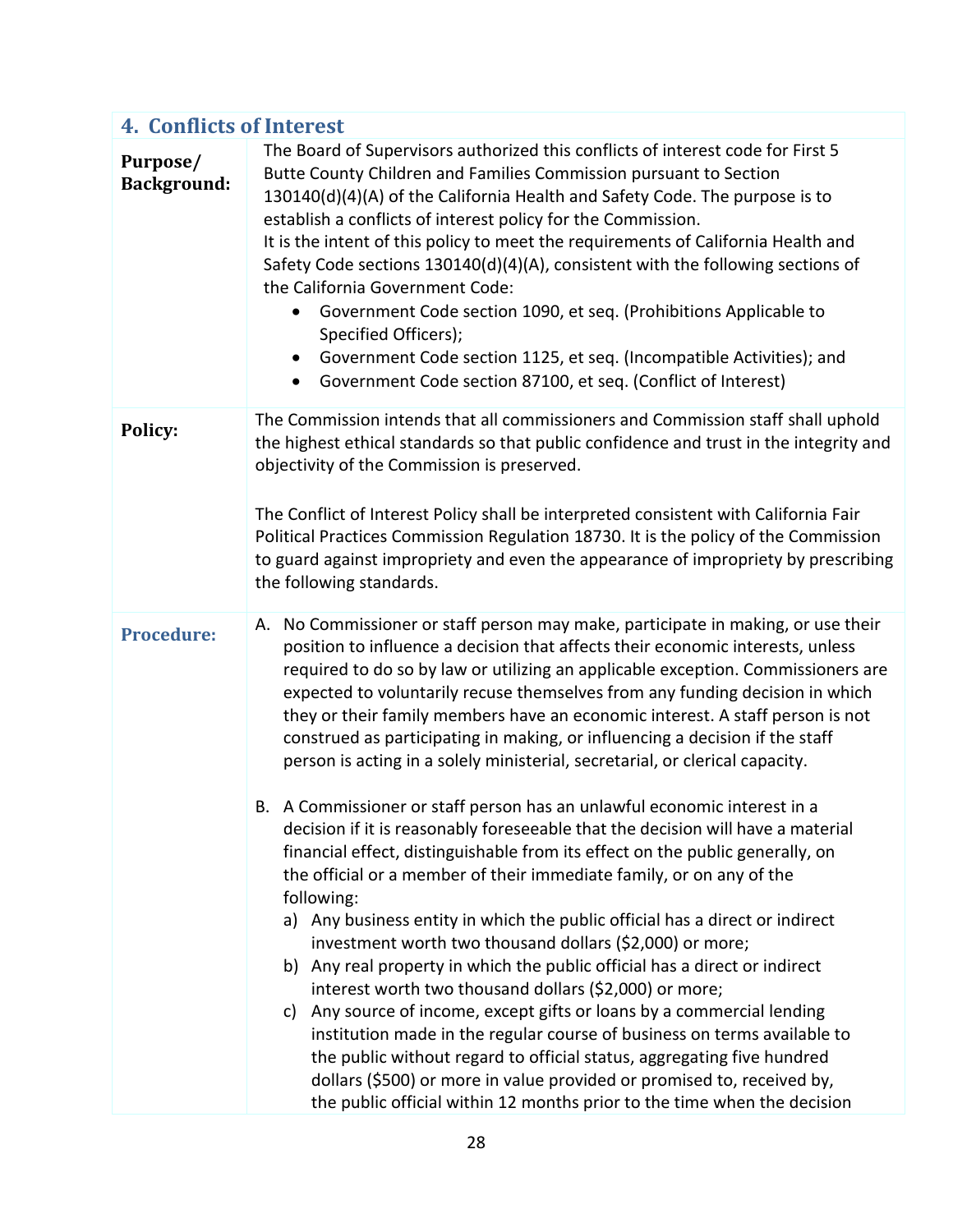is made;

- d) Any business entity in which the public official is a director, officer, partner, trustee, employee, or holds any position of management;
- e) Any donor of, or any intermediary or agent for a donor of, a gift or gifts aggregating two hundred fifty dollars (\$250) or more in value provided to, received by, or promised to the public official within 12 months prior to the time when the decision is made.

This section shall be interpreted consistently with Government Code section 87103.

- C. A Commissioner or staff person may determine whether an unlawful economic or financial interest exists by asking themself the following questions:
	- a) Will the decision affect your personal expenses, income, assets or liabilities, or those of your immediate family? (*Personal Financial Effect*)
	- b) Will the decision affect any business in which you, your spouse, your dependent children, or anyone acting on your behalf has an investment of \$1,000 or more? (*Business Investment*)
	- c) Will the decision affect any business entity for which you are a director, officer, partner, trustee, employee, or hold any position of management? (*Business Employment or Management*)
	- d) Will the decision affect any real property (including mortgages, options or leases) in which you, your spouse, your dependent children or anyone acting on your behalf has an interest of \$1,000 or more, or any property within 2,500 feet of your property? (*Real Property)*
	- e) Will the decision affect any person or business that has paid (or has promised) you \$250 or more, or that has paid your spouse more than \$500 (including payments of salary, rent, interest, some loans, payments for sale of a house, car or investment, or other types of income) in the last 12 months? (*Sources of Income*)
	- f) Will the decision affect any business or person that gave you gifts that total \$300 or more within the last 12 months? (*Gifts*)

If the answer is "yes" to any of these questions, an economic interest exists which may prohibit the Commissioner or staff person from participating in or using their position to influence a related decision or prevent the Commission from taking action.

D. After determining whether or not a conflict exists, the Commissioner or staff person may consider whether or not recusal may be appropriate. Under such circumstances, a Commissioner or staff person may recuse themselves if prior to taking action or participating in any decision a Commissioner or staff person with a conflict of interest the Commissioner or staff person does the following: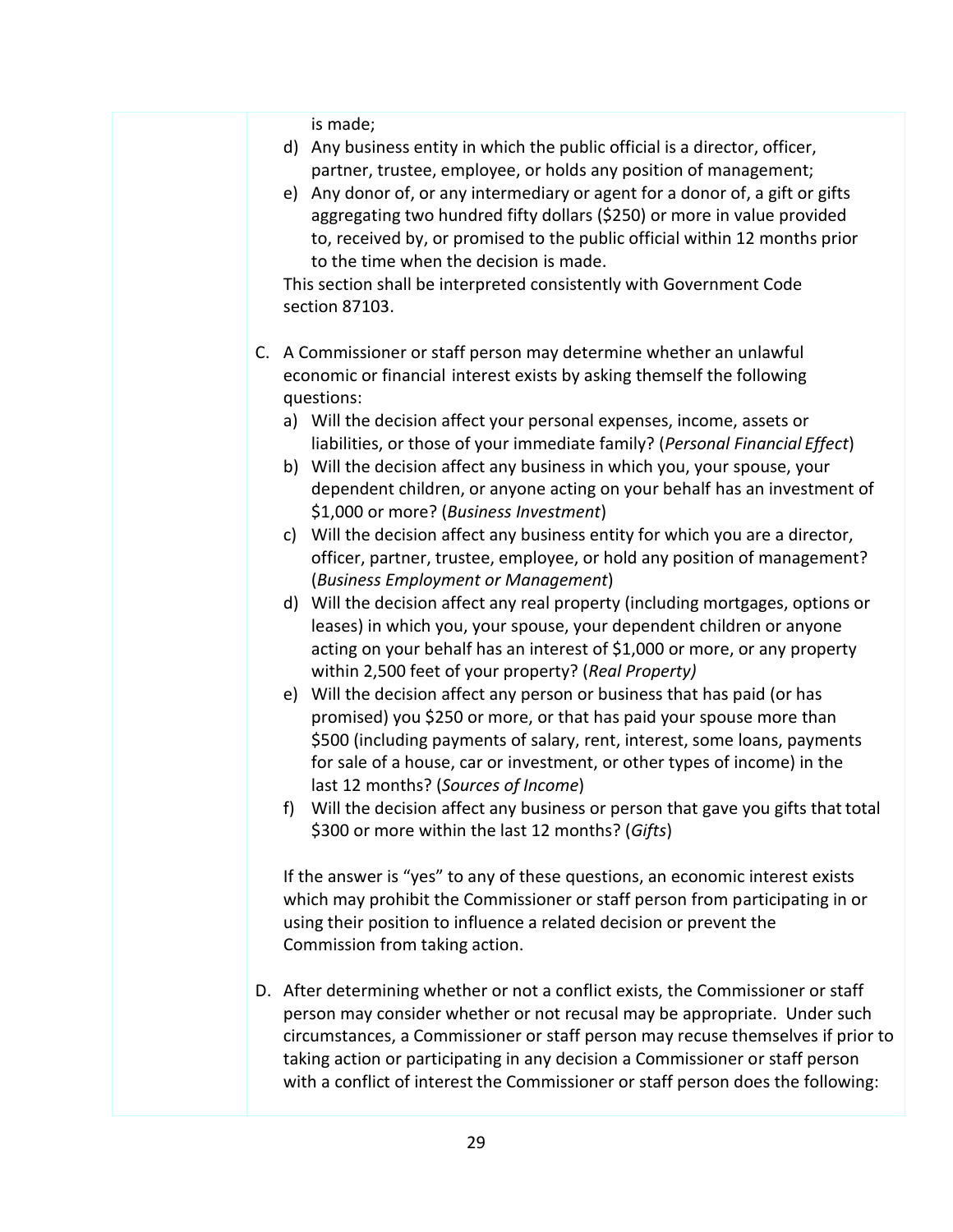|                           | a) Publicly identify the financial interest that gives rise to the conflict or<br>potential conflict of interest in detail sufficient to be understood by<br>the public;<br>b) Recuse themselves from discussing, voting, and or otherwise participating in<br>the matter; and<br>c) Leave the room until after the discussion, vote, and any other disposition<br>of the matter is concluded, unless the matter has been placed on the<br>consent agenda. Should the Commission require clarifying information<br>regarding a funding request, the recused Commissioner may return to<br>the room to address specifics. |
|---------------------------|--------------------------------------------------------------------------------------------------------------------------------------------------------------------------------------------------------------------------------------------------------------------------------------------------------------------------------------------------------------------------------------------------------------------------------------------------------------------------------------------------------------------------------------------------------------------------------------------------------------------------|
|                           | E. Pursuant to this policy, and pursuant to Ethics Policy 8.65.110.1,<br>Commissioners and staff are required to file the original Statement of<br>Economic Interests Form (also known as Form 700). This form provides<br>necessary information to the public to ensure that Commissioners and staff<br>are making decisions in the best interest of the public and not enhancing their<br>personal finances. This form must be filed with the Clerk of the Board within<br>30 days of assuming office, annually thereafter by April 1, and within 30 days<br>of leaving office as required by regulation.              |
|                           | F. Any person who resigns from a position enumerated in Subsection (E) within 12<br>months of initial appointment, or within 30 days of notice to file an assuming<br>office statement provided by the filing officer, whichever is earlier, is not<br>considered to have "assumed" or "left" office, as those terms are used in<br>Government Code section 87302, provided that the person did not make,<br>participate in, or influence any decision by the First 5 Butte County Commission<br>to render a payment to the person for appointment to the position. Upon<br>resignation, the person shall:               |
|                           | a) File a written resignation with the First 5 Butte County Commission.<br>File a written statement with the filing officer on a form prescribed by<br>D)<br>Fair Political Practices Commission and signed under the penalty of<br>perjury stating that the individual, during the period between<br>appointment and resignation, did not make, participate in the making,<br>or use the position to influence any decision of the First 5 Butte County<br>Commission to receive, or become entitled to receive, any form of<br>payment by virtue of being appointed to the position.                                   |
| <b>Effective</b><br>Date: | February 25, 2022                                                                                                                                                                                                                                                                                                                                                                                                                                                                                                                                                                                                        |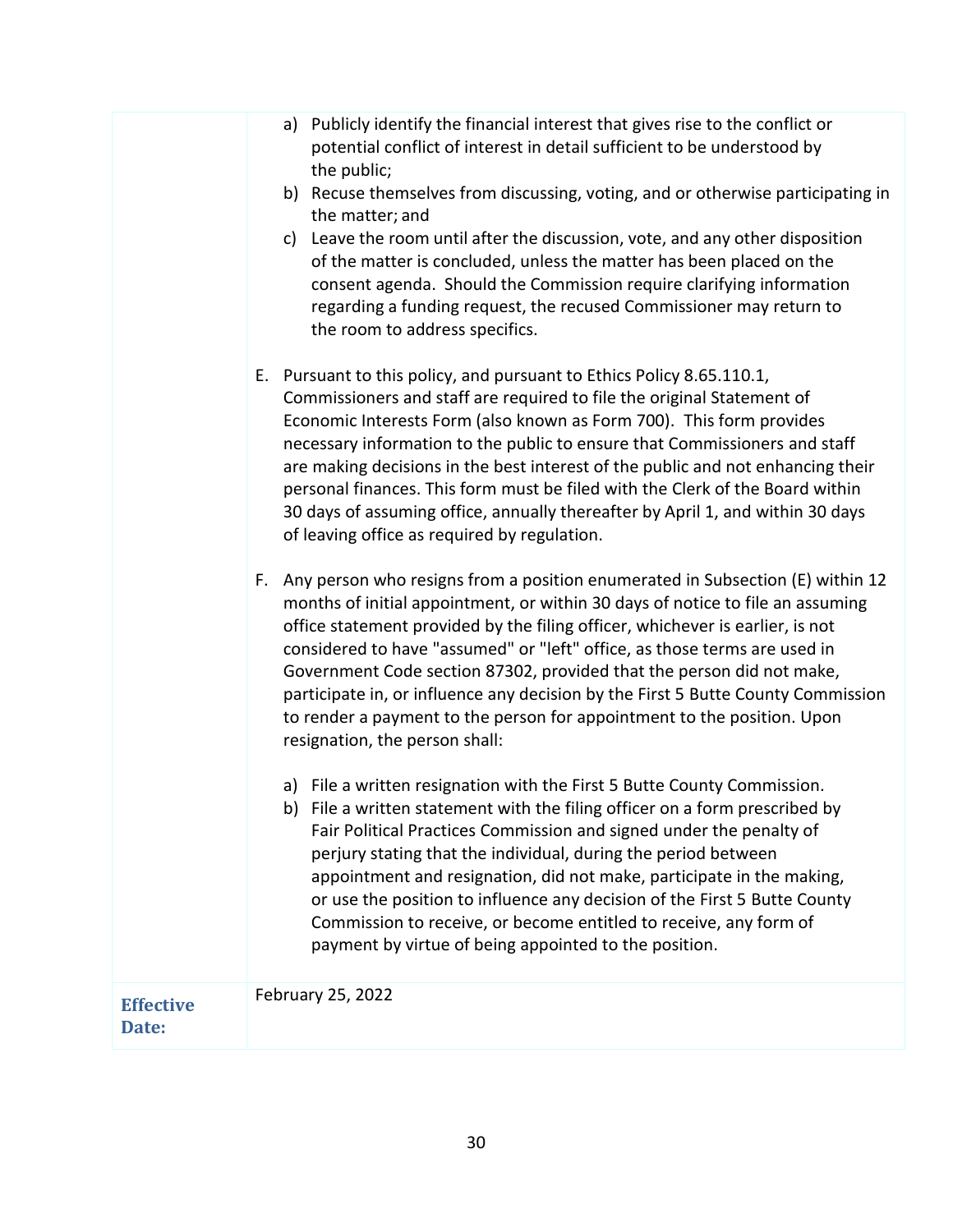| <b>5. Ethics Policy</b>               |                                                                                                                                                                                                                                                                                                                                                                                                                                                                                                                                                                                                                                                                                                                                                                                                                                                                                                                                                                                                                                                                                                                                                                                                                                                                                                                                                                                                                                                                                                                                                                                              |
|---------------------------------------|----------------------------------------------------------------------------------------------------------------------------------------------------------------------------------------------------------------------------------------------------------------------------------------------------------------------------------------------------------------------------------------------------------------------------------------------------------------------------------------------------------------------------------------------------------------------------------------------------------------------------------------------------------------------------------------------------------------------------------------------------------------------------------------------------------------------------------------------------------------------------------------------------------------------------------------------------------------------------------------------------------------------------------------------------------------------------------------------------------------------------------------------------------------------------------------------------------------------------------------------------------------------------------------------------------------------------------------------------------------------------------------------------------------------------------------------------------------------------------------------------------------------------------------------------------------------------------------------|
| <b>Purpose/</b><br><b>Background:</b> | The Board of Supervisors authorized an ethics policy for First 5 Butte County<br>Children and Families Commission pursuant to Section 130140(d)(4) of the California<br>Health and Safety Code and the Political Reform Act Gov't Code 87300. The<br>purpose is to establish an ethics policy for the Commission.<br>The composition of First 5 commissions means that, from time to time, commission<br>members may be from agencies that seek or receive First 5 funding. The goal of this<br>policy is to promote public confidence and trust in the decision-making processes of<br>the Commission. Such public confidence and trust is a function of a number of<br>factors:<br>1. Decision-makers' experience, knowledge and competence;<br>2. Their commitment to putting the interests of children under five before any<br>personal or organizational interests;<br>3. Transparent and inclusive decision-making processes; and<br>4. Accountability mechanisms that assure the public that worthy public<br>purposes are being achieved as the result of the expenditure of public<br>resources on Proposition 10 programs.<br>There are a number of state and federal laws that are designed to promote public<br>trust and confidence in local agency decisions, including those made by the<br>Commission. These laws create minimum standards for public agency decision-<br>makers that are important to satisfy. A key goal of this policy is to set the<br>requirements of the Children and Families Commission of Butte County higher than<br>the requirements of the law. |
| <b>Policy:</b>                        | The Commission's Additional Practices to Protect Public Trust and Confidence<br>The Commission believes that public trust and confidence in Commission decisions<br>and actions is vital to the accomplishment of the Commission's mission.<br>Accordingly, the Commission will engage in the following practices to promote the<br>public's trust and confidence in the Commission's activities.                                                                                                                                                                                                                                                                                                                                                                                                                                                                                                                                                                                                                                                                                                                                                                                                                                                                                                                                                                                                                                                                                                                                                                                            |
| <b>Procedure:</b>                     | 1. Recruitment and Appointment Process<br>Broad-based Recruitment. The Commission will recruit potential candidates from a<br>broad cross section of the community. It will publicize openings on the Commission<br>broadly (including through County and Commission websites, as well as through<br>outreach to the philanthropic, faith-based and nonprofit communities) and                                                                                                                                                                                                                                                                                                                                                                                                                                                                                                                                                                                                                                                                                                                                                                                                                                                                                                                                                                                                                                                                                                                                                                                                               |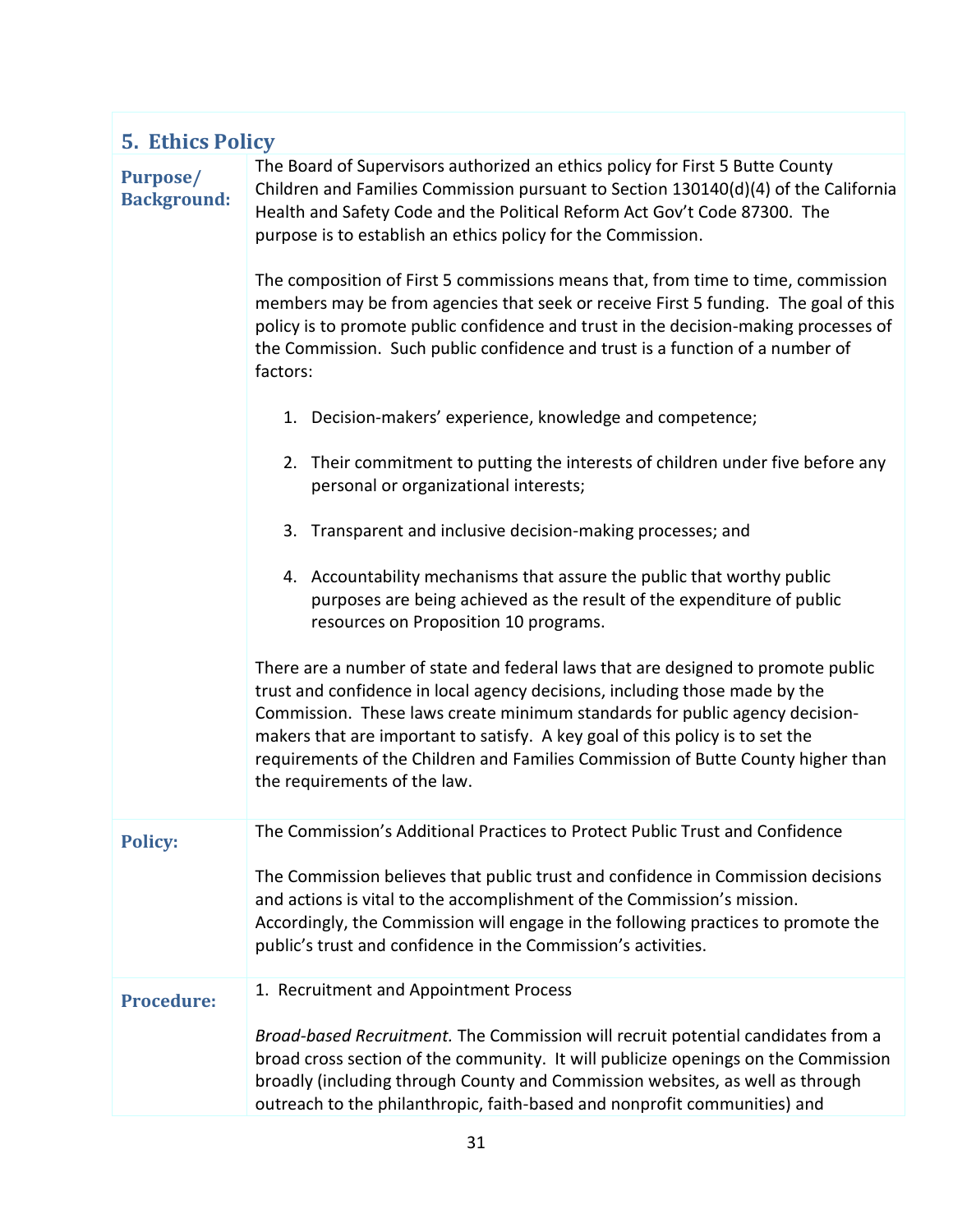encourage applications to serve. The Commission will take advantage of ethnic and community-specific media in its outreach efforts.

*Advance Notice to Potential Appointees.* Working with the County, the Commission will alert people being considered for appointment to the Commission of the need, as applicable, to 1) timely and accurately file state-required personal financial interest disclosure forms (Form 700s), 2) timely comply with the Commission's ethics training requirements, and 3) step aside from any decision-making process that could benefit organizations with which they are affiliated.

#### 2. After Appointment

*Public Information about Decision-makers.* The Commission will publicly disclose (including on its website) who serves on the Commission, the qualifications they bring to their service (including their organizational affiliations), and the process by which they are appointed.

*Orientation Materials.* The Commission will provide appointees to the Commission with the local Commission's policies and practices relating to avoiding even the appearance of conflicts of interest and other information relating to public service ethics as part of the appointee's orientation process/packet.

*Financial Interest Disclosure.* New Commission members must file Form 700 with the Clerk of the Board within 30 days of assuming office, annually thereafter by April 1, and within 30 days of leaving office as required by regulation.

*Ongoing Disclosure of Appointee Affiliations.* Appointees to the Commission must update their affiliations disclosure as their affiliations change.

3. Ethics Training

*Tailored Ethics Training.* The Commission will provide Commissioners ethics training that meets the specific information needs and legal obligations of Proposition 10 decision-makers.

*Timing for Ethics Training.* Commissioners will receive such training within one year of becoming a Proposition 10 decision-maker and then every two years thereafter.

*Staff Training.* Commission executive staff must also participate in this training.

*Documentation.* The Commission will maintain certificates of compliance with ethics training requirements as public records available for inspection.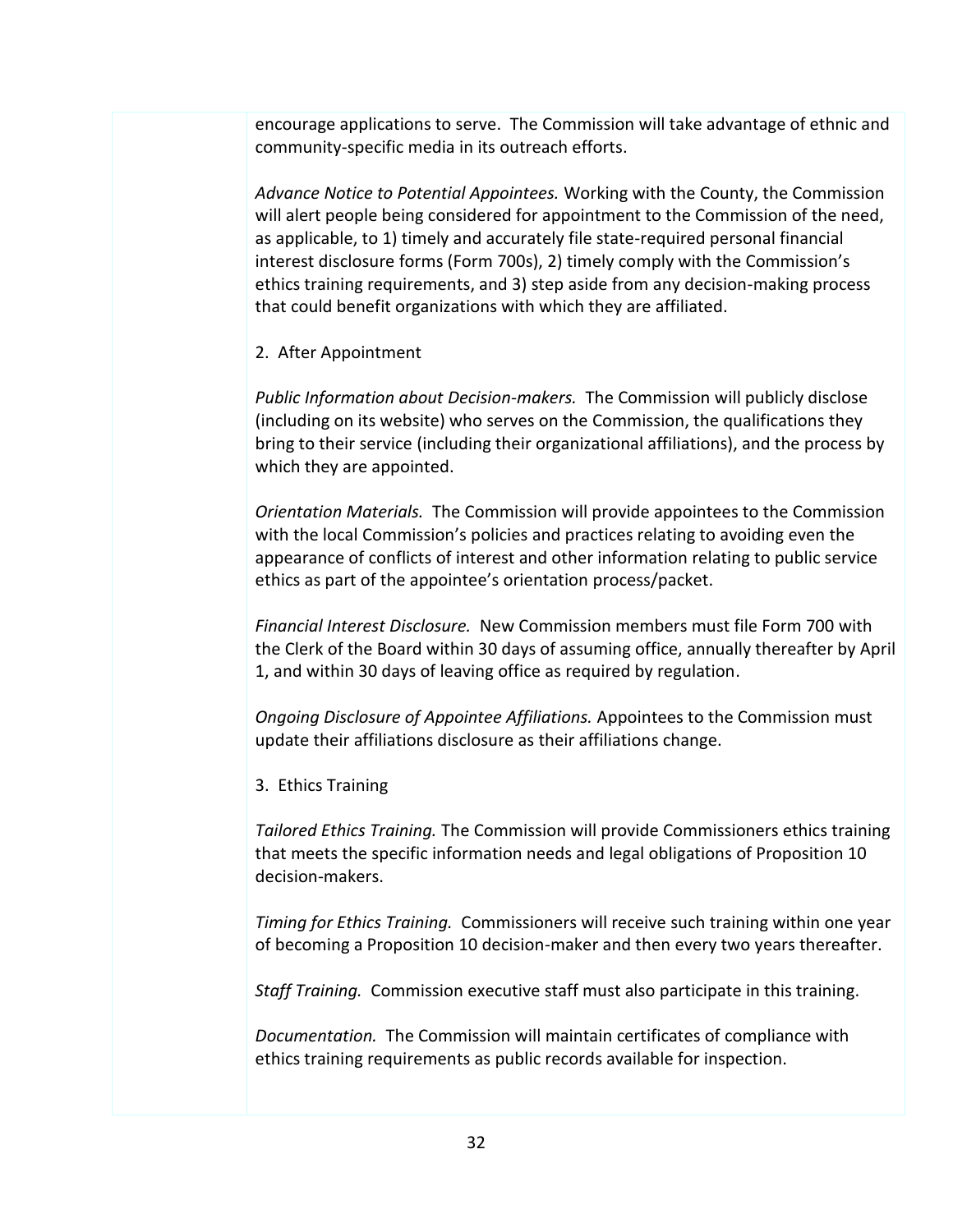#### 4. When Making Funding Decisions

*Broad-based Public Input Sought.* The Commission will use and document use of inclusive processes to seek broadly-based community input on strategic plan updates, including funding priorities, in addition to the public hearing required by law.

*Publicity for Funding Opportunities.* The Commission will widely publicize the opportunity to compete for contracts and grants (through website, mailings and other outreach mechanisms), allowing a reasonable timeframe for interested organizations to respond. To achieve this widespread publicity, the Commission will develop and maintain an up-to-date distribution list of potential partners (either for programs or help with getting the message out), that includes community leaders, service and advocacy organizations, community/neighborhood and ethnic media, local community foundations and other philanthropic organizations, and area clergy.

*Anti-Nepotism Policies.* If a decision-maker's family member (including parent, grandparent, child, sibling, relation by marriage or civil union, aunt, uncle or cousin) works for an organization being considered for funding, that decision-maker is prohibited from participating in or influencing the decision on whether that organization receives funding. "Influencing" includes not only voting on a matter, but discussing it with staff or other decision-makers.

5. At Each Meeting (When Making Decisions about Funding)

*Alerting Decision-Makers to Potential Conflict Issues.* The Commission will include "Announcement of Recusals" on every Commission agenda explaining the circumstances under which decision-makers need to step aside from the decisionmaking process.

*Leave the Room Requirement.* Anyone who is disqualified from participating in a decision because of a conflict of interest must leave the room when that agenda item is called. Should the Commission require clarifying information regarding a funding request, the recused Commissioner may return to the room to address specifics.

*Public Notice and Comment Opportunities.* The Commission will maximize the public's knowledge and opportunity to comment on proposed funding decisions by posting them 72 hours in advance, including any proposed decision and findings relating to not using a competitive process for awarding grants/contracts.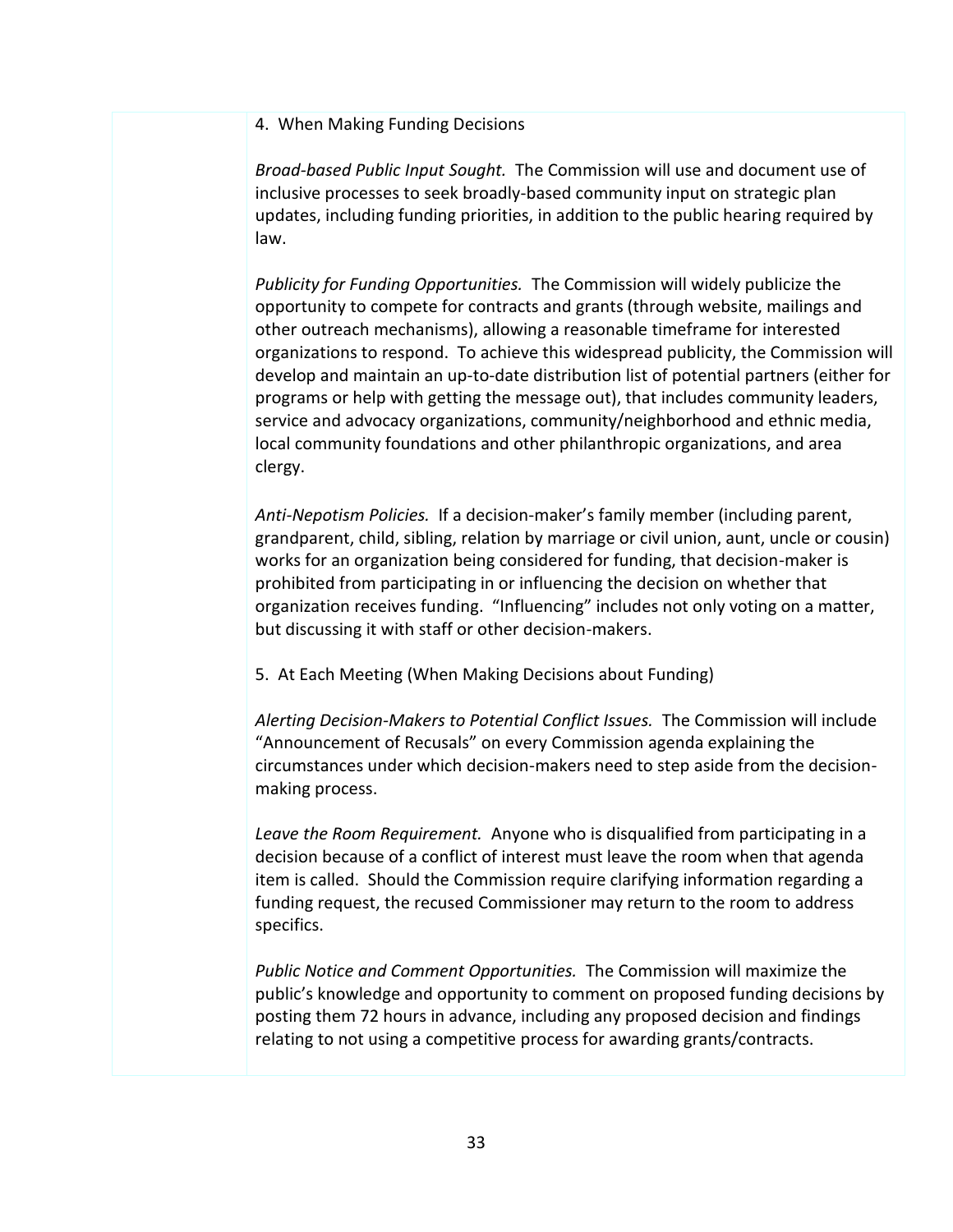| <b>Effective</b><br>Date: | February 25, 2022 |
|---------------------------|-------------------|
|---------------------------|-------------------|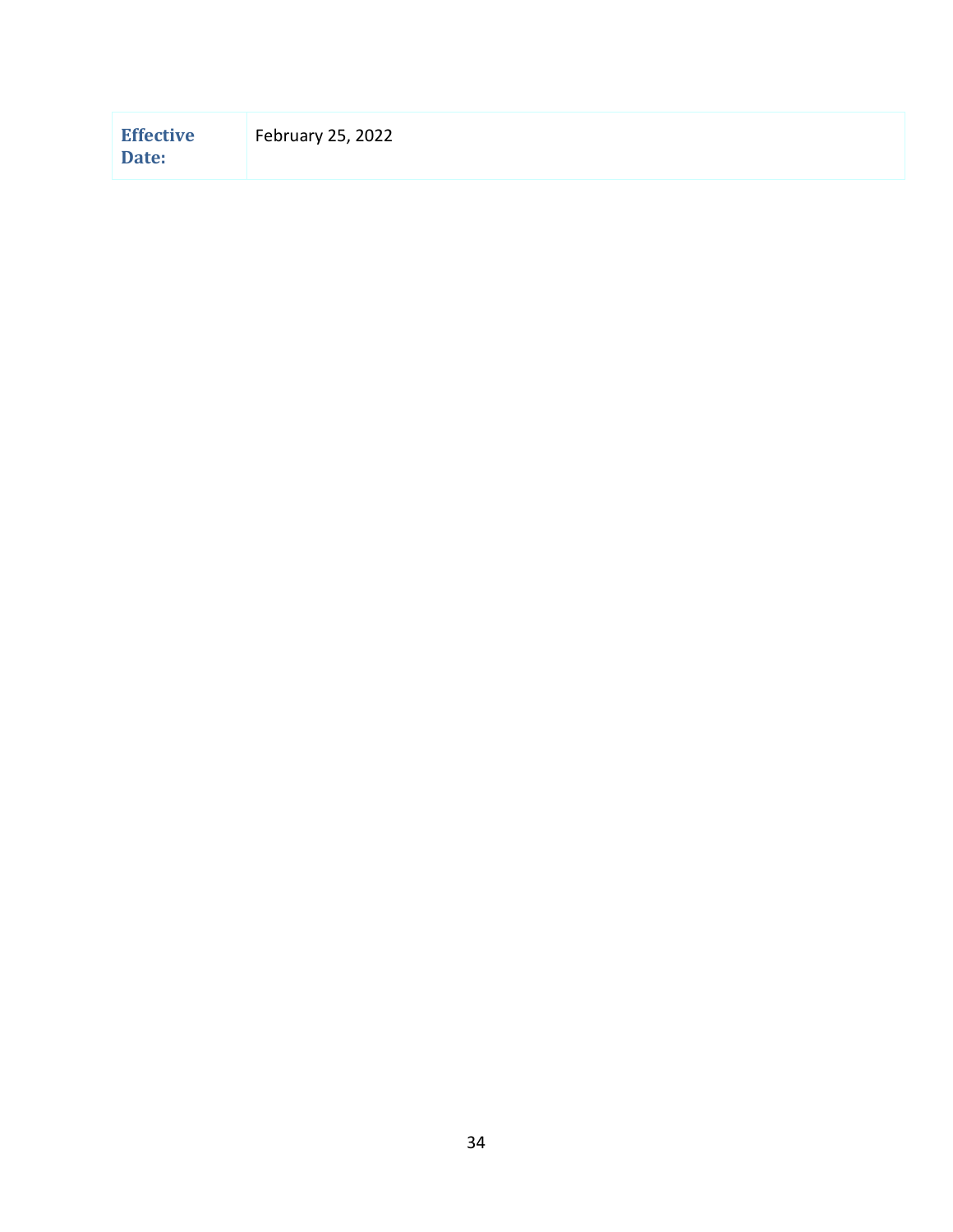# **III. Contracting and Procurement**

|                                | <b>1. Decision Making Guidelines</b>                                                                                                                                                                                                                                                                                                                                                                                                                                                                                                                                                                                                                                                                                                                                                                                                                                                                                                                                                                                                                                                                                                                                                                                                                                                                                                                                                                                                                                                                                                                           |  |  |
|--------------------------------|----------------------------------------------------------------------------------------------------------------------------------------------------------------------------------------------------------------------------------------------------------------------------------------------------------------------------------------------------------------------------------------------------------------------------------------------------------------------------------------------------------------------------------------------------------------------------------------------------------------------------------------------------------------------------------------------------------------------------------------------------------------------------------------------------------------------------------------------------------------------------------------------------------------------------------------------------------------------------------------------------------------------------------------------------------------------------------------------------------------------------------------------------------------------------------------------------------------------------------------------------------------------------------------------------------------------------------------------------------------------------------------------------------------------------------------------------------------------------------------------------------------------------------------------------------------|--|--|
| Purpose/<br><b>Background:</b> | The Board of Supervisors authorized policies and procedures for First 5 Butte County<br>Children and Families Commission pursuant to Section 130151 of the California<br>Health and Safety Code. The purpose of this policy is to ensure consistency in<br>Commission decisions.                                                                                                                                                                                                                                                                                                                                                                                                                                                                                                                                                                                                                                                                                                                                                                                                                                                                                                                                                                                                                                                                                                                                                                                                                                                                               |  |  |
| <b>Policy:</b>                 | The Commission will consider its vision, mission, guiding principles, priority areas<br>and roles to ensure consistency when making decisions.                                                                                                                                                                                                                                                                                                                                                                                                                                                                                                                                                                                                                                                                                                                                                                                                                                                                                                                                                                                                                                                                                                                                                                                                                                                                                                                                                                                                                 |  |  |
| <b>Procedure:</b>              | Vision: Every child in Butte County will have the opportunity for a resilient, thriving<br>future through a nurturing, supportive network of families, caregivers, and their<br>community.<br>Mission: First 5 Butte County Children and Families Commission works<br>collaboratively with partners and stakeholders to build a healthy, integrated system<br>of support for young children and their families and caregivers.<br>The following principles reflect the core values of First 5 Butte and guide its work:<br>Dependability: Being present, engaged and visible in our efforts to advocate for<br>and respond to the needs of children, families and the community.<br>Cultural humility: Interacting with partners and families with deep respect and<br>٠<br>sensitivity to a wide range of racial and social identities that affect child<br>development and families in complex ways.<br>Trauma-healing: Using our understanding of how trauma and stress affect<br>people's lives to support healing and ensure we are compassionate in our work.<br>Inclusivity: Cultivating a professional culture in which everyone feels valued,<br>respected, and empowered.<br>Responsible stewardship: Practicing transparent and wise stewardship of<br>resources to put the needs of children and families first and ensure they receive<br>the greatest possible benefit.<br>Balanced decision-making: Weighing empirical data with local feedback and<br>needs in making decisions, and allowing for flexibility and innovation in<br>responding. |  |  |
|                                |                                                                                                                                                                                                                                                                                                                                                                                                                                                                                                                                                                                                                                                                                                                                                                                                                                                                                                                                                                                                                                                                                                                                                                                                                                                                                                                                                                                                                                                                                                                                                                |  |  |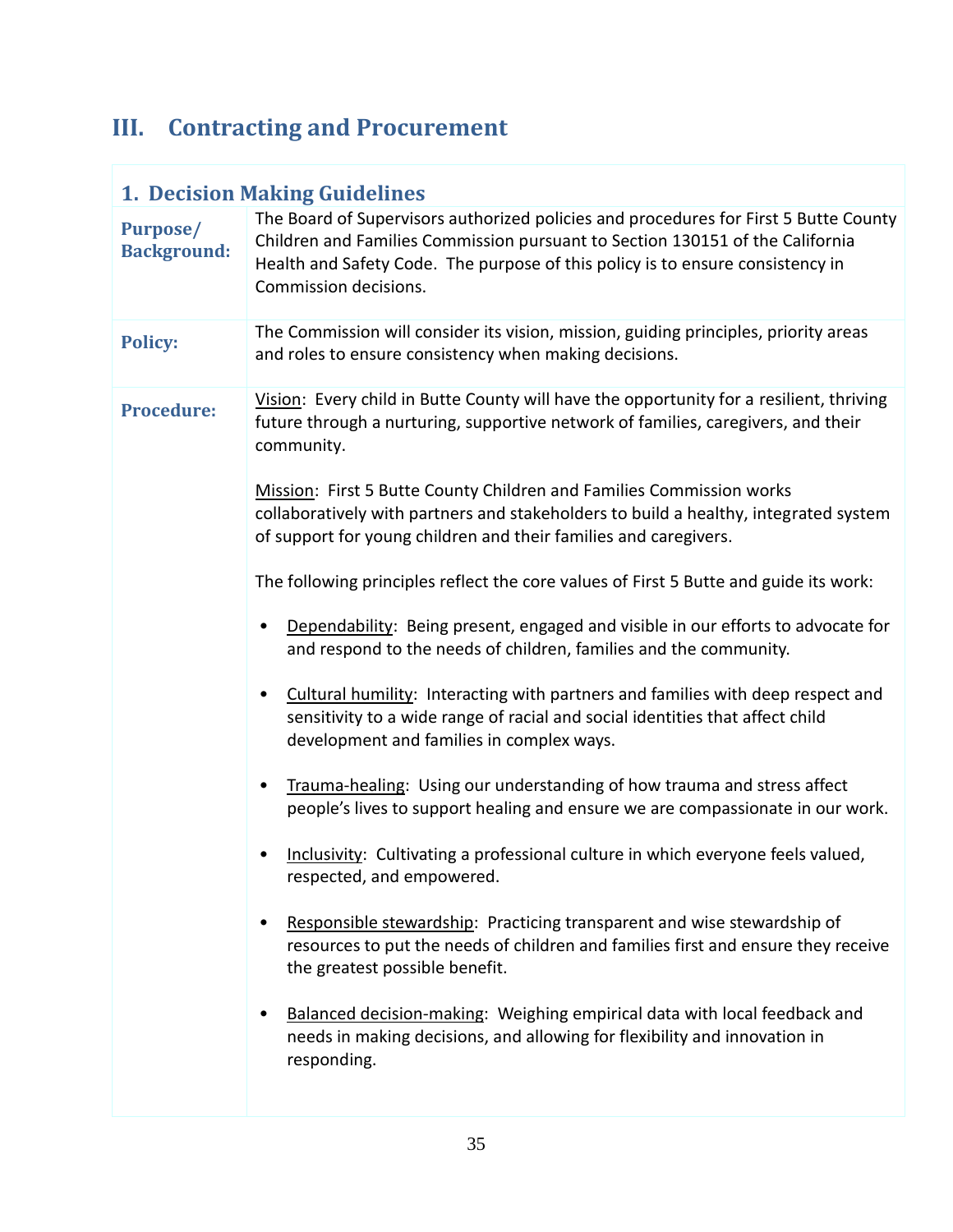|                           | <b>Priority Areas:</b><br><b>Health and Development</b><br><b>Strong Families</b><br>$\bullet$<br><b>High-quality Learning</b><br>$\bullet$<br>Sustainability & Systems Change<br>$\bullet$<br>In addressing these priority areas, the Commission will play the following roles:<br>Use Results-Based Accountability to engage with partners and community to<br>$\bullet$<br>improve outcomes for children and families;<br>Allocate funding to support integrated, collaborative and best-practice services<br>$\bullet$<br>and systems;<br>Provide information and education to various audiences to inform them of the<br>$\bullet$<br>needs and concerns of children 0-5 and their families;<br>Advocate in support of programs and initiatives that ensure children's health,<br>$\bullet$<br>family functioning, school readiness and the integration of sustainable systems<br>to serve children and families;<br>Act as a network to expand partnerships;<br>٠<br>Actively bring together and engage families, providers, communities and other<br>٠<br>stakeholders to promote the well-being of Butte County families and children. |
|---------------------------|------------------------------------------------------------------------------------------------------------------------------------------------------------------------------------------------------------------------------------------------------------------------------------------------------------------------------------------------------------------------------------------------------------------------------------------------------------------------------------------------------------------------------------------------------------------------------------------------------------------------------------------------------------------------------------------------------------------------------------------------------------------------------------------------------------------------------------------------------------------------------------------------------------------------------------------------------------------------------------------------------------------------------------------------------------------------------------------------------------------------------------------------|
| <b>Effective</b><br>Date: | February 25, 2022                                                                                                                                                                                                                                                                                                                                                                                                                                                                                                                                                                                                                                                                                                                                                                                                                                                                                                                                                                                                                                                                                                                              |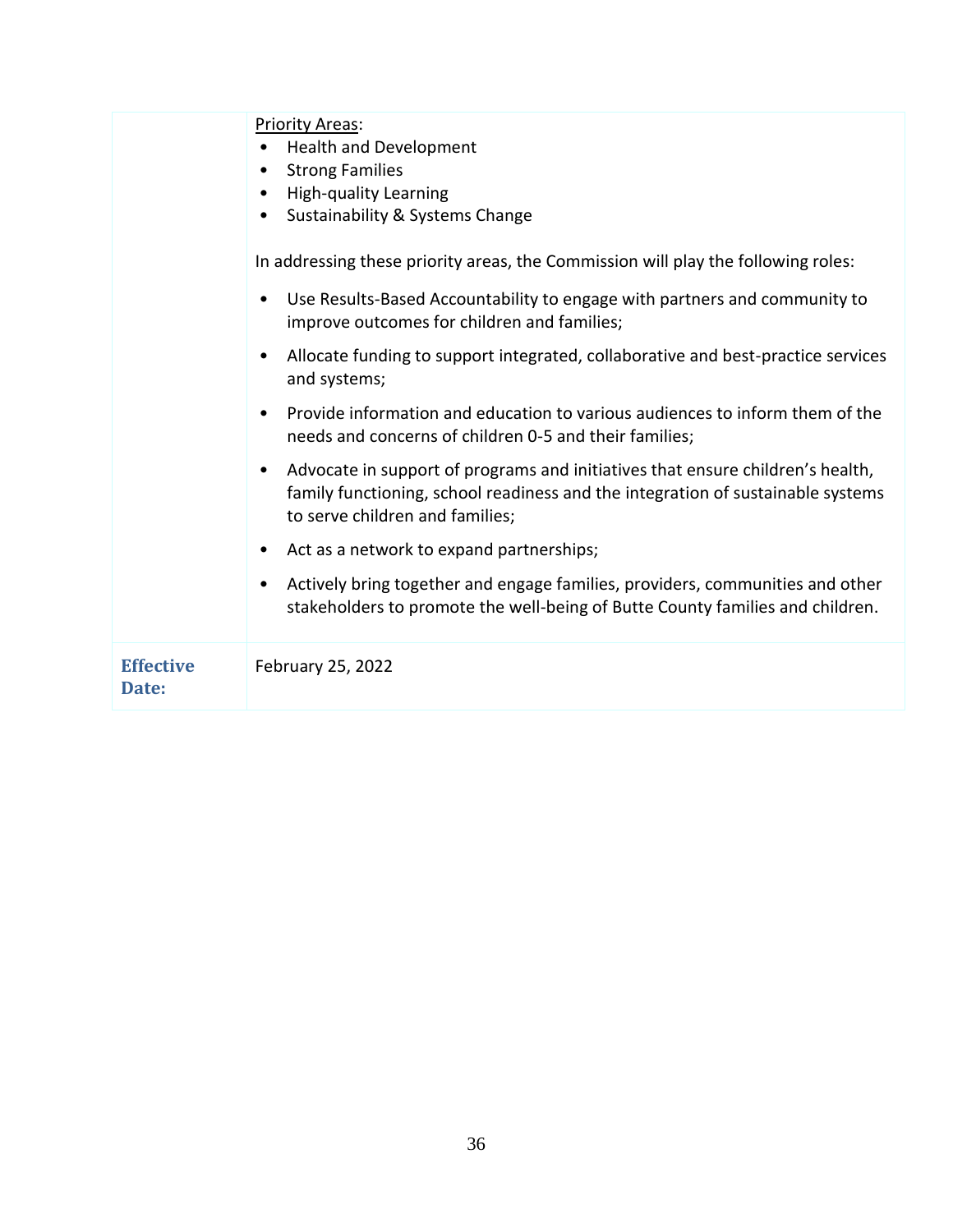| <b>2. Contracting Authority</b> |                                                                                                                                                                                                                                                                                                                                                                                                                                                                                                                                                                                                                                                                                                                                                                                                                                                                                                                                                                                                                                                                                                                                                                                                                                                                                                                                                                                                                                                                                                                                                                                                                                                                                                                                      |
|---------------------------------|--------------------------------------------------------------------------------------------------------------------------------------------------------------------------------------------------------------------------------------------------------------------------------------------------------------------------------------------------------------------------------------------------------------------------------------------------------------------------------------------------------------------------------------------------------------------------------------------------------------------------------------------------------------------------------------------------------------------------------------------------------------------------------------------------------------------------------------------------------------------------------------------------------------------------------------------------------------------------------------------------------------------------------------------------------------------------------------------------------------------------------------------------------------------------------------------------------------------------------------------------------------------------------------------------------------------------------------------------------------------------------------------------------------------------------------------------------------------------------------------------------------------------------------------------------------------------------------------------------------------------------------------------------------------------------------------------------------------------------------|
| Purpose/<br><b>Background:</b>  | The Board of Supervisors authorized policies and procedures for First 5 Butte County<br>Children and Families Commission pursuant to Section 130151 of the California<br>Health and Safety Code. The purpose of this policy is to specify the Commission as<br>the only authority to approve contracts, unless the Commission specifically<br>designates this authority to another party.<br>In order to properly fulfill inherent fiduciary responsibilities and to preclude claims<br>against the Commission, it is prudent to clearly establish the authority to enter into<br>contracts on behalf of the Commission.                                                                                                                                                                                                                                                                                                                                                                                                                                                                                                                                                                                                                                                                                                                                                                                                                                                                                                                                                                                                                                                                                                             |
| <b>Policy:</b>                  | It is the policy of First 5 Butte County Children and Families Commission that the<br>Commission has sole authority to approve contracts.                                                                                                                                                                                                                                                                                                                                                                                                                                                                                                                                                                                                                                                                                                                                                                                                                                                                                                                                                                                                                                                                                                                                                                                                                                                                                                                                                                                                                                                                                                                                                                                            |
| <b>Procedures:</b>              | The following procedures shall be utilized to ensure adherence to the policy:<br>Commission officials and staff members at all levels shall refrain from oral or<br>$\bullet$<br>written commitments which may be construed as binding by any other party or<br>which may lead to claims against the Commission. In such cases, it shall be<br>emphasized to the other party that there is no commitment unless approval has<br>been given by the Commission or designated authorized person. Any person<br>that enters into an agreement or contract without proper approval or takes<br>actions that are interpreted as a commitment by a third party may be personally<br>liable for any costs associated with the agreement.<br>Commission staff shall request and obtain Commission approval, prior to<br>$\bullet$<br>entering into negotiations to acquire goods, supplies or services on behalf of the<br>Commission. Such approval shall be requested and provided through the annual<br><b>Budget Development and Approval Process.</b><br>Commission staff shall adhere to the procedures outlined in the Contracts and<br>Procurement Policy when requesting and acquiring goods, supplies, and services<br>on behalf of the Commission.<br>For contracts less than or equal to \$5,000, and that fall within a Commission-<br>$\bullet$<br>approved budget line item, the Director will generate and sign the contract.<br>For contracts above \$5,000 and below \$25,000, and that fall within a<br>Commission-approved budget line item, signature from the Chair is required.<br>The Chair also has the authority to sign journal transfers in any amount to<br>reimburse BCPH for quarterly operating expenditures. |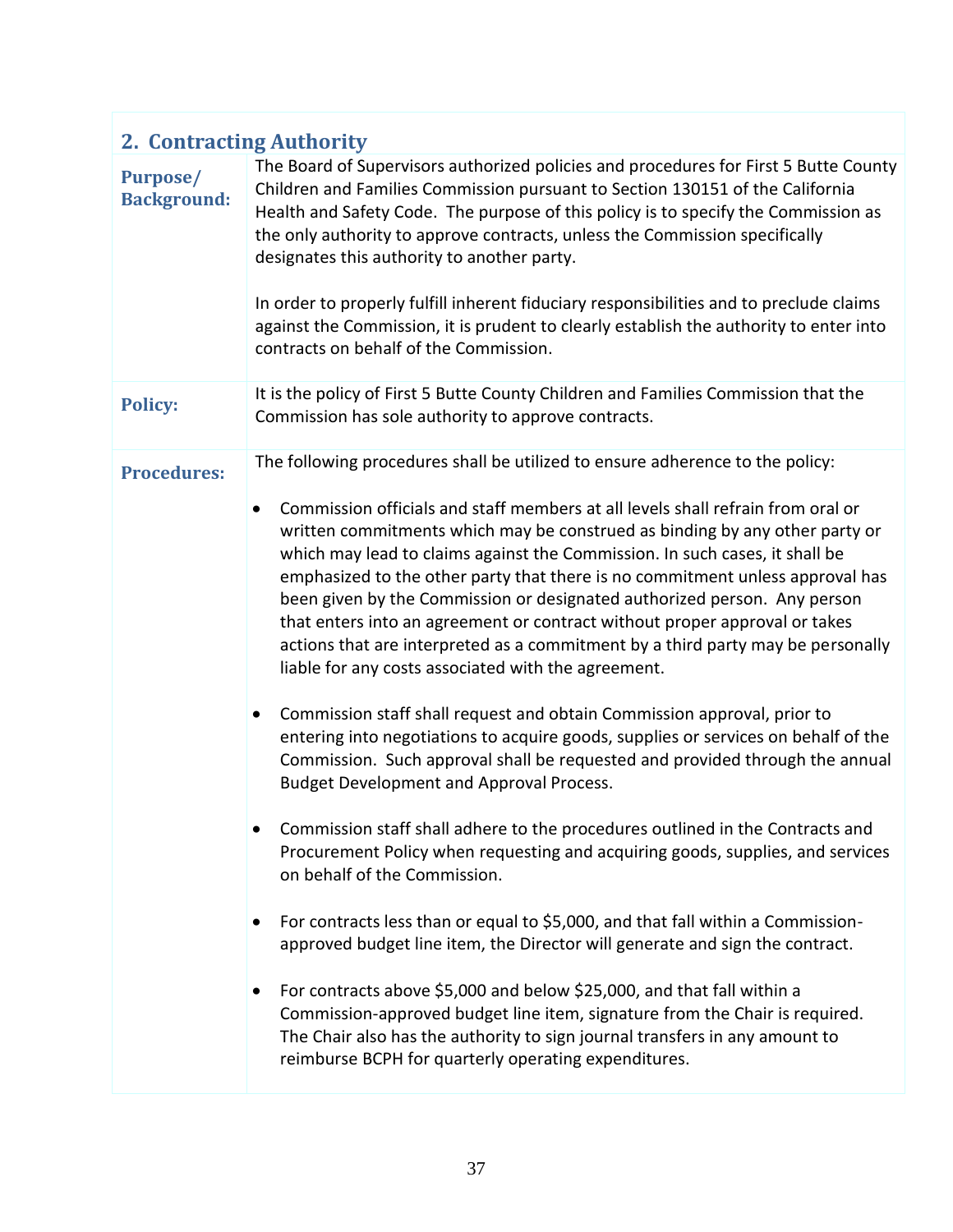|                           | For contracts in amounts equaling or exceeding \$25,000, Commission approval is<br>$\bullet$<br>required unless the Commission specifically delegates such authority to the<br>Chair.<br>Dollar amount limits may not be circumvented through multiple, split<br>$\bullet$<br>transactions. Persons with signatory authority at each level must approach the<br>Commission for approval before executing follow-up contracts with the same<br>vendor.<br>Emergency acquisition of any item or service may be made by any Commission<br>official or staff member under the following conditions:<br>- When such item or items are immediately necessary for the preservation of<br>life or property; or,<br>- In cases where the Director is not immediately available and the item or items<br>are immediately necessary for continued operation and undue delay would<br>cause substantial loss to the Commission.<br>Such emergency purchases shall be subsequently approved by the Director or<br>$\bullet$<br>the Commission. Unless the purchases are so approved and confirmed, the<br>associated costs shall not constitute a legal charge against the Commission but<br>shall constitute a charge against the person making such purchase. |
|---------------------------|----------------------------------------------------------------------------------------------------------------------------------------------------------------------------------------------------------------------------------------------------------------------------------------------------------------------------------------------------------------------------------------------------------------------------------------------------------------------------------------------------------------------------------------------------------------------------------------------------------------------------------------------------------------------------------------------------------------------------------------------------------------------------------------------------------------------------------------------------------------------------------------------------------------------------------------------------------------------------------------------------------------------------------------------------------------------------------------------------------------------------------------------------------------------------------------------------------------------------------------------------|
| <b>Effective</b><br>Date: | February 25, 2022                                                                                                                                                                                                                                                                                                                                                                                                                                                                                                                                                                                                                                                                                                                                                                                                                                                                                                                                                                                                                                                                                                                                                                                                                                  |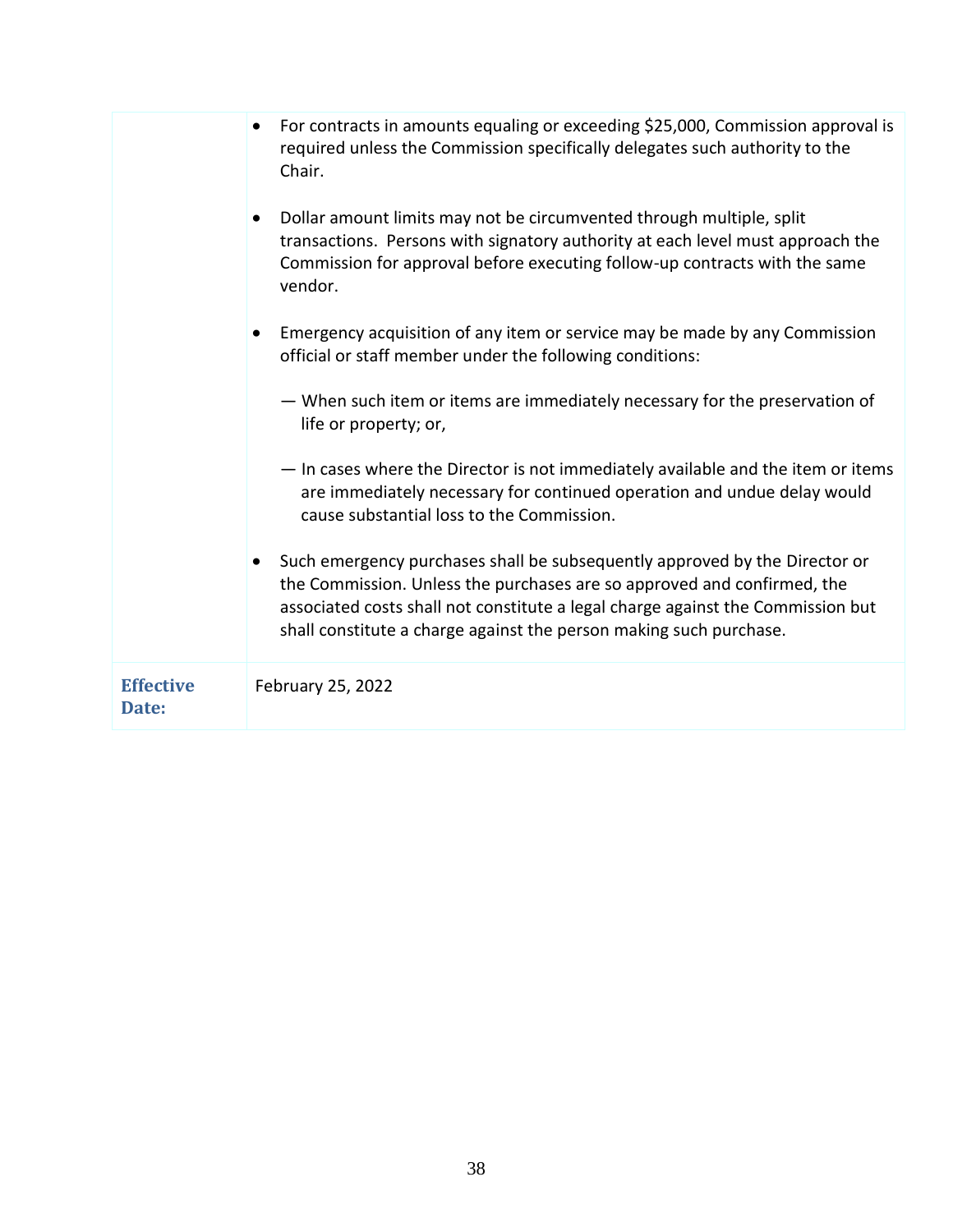|                                       | <b>3. Signatory Authority</b>                                                                                                                                                                                                                                                                                                                                                                                                                                                                                                                                                                                                                                                                                                                                                                                                                                                                                                                                                                                                                                                                |  |  |
|---------------------------------------|----------------------------------------------------------------------------------------------------------------------------------------------------------------------------------------------------------------------------------------------------------------------------------------------------------------------------------------------------------------------------------------------------------------------------------------------------------------------------------------------------------------------------------------------------------------------------------------------------------------------------------------------------------------------------------------------------------------------------------------------------------------------------------------------------------------------------------------------------------------------------------------------------------------------------------------------------------------------------------------------------------------------------------------------------------------------------------------------|--|--|
| <b>Purpose/</b><br><b>Background:</b> | The Board of Supervisors authorized policies and procedures for First 5 Butte County<br>Children and Families Commission pursuant to Section 130151 of the California<br>Health and Safety Code. The purpose of this policy is to authorize the Director to<br>approve administrative expenditures on behalf of the Commission.                                                                                                                                                                                                                                                                                                                                                                                                                                                                                                                                                                                                                                                                                                                                                              |  |  |
| <b>Policy:</b>                        | For contracts:<br>The Director shall have signatory authority, where funding has been allocated and<br>approved by the Commission, to approve expenditures incurred on behalf of the<br>Commission through submitted invoices on approved contracts.<br>For non-contracts:<br>The Director or their designee has the authority to purchase non-contract goods or<br>services required by the Commission, without approval, in an amount not to exceed<br>\$5,000, if the purchase is consistent with the approved budget and the Strategic<br>Plan. Chair approval must be obtained for purchases over \$5,000 and up to<br>\$25,000. Commission approval for selection of vendor/grantee is required for<br>purchases equaling or exceeding \$25,000 unless the Commission specifically<br>delegates such authority to the Chair.<br>The Commission Director is delegated signatory authority on transfer of funds<br>between line items within the Children and Families Commission budget up to<br>\$10,000. Transfer of funds beyond this amount shall be provided by the<br>Commission. |  |  |
| <b>Procedures:</b>                    | The Director shall review all expenditures incurred on behalf of the Commission to<br>ensure that they are within approved budget amounts.<br>Commission staff shall prepare vouchers and journal entry transfers with required<br>backup documentation. Claims and journal entry transfers shall be reviewed and<br>approved by the Director prior to being submitted to the County Auditor's Office for<br>processing.                                                                                                                                                                                                                                                                                                                                                                                                                                                                                                                                                                                                                                                                     |  |  |
| <b>Effective</b><br>Date:             | February 25, 2022                                                                                                                                                                                                                                                                                                                                                                                                                                                                                                                                                                                                                                                                                                                                                                                                                                                                                                                                                                                                                                                                            |  |  |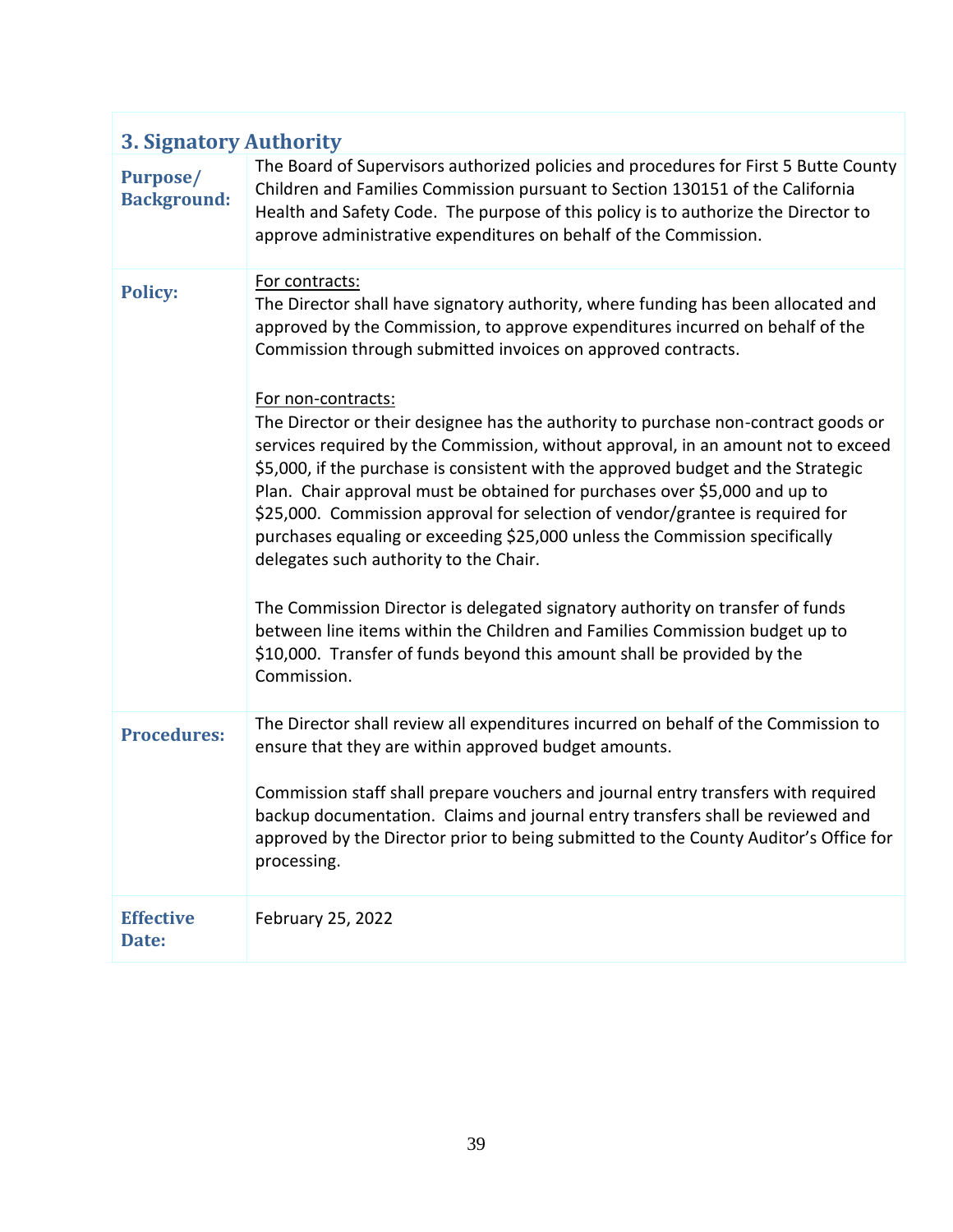### **4. Contracting and Procurement**

**Purpose/ Background:** The Board of Supervisors authorized policies and procedures for First 5 Butte County Children and Families Commission pursuant to Section 130151 of the California Health and Safety Code. The purpose of this policy is to establish a contracting process for the Commission.

First 5 Butte County provides a system of controls over all purchasing and contracting activities. This process shall provide for the efficient purchasing of First 5 Butte County supplies, equipment and services, and shall prevent unnecessary purchases of materials and supplies, and provide compliance with budgetary requirements.

The California Children and Families Act of 1998 (Proposition 10) authorized counties to implement a local early childhood development program consistent with the goals and objectives of the Act, establish a county commission, and create a local Children and Families Trust Fund. The Act also mandated that the Commission have the authority to perform certain autonomous functions, such as the ability to contract, independent from the county. The specifics of this relationship were further characterized in an [Advice Letter, dated October 27,](https://first5butte.org/assets/Meetings/Agendas/administration-committee/Lockyer-Letter-10.27.99.pdf)  [1999, from the Office of the Attorney General, State of California, to First 5](https://first5butte.org/assets/Meetings/Agendas/administration-committee/Lockyer-Letter-10.27.99.pdf)  [California.](https://first5butte.org/assets/Meetings/Agendas/administration-committee/Lockyer-Letter-10.27.99.pdf)

In accordance with the Act, the Board of Supervisors for the County of Butte established, through County Ordinance, the First 5 Butte County Children and Families Commission. The independent nature of the Commission mandates the necessity to establish a policy on the procurement of goods and services.

In accordance with Government Code section 54201 et seq., purchases of supplies and equipment shall be in accordance with the procedures specified in this policy.

In accordance with Public Contract Code section 3410 et seq., preference shall be given to United States grown produce and processed foods.

In accordance with Public Contract Code sections 22150 to 22154, preference shall be given to the purchase of recycled products, whenever they are available at the same or lesser total cost than non-recycled products. Additionally, vendors must certify the minimum percentage of post-consumer materials in the products and supplies offered or sold.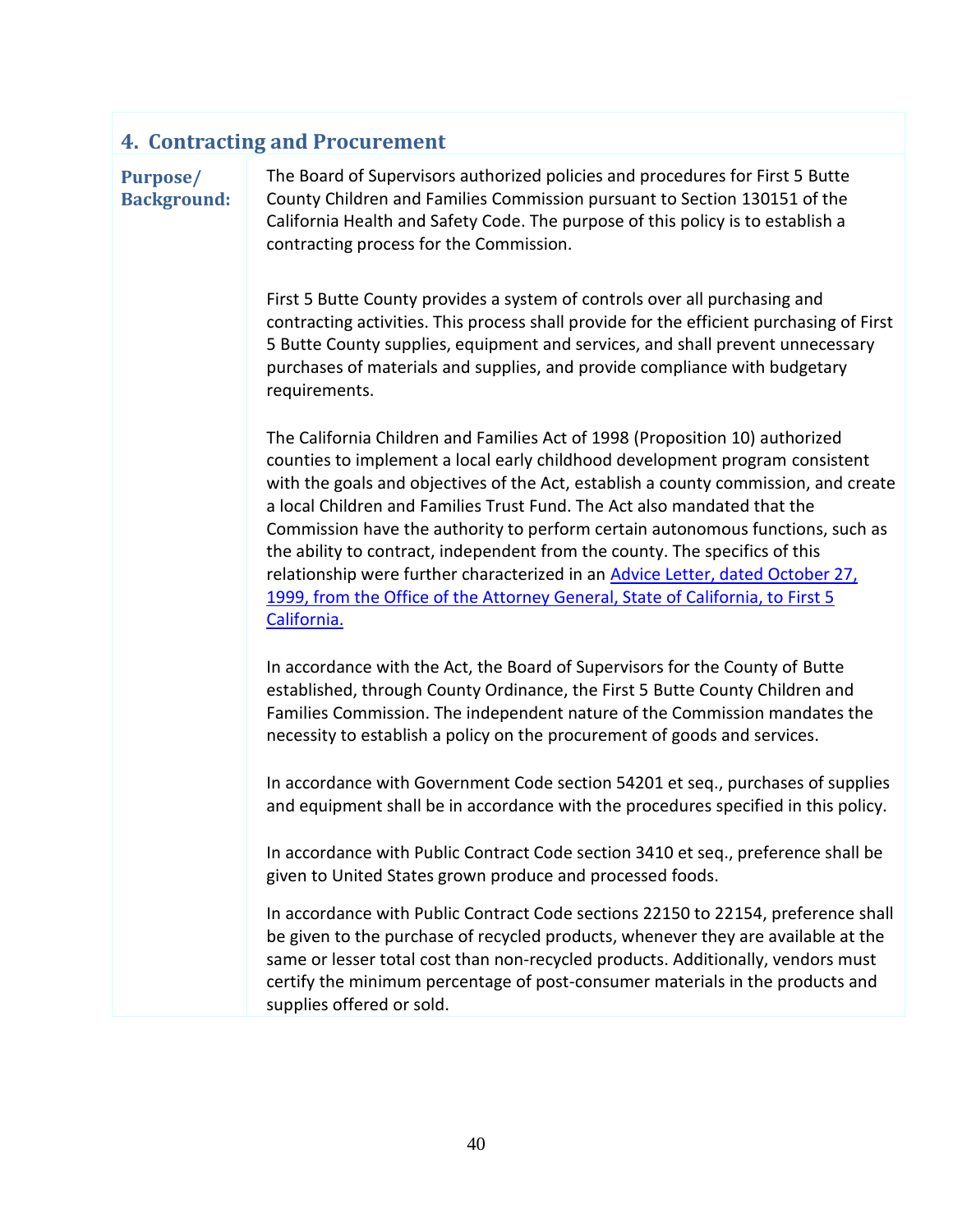| <b>Policy:</b>     | The Commission has sole authority to approve contracts as described in the<br>Contracting Authority Policy and Procedures.                                                                                                                                                                                                                                                                                                                                                                                                                                                                                     |
|--------------------|----------------------------------------------------------------------------------------------------------------------------------------------------------------------------------------------------------------------------------------------------------------------------------------------------------------------------------------------------------------------------------------------------------------------------------------------------------------------------------------------------------------------------------------------------------------------------------------------------------------|
|                    | Commission funding shall be assigned, committed and expended economically<br>and expeditiously, under fair, open, and well documented procedures, and in<br>accordance with best procurement practices.                                                                                                                                                                                                                                                                                                                                                                                                        |
|                    | All grants and contracts must be consistent with the Commission's Strategic Plan.<br>They must support either the operation of the Commission or directly support the<br>result areas outlined in the Strategic Plan.                                                                                                                                                                                                                                                                                                                                                                                          |
|                    | These practices shall allow the Commission to obtain the best value when<br>procuring goods and services, while concurrently upholding the public trust in a<br>direct and honest environment and maintaining an equitable balance of<br>flexibility and impartiality.                                                                                                                                                                                                                                                                                                                                         |
| <b>Procedures:</b> | The following procedures shall be followed in the selection of vendors for the<br>Commission when the Commission has initiated the procurement of goods or<br>services:                                                                                                                                                                                                                                                                                                                                                                                                                                        |
|                    | 1. All Contracts in amounts equaling or exceeding \$25,000 shall be presented to<br>the Commission for approval. Contracts for amounts under \$25,000, and that<br>fall within a Commission-approved budget line item, shall be reported to the<br>Commission at its next meeting. Any individual representing First 5 Butte<br>County shall refrain from oral or written commitments that may be construed<br>as binding by any other party and may be personally liable for any costs of an<br>agreement that is entered into without proper approval or is interpreted as a<br>commitment by a third party. |
|                    | 2. Contracting and procurement processes shall be conducted in compliance with<br>the Commission's Conflict of Interest Policy and Procedures. No person shall<br>make, participate in making, or use one's position to influence an action or a<br>decision relating to a procurement in which there is a personal interest. If there<br>is a conflict of interest or the potential for the perception of such, the individual<br>must immediately disclose this to an appropriate representative of the<br>Commission.                                                                                       |
|                    | 3. If State or Federal law mandates the procurement of services in a certain<br>manner, then the law will govern the acquisition.                                                                                                                                                                                                                                                                                                                                                                                                                                                                              |
|                    | 4. Contracts governed by California Government Code section 4525, et seq.<br>(contracts for professional services for architectural, landscape architectural,<br>engineering, environmental, land surveying and construction project                                                                                                                                                                                                                                                                                                                                                                           |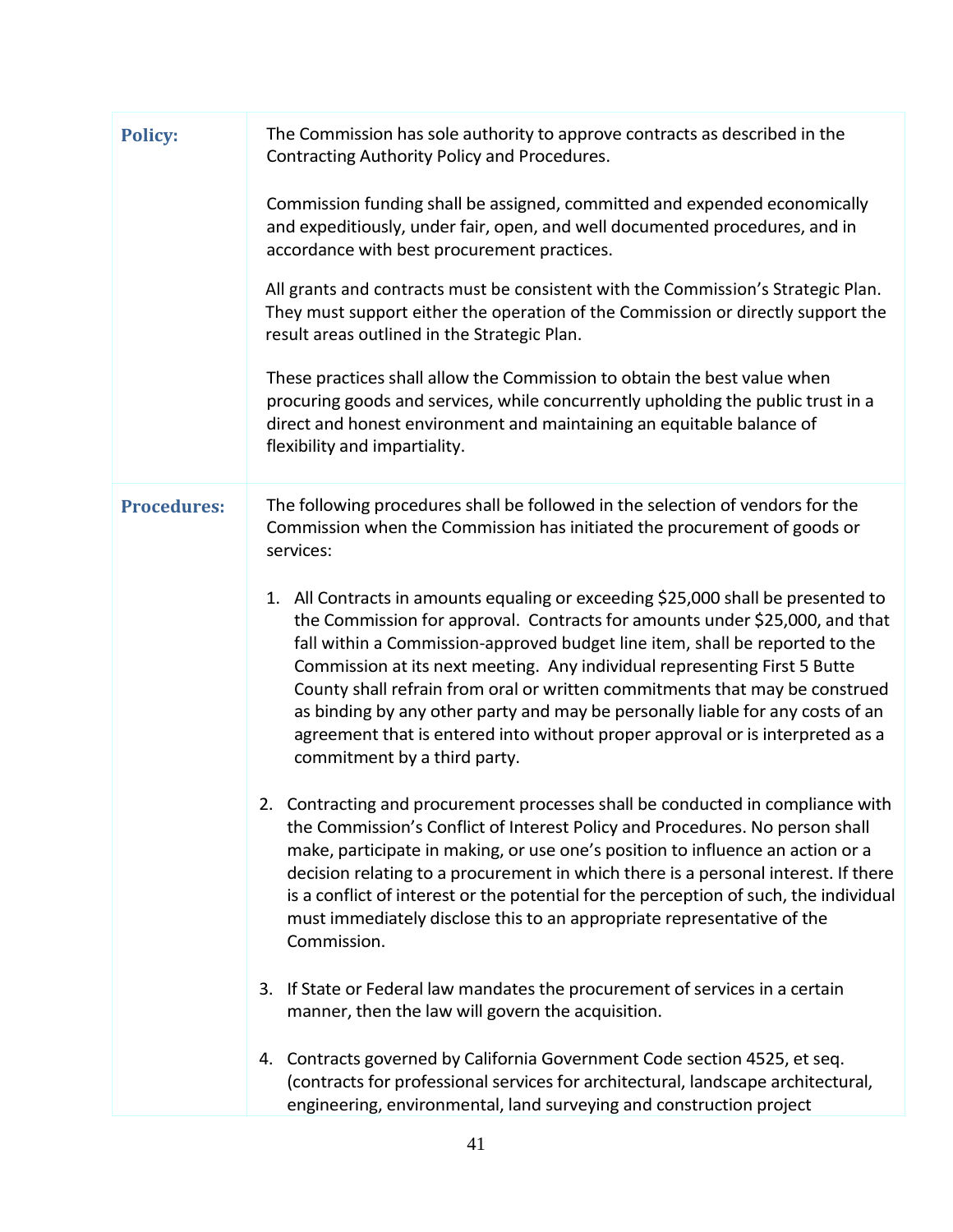management services) are subject to a formal selection, negotiations and approval process.

- 5. First 5 Butte County opens funding opportunities based on current needs, community and research based information as recommended by the Strategic Plan. Individuals, groups, government agencies, religious organizations, nonprofits and for-profit organizations may apply for competitive grants and may submit separate proposals for separate programs.
- 6. An informal competitive bid process may be used for purchases under \$25,000. When reasonable, a minimum of three bids shall be obtained prior to selection. Written or documented oral quotations and statements of capacity must be obtained and presented to the Director and the Chair for approval prior to contracting for these goods or services. Selection of the vendor/grantee shall be made with consideration of the bid price and the capacity of the bidder to fulfill the scope of work.
- 7. The Commission shall utilize a competitive process, such as a Request for Proposals (RFP) or a Request for Qualifications (RFQ), to select vendors and contractors when seeking goods or services not currently provided through a current Commission contract with a total value equal to or above \$25,000.
- 8. The Director is authorized to execute the release of a competitive vendor selection process, unless specifically directed by the Commission or requested by a Commissioner to be placed on the Commission agenda for formal approval.
- 9. The Commission may choose to utilize non-competitive procurement processes such as Sole Source Procurement, Intent to Negotiate, Request for Information or Contract Renewal. The Commission will align with the County's guidance on [Competitive Solicitation Exemptions](https://drive.google.com/file/d/18Cn0n9D_a7k2DA56Qfs9shNGw2L6Yq0V/view?usp=sharing). Non-competitive procurement processes shall be conducted as public processes, inclusive of community advisory groups and service providers potentially impacted by the goods or services sought by the Commission, as subject to applicable law and regulation.
- 10. The Commission may enter into agreement through a Memorandum of Understanding (MOU) or a formal contract, depending on the situation:
	- If the request is for direct payment or reimbursement without additional provision of services, and if the amount requested falls under \$25,000, the requestor may enter into an MOU and be asked to provide basic data about how the funds were used.
	- If the request includes the provision of services and funding of personnel, the requestor will enter into a contract with the Commission. It will be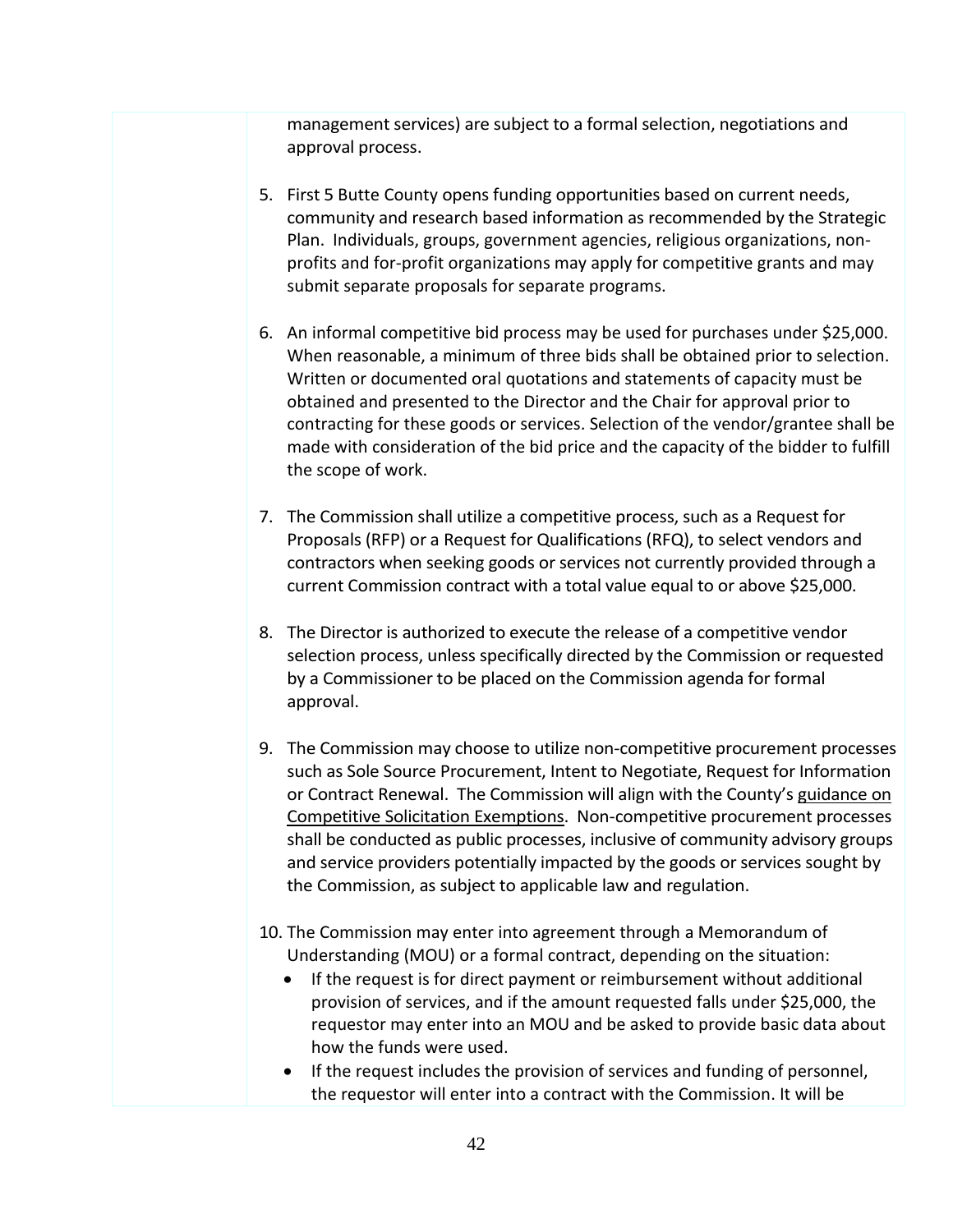required to adhere to a scope of work and provide periodic reporting about service provision and outcomes.

| 11. Indirect costs are shared costs that benefit or support multiple services |
|-------------------------------------------------------------------------------|
| administered by the awardee, and cannot be readily identified with a specific |
| project (e.g. legal, accounting, human resources, procurement, maintenance,   |
| technology, etc.).                                                            |

- Indirect costs on contracts may not exceed 15% of an awardee's total operating budget, and may be reduced or disallowed at the Commission's discretion. Applicants should review the terms and conditions of the specific funding for which they're requesting.
- No single dollar of an awardee's contract may be counted twice when calculating the total amount of indirect cost allowed, irrespective of subcontractor arrangements.
- Grantees may not charge indirect expense on funds awarded through the Commission's discretionary funds process, which supports programs, activities and professional development opportunities in amounts of up to \$5,000.
- 12. Contracts shall link the performance of vendors and contractors to the goals and objectives of the Strategic Plan.
- 13. All funding is performance-based and requires agreed upon procedures for monitoring and evaluation.
- 14. Commission staff shall follow the procedures outlined in Section 2.3 of the First 5 Association of California Financial Management Guide (the "Guide"). In the event of a conflict between these Procedures and the Guide, these Procedures shall control.

| <b>Effective</b> | February 25, 2022 |
|------------------|-------------------|
| <b>Date:</b>     |                   |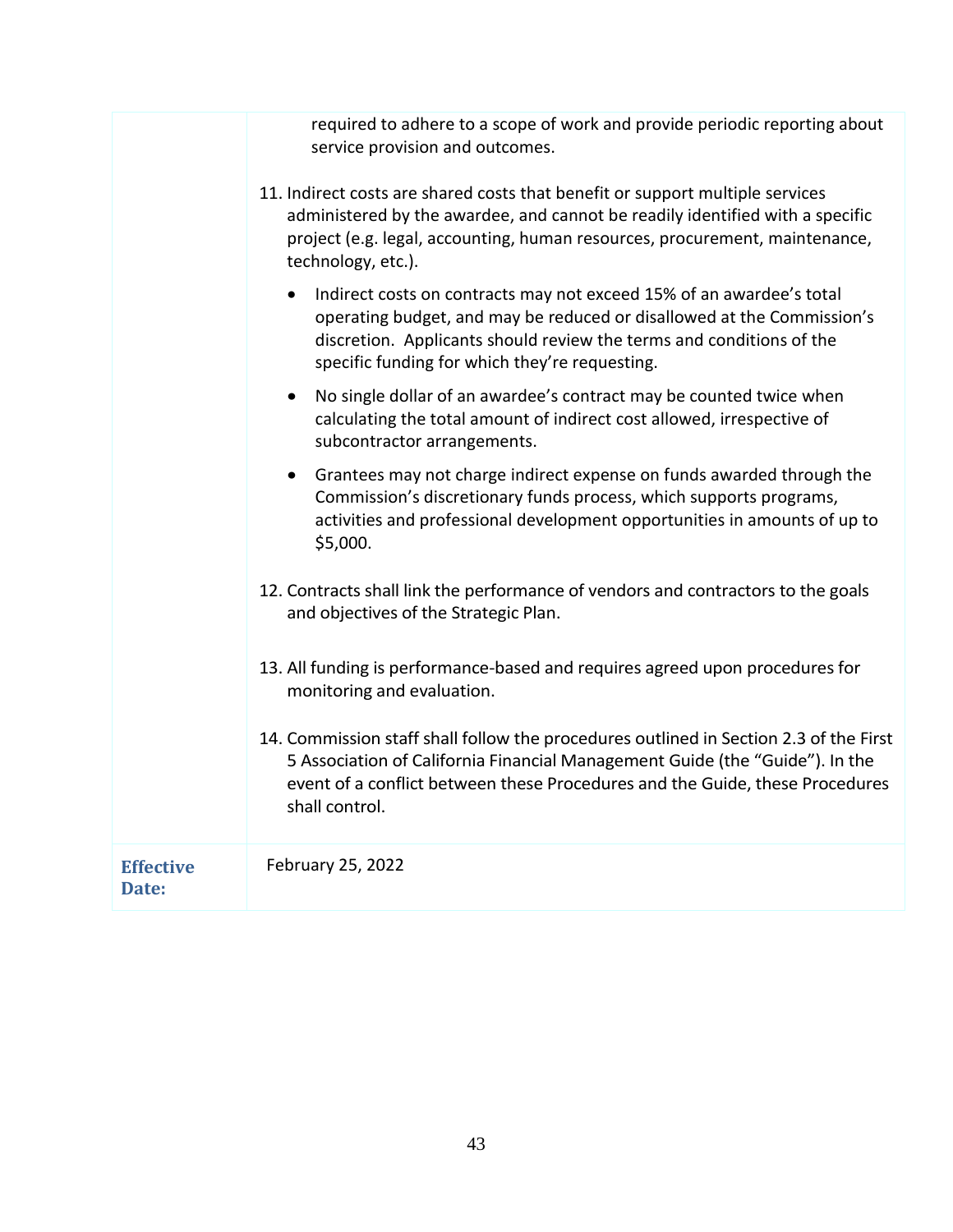# **Summary of Contracting and Procurement Policy\***

| <b>Process</b>                    | <b>No Solicitation</b>                                                                                        | <b>Informal</b><br>Solicitation                                                                                              | <b>Formal Solicitation</b>                                             | Noncompetitive                                                                                                                  |
|-----------------------------------|---------------------------------------------------------------------------------------------------------------|------------------------------------------------------------------------------------------------------------------------------|------------------------------------------------------------------------|---------------------------------------------------------------------------------------------------------------------------------|
| <b>Dollar amount</b>              | up to or equaling<br>\$5,000                                                                                  | over \$5,000 and<br>under \$25,000                                                                                           | equaling or<br>exceeding \$25,000                                      | No dollar limit.<br>The Commission<br>will align with the<br>County's guidance<br>on Competitive<br>Solicitation<br>Exemptions. |
| <b>Signatory</b><br>authority     | Director<br>Must fall under approved line item                                                                | Chair<br>within adopted budget or Director's<br>transfer of fund authority (\$10,000);<br>otherwise, Commission must approve | Chair, following<br>Commission<br>approval                             | Chair, following<br>Commission<br>approval                                                                                      |
| <b>Funding</b><br><b>Examples</b> | Purchase of<br>technology<br>hardware (non-<br>contract)<br>Mini-grant for<br>materials and<br>supplies (MOU) | Procurement of<br>training and<br>technical<br>assistance services<br>(contract)                                             | Engaging with<br>nonprofit to<br>provide direct<br>services (contract) | Engaging with<br>partner on<br>strategic<br>investment<br>(contract)                                                            |

\* Dollar amount limits may not be circumvented through multiple, split transactions. Persons with signatory authority at each level must approach the Commission for approval before executing follow-up contracts with the same vendor.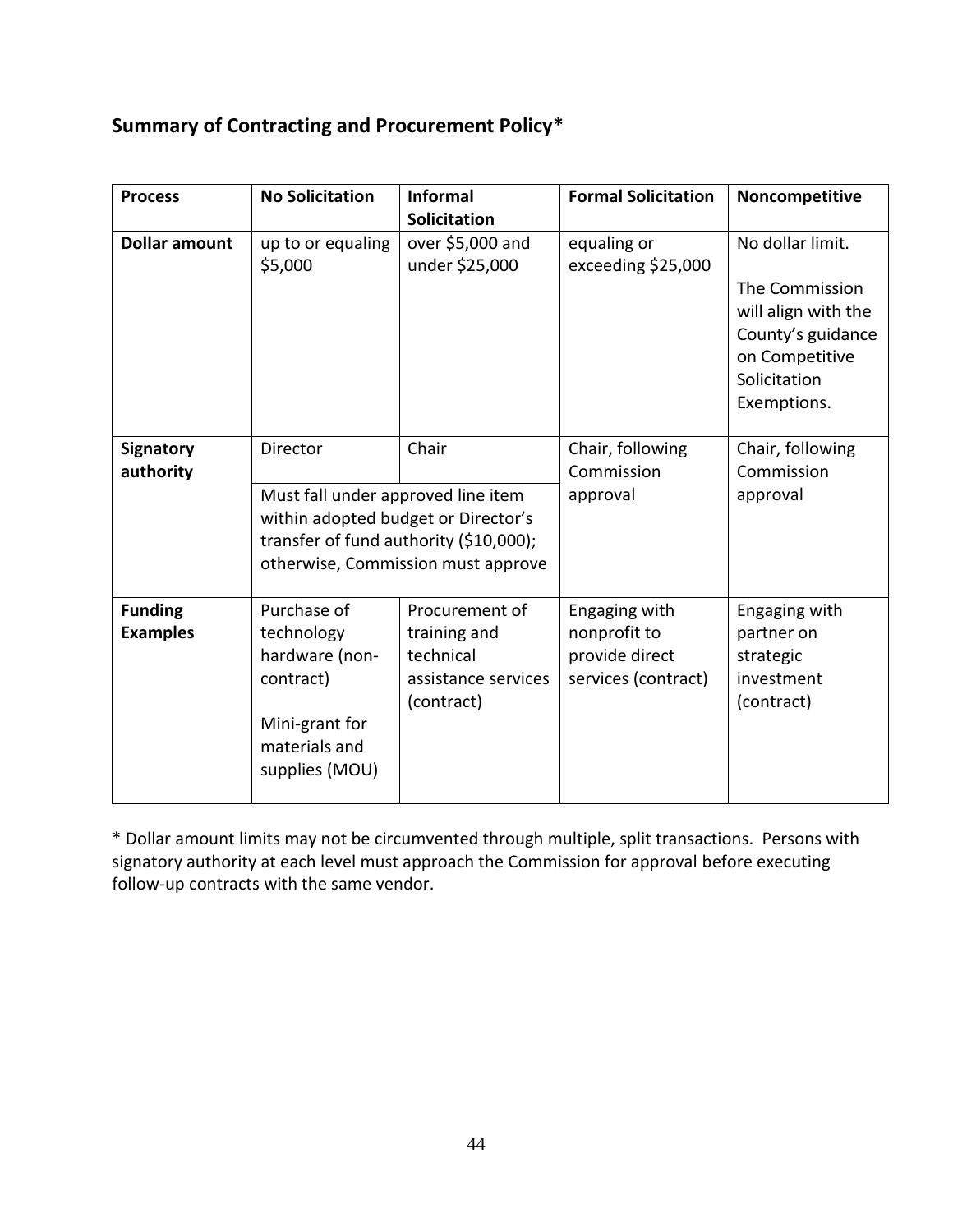| <b>5. Requests for Grant Funding</b>  |                                                                                                                                                                                                                                                                                                                                                                                                                                                                                                                                                                                                                                                                                                                                                                                                                                                                                                                                                                                                                                                                                                                                                                                                                                                                                                                                                                                                                                                                                                                                                                                                                                                                                                                         |  |
|---------------------------------------|-------------------------------------------------------------------------------------------------------------------------------------------------------------------------------------------------------------------------------------------------------------------------------------------------------------------------------------------------------------------------------------------------------------------------------------------------------------------------------------------------------------------------------------------------------------------------------------------------------------------------------------------------------------------------------------------------------------------------------------------------------------------------------------------------------------------------------------------------------------------------------------------------------------------------------------------------------------------------------------------------------------------------------------------------------------------------------------------------------------------------------------------------------------------------------------------------------------------------------------------------------------------------------------------------------------------------------------------------------------------------------------------------------------------------------------------------------------------------------------------------------------------------------------------------------------------------------------------------------------------------------------------------------------------------------------------------------------------------|--|
| <b>Purpose/</b><br><b>Background:</b> | The Board of Supervisors authorized policies and procedures for First 5 Butte<br>County Children and Families Commission pursuant to Section 130151 of the<br>California Health and Safety Code. The purpose of this policy is to establish a<br>process for requesting grant funding from the Commission.<br>The Commission awards funding through contracting and procurement procedures<br>for purposes and amounts determined by the Commission. At times, the<br>Commission may consider requests for grant funding from the community outside<br>of Commission-directed solicitations.                                                                                                                                                                                                                                                                                                                                                                                                                                                                                                                                                                                                                                                                                                                                                                                                                                                                                                                                                                                                                                                                                                                            |  |
| <b>Policy:</b>                        | The Commission can consider requests for grant funding from individuals, agencies<br>and organizations serving children birth through 5 and their families in Butte County<br>outside of Commission-directed solicitations.                                                                                                                                                                                                                                                                                                                                                                                                                                                                                                                                                                                                                                                                                                                                                                                                                                                                                                                                                                                                                                                                                                                                                                                                                                                                                                                                                                                                                                                                                             |  |
| <b>Procedure:</b>                     | Individuals, agencies or organizations wishing to submit a request for grant funding<br>should utilize the Commission's on-line "Apply for Funding" portal, which will<br>contain application templates for:<br>1. Discretionary funds - for grants in amounts of up to \$5,000, with total funds<br>available released on a pre-set schedule established by the Commission during<br>its annual budgeting process. These grants may be used to fund programs and<br>activities as well as professional development opportunities. First 5 Butte<br>County staff will notify the Commission at its next regular meeting of any<br>discretionary funds awarded.<br>2. One-time requests for strategic funding - for grants of any amount that<br>represent a strategic use of the Commission's unallocated fund balance, the<br>availability of which the Commission will specify annually on its website. These<br>grants must meet all of the following criteria set forth in the Commission's 2021-<br>2026 Strategic Plan:<br>Prioritize the highest need children in Butte County<br>Address the impact of local disasters on vulnerable families with young<br>$\bullet$<br>children<br>Build and support long-term sustainable impact<br>Positively move an indicator identified in the Strategic Plan<br>$\bullet$<br>Elevate the Commission as a systems partner<br>$\bullet$<br>The Director will review the completed request for strategic funding and may<br>contact the applicant for further information as needed. The Director will decide<br>whether to place the request on the agenda of the next regular meeting of the<br>Executive Committee or the Commission. If desired by the Commission, the |  |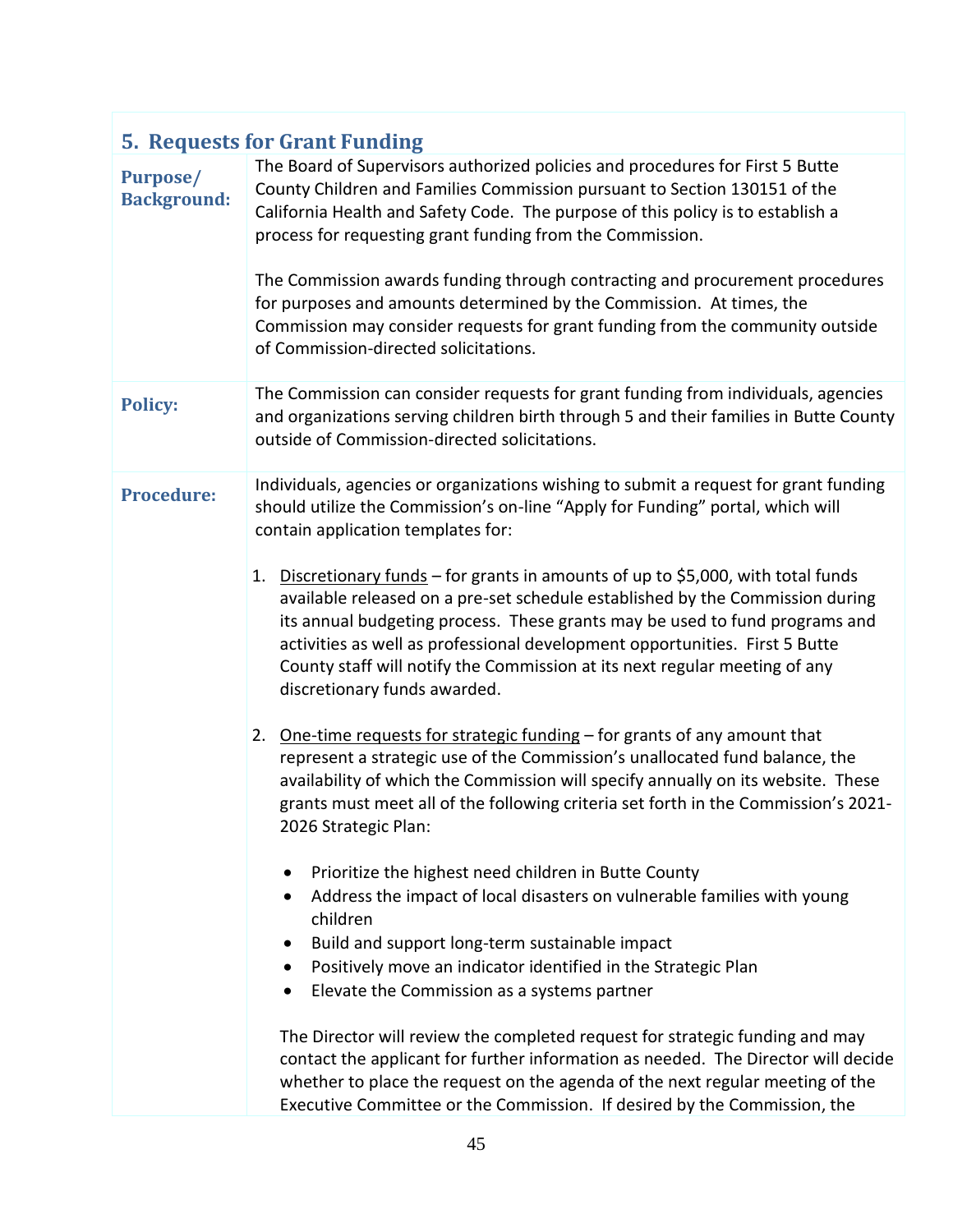|                           | requesting individual, agency or organization must be present at the meeting to<br>address the Commission. Depending on the cost or complexity of the proposal,<br>the Commission may appoint an ad hoc committee or direct staff to refine the<br>request further. |
|---------------------------|---------------------------------------------------------------------------------------------------------------------------------------------------------------------------------------------------------------------------------------------------------------------|
|                           | Individuals or organizations submitting a request for grant funding will be<br>notified within 10 business days following any Commission action involving the<br>request for grant funding.                                                                         |
|                           | Individuals, agencies or organizations with requests not approved for funding<br>may not present those same requests to the Commission for a twelve-month<br>period after the Commission's action to deny that request for funding.                                 |
| <b>Effective</b><br>Date: | February 25, 2022                                                                                                                                                                                                                                                   |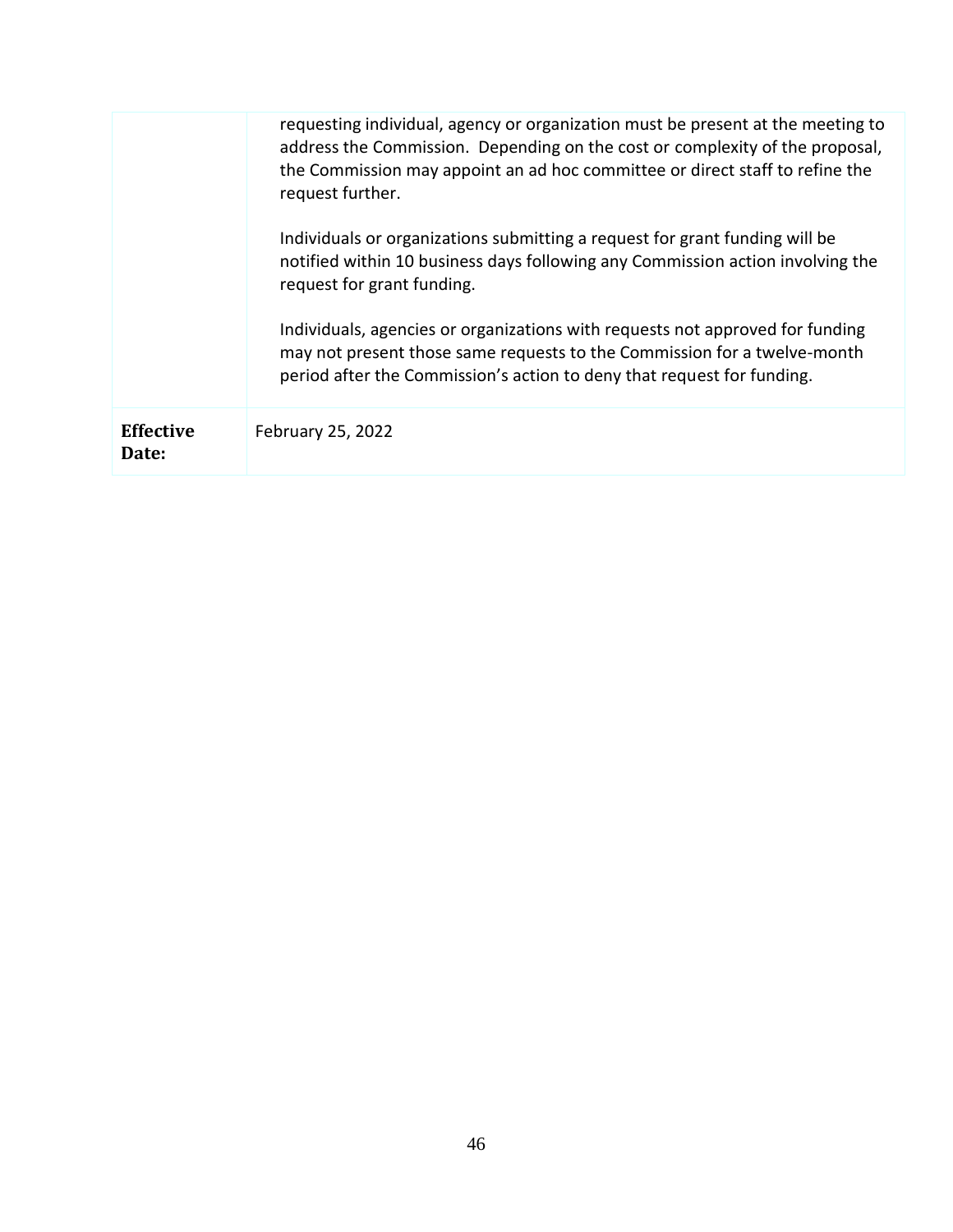| <b>6. Emergency Response and Recovery Fund</b>                                                                                                                                                                                                                                                                                                                                                                                                                                                                                                                                                                                                                                                                                                                                                                                                                                                                                                                                                                                                                                                                                                                               |  |  |
|------------------------------------------------------------------------------------------------------------------------------------------------------------------------------------------------------------------------------------------------------------------------------------------------------------------------------------------------------------------------------------------------------------------------------------------------------------------------------------------------------------------------------------------------------------------------------------------------------------------------------------------------------------------------------------------------------------------------------------------------------------------------------------------------------------------------------------------------------------------------------------------------------------------------------------------------------------------------------------------------------------------------------------------------------------------------------------------------------------------------------------------------------------------------------|--|--|
| The Commission is committed to responding to emergencies and crises that impact<br>the 0-5 population and the systems that support them. The purpose of the<br>Emergency Response and Recovery Fund is to allow the Commission flexibility to<br>consider and respond to unmet needs that arise during or after a federal, state, or<br>locally declared disaster or emergency.                                                                                                                                                                                                                                                                                                                                                                                                                                                                                                                                                                                                                                                                                                                                                                                              |  |  |
| The Commission may use the funds as Targeted Spending (i.e., Commission-<br>initiated), or it may award the funds via the Emergency Fund Request process.<br>Commission funds should be viewed as a last resort, and should not supplant any<br>available public or private funds. If funds become available to reimburse for<br>expenses, a reasonable effort should be made to return the Commission for<br><b>Emergency Funds.</b>                                                                                                                                                                                                                                                                                                                                                                                                                                                                                                                                                                                                                                                                                                                                        |  |  |
| Request Criteria<br>Emergency Fund requests must directly address an identified need that, if unmet,<br>will result in significant disruption to the health, mental health, growth, or<br>development of children ages 0-5, or the functioning of their family.<br>This includes but is not limited to:<br>Food, supplies, and shelter<br>$\bullet$<br>Transportation<br>٠<br>Healthcare<br>Mental health services<br>Access to quality childcare<br>$\bullet$<br>Access to essential supportive family services that provide a safety net,<br>$\bullet$<br>promote opportunities for supportive nurturing relationships and prevent<br>child maltreatment<br><b>Request Amounts</b><br>For requests up to and including \$5,000, the Director may make the determination<br>based solely on the letter of intent (and any discussions with the requestor) and<br>may approve, modify or deny the request.<br>For requests larger than \$5,000, the request will be forwarded to the Executive<br>Committee as designated by the Commission, for approval.<br>The Commission reserves the right to limit funding amounts and types of requests.<br><b>Request Submission</b> |  |  |
|                                                                                                                                                                                                                                                                                                                                                                                                                                                                                                                                                                                                                                                                                                                                                                                                                                                                                                                                                                                                                                                                                                                                                                              |  |  |
|                                                                                                                                                                                                                                                                                                                                                                                                                                                                                                                                                                                                                                                                                                                                                                                                                                                                                                                                                                                                                                                                                                                                                                              |  |  |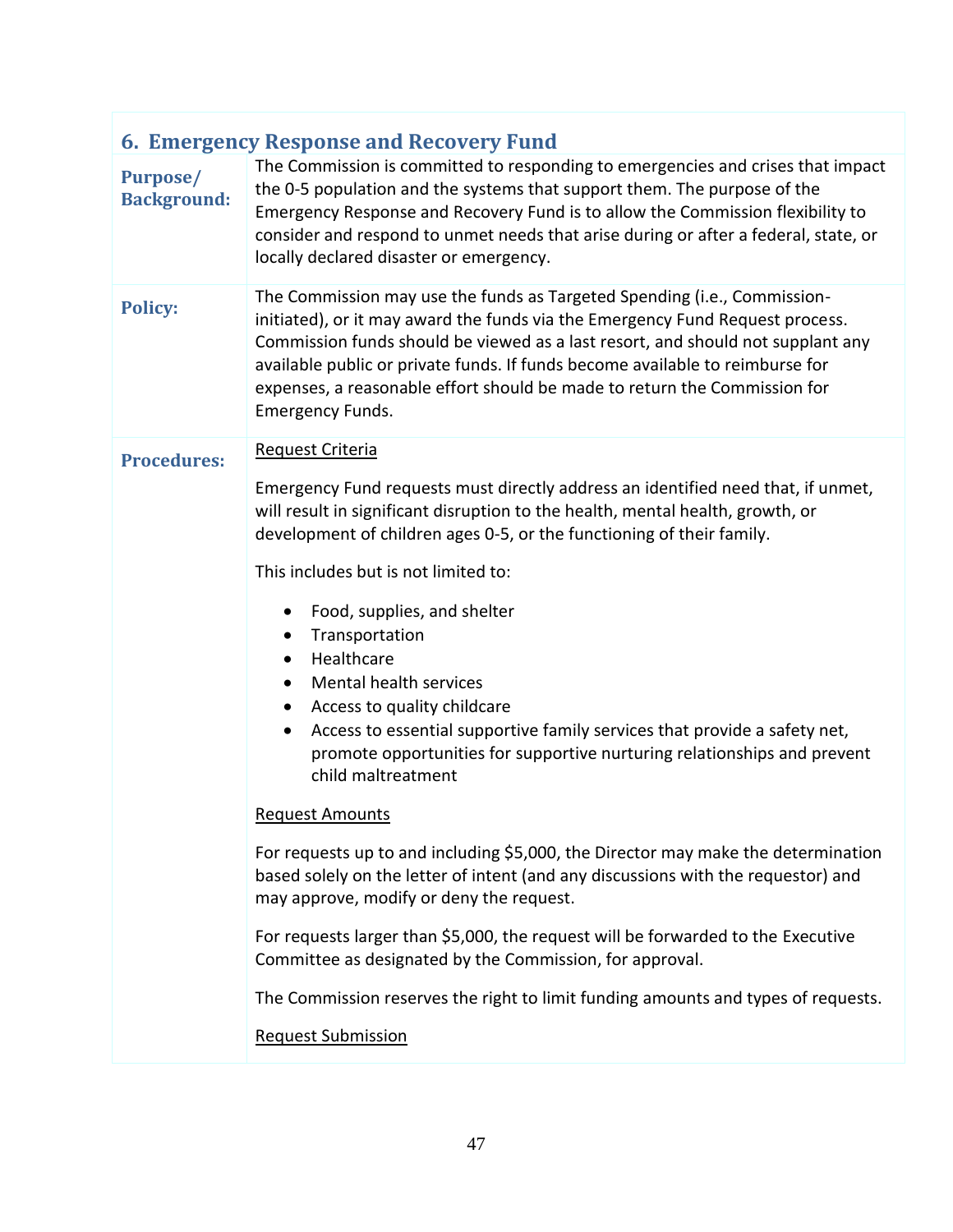Requests will be accepted only from 501(c)(3), government, and private organizations.

Requests can be submitted anytime a qualifying disaster or emergency has occurred. In consultation with the Chair, staff will update the funding page on the Commission website to provide clear instructions to requestors about the availability of and the process for requesting Emergency Funds. Staff will conduct outreach to the community to ensure the availability of funding is broadcasted widely. Requests may be submitted via electronic or hard copy per the instructions. Requests will be reviewed on a first-come, first-served basis. The entity submitting the request must submit a detailed letter of intent that directly addresses the criteria listed above, and indicate the funding needed and the timeline for the requested support.

#### Request Review

The request will be reviewed by staff who will make every attempt to act upon the request within five business days of receipt. Staff may discuss the request with the requestor to determine if the request meets the emergency fund criteria.

1. If the request meets the criteria, the request will be forwarded to the appropriate approver for consideration.

2. If the request is determined not to meet the criteria, First 5 staff will provide the rationale to the requestor.

3. Requests that meet the criteria may not receive funding, in which case First 5 staff and/or the Commission will provide rationale to the requestor.

#### Request Approval

Approved requests will be formalized in one of two ways:

1. In order to enable the Commission to process payments as quickly as possible, if the request is for direct payment or reimbursement without additional provision of services (such as payments to childcare providers, food banks, property management) the requestor will enter into a Memorandum of Understanding with the Commission and will be asked to provide basic data about how the funds were used.

2. If the request is for or includes the provision of services and funding of personnel, the requestor will enter into a contract with the Commission. It will be required to adhere to a scope of work and provide periodic reporting about service provision and outcomes.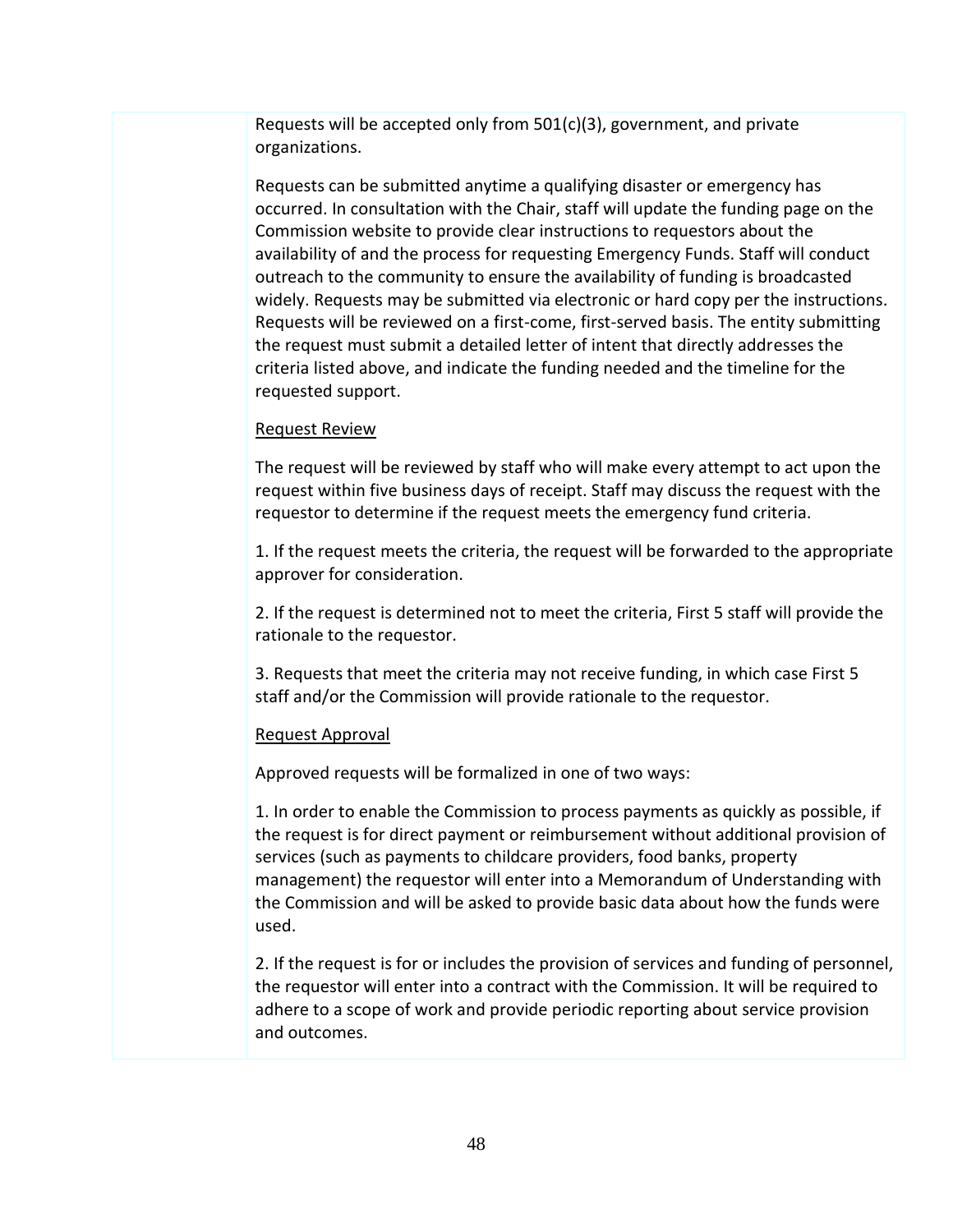| <b>Effective</b><br>Date: | February 25, 2022 |
|---------------------------|-------------------|
|---------------------------|-------------------|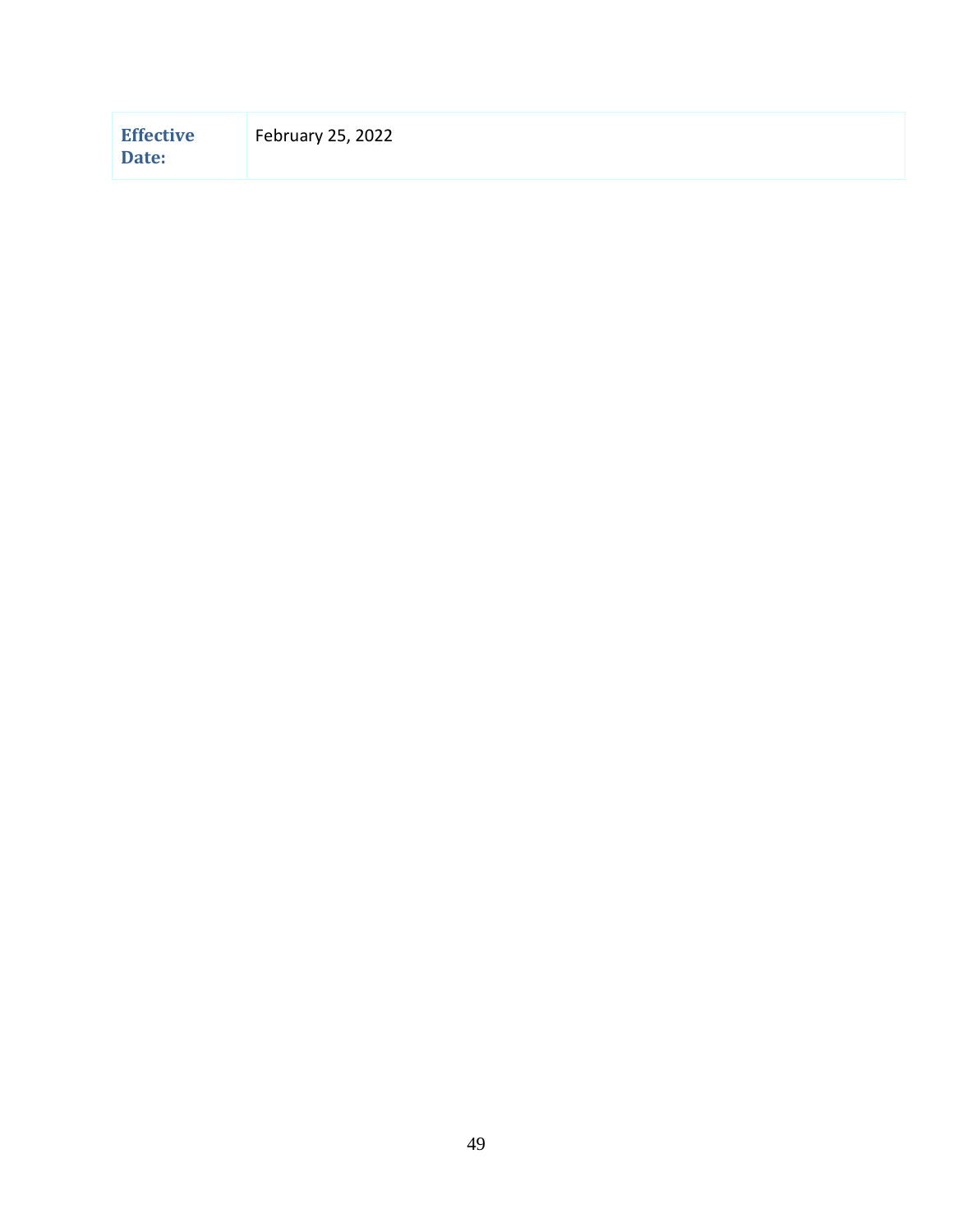| <b>7. Supplantation</b>               |                                                                                                                                                                                                                                                                                                                                                                                                                                                                                                                                                                                                                                                                                                                                                                                                                                                                                                                                                                                                                                                                                                                                                                                                                                                                                                 |  |
|---------------------------------------|-------------------------------------------------------------------------------------------------------------------------------------------------------------------------------------------------------------------------------------------------------------------------------------------------------------------------------------------------------------------------------------------------------------------------------------------------------------------------------------------------------------------------------------------------------------------------------------------------------------------------------------------------------------------------------------------------------------------------------------------------------------------------------------------------------------------------------------------------------------------------------------------------------------------------------------------------------------------------------------------------------------------------------------------------------------------------------------------------------------------------------------------------------------------------------------------------------------------------------------------------------------------------------------------------|--|
| <b>Purpose/</b><br><b>Background:</b> | The Board of Supervisors authorized policies and procedures for First 5 Butte County<br>Children and Families Commission pursuant to Section 130151 of the California<br>Health and Safety Code. The purpose of this policy is to establish supplantation<br>definitions for the Commission.<br>This policy ensures that funds shall not be used to "supplant state or local General<br>Fund money for any purpose". Specific experimental projects or pilot programs will<br>be excluded from this Supplantation Policy. Supplantation definitions include:<br>1. Existing: A service that is established or operational at the time the<br>Commission acts on the Request for Funding.<br>2. State general funds: Any moneys received into the treasury of the state not<br>required by law to be credited to another fund (Gov. Code section 16300)<br>3. Local general funds: Any moneys received into the treasury of the local<br>government and not specifically appropriated to any fund (Gov. Code section<br>29301).<br>4. Level of Service: Quality and quantity of services<br>5. Supplant: To take the place of<br>6. Pilot: On a temporary and limited basis in order to test, evaluate or research<br>the effectiveness of a program; develop untried techniques or gather data. |  |
| <b>Policy:</b>                        | First 5 Butte County will ensure that funds received from Prop 10 shall be used only<br>to supplement existing levels of service and not fund existing levels of service.<br>Section 30131.4 of Proposition 10 supports the Commission's ability to make grants<br>to fund services that were previously provided and funded by a local public agency,<br>but have been discontinued by budget constraints. Because these services were not<br>in existence at the time that the Commission made funding determinations, they do<br>not fall within a common sense definition of the word supplant. Given that<br>California Law is silent on the question of when the expenditure of funds ceases to<br>supplant and commences supplementing, it is the policy of the Commission that if<br>there is any question regarding supplanting, it is incumbent upon the proposer to<br>address the issue to the Commission's satisfaction.                                                                                                                                                                                                                                                                                                                                                           |  |
| <b>Procedure:</b>                     | Prior to awarding grant funding, the following elements will be reviewed to ensure<br>compliance with the Supplantation policy:<br>Every prospective funding recipient must disclose whether the program has<br>received funding from other sources (whether local or state government,<br>private, or federal) within the past three years, and as to any public<br>funding, identify the law or program under which funding was received.                                                                                                                                                                                                                                                                                                                                                                                                                                                                                                                                                                                                                                                                                                                                                                                                                                                     |  |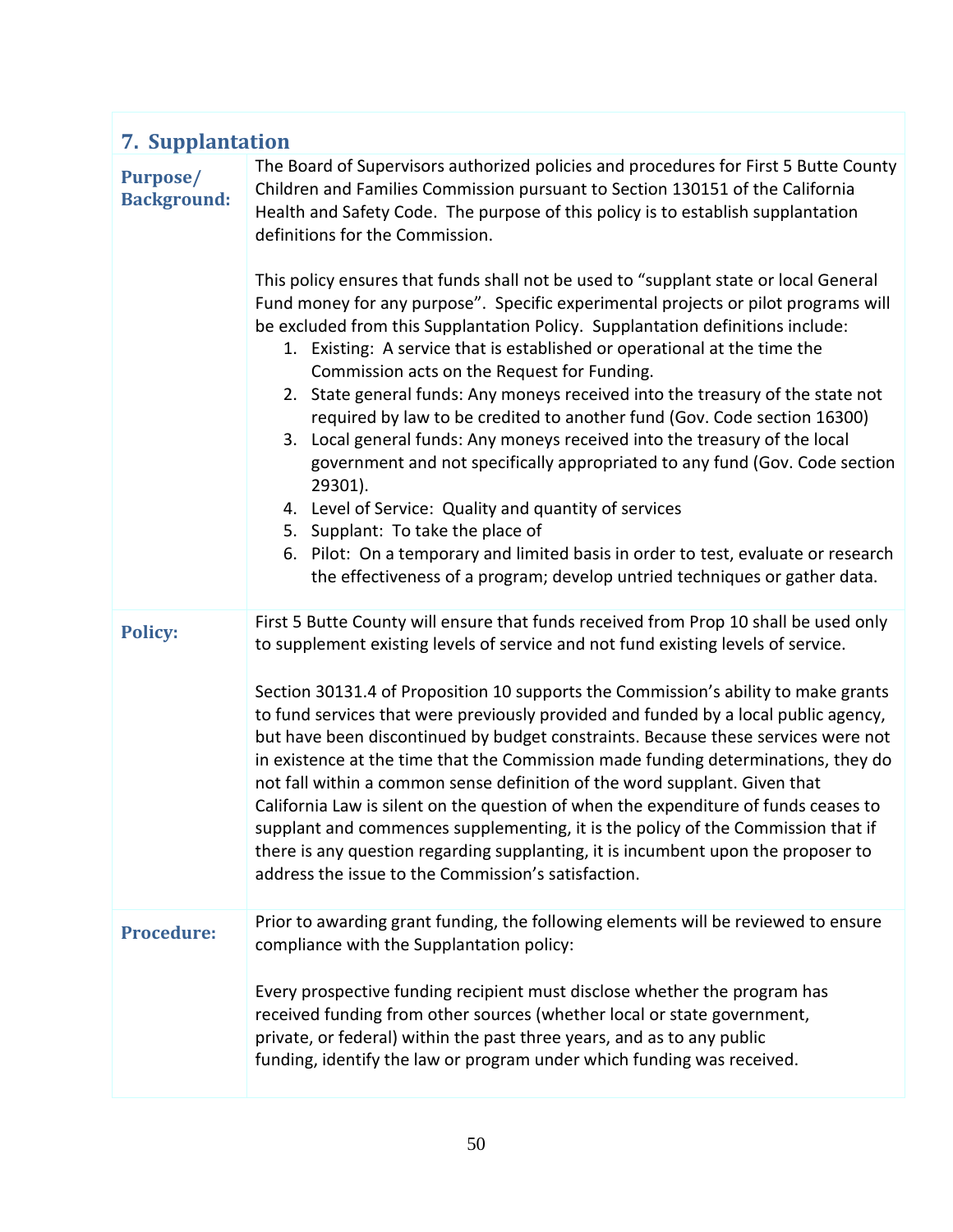|                           | The Commission may require the applicant to provide any additional information<br>regarding sources and uses of funds at any time during the application and/or<br>contract period. Based upon all existing facts and circumstances, the Commission<br>shall determine whether the proposal would violate this policy, prior to contract<br>completion. For multi-year contracts or commitments, the Commission, reserves<br>the right to re-examine its determination that its funds will not be used in violation<br>of this policy.<br>If, upon receipt of Proposition 10 funds, Contractor uses such funds to replace state<br>or local general funds, Contractor shall demonstrate to the Commission's<br>satisfaction that such funds have increased the level of services provided to children<br>birth through 5 years of age. |
|---------------------------|----------------------------------------------------------------------------------------------------------------------------------------------------------------------------------------------------------------------------------------------------------------------------------------------------------------------------------------------------------------------------------------------------------------------------------------------------------------------------------------------------------------------------------------------------------------------------------------------------------------------------------------------------------------------------------------------------------------------------------------------------------------------------------------------------------------------------------------|
| <b>Effective</b><br>Date: | February 25, 2022                                                                                                                                                                                                                                                                                                                                                                                                                                                                                                                                                                                                                                                                                                                                                                                                                      |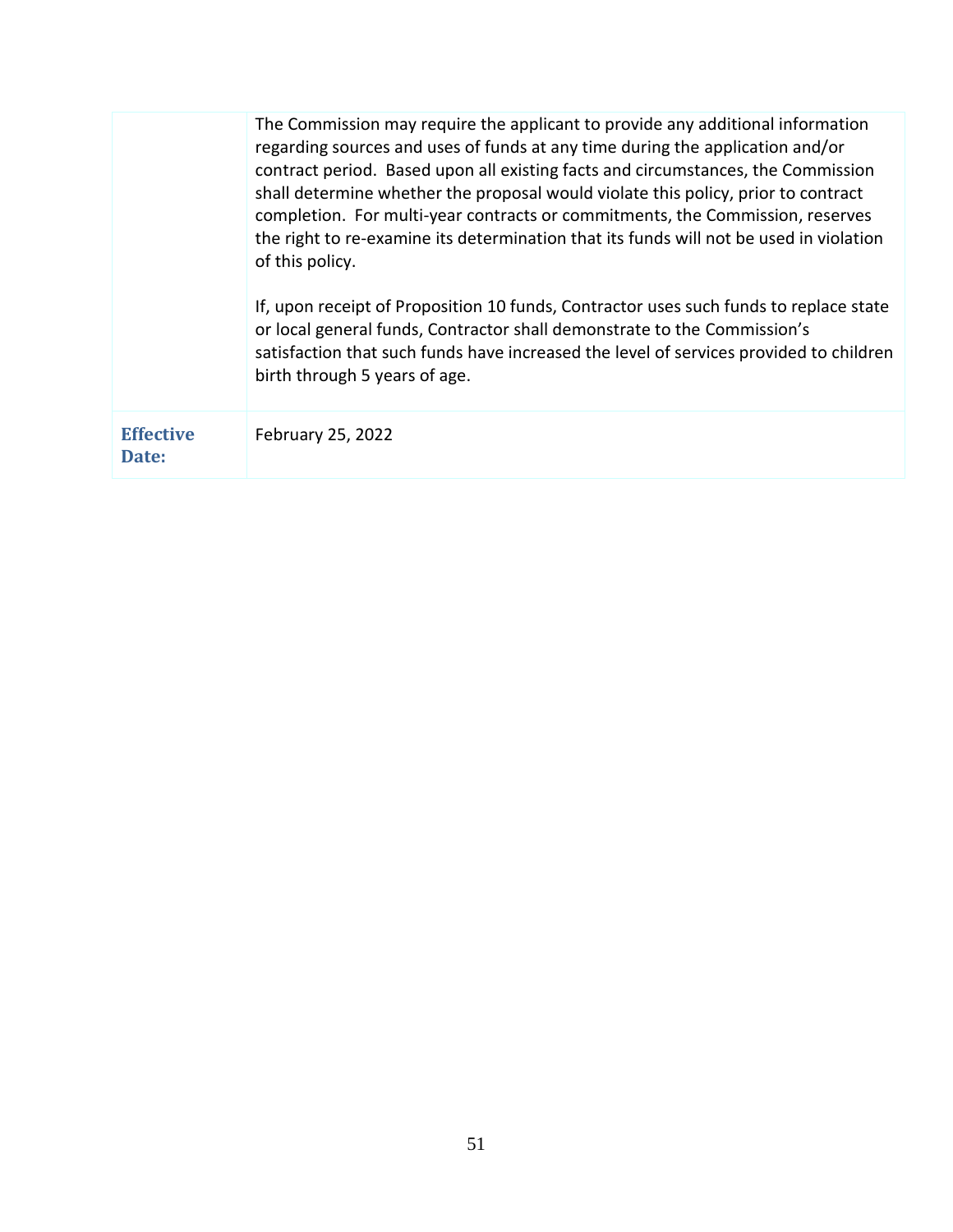| 8. Protest of RFP, RF or RFQ Denials  |                                                                                                                                                                                                                                                                                                                                                                                                                                                                                                                                                                                                                                                                                                                                                                                                                                       |  |
|---------------------------------------|---------------------------------------------------------------------------------------------------------------------------------------------------------------------------------------------------------------------------------------------------------------------------------------------------------------------------------------------------------------------------------------------------------------------------------------------------------------------------------------------------------------------------------------------------------------------------------------------------------------------------------------------------------------------------------------------------------------------------------------------------------------------------------------------------------------------------------------|--|
| <b>Purpose/</b><br><b>Background:</b> | The Board of Supervisors authorized policies and procedures for First 5 Butte County<br>Children and Families Commission pursuant to Section 130151 of the California<br>Health and Safety Code. The purpose of this policy is to establish procedures<br>governing the protest of RFP, RF or FRQ denials.<br>The Commission conducts formal competitive processes designed to maximize<br>collaboration and open participation by existing and new community-based<br>organization or individuals. Given that there will be requests for funding which fall<br>outside of the formal bid process, this policy is meant to address those requests for<br>funding as well.<br>The Commission's role in handling protests is to reassure applicants that the<br>published RFP/RFA/RFQ process was fair, clear and applied consistently. |  |
|                                       |                                                                                                                                                                                                                                                                                                                                                                                                                                                                                                                                                                                                                                                                                                                                                                                                                                       |  |
| <b>Policy:</b>                        | The Commission will allow for the protest of the denial of Prop 10 funding. The<br>Protest of RFP, RFA and RFQ denials must be filed within five days of the receipt of<br>denial, and must follow the procedures below. No funding distribution, for any grant<br>or contract, will take place until all protests have been resolved.                                                                                                                                                                                                                                                                                                                                                                                                                                                                                                |  |
| <b>Procedure:</b>                     | The Commission will notify unsuccessful applicants in writing that their funding<br>requests have been denied. As part of this notification, the Commission will explain<br>its grievance procedure and provide a Request for Protest of Grant Denial form, the<br>applicant's score and the panel recommendation.                                                                                                                                                                                                                                                                                                                                                                                                                                                                                                                    |  |
|                                       | An applicant whose funding request has been denied, who does not wish to protest,<br>may inquire to the Commission for feedback outside of the formal protest process,<br>and will receive a debrief after awardees contracts are executed. In agreeing to<br>such a debrief, the applicant will waive the right to protest the denial.                                                                                                                                                                                                                                                                                                                                                                                                                                                                                               |  |
|                                       | An applicant whose funding request has been denied, and who wishes to file a<br>protest, must submit the Request for Protest of Grant Denial form within five days<br>of receiving the denial notification. Legitimate reasons for protesting the denial are<br>limited to procurement procedures.                                                                                                                                                                                                                                                                                                                                                                                                                                                                                                                                    |  |
|                                       | In submitting the form, the applicant may request a debrief by Commission staff,<br>wherein the applicant will be provided with evidence of adherence to the<br>procurement rules set forth in the applicable RFP. If, after the debrief, the applicant<br>still feels aggrieved, they may request to have their grievance received at the next<br>regular meeting of the Commission.                                                                                                                                                                                                                                                                                                                                                                                                                                                 |  |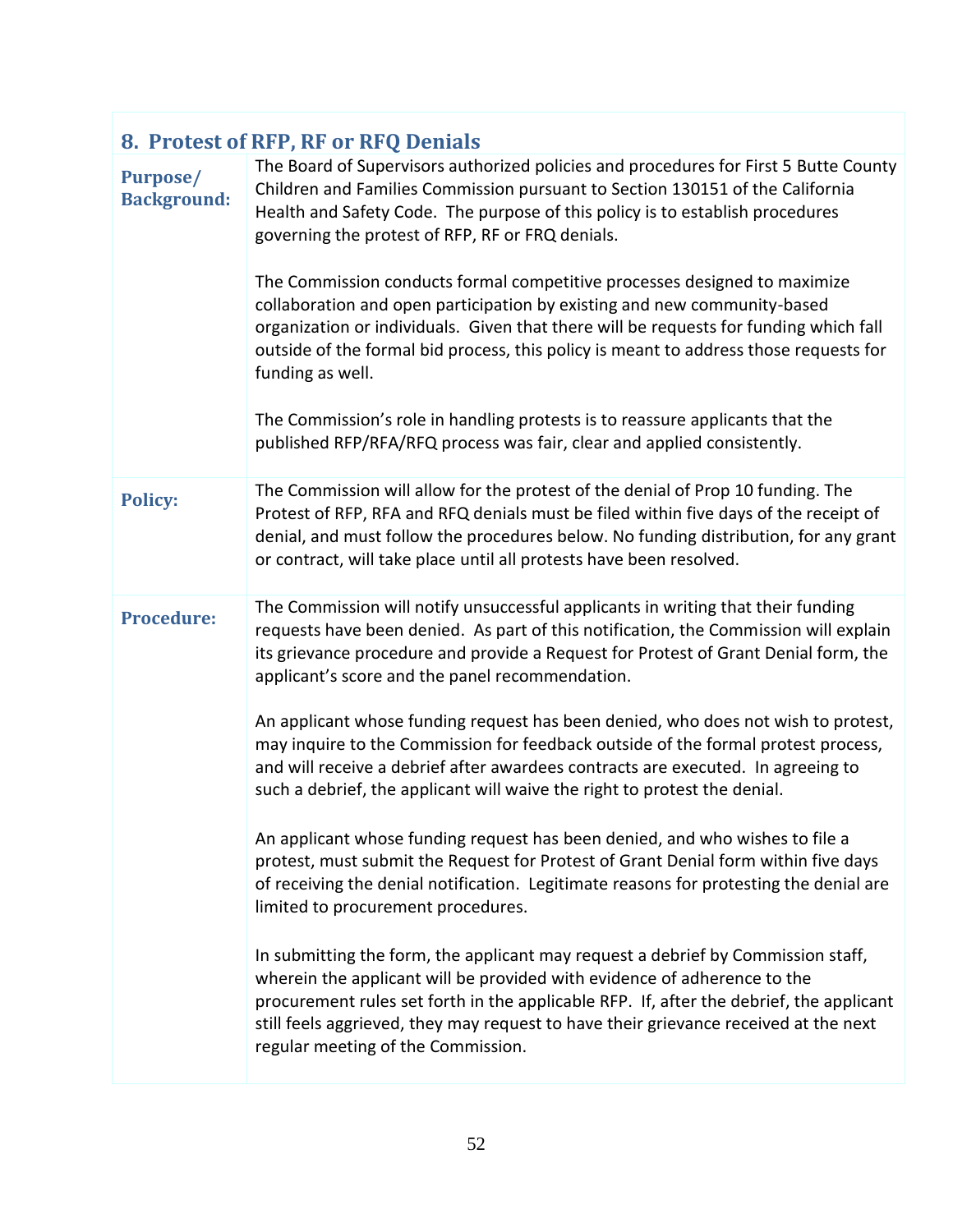|                           | The full Commission will act as the final arbitrator on all protest actions. Broader<br>comments about the Commission, the funding process, or any other Commission<br>related business will not be addressed during the hearing. In compliance with the<br>Brown Act, all hearings will be open to the public. |
|---------------------------|-----------------------------------------------------------------------------------------------------------------------------------------------------------------------------------------------------------------------------------------------------------------------------------------------------------------|
| <b>Effective</b><br>Date: | February 25, 2022                                                                                                                                                                                                                                                                                               |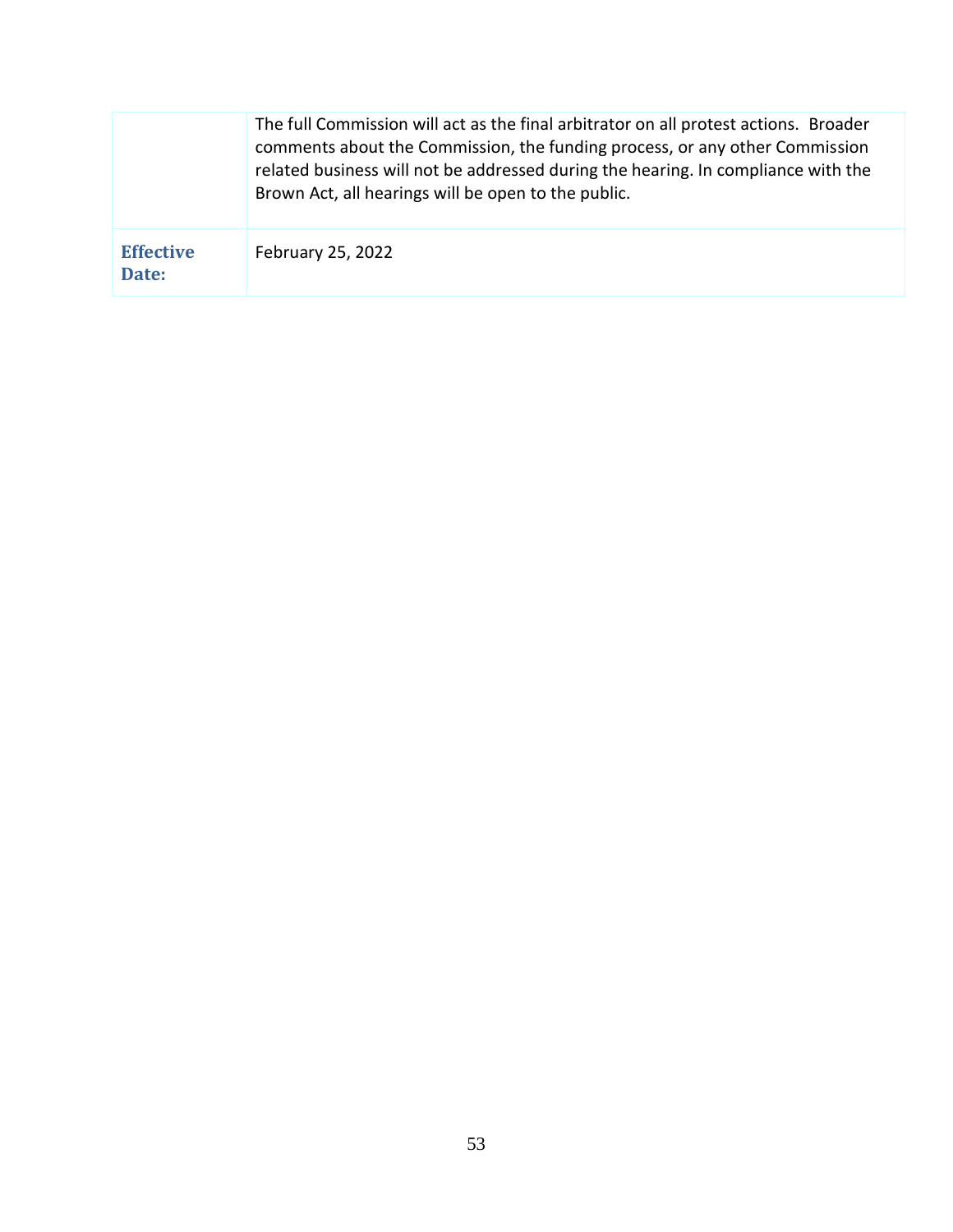| 9. Grant Lapse                        |                                                                                                                                                                                                                                                                                                                                                                                                                                                                                                                                                                                                                                                                                                                                                                                                |  |
|---------------------------------------|------------------------------------------------------------------------------------------------------------------------------------------------------------------------------------------------------------------------------------------------------------------------------------------------------------------------------------------------------------------------------------------------------------------------------------------------------------------------------------------------------------------------------------------------------------------------------------------------------------------------------------------------------------------------------------------------------------------------------------------------------------------------------------------------|--|
| <b>Purpose/</b><br><b>Background:</b> | The Board of Supervisors authorized policies and procedures for First 5 Butte County<br>Children and Families Commission pursuant to Section 130151 of the California<br>Health and Safety Code. The purpose of this policy is to establish procedures for the<br>Commission regarding grant lapses.                                                                                                                                                                                                                                                                                                                                                                                                                                                                                           |  |
| <b>Policy:</b>                        | A grant award will automatically lapse if the grantee has not completed specified<br>pre-contractual contingencies within 90 (ninety) days; absent special permission<br>from the Commission chair.                                                                                                                                                                                                                                                                                                                                                                                                                                                                                                                                                                                            |  |
| <b>Procedure:</b>                     | Grantees that are selected by the Commission to receive a grant through the<br>competitive grant process must meet the required contingencies, enter into a<br>contract and commence performance within 90 (ninety) days of full execution of the<br>contract, or the grant award shall automatically become null and void. An additional<br>45 (forty-five) day extension may be granted, at the discretion of the First 5<br>Director, for good cause shown. Applicants who are denied an extension may<br>appeal in writing to the Chair of the Commission, who will consult with the Director<br>and respond within 10 (ten) days of receipt of the appeal. In no case will a delay in<br>commencement of performance extend the contract beyond the time contemplated<br>in the proposal. |  |
| <b>Effective</b><br>Date:             | February 25, 2022                                                                                                                                                                                                                                                                                                                                                                                                                                                                                                                                                                                                                                                                                                                                                                              |  |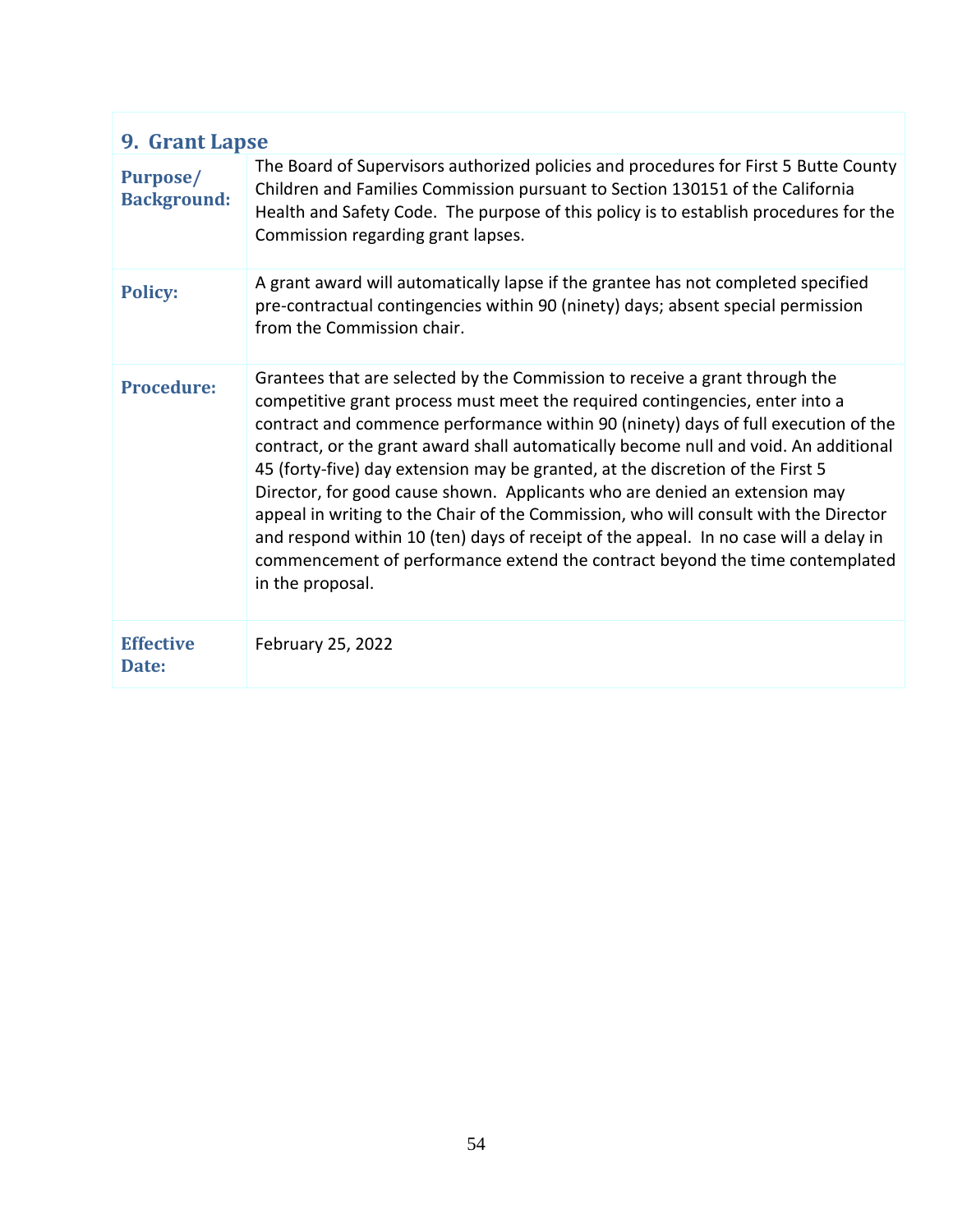# **IV. Policies for Grantees**

# **1. Confidentiality**

| <b>Purpose/</b>    | Propositio |
|--------------------|------------|
| <b>Background:</b> | the comm   |
|                    | in good he |
|                    |            |

on 10 mandates County Commissions craft a strategic plan that mobilizes nunity's resources to ensure that all children birth to age five enter school ealth ready and able to learn. Each County Commission must assure that Prop 10 funds are well spent and managed and that all program planning is directly tied to measurable outcomes or results. Butte County Children and Families Commission, in developing an accountability framework to collect data, measure the outcomes and impact of services, and report the results, recognizes the Commission and Grantee responsibility in maintaining the privacy of personal information.

In order to track and report outcomes for children and families receiving Prop 10 funded-services, counties may be required to collect individually identifiable information that will minimize duplication and track all common outcome data collected across a system. In certain well-defined circumstances, the Commission, and its grantees, may be required to collect personally identifiable financial, demographic health, social service, school, and other sensitive information and will need to have identifiers and strategies in place that link information about families across agencies for the purpose of evaluation and service delivery without compromising the family's confidentiality.

As important as it is for the Commission to be accountable and to collect outcomesrelated data, the Commission must also ensure that essential data collected will not invade privacy, breach confidentiality, or cause harm.

The purpose of this policy is to inform Commission employees, grantees, and all employers and sub-contractors of the grantees, that all information related to clients is to remain confidential.

**Policy:** It is the policy of the Commission to ensure that the information received in the Commission office remains confidential and in compliance with all Federal, State and local laws, rules and regulations including, without limitation, any nondiscrimination laws.

> In like manner, grantees shall comply with confidentiality laws protecting the rights of the Commission and any and all clients as outlined in the Terms and Conditions of each contract.

To that end, the following Confidentiality language shall be made a part of every Commission contract under its Terms and Conditions: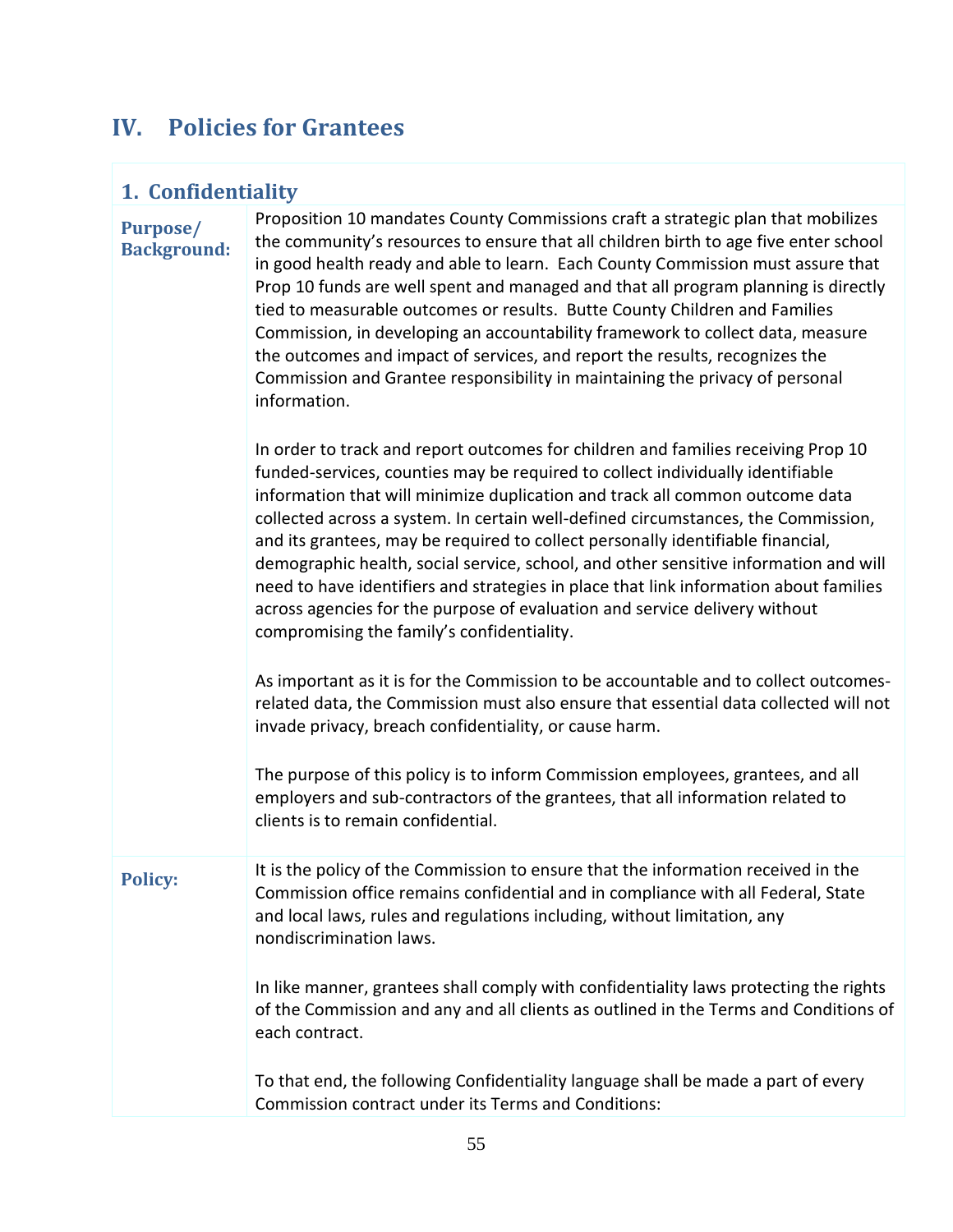|                           | <b>Confidentiality and Ownership.</b> The Commission retains the exclusive right of<br>ownership to the work, products, inventions and confidential information produced<br>for the Commission by the Contractor, and the Contractor shall not disclose any<br>information, whether developed by the Contractor or given to the Contractor by the<br>Commission. The parties agree that the Commission will own the work, products,<br>inventions or information produced by the Contractor pursuant to this contract. |
|---------------------------|------------------------------------------------------------------------------------------------------------------------------------------------------------------------------------------------------------------------------------------------------------------------------------------------------------------------------------------------------------------------------------------------------------------------------------------------------------------------------------------------------------------------|
| <b>Effective</b><br>Date: | February 25, 2022                                                                                                                                                                                                                                                                                                                                                                                                                                                                                                      |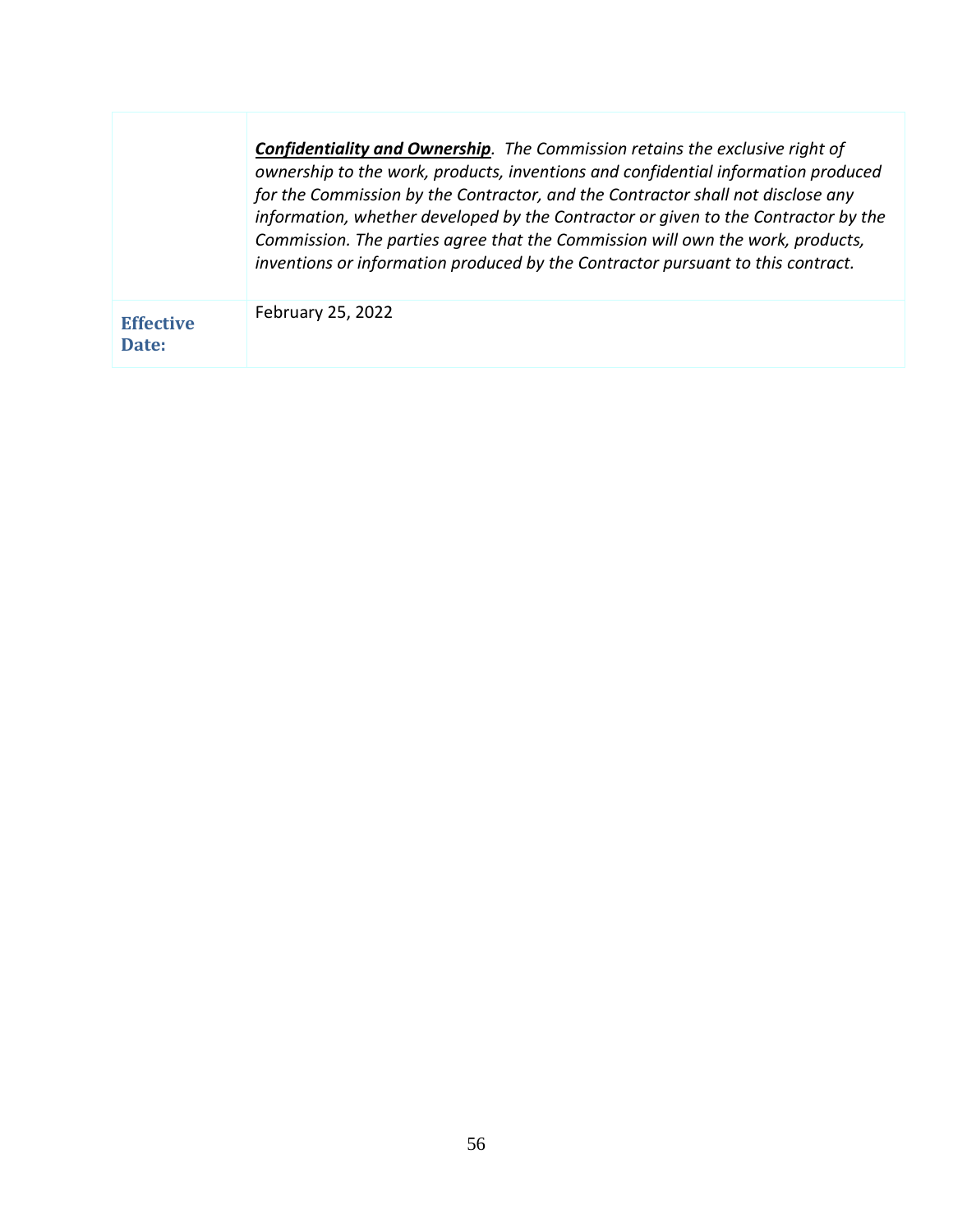| <b>2. Equity and Diversity</b>        |                                                                                                                                                                                                                                                                                                                                                                                                                                                                                                                                                                                                                                                                                                                                                                          |  |
|---------------------------------------|--------------------------------------------------------------------------------------------------------------------------------------------------------------------------------------------------------------------------------------------------------------------------------------------------------------------------------------------------------------------------------------------------------------------------------------------------------------------------------------------------------------------------------------------------------------------------------------------------------------------------------------------------------------------------------------------------------------------------------------------------------------------------|--|
| <b>Purpose/</b><br><b>Background:</b> | The Butte County Children and Families Commission recognizes that there are<br>significant gaps and disparities in the provision of services for children and their<br>families and as observed in educational, health and other outcomes, the<br>Commission states commitment and leadership towards taking proactive steps to<br>ensure that Butte County children and their families from diverse populations,<br>including children with disabilities and other special needs, are an integral part of<br>the planning and implementation of Proposition 10.                                                                                                                                                                                                         |  |
|                                       | In accordance with Prop 10 State Commission, diversity has been defined to be<br>inclusive of children prenatally through five years of age, regardless of immigration<br>status, who:                                                                                                                                                                                                                                                                                                                                                                                                                                                                                                                                                                                   |  |
|                                       | 1. Are from different ethnic, linguistic, cultural, socio-economic, religious,<br>geographical and/or other historically or currently under-served<br>communities; or<br>2. Have disabilities and other special needs.                                                                                                                                                                                                                                                                                                                                                                                                                                                                                                                                                   |  |
|                                       | It is in concert with the State Commission's overriding emphasis that Butte County<br>fulfill its mission to adopt policies and practices that equitably provide Butte<br>County's children (prenatal through 5) from diverse backgrounds and abilities with<br>accessible, family-friendly, culturally competent, quality early childhood services<br>and programs designed to help them reach their full potential and prepare them for<br>positive educational and life experience. The principles herein adopted will serve as<br>guidelines to ensure that the programs and services established and supported by<br>Prop 10 funds are both culturally and linguistically competent and inclusive in<br>service children with disabilities and other special needs. |  |
| <b>Policy:</b>                        | The Commission adopts the following four principles respecting equity and diversity<br>to benefit the children and families served through local programs funded by Prop<br>10.                                                                                                                                                                                                                                                                                                                                                                                                                                                                                                                                                                                          |  |
|                                       | Inclusive Governance and Participation - We the Commissioners of Butte<br>1.<br>County recognize that children develop within the context of their families and<br>communities, and as such, it is essential that Prop 10 programs secure and<br>obtain meaningful participation and input of the families and other caregivers<br>of children from diverse backgrounds and with diverse abilities throughout all<br>program development and implementation phases.                                                                                                                                                                                                                                                                                                      |  |
|                                       | When referring to families, the Commission utilizes the California Standards for<br>Family Strengthening and Support definition: "At least one adult and one child<br>who are related biologically, emotionally, or legally. Families may consist of one                                                                                                                                                                                                                                                                                                                                                                                                                                                                                                                 |  |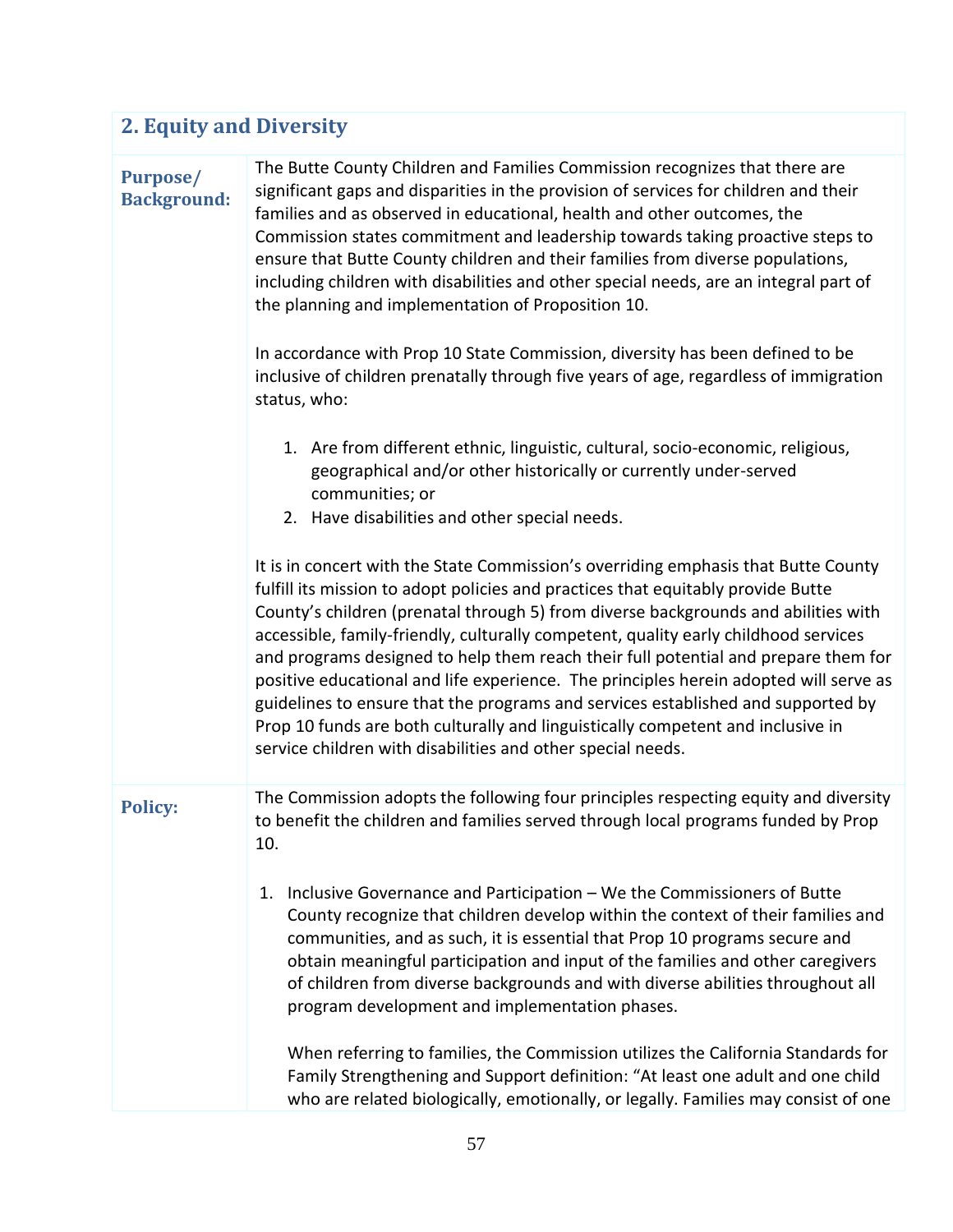parent, two parents, grandparents, foster parents, legal guardians, or from a need for mutual support. Ultimately, however, "family" is self-defined."

- 2. Access to Services To assure that children from diverse backgrounds and with diverse abilities have access to high quality and culturally competent early care and education/development opportunities as a critical means for achieving quality, Prop 10 funded programs should set measurable goals and objectives for increasing access and achieving equity.
- 3. Legislative and Regulatory Mandates Agencies must adhere to all legislative, regulatory and accreditation mandates pertinent to the provision of services to children from diverse backgrounds and with diverse abilities by embracing the spirit of the law, informing parents of their rights and responsibilities as well as those of their children, and be held accountable for their compliance with key laws and other related mandates.
	- A. Title VI of the Civil Rights Act of 1964: requires linguistic access via qualified interpreters and translated materials at no cost to the individual;
	- B. Americans with Disabilities Act 1990 (ADA): prohibits discrimination on the basis of disability and promotes equal access, building modifications, hiring practices for persons with disabilities;
	- C. Language Access Laws i.e., Dymally-Alatorre Bilingual Services Act (CA); imposes direct obligations state/local governmental agencies to provide appropriate translation services for languages spoken by 5% or more of population served;
	- D. Individuals with Disabilities Education ACT (IDEA) establishes special education and coordinated, family-centered service delivery systems for children with disabilities from birth through age 5 through several programs e.g., California's Early Start Program, California Department of Education's Preschool Special Education Program; and
	- E. Executive Order 13166: issued on August 11, 2000 to promote meaningful access to Limited English Proficient (LEP) individuals to federally assisted and federally conducted programs and activities.
- 4. Results-based Accountability All Prop 10 programs funded through the Butte County Children and Families Commission will have well defined and meaningful outcomes that benefit children from diverse backgrounds and diverse abilities. Staff will conduct assessments that include assets, challenges, and gaps in communities and systems by regular assessment of its inclusive governance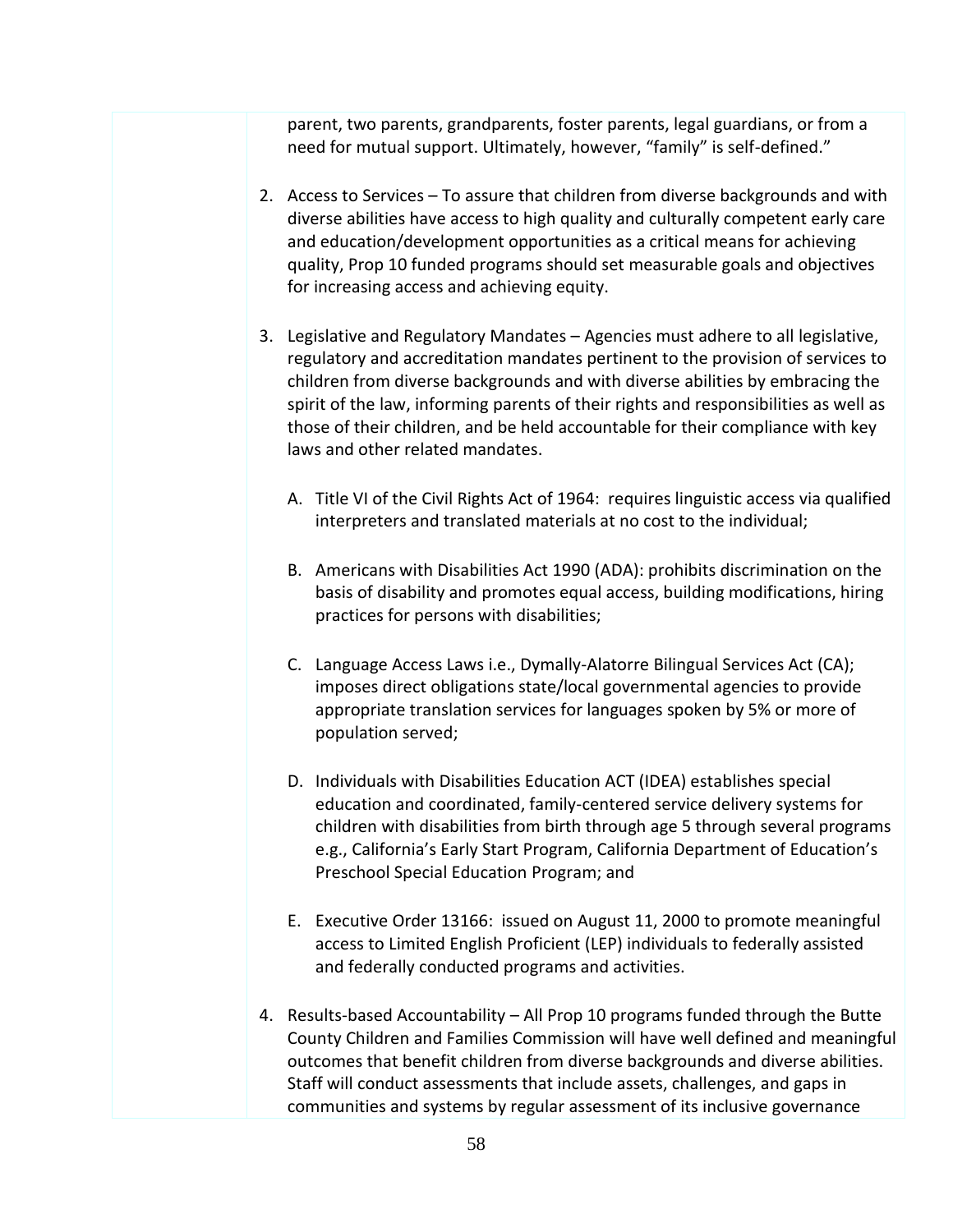|                           | process and provide updates on the extent of the family involvement and<br>engagement throughout all phases of program development. |
|---------------------------|-------------------------------------------------------------------------------------------------------------------------------------|
| <b>Effective</b><br>Date: | February 25, 2022                                                                                                                   |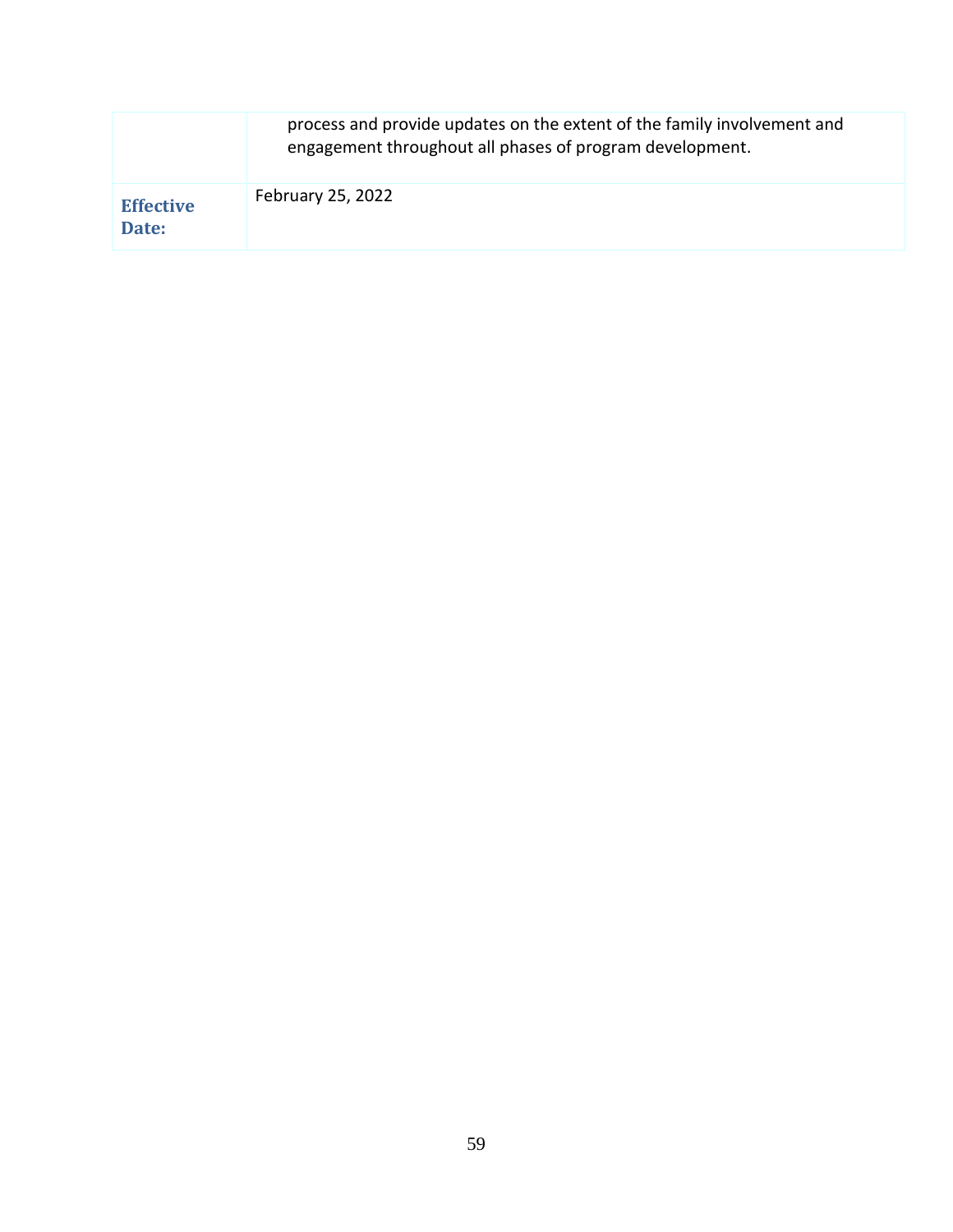| 3. Food and Beverage Policy           |                                                                                                                                                                                                                                                                                                                                                                                                                                                                                                                                                                                |  |
|---------------------------------------|--------------------------------------------------------------------------------------------------------------------------------------------------------------------------------------------------------------------------------------------------------------------------------------------------------------------------------------------------------------------------------------------------------------------------------------------------------------------------------------------------------------------------------------------------------------------------------|--|
| <b>Purpose/</b><br><b>Background:</b> | The Board of Supervisors authorized advisory committees for First 5 Butte County<br>Children and Families Commission pursuant to Section 130145 of the California<br>Health and Safety Code. The purpose of this policy is to establish a policy to guide<br>food and beverage purchases with Commission funding.                                                                                                                                                                                                                                                              |  |
| <b>Policy:</b>                        | For the purpose of increasing public (children and parents) participation at funded<br>program services and events, healthy food and beverages in standard serving sizes<br>may be offered. Food and beverages must be budgeted. As an ongoing cost savings<br>measure and to keep contractor practices closer to existing Commission practice,<br>we are asking our contractors to make every effort to limit food and beverage<br>purchases. Monitoring these expenditures is a way for contractors to assure that<br>sufficient funds are available for essential services. |  |
| <b>Procedure:</b>                     | Food and beverages should only be provided to children and parents when the<br>provision is critical and integral to program operations, as described below:                                                                                                                                                                                                                                                                                                                                                                                                                   |  |
|                                       | During program services and trainings when it is essential to the content of the<br>$\bullet$<br>service or training;<br>When it is clear they will not have time to provide their own meals before the<br>$\bullet$<br>start of the training or program (example: less than one hour between normal<br>work hours including travel time, and the start of the training);<br>When the training extends for more than 2 hours and will extend beyond the<br>normal meal time (example: training occurring from 10:30 a.m. - 2:00 p.m.)                                          |  |
|                                       | In general, food purchased with Commission funds should:                                                                                                                                                                                                                                                                                                                                                                                                                                                                                                                       |  |
|                                       | Provide variety, nutritional benefits and choice.<br>$\bullet$<br>Have moderate or reduced levels of fat, saturated fat, cholesterol, sodium or<br>sugar. High levels of dietary fiber are preferred.                                                                                                                                                                                                                                                                                                                                                                          |  |
|                                       | Food should not be provided to staff, subcontractors, or other service delivery<br>partners. Although Commission staff will not be required to approve food<br>expenditures, it is expected that contractors will manage their programs with the<br>above guidelines in mind.                                                                                                                                                                                                                                                                                                  |  |
|                                       | Beverages served during Commission funded meetings, programs, activities, events,<br>and celebrations should meet the following guidelines:                                                                                                                                                                                                                                                                                                                                                                                                                                    |  |
|                                       | Water will always be provided free of charge. Whenever possible, water will be<br>served in pitchers rather than plastic bottles to reduce environmental impact.<br>Flavored or unflavored carbonated water with no sweeteners may be served.<br>Sugar sweetened beverages, 100% fruit juice, or diet drinks will not be served.                                                                                                                                                                                                                                               |  |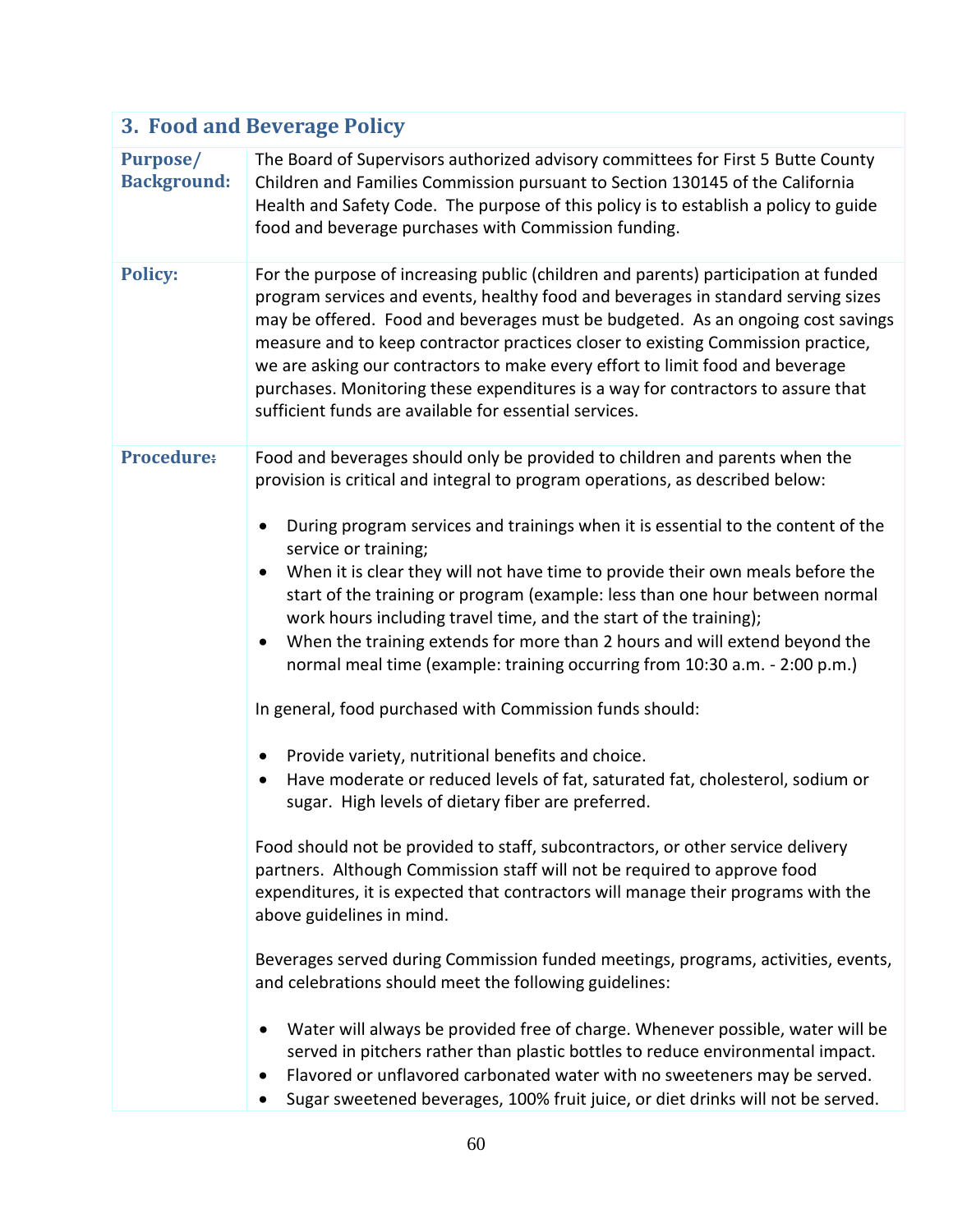|                           | Whole fruit slices may be considered in place of juice.<br>$\bullet$<br>Coffee and tea may be served to adults.                                                                                        |
|---------------------------|--------------------------------------------------------------------------------------------------------------------------------------------------------------------------------------------------------|
|                           | All collaborators, contractors and grantees using Commission funding will be<br>required to follow our Food and Beverage Policy for all events and activities where<br>Commission funding is utilized. |
| <b>Effective</b><br>Date: | February 25, 2022                                                                                                                                                                                      |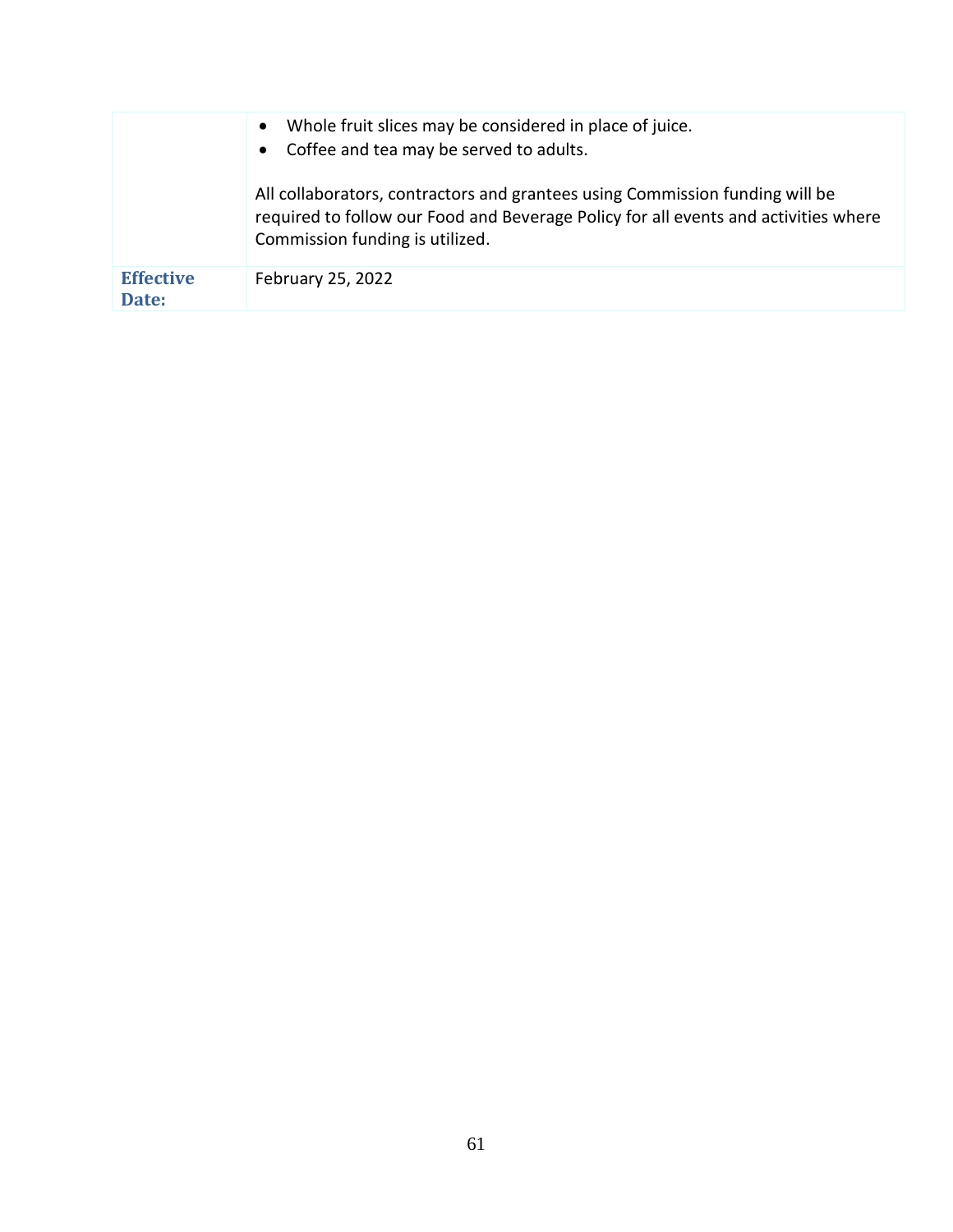|                                       | 4. Tobacco-Free Environment <sup>1</sup>                                                                                                                                                                                                                                                                                                                                                                                                                                                                                                                                                                                                                                                                                                                                                                                                                                                                                                                                                                                                                                                                                    |  |
|---------------------------------------|-----------------------------------------------------------------------------------------------------------------------------------------------------------------------------------------------------------------------------------------------------------------------------------------------------------------------------------------------------------------------------------------------------------------------------------------------------------------------------------------------------------------------------------------------------------------------------------------------------------------------------------------------------------------------------------------------------------------------------------------------------------------------------------------------------------------------------------------------------------------------------------------------------------------------------------------------------------------------------------------------------------------------------------------------------------------------------------------------------------------------------|--|
| <b>Purpose/</b><br><b>Background:</b> | First 5 Butte County is funded by Proposition 10, the California Children and Families<br>Act, which taxes tobacco products. Discouraging tobacco use among parents,<br>pregnant women, and those living with young children is a key objective of the Act.<br>Tobacco products prohibited include any product containing tobacco or nicotine,<br>including, but not limited to, cigarettes, cigars, miniature cigars, smokeless tobacco,<br>snuff, chew, clove cigarettes, betel, electronic cigarettes, electronic hookahs, and<br>other vapor-emitting devices, with or without nicotine content, that mimic the use<br>of tobacco products.<br>"Smoking" includes carrying a lighted cigar, cigarette, pipe, or any other lighted<br>smoking equipment. "Vaping" includes carrying a lighted Electronic Nicotine<br>Delivery Device (ENDD) or e-cigarette.<br>This policy does not prohibit the use or possession of prescription products and<br>other cessation aids that have been approved by the U.S. Department of Health and<br>Human Services, Food and Drug Administration, such as the nicotine patch or gum. |  |
| <b>Policy:</b>                        | All Commission Contractors shall agree to the following:                                                                                                                                                                                                                                                                                                                                                                                                                                                                                                                                                                                                                                                                                                                                                                                                                                                                                                                                                                                                                                                                    |  |
|                                       | A. Contractor agrees to maintain a work environment free of all tobacco<br>products, including the outside areas on the contractor's property within 20<br>feet of exits, entrances, windows, and air intakes of contractor's buildings.                                                                                                                                                                                                                                                                                                                                                                                                                                                                                                                                                                                                                                                                                                                                                                                                                                                                                    |  |
|                                       | B. Contractor agrees to comply with applicable federal, state, county, and local<br>tobacco ordinances and codes, including AB -13 and the State of California<br>Labor Code Section 6404.5 (California Work Place Smoking Restrictions).                                                                                                                                                                                                                                                                                                                                                                                                                                                                                                                                                                                                                                                                                                                                                                                                                                                                                   |  |
|                                       | C. Contractor agrees not to accept any funds from a tobacco company, its<br>subsidiaries, or parent company, including in-kind donations and event<br>sponsorships, nor any funds from agencies that are sponsored by or receive<br>donations from a tobacco company, its subsidiaries, or parent company.                                                                                                                                                                                                                                                                                                                                                                                                                                                                                                                                                                                                                                                                                                                                                                                                                  |  |
|                                       | D. Contractor agrees to have a Tobacco Free Environment policy and submit a<br>signed copy of it to the Commission. (Tobacco-Free Environment Sample<br>Policy follows as Attachment A)                                                                                                                                                                                                                                                                                                                                                                                                                                                                                                                                                                                                                                                                                                                                                                                                                                                                                                                                     |  |
|                                       | E. Contractor agrees to have tobacco education and cessation materials visibly<br>available and accessible to staff and clients participating in agency activities.                                                                                                                                                                                                                                                                                                                                                                                                                                                                                                                                                                                                                                                                                                                                                                                                                                                                                                                                                         |  |
| <b>Effective</b><br>Date:             | February 25, 2022                                                                                                                                                                                                                                                                                                                                                                                                                                                                                                                                                                                                                                                                                                                                                                                                                                                                                                                                                                                                                                                                                                           |  |

<sup>1</sup> Professional services contractors who do not interface with children and families are exempt from this policy.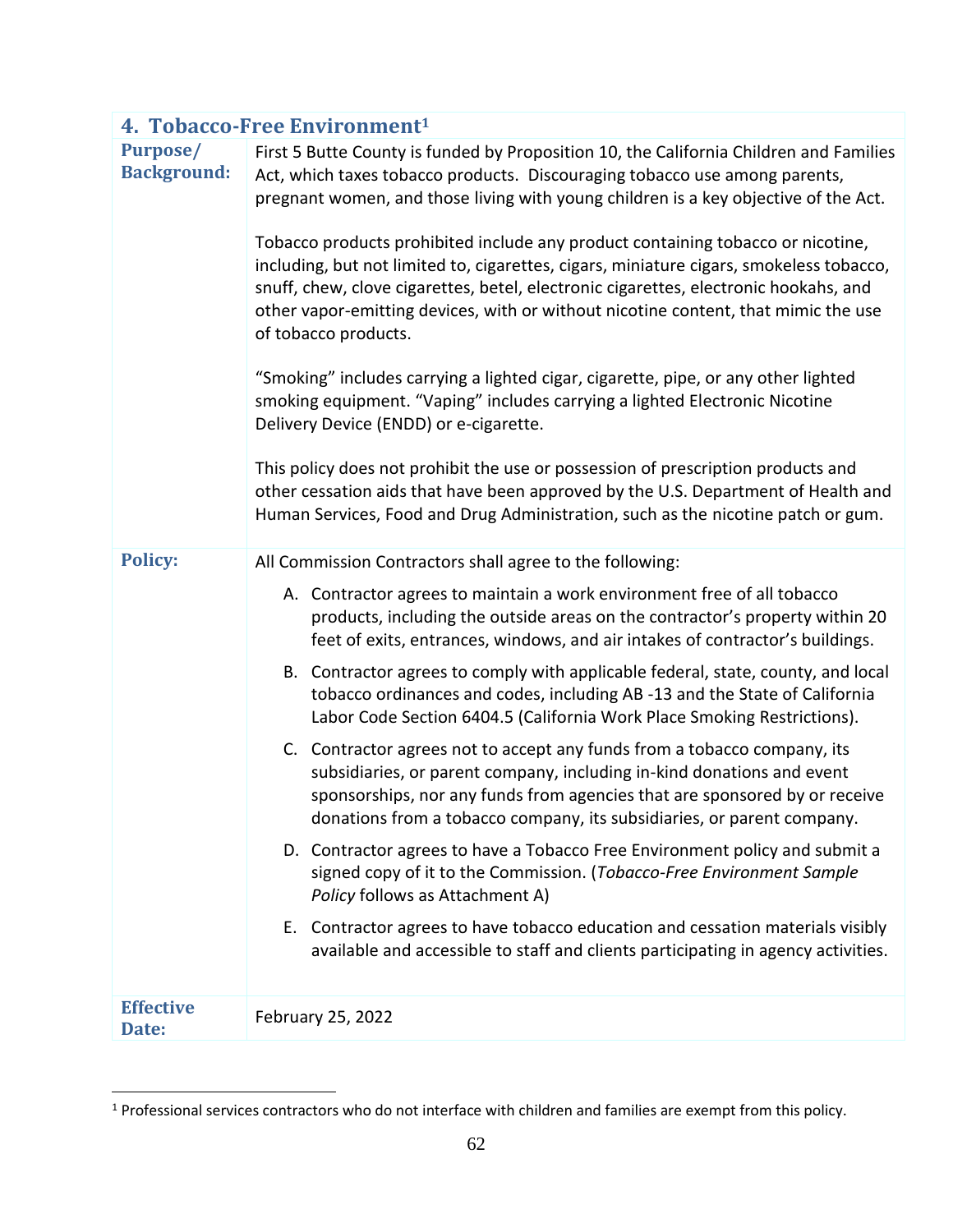| <b>5. Contractor Site Visits</b>      |                                                                                                                                                                                                                                                                                                                                                                                                                                                                                                                                                                                                                                                                                                                                                                                                                                                                                                                                                                                                                                                                                                                                                                                                                                                                                                            |
|---------------------------------------|------------------------------------------------------------------------------------------------------------------------------------------------------------------------------------------------------------------------------------------------------------------------------------------------------------------------------------------------------------------------------------------------------------------------------------------------------------------------------------------------------------------------------------------------------------------------------------------------------------------------------------------------------------------------------------------------------------------------------------------------------------------------------------------------------------------------------------------------------------------------------------------------------------------------------------------------------------------------------------------------------------------------------------------------------------------------------------------------------------------------------------------------------------------------------------------------------------------------------------------------------------------------------------------------------------|
| <b>Purpose/</b><br><b>Background:</b> | The Board of Supervisors authorized policies and procedures for First 5 Butte County<br>Children and Families Commission pursuant to Section 130151 of the California<br>Health and Safety Code. The purpose of this policy is to provide guidance to<br>contractors for site visits.                                                                                                                                                                                                                                                                                                                                                                                                                                                                                                                                                                                                                                                                                                                                                                                                                                                                                                                                                                                                                      |
| <b>Policy:</b>                        | Site visits will be performed at least twice per year. Commission staff will review<br>information regarding program activities, content, effectiveness, and fiscal<br>processes.                                                                                                                                                                                                                                                                                                                                                                                                                                                                                                                                                                                                                                                                                                                                                                                                                                                                                                                                                                                                                                                                                                                          |
| <b>Procedures:</b>                    | Site Visit Procedures are as follows:<br>1. Commission partners will complete a site visit progress report and submit it to<br>Commission staff prior to the visit. Staff will review the program operation<br>documentation provided by the contractor and compare it to the contractual<br>scope of work. Documentation to monitor and evaluate Contractor performance<br>may include:<br>Announcements about training sessions, workshops, seminars<br>$\bullet$<br>Sign in sheets<br>٠<br>Surveys<br>Reports and data<br>Summaries of clients served<br>$\bullet$<br>2. Staff will maintain a report following each site visit including observations and<br>discussion. Site visit reports and backup of communications with the Contractor<br>may be included in an electronic database, which will allow all staff to review the<br>progress of the Contractor's activities.<br>3. Following a site visit, staff may develop a corrective action plan with time specific<br>and measurable goals or activities for the Contractor to perform in order to<br>correct operational or contractual deficiencies. Any such plan developed will<br>focus on activities and services provided by the Contractor and changes needed<br>in order for the Contractor to meet planned contractual obligations. |
| <b>Effective</b><br>Date:             | February 25, 2022                                                                                                                                                                                                                                                                                                                                                                                                                                                                                                                                                                                                                                                                                                                                                                                                                                                                                                                                                                                                                                                                                                                                                                                                                                                                                          |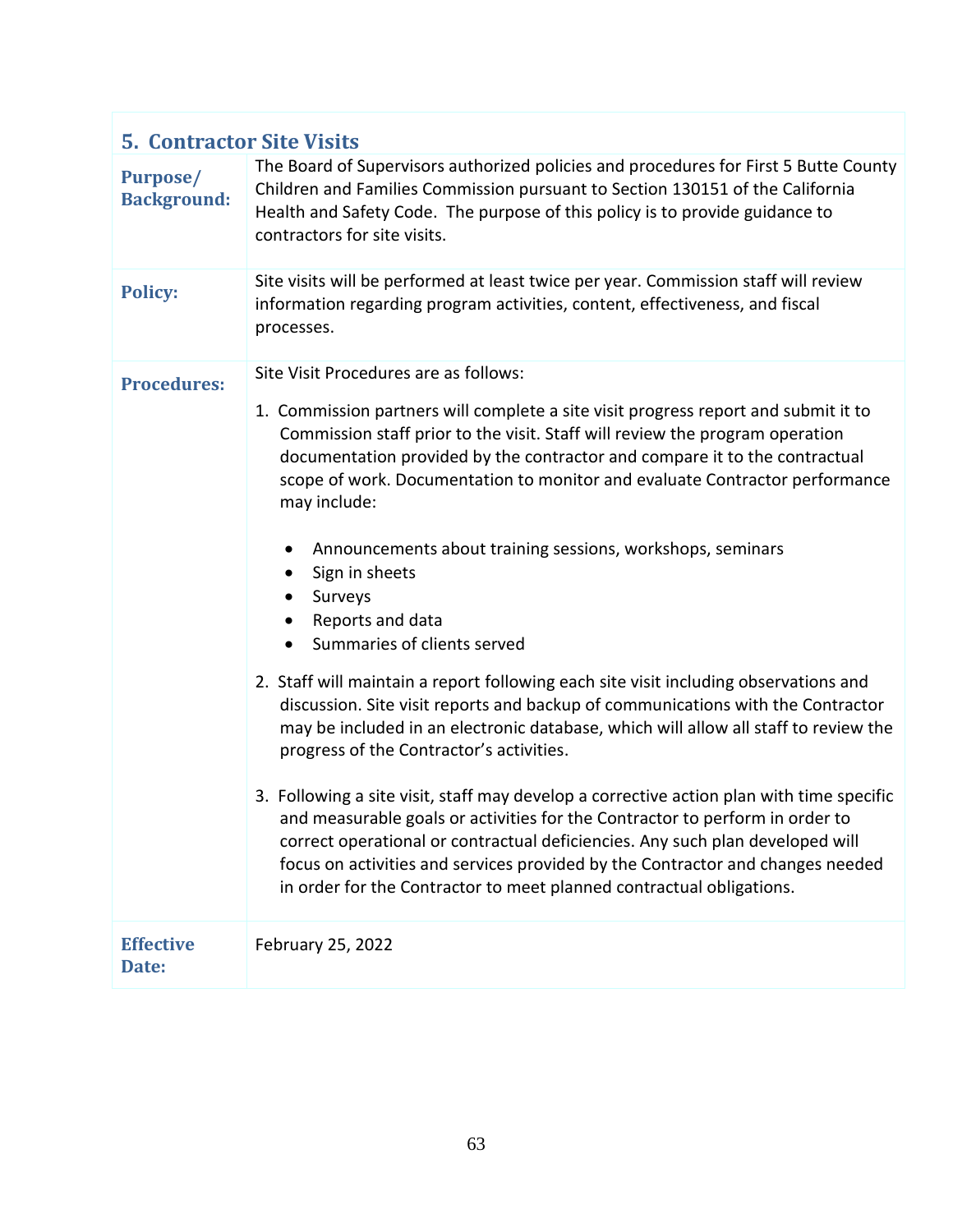| <b>6. Corrective Action</b>           |                                                                                                                                                                                                                                                                                                                                                                                                                                                                                                                                                                                                                                                                                                                                                                                                                                                                                                                                                      |
|---------------------------------------|------------------------------------------------------------------------------------------------------------------------------------------------------------------------------------------------------------------------------------------------------------------------------------------------------------------------------------------------------------------------------------------------------------------------------------------------------------------------------------------------------------------------------------------------------------------------------------------------------------------------------------------------------------------------------------------------------------------------------------------------------------------------------------------------------------------------------------------------------------------------------------------------------------------------------------------------------|
| <b>Purpose/</b><br><b>Background:</b> | The Board of Supervisors authorized policies and procedures for First 5 Butte County<br>Children and Families Commission pursuant to Section 130151 of the California<br>Health and Safety Code. The purpose of this policy is to provide contractors<br>guidance in corrective actions.<br>As stewards of public funds, the Commission is obligated to ensure compliance with<br>the terms and conditions of contracts and grant agreements, specifically the scope<br>of work and the budget. These are the promised services, programs or products to                                                                                                                                                                                                                                                                                                                                                                                             |
|                                       | be delivered at the agreed upon price.                                                                                                                                                                                                                                                                                                                                                                                                                                                                                                                                                                                                                                                                                                                                                                                                                                                                                                               |
| <b>Policy:</b>                        | Contractors significantly deviating from planned performance shall be required to<br>develop and implement corrective actions.                                                                                                                                                                                                                                                                                                                                                                                                                                                                                                                                                                                                                                                                                                                                                                                                                       |
| <b>Procedures:</b>                    | Corrective Action Procedures are as follows:                                                                                                                                                                                                                                                                                                                                                                                                                                                                                                                                                                                                                                                                                                                                                                                                                                                                                                         |
|                                       | 1. Corrective action means action taken by the Contractor that corrects identified<br>deficiencies or produces recommended improvements. Corrective action is<br>suggested when identified deficiencies are serious or where less formal means<br>have failed. Examples of issues requiring corrective action include:<br>Significant audit or monitoring findings<br>$\bullet$<br>Inferior quality of services<br>$\bullet$<br>Failure to perform all or part of the contract or scope of work<br>$\bullet$<br>Late performance<br>$\bullet$<br>Late submission of reports or invoices on a recurring basis<br>$\bullet$<br>Inadequate, unclear, or excessive billing<br>$\bullet$<br>Failure to adequately meet contractual obligations<br>$\bullet$<br>2. When an item or issue is noted that needs correction, Commission staff is to:<br>Notify the Contractor both verbally and in writing that a problem has been<br>identified.<br>$\bullet$ |
|                                       | Clearly identify the problem verbally and in writing using dates, number of<br>occurrences, or other data that quantifies the problem.<br>Ask the Contractor to advise how the problem will be corrected.<br>$\bullet$<br>Notify the Contractor of expectations for correcting the problem. If<br>$\bullet$<br>appropriate, ask the Contractor to propose a corrective action plan,<br>including dates when corrective action will be completed.<br>Document conversations with the Contractor by way of a memo to the<br>٠<br>contract file.                                                                                                                                                                                                                                                                                                                                                                                                        |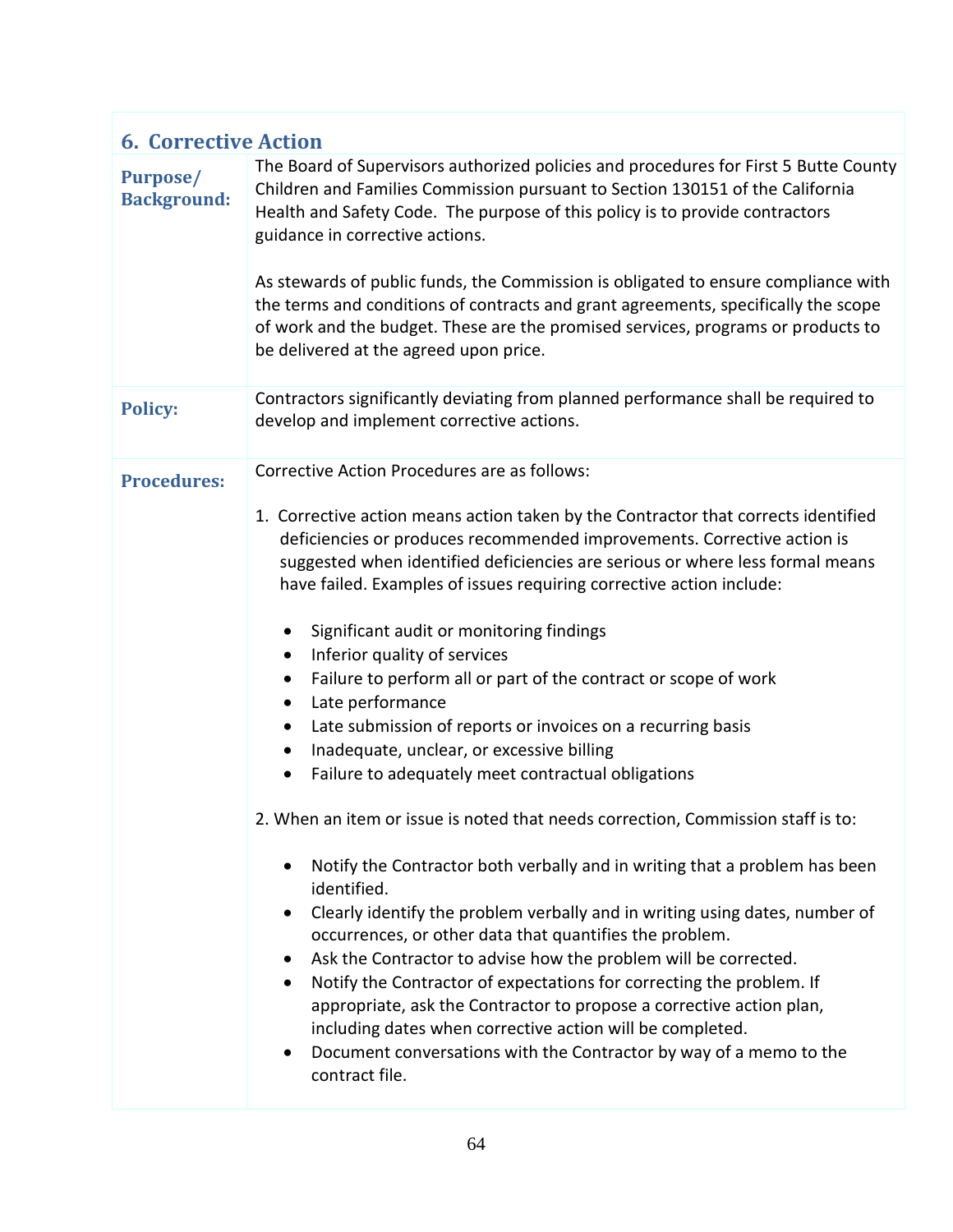| 5. If a deadline is missed or corrective action is otherwise not completed,<br>Commission staff will notify the Contractor in writing that a deadline has been<br>missed and ask the Contractor when the action will be completed. The<br>Contractor will be advised that failure to comply with the corrective action plan<br>failure of the Contractor to perform in accordance with the agreement and/or<br>any plan of correction. The matter may be scheduled for formal Commission<br>action. | 3. While a Contractor is working to correct a problem, Commission staff will offer<br>advice, assistance, and support to encourage a successful resolution of the<br>problem. Commission staff will track all corrective action to completion and will<br>consult with the Contractor when requested. Commission staff will keep the<br>Executive Committee informed of progress on the corrective action. If<br>necessary, the Executive Committee may convene to discuss a range of follow-up<br>steps up to and including scheduling the matter for consideration at a<br>Commission meeting.<br>4. When the corrective action resolves the issue, Commission staff shall notify the<br>Contractor in writing that resolution has been achieved. A copy of such a letter<br>shall be included in the in the contract file.<br>could lead to termination of the contract. Staff will notify the Commission of the |
|-----------------------------------------------------------------------------------------------------------------------------------------------------------------------------------------------------------------------------------------------------------------------------------------------------------------------------------------------------------------------------------------------------------------------------------------------------------------------------------------------------|---------------------------------------------------------------------------------------------------------------------------------------------------------------------------------------------------------------------------------------------------------------------------------------------------------------------------------------------------------------------------------------------------------------------------------------------------------------------------------------------------------------------------------------------------------------------------------------------------------------------------------------------------------------------------------------------------------------------------------------------------------------------------------------------------------------------------------------------------------------------------------------------------------------------|
| <b>Effective</b><br>February 25, 2022<br>Date:                                                                                                                                                                                                                                                                                                                                                                                                                                                      |                                                                                                                                                                                                                                                                                                                                                                                                                                                                                                                                                                                                                                                                                                                                                                                                                                                                                                                     |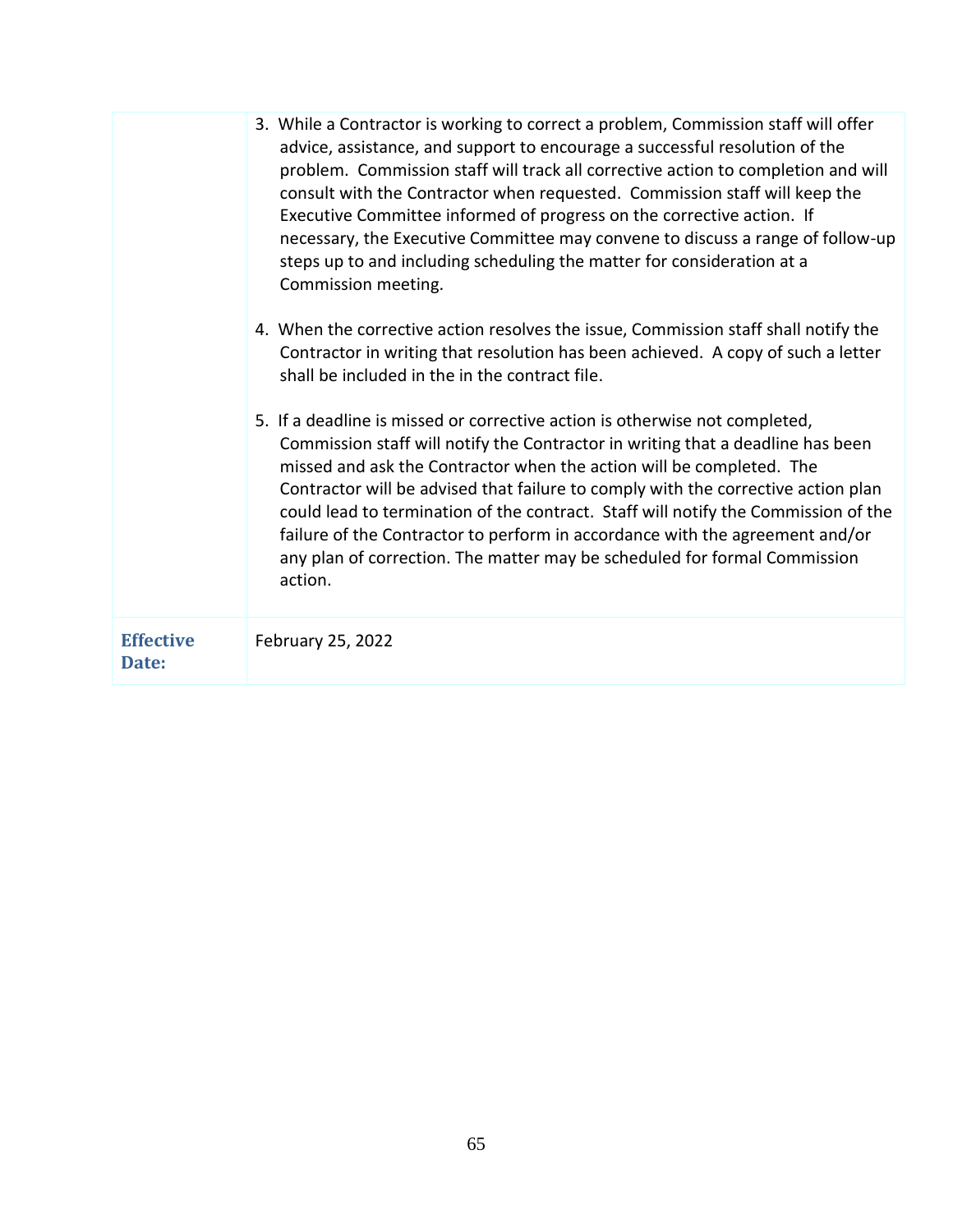| <b>7. Contract Payments</b>           |                                                                                                                                                                                                                                                                                                                                                                                                                                                                                                                                                                                                                                                                                                                                                                                                                                                                                                                                                                                                                                                                                                                                                                                                                                                                                                                                                                                                                                                                                                                                                                                       |
|---------------------------------------|---------------------------------------------------------------------------------------------------------------------------------------------------------------------------------------------------------------------------------------------------------------------------------------------------------------------------------------------------------------------------------------------------------------------------------------------------------------------------------------------------------------------------------------------------------------------------------------------------------------------------------------------------------------------------------------------------------------------------------------------------------------------------------------------------------------------------------------------------------------------------------------------------------------------------------------------------------------------------------------------------------------------------------------------------------------------------------------------------------------------------------------------------------------------------------------------------------------------------------------------------------------------------------------------------------------------------------------------------------------------------------------------------------------------------------------------------------------------------------------------------------------------------------------------------------------------------------------|
| <b>Purpose/</b><br><b>Background:</b> | The Board of Supervisors authorized policies and procedures for First 5 Butte County<br>Children and Families Commission pursuant to Section 130151 of the California<br>Health and Safety Code. The purpose of this policy is to enable the Commission to<br>distribute grant funding in a timely and effective manner.                                                                                                                                                                                                                                                                                                                                                                                                                                                                                                                                                                                                                                                                                                                                                                                                                                                                                                                                                                                                                                                                                                                                                                                                                                                              |
| <b>Policy:</b>                        | Contractors shall invoice monthly or quarterly. Contractors shall submit supporting<br>documentation with invoices, including but not limited to financial reports, receipts<br>for material purchases, rental equipment, subcontractor work and employee travel.<br>Final fiscal year invoices are due July 15th.<br>Grantees with contracts nearing completion must submit final invoices within 45<br>days of the contract end date. Final payments and reconciliations shall be<br>completed within 60 days of completion of the contract term.<br>Indirect costs are shared costs that benefit or support multiple services<br>administered by the awardee, and cannot be readily identified with a specific<br>project (e.g. legal, accounting, human resources, procurement, maintenance,<br>technology, etc.). These costs should be apportioned by a systematic and rational<br>allocation methodology, which should be documented and made available upon<br>request.<br>Indirect costs on contracts may not exceed 15% of an awardee's total<br>operating budget, and may be reduced or disallowed at the Commission's<br>discretion.<br>No single dollar of an awardee's contract may be counted twice when<br>$\bullet$<br>calculating the total amount of indirect cost allowed, irrespective of<br>subcontractor arrangements.<br>Grantees may not charge indirect expense on funds awarded through the<br>Commission's discretionary funds process, which supports programs,<br>activities and professional development opportunities in amounts of up to<br>\$5,000. |
| <b>Effective</b><br>Date:             | February 25, 2022                                                                                                                                                                                                                                                                                                                                                                                                                                                                                                                                                                                                                                                                                                                                                                                                                                                                                                                                                                                                                                                                                                                                                                                                                                                                                                                                                                                                                                                                                                                                                                     |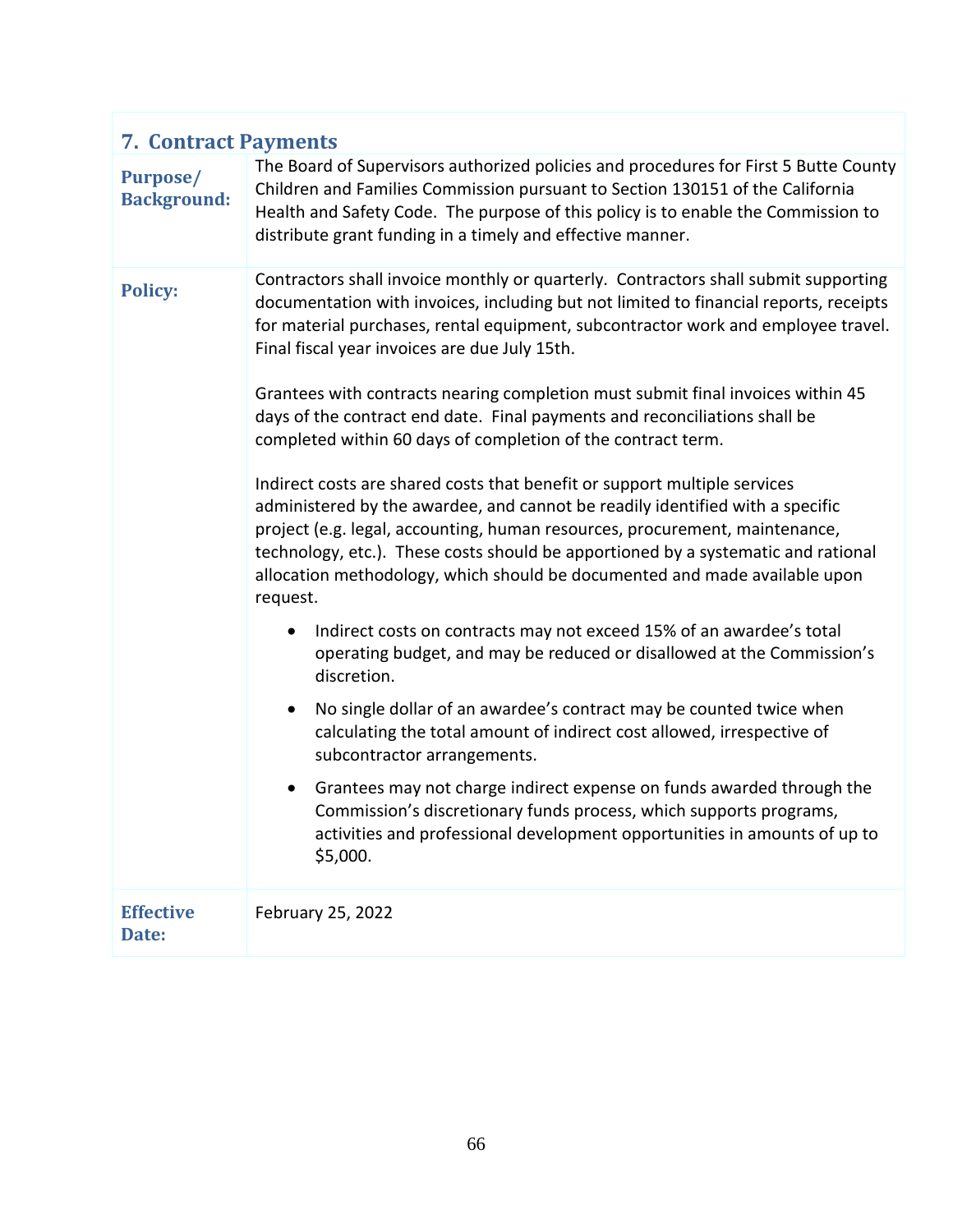| <b>8. Budget Revision</b>             |                                                                                                                                                                                                                                                                                                                                                                                                                                                                                                                                                                                                                                                                                                                                                                                                                                                                                                                                                                                                                                                                                                                                                                                                                                                                                                                                                                                                                                                                                                                                                                                                                                                                                                                                                                                |  |
|---------------------------------------|--------------------------------------------------------------------------------------------------------------------------------------------------------------------------------------------------------------------------------------------------------------------------------------------------------------------------------------------------------------------------------------------------------------------------------------------------------------------------------------------------------------------------------------------------------------------------------------------------------------------------------------------------------------------------------------------------------------------------------------------------------------------------------------------------------------------------------------------------------------------------------------------------------------------------------------------------------------------------------------------------------------------------------------------------------------------------------------------------------------------------------------------------------------------------------------------------------------------------------------------------------------------------------------------------------------------------------------------------------------------------------------------------------------------------------------------------------------------------------------------------------------------------------------------------------------------------------------------------------------------------------------------------------------------------------------------------------------------------------------------------------------------------------|--|
| <b>Purpose/</b><br><b>Background:</b> | The Board of Supervisors authorized policies and procedures for First 5 Butte County<br>Children and Families Commission pursuant to Section 130151 of the California<br>Health and Safety Code. The purpose of this policy is to provide guidance to<br>Commission staff, Commissioners, and grantees related to contract budget revision<br>requests, when no additional funding is requested.                                                                                                                                                                                                                                                                                                                                                                                                                                                                                                                                                                                                                                                                                                                                                                                                                                                                                                                                                                                                                                                                                                                                                                                                                                                                                                                                                                               |  |
| <b>Policy:</b>                        | The Commission shall require approval by the Director of any budget line item that<br>varies more than 15 percent from the approved budget. Line item budget revisions<br>shall not increase the total budget amount. Increases to total annual budgets<br>require full Commission approval and contract revisions.<br>The Commission expects grantees to expend funds as approved in the original<br>contract, and deviations from the submitted budget are generally not supported by<br>the Commission.                                                                                                                                                                                                                                                                                                                                                                                                                                                                                                                                                                                                                                                                                                                                                                                                                                                                                                                                                                                                                                                                                                                                                                                                                                                                     |  |
| <b>Procedure:</b>                     | To request a budget revision greater than 15 percent for any line item in an<br>approved budget, grantees must:<br>1. Prepare and submit a Budget Revision Request Form, provided to all<br>grantees as an attachment to the contract, specifying the line items and<br>amounts requested to be changed along with a line by line narrative<br>description of the changes requested and reasons for the request. Grantees<br>may submit a Budget Revision Request by March 15 of each year. Under<br>special circumstances, grantees may submit an additional request in June<br>before the end of the fiscal year.<br>2. The Budget Revision Request Form shall be reviewed by Commission staff<br>and presented to the Director for approval. A decision to approve or deny<br>the Budget Revision Request shall be rendered by the Director within 10<br>business days after submittal of the Request.<br>3. If approved, Commission staff shall update the contract budget to reflect the<br>approved changes and send the updated budget along with a copy of the<br>approved Budget Revision Request Form to the contractor.<br>4. If denied, Commission staff shall notify the contractor of the Director's<br>decision and the reasons for the decision.<br>5. A grantee may contact the Director to request that a Budget Revision<br>Request that has been denied be reviewed by the Executive Committee.<br>Upon receiving such a request, the Director shall schedule the Committee's<br>review of the Request on the agenda of the next regularly scheduled<br>Committee Meeting.<br>6. The grantee requesting the Budget Revision to be reviewed by the Executive<br>Committee must be present at the Committee meeting where their request<br>will be reviewed. |  |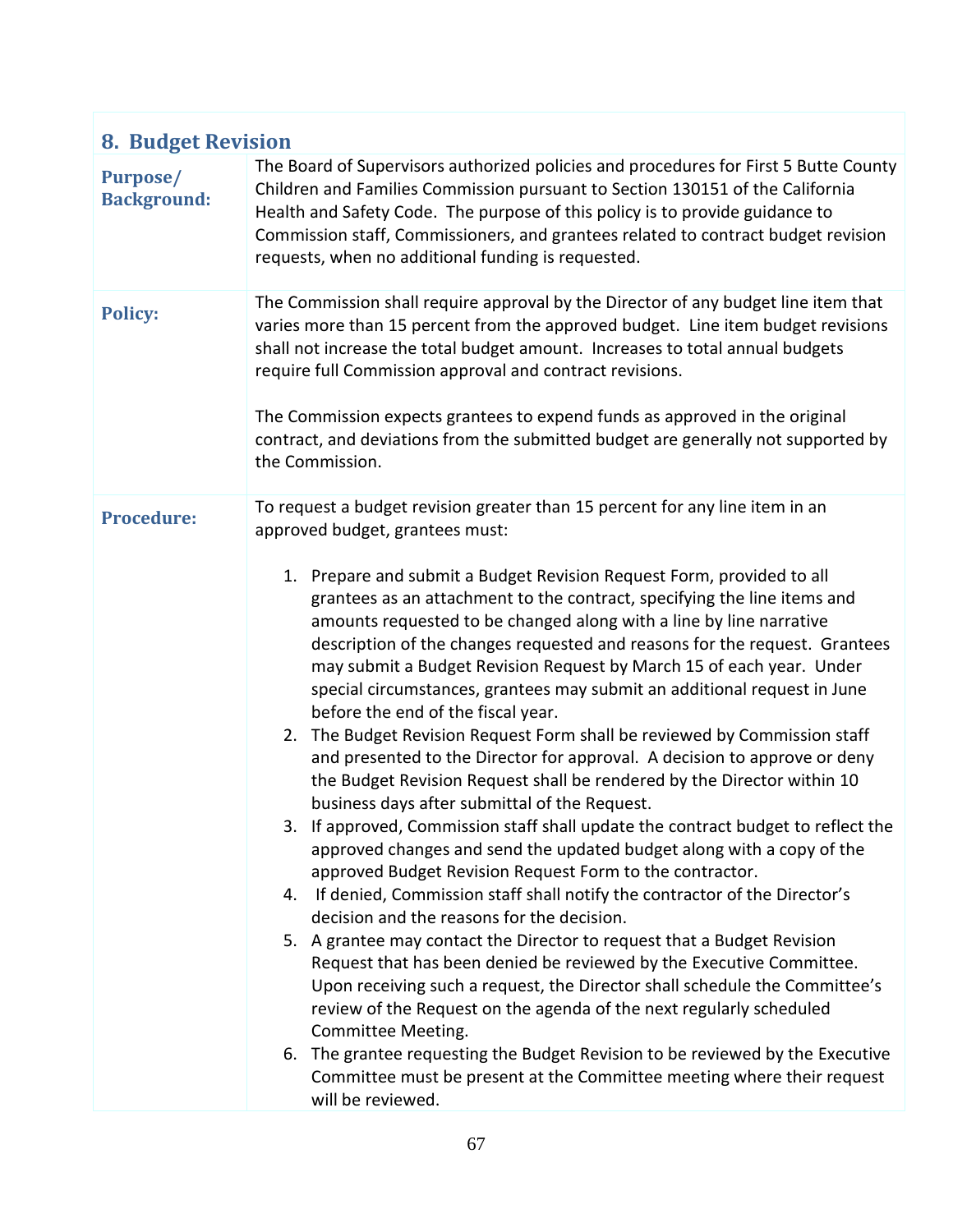|                        | 7. The Committee's decision to approve or deny a Budget Revision Request<br>shall be final. |
|------------------------|---------------------------------------------------------------------------------------------|
| <b>Effective Date:</b> | <b>February 25, 2022</b>                                                                    |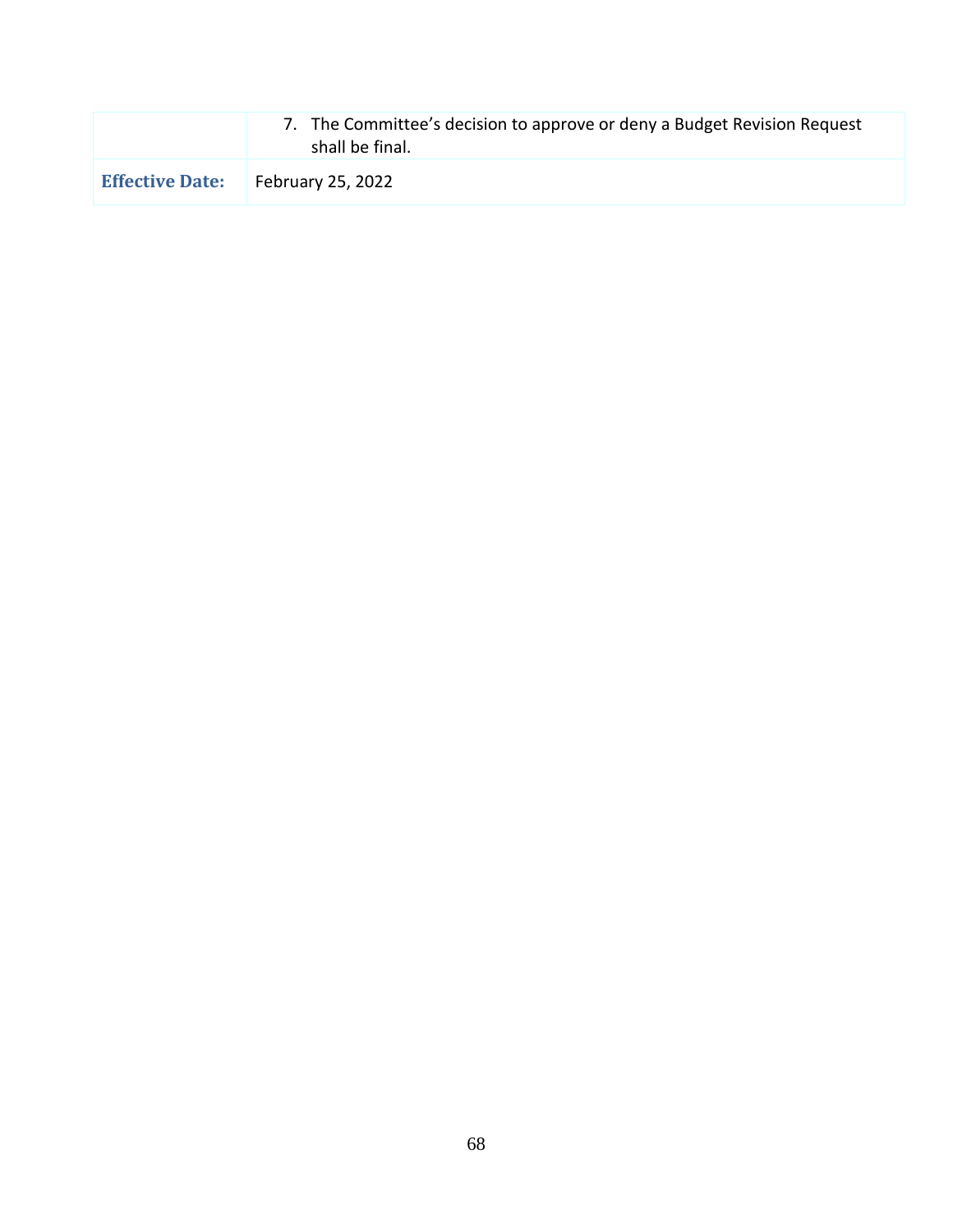# **V. Fiscal Management**

| 1. Fiscal Management                  |                                                                                                                                                                                                                                                                                                                                                                                                                                                                                                                                                                                                                                                                                                                                                                                                                                                                                                                                                                                             |  |  |
|---------------------------------------|---------------------------------------------------------------------------------------------------------------------------------------------------------------------------------------------------------------------------------------------------------------------------------------------------------------------------------------------------------------------------------------------------------------------------------------------------------------------------------------------------------------------------------------------------------------------------------------------------------------------------------------------------------------------------------------------------------------------------------------------------------------------------------------------------------------------------------------------------------------------------------------------------------------------------------------------------------------------------------------------|--|--|
| <b>Purpose/</b><br><b>Background:</b> | The Board of Supervisors authorized policies and procedures for First 5 Butte County<br>Children and Families Commission pursuant to Section 130151 of the California<br>Health and Safety Code. The purpose of this policy is to establish fiscal<br>management procedures for the Commission.<br>The Commission has exclusive control over its budget and expenditures as described<br>in Health and Safety Code Section 130140.1(a)(2). The Commission allocates<br>revenues consistent with its strategic plan, and in accordance with Commission<br>approved policies and by-laws. Funds are received by the Butte County Treasurer<br>and held in trust.                                                                                                                                                                                                                                                                                                                              |  |  |
| <b>Policy:</b>                        | The Commission contracts for staffing and administrative support services with the<br>Butte County Department of Public Health (BCPH). Through this contract, the<br>Commission is subject to the policies and procedures governing BCPH to the extent<br>that they apply to Commission activities and do not conflict with California Health<br>and Safety Code section 130100 et seq.<br>All contracting, investments, fiscal planning, budgeting, accounting and reporting<br>practices, internal controls, administrative costs and risk management will be<br>conducted by the Commission in accordance with the policies, procedures and best<br>practices identified in the First 5 Association of California Financial Management<br>Guide.                                                                                                                                                                                                                                         |  |  |
| <b>Procedures:</b>                    | The Commission Chair shall monitor and provide approval for staffing and<br>administrative services on a quarterly basis to ensure that these functions are<br>conducted according to the terms of the agreement with BCPH.<br>Commission staff shall conduct the business of the Commission according to the<br>policies and procedures established in its policy manual.<br>The Director shall monitor the business operations of the Commission and shall<br>provide regular reports to the Commission and the Executive Committee<br>demonstrating that Commission business is conducted in compliance with policies.<br>A comprehensive accounting process will be maintained to provide complete and<br>timely financial information necessary to effectively operate the Commission.<br>A. Accounting procedures will be documented to guide employees in their<br>tasks, to assure consistency in the Commission's accounting practices, and to<br>assist during employee turnover. |  |  |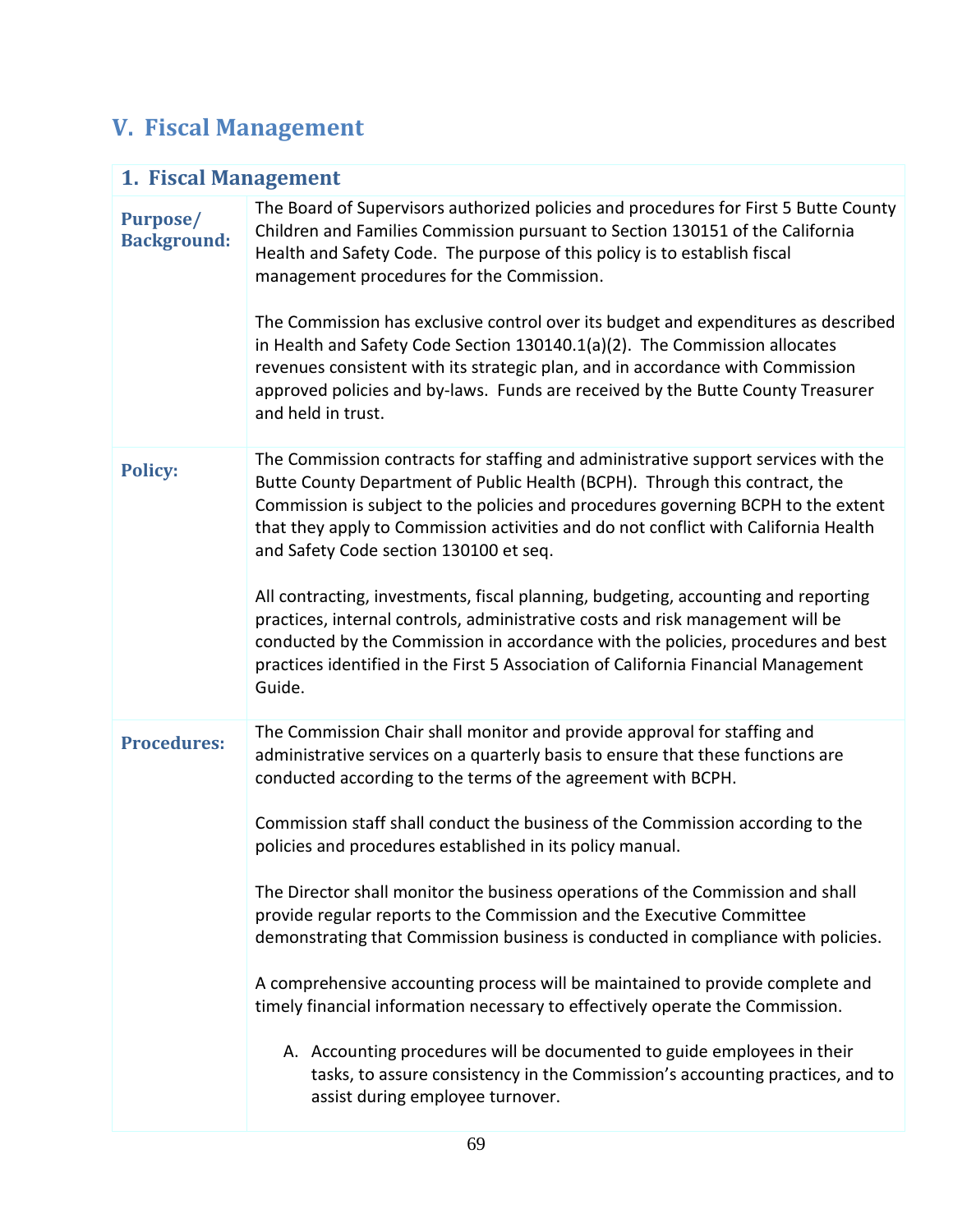|                           | B. The Commission will meet the financial reporting standards established by<br>the Governmental Accounting Standards Board (GASB).                                                                                                                                     |
|---------------------------|-------------------------------------------------------------------------------------------------------------------------------------------------------------------------------------------------------------------------------------------------------------------------|
|                           | An annual audit will be performed by an independent certified public accountant in<br>accordance with the requirements of California law and First 5 California.                                                                                                        |
|                           | A review of the Commission's business practices and their alignment with the<br>Commission's fiscal management and contracting policies and procedures will be<br>included in the Commission's annual audit conducted by an independent certified<br>public accountant. |
| <b>Effective</b><br>Date: | February 25, 2022                                                                                                                                                                                                                                                       |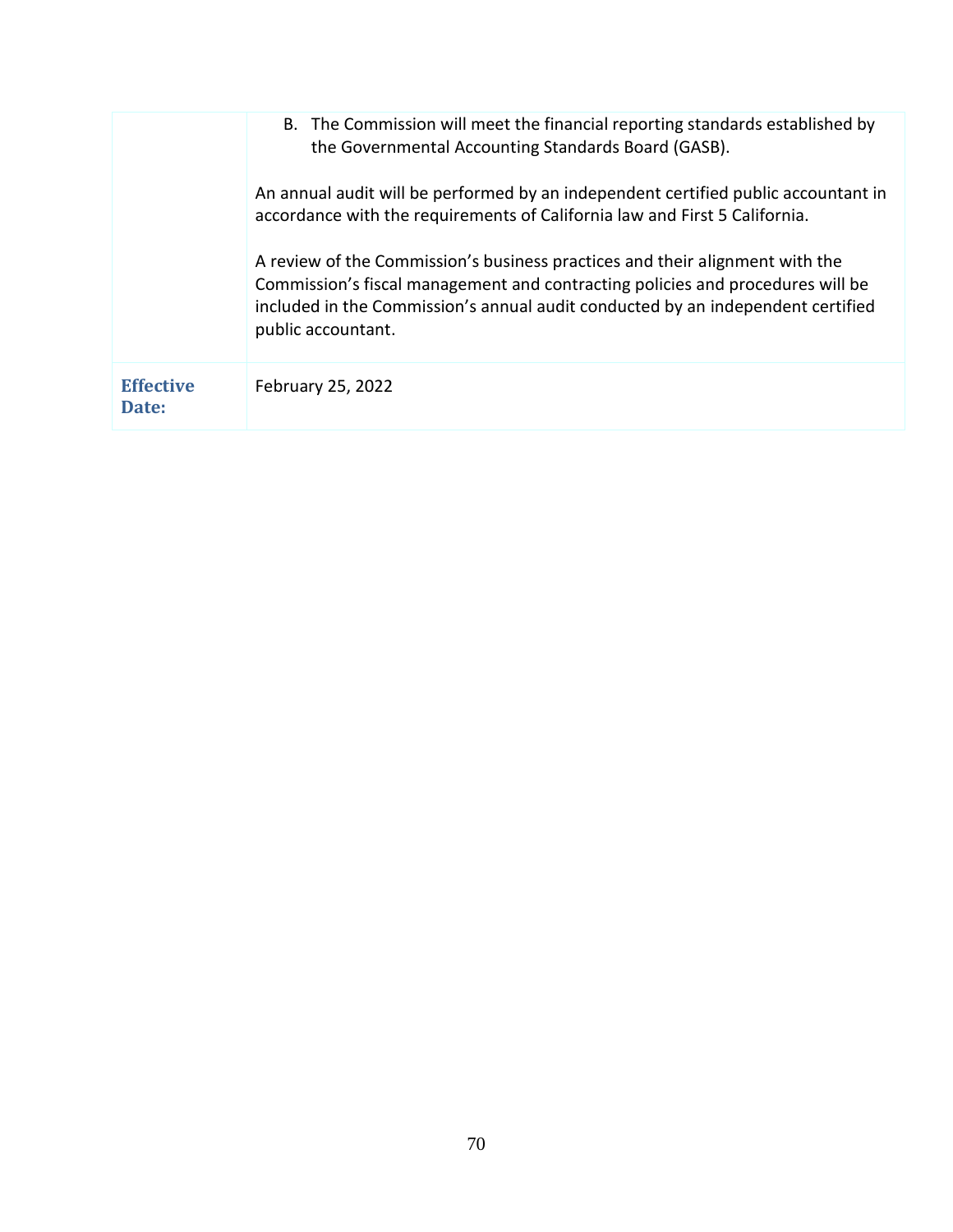|  |  | 2. Administrative Costs Limit |  |  |
|--|--|-------------------------------|--|--|
|--|--|-------------------------------|--|--|

| <b>Purpose/</b><br><b>Background:</b> | The Board of Supervisors authorized administrative costs limits for First 5 Butte<br>County Children and Families Commission pursuant to Assembly Bill 109, Chapter<br>284, Statutes of 2005. The purpose of this policy is to establish an administrative<br>costs limit for the Commission.<br>The Commission defines costs in three categories: administrative, program, and<br>evaluation. These definitions are pursuant to the guidelines issued by the First 5<br>California Children and Families Commission.<br>Administrative Costs: Costs incurred in support of the general management and<br>administration of a county commission, for a common or joint purpose that<br>benefits more than one cost objective (other than evaluation activities), and /or<br>those costs not readily assignable to a specifically benefited cost objective.<br>Program Costs: Costs incurred that are readily assignable to a program, grantee,<br>contractor, or service provider (other than evaluation activities) and/or in the<br>execution of direct service provision.<br>Evaluation Costs: Costs incurred in the evaluation of funded programs based<br>upon their accountability framework and data collection and evaluation for<br>required reporting to state and local stakeholders. |
|---------------------------------------|--------------------------------------------------------------------------------------------------------------------------------------------------------------------------------------------------------------------------------------------------------------------------------------------------------------------------------------------------------------------------------------------------------------------------------------------------------------------------------------------------------------------------------------------------------------------------------------------------------------------------------------------------------------------------------------------------------------------------------------------------------------------------------------------------------------------------------------------------------------------------------------------------------------------------------------------------------------------------------------------------------------------------------------------------------------------------------------------------------------------------------------------------------------------------------------------------------------------------------------------------------------------------------------------------|
| <b>Policy:</b>                        | The Administrative Costs Limits Policy establishes the Commission's upper limit on<br>administrative costs at 12% of the Commission's annual operating budget, based on<br>an analysis of its administrative spending needs and best practices in government<br>finance. The Commission shall adhere to the administrative, program and<br>evaluation definitions in its budgeting, accounting, and financial reporting<br>processes.                                                                                                                                                                                                                                                                                                                                                                                                                                                                                                                                                                                                                                                                                                                                                                                                                                                            |
| <b>Procedures:</b>                    | The Commission shall conduct a periodic review of the validity of the approved<br>definition and percentage (based on changes in state law, regulation, county<br>government requirements, and other relevant factors) and requires Commission<br>staff to report on administrative costs at least semi-annually and as part of the<br>Commission's annual financial report.                                                                                                                                                                                                                                                                                                                                                                                                                                                                                                                                                                                                                                                                                                                                                                                                                                                                                                                     |
| <b>Effective</b><br>Date:             | February 25, 2022                                                                                                                                                                                                                                                                                                                                                                                                                                                                                                                                                                                                                                                                                                                                                                                                                                                                                                                                                                                                                                                                                                                                                                                                                                                                                |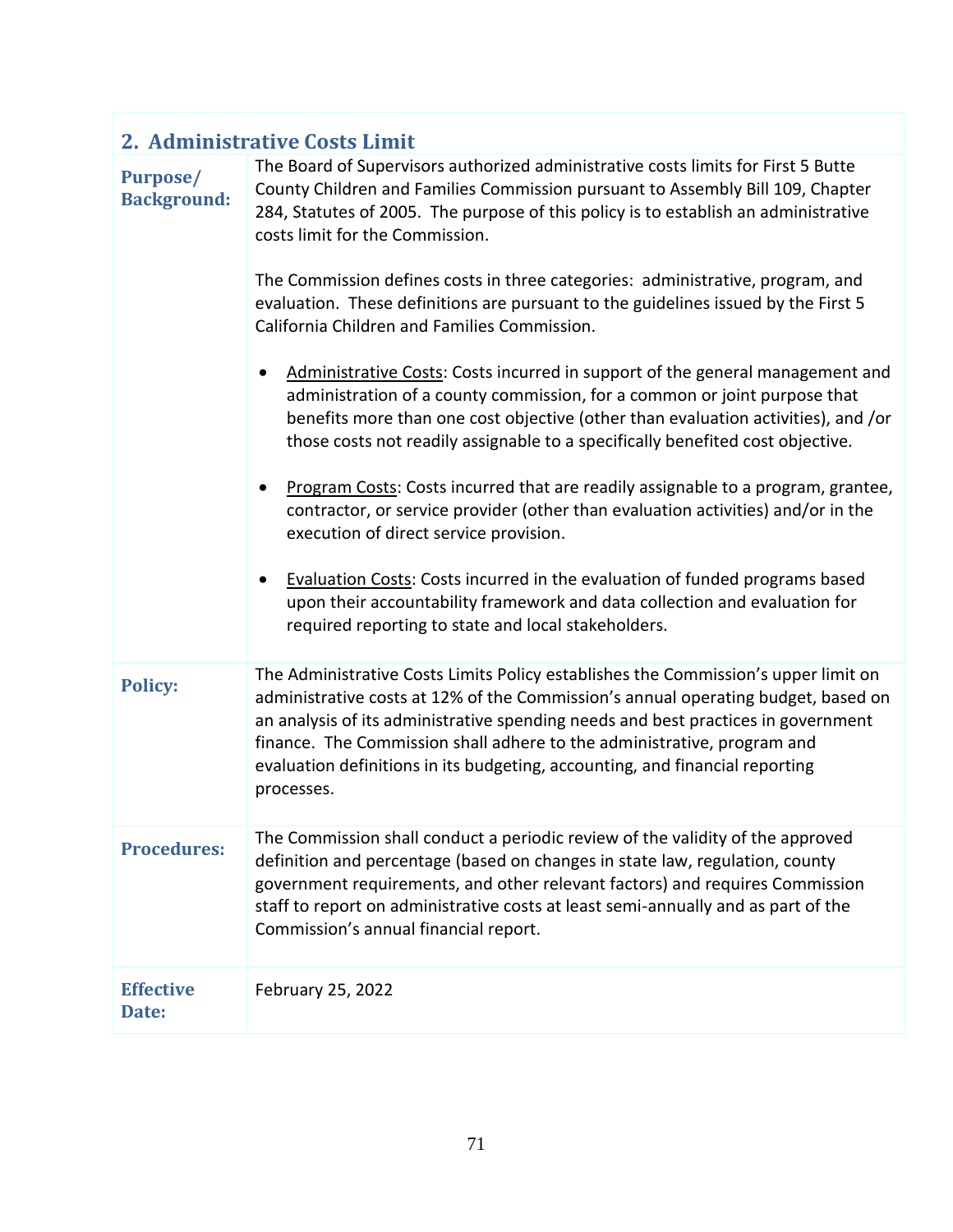When defining cost elements, we should consider if they are: **justifiable**, **reasonable** and **auditable**

| <b>Cost Category Delineation</b><br>(Developed using GFOA guidelines and First 5 Management Guide)                                                                                                                                                                                                                                                           |                                                                                                                                                                                                                                  |                                                                                                                                                                                                                                    |  |
|--------------------------------------------------------------------------------------------------------------------------------------------------------------------------------------------------------------------------------------------------------------------------------------------------------------------------------------------------------------|----------------------------------------------------------------------------------------------------------------------------------------------------------------------------------------------------------------------------------|------------------------------------------------------------------------------------------------------------------------------------------------------------------------------------------------------------------------------------|--|
| <b>Administrative Cost:</b><br>Costs incurred in support of the<br>general management and<br>administration of a county<br>commission, for a common or<br>joint purpose that benefits more<br>than one cost objective (other<br>than evaluation activities), and<br>/or those costs not readily<br>assignable to a specifically<br>benefited cost objective. | <b>Program Cost:</b><br>Costs incurred that are readily<br>assignable to a program,<br>grantee, contractor, or service<br>provider (other than evaluation<br>activities) and/or in the execution<br>of direct service provision. | <b>Evaluation Cost:</b><br>Costs incurred in the evaluation<br>of funded programs based upon<br>their accountability framework<br>and data collection and<br>evaluation for required reporting<br>to state and local stakeholders. |  |
| General accounting/financial<br>reporting                                                                                                                                                                                                                                                                                                                    | <b>Direct Services</b>                                                                                                                                                                                                           | Program evaluation                                                                                                                                                                                                                 |  |
| Financial planning                                                                                                                                                                                                                                                                                                                                           | Program outreach and education                                                                                                                                                                                                   | Evaluation technical assistance/<br>training                                                                                                                                                                                       |  |
| Commission/Association<br>meetings and travel                                                                                                                                                                                                                                                                                                                | Program planning                                                                                                                                                                                                                 | <b>Evaluation database</b><br>management                                                                                                                                                                                           |  |
| Expense processing,<br>bookkeeping, etc.                                                                                                                                                                                                                                                                                                                     | Program Grants and Contracts,<br>including Scope of Work<br>development                                                                                                                                                          | <b>Community Annual Report</b>                                                                                                                                                                                                     |  |
| Indirect expense charged by<br><b>BCPH</b> (see MOU)                                                                                                                                                                                                                                                                                                         | Monitoring contract compliance                                                                                                                                                                                                   | First 5 CA Annual Reporting<br>activities                                                                                                                                                                                          |  |
| Legal services/Consulting                                                                                                                                                                                                                                                                                                                                    | Program/Provider technical<br>assistance and support                                                                                                                                                                             | Any portion of a contractor's<br>scope of work for the<br>Commission that relates to the<br>categories above                                                                                                                       |  |
| Audit                                                                                                                                                                                                                                                                                                                                                        | Program database management                                                                                                                                                                                                      |                                                                                                                                                                                                                                    |  |
| <b>Strategic Planning</b>                                                                                                                                                                                                                                                                                                                                    | Any portion of a contractor's<br>scope of work for the<br>Commission that relates to the<br>categories above                                                                                                                     |                                                                                                                                                                                                                                    |  |
| Procurement                                                                                                                                                                                                                                                                                                                                                  |                                                                                                                                                                                                                                  |                                                                                                                                                                                                                                    |  |
| Rent, Maintenance, Janitorial*                                                                                                                                                                                                                                                                                                                               |                                                                                                                                                                                                                                  |                                                                                                                                                                                                                                    |  |
| Utilities*                                                                                                                                                                                                                                                                                                                                                   |                                                                                                                                                                                                                                  |                                                                                                                                                                                                                                    |  |
| Insurance<br>Any portion of a contractor's<br>scope of work for the<br>Commission that relates to the<br>categories above                                                                                                                                                                                                                                    |                                                                                                                                                                                                                                  |                                                                                                                                                                                                                                    |  |
| *These costs are spread across administrative, program and evaluation areas when calculating the<br>administrative cost ratio                                                                                                                                                                                                                                |                                                                                                                                                                                                                                  |                                                                                                                                                                                                                                    |  |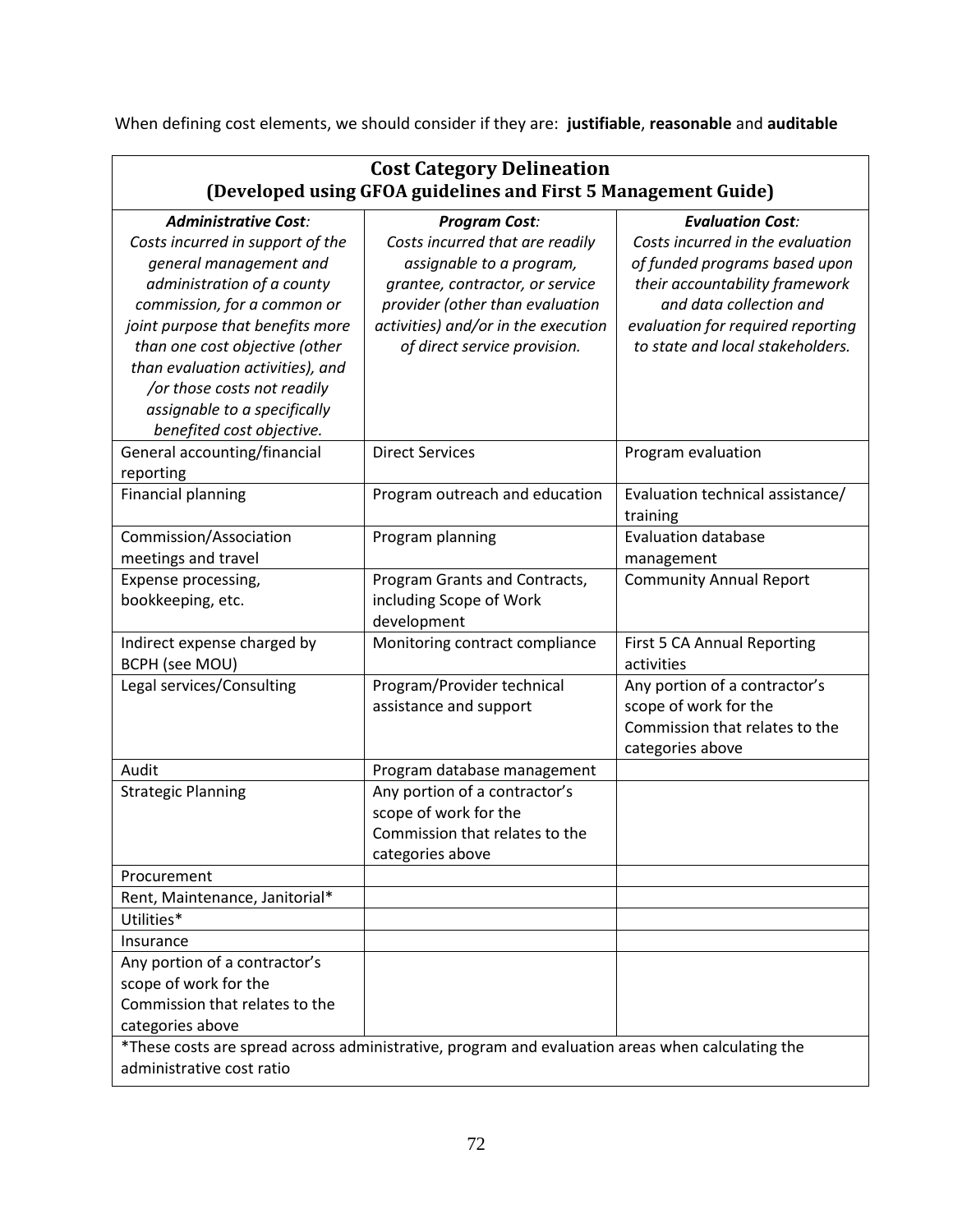| <b>3. Grant Funding Opportunities</b> |                                                                                                                                                                                                                                                                                                                                                                                                                                                                                                                                                                                                                                                                                                                                                                                                                                                                                                                                                          |  |
|---------------------------------------|----------------------------------------------------------------------------------------------------------------------------------------------------------------------------------------------------------------------------------------------------------------------------------------------------------------------------------------------------------------------------------------------------------------------------------------------------------------------------------------------------------------------------------------------------------------------------------------------------------------------------------------------------------------------------------------------------------------------------------------------------------------------------------------------------------------------------------------------------------------------------------------------------------------------------------------------------------|--|
| <b>Purpose/</b><br><b>Background:</b> | The Board of Supervisors authorized policies and procedures for First 5 Butte County<br>Children and Families Commission pursuant to Section 130151 of the California<br>Health and Safety Code. The purpose of this policy is to provide Commission staff<br>with direction related to applying for grants and writing letters of intent on behalf of<br>First 5 Butte County Commission.<br>First 5 Butte County acknowledges that its primary source of income from<br>Proposition 10, California Children and Families Act of 1998, continues to decrease,<br>and has adopted a Sustainability Resolution.                                                                                                                                                                                                                                                                                                                                           |  |
| <b>Policy:</b>                        | The Commission resolves to seek financial opportunities that promote long-term<br>sustainability in support of the organization's mission and vision.<br>The Commission will encourage participation and partnerships in leveraging/<br>matching state, federal, and private foundation sources in applying for grants.<br>This policy applies to funding opportunities outside of Prop 10 allocated revenues.                                                                                                                                                                                                                                                                                                                                                                                                                                                                                                                                           |  |
| <b>Procedure:</b>                     | <b>Applying for Grant Funding</b><br>The Director is authorized to accept funding in amounts up to but excluding<br>\$25,000. Funding opportunities in amounts \$25,000 or higher must go to the<br>Commission or the Executive Committee for approval.<br>Upon notification of a grant application opportunity or request to submit a letter of<br>intent for an amount \$25,000 or higher, the Director will seek the Commission's<br>approval at its next regularly scheduled meeting.<br>When time is of the essence, the Director may call a special meeting of the<br>Executive Committee to discuss the grant application potential or ability to submit a<br>letter of intent to apply for funding.<br>When the Commission is awarded the grant, the Director has the authority to sign<br>the contract accepting the funds.<br>If the grant award requires subcontracting, the Contracting and Procurement policy<br>and procedures will apply. |  |
| <b>Effective</b><br>Date:             | February 25, 2022                                                                                                                                                                                                                                                                                                                                                                                                                                                                                                                                                                                                                                                                                                                                                                                                                                                                                                                                        |  |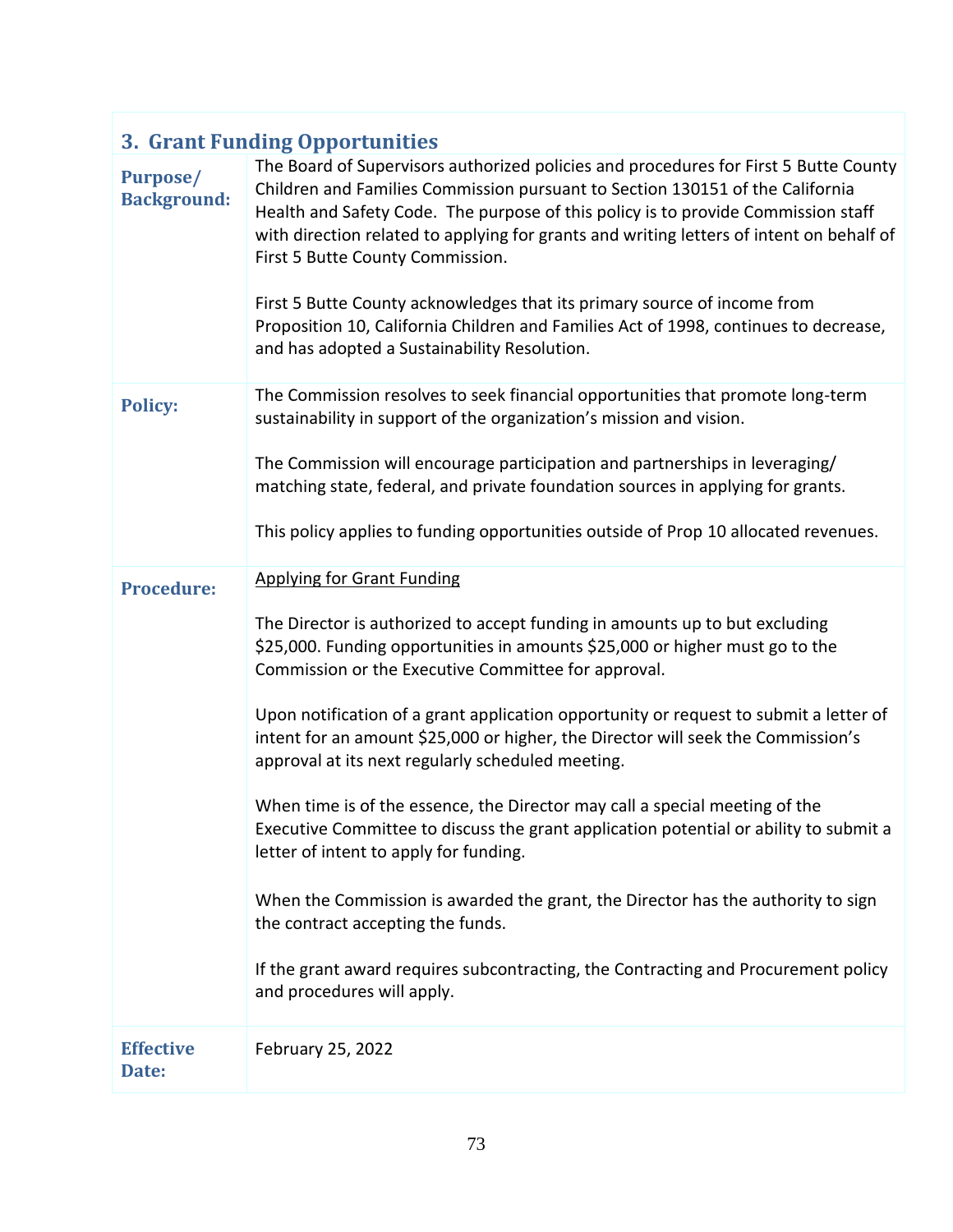| <b>4. Budget Development</b>          |                                                                                                                                                                                                                                                                                                                                                                                                                                                                                                                                                                                                                                                                                                                                                                                                                                                                                                       |
|---------------------------------------|-------------------------------------------------------------------------------------------------------------------------------------------------------------------------------------------------------------------------------------------------------------------------------------------------------------------------------------------------------------------------------------------------------------------------------------------------------------------------------------------------------------------------------------------------------------------------------------------------------------------------------------------------------------------------------------------------------------------------------------------------------------------------------------------------------------------------------------------------------------------------------------------------------|
| <b>Purpose/</b><br><b>Background:</b> | The Board of Supervisors authorized policies and procedures for First 5 Butte County<br>Children and Families Commission pursuant to Section 130151 of the California<br>Health and Safety Code. The purpose of this policy is to establish procedures for<br>developing the Commission's annual budget.<br>The Commission has exclusive control over its budget and expenditures as described<br>in Health and Safety Code Section 130140.1(a)(2). The Commission allocates<br>revenues consistent with its strategic plan, and in accordance with Commission<br>approved policies and by-laws. Funds are received by the Butte County Treasurer<br>and held in trust.                                                                                                                                                                                                                               |
| <b>Policy:</b>                        | The Commission shall establish its next fiscal year's operational budget by the end<br>of June. Commission staff will send the approved budget to the county auditor<br>before the start of the new fiscal year on July 1. Staff also will send the approved<br>budget to the Board of Supervisors for information.<br>The Commission will work collaboratively with the Butte County Department of<br>Public Health (BCPH), prior to the start of each fiscal year, to develop the<br>expenditure budget for the support services that BCPH provides to the Commission.                                                                                                                                                                                                                                                                                                                              |
| <b>Procedure:</b>                     | In February of each year, the Commission will review the Strategic Plan and the Long<br>Term Financial Plan, as well as the support services budget proposed by BCPH, and<br>provide guidance to staff on funding priorities for the coming fiscal year.<br>Based on this guidance, Commission staff shall develop budget recommendations<br>for the incoming fiscal year and assign budget amounts based on Commission<br>priorities, current and projected Prop 10 distributions, and the current financial<br>condition of the Commission.<br>At the April Commission meeting, staff will present the draft budget and conduct a<br>budget workshop.<br>The Commission will approve the final budget and any updates to the Strategic Plan<br>at its June meeting. Staff will forward the approved budget to the county auditor<br>before July 1, and to the Board of Supervisors for information. |
| <b>Effective</b><br>Date:             | February 25, 2022                                                                                                                                                                                                                                                                                                                                                                                                                                                                                                                                                                                                                                                                                                                                                                                                                                                                                     |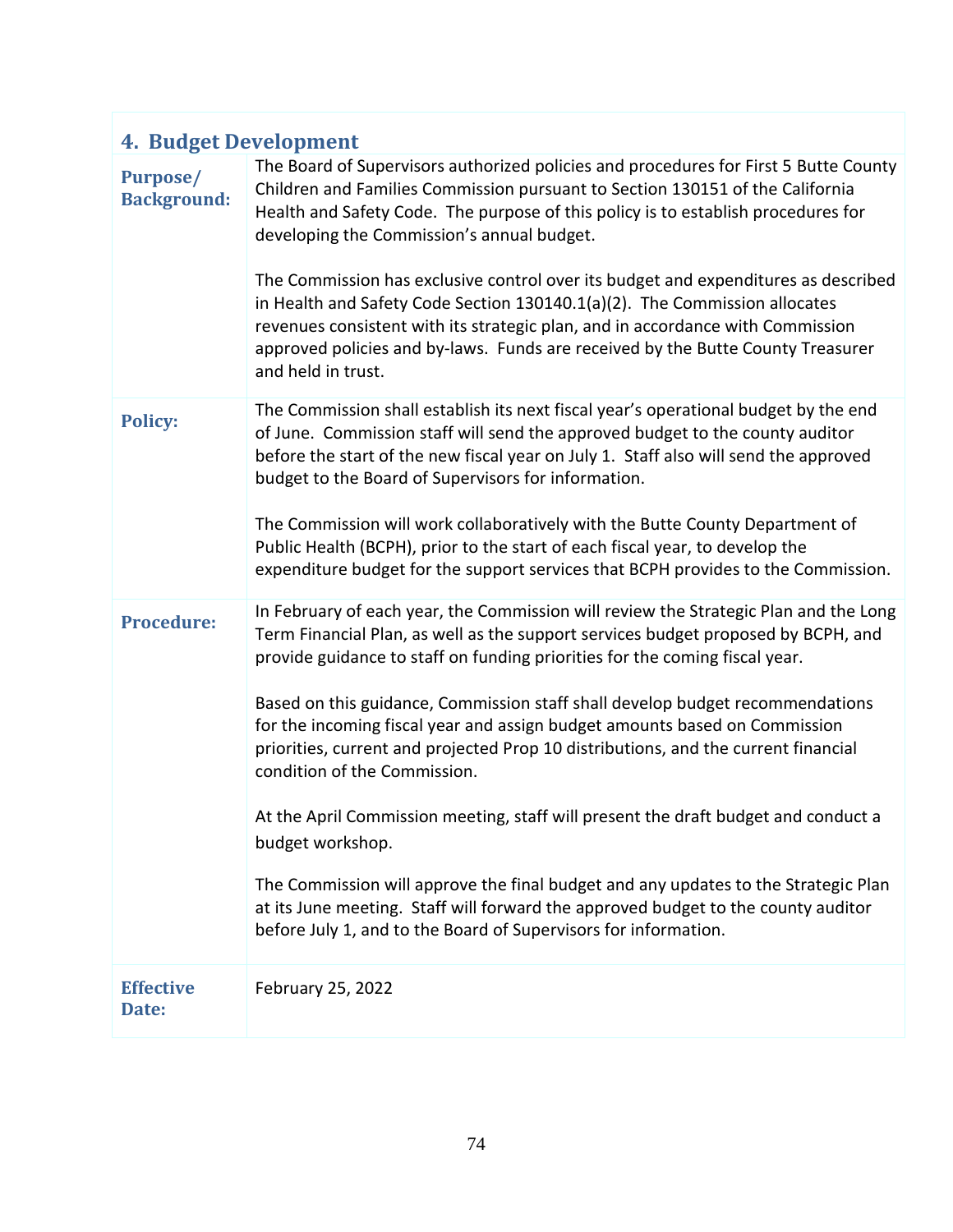| <b>5. Fund Balance Policy</b>         |                                                                                                                                                                                                                                                                                                                                                                                                                                                                                                                                        |  |
|---------------------------------------|----------------------------------------------------------------------------------------------------------------------------------------------------------------------------------------------------------------------------------------------------------------------------------------------------------------------------------------------------------------------------------------------------------------------------------------------------------------------------------------------------------------------------------------|--|
| <b>Purpose/</b><br><b>Background:</b> | The Board of Supervisors authorized policies and procedures for First 5 Butte County<br>Children and Families Commission pursuant to Section 130151 of the California<br>Health and Safety Code. The purpose of this policy is to establish a target fund<br>balance level for the Commission.<br>The Commission is committed to maintaining a prudent level of financial resources<br>to protect against the need to make service level reductions due to unplanned<br>events such as revenue shortfalls or unpredicted expenditures. |  |
|                                       | At the same time, since the purpose of Prop 10 funds are to support programs and<br>systems that benefit children and families, Commissions are cautioned against<br>accumulating large Fund Balances without a clear investment strategy.                                                                                                                                                                                                                                                                                             |  |
| <b>Policy:</b>                        | The Commission will function within its annual allocation and maintain a Fund<br>Balance level that meets target requirements as described below. Adjustments to<br>annual budgets will systematically address increases or decreases in revenue, and<br>adjustments to long term fiscal plans will strategically address the sustainability of<br>Commission operations and direct services.<br>The Fund Balance Target shall be 2.5 years of the previous year's annual Prop 10                                                      |  |
|                                       | revenues, to be split into the following categories:                                                                                                                                                                                                                                                                                                                                                                                                                                                                                   |  |
|                                       | Cash flow (15%): funds to cover payments should Prop 10 or other funds be<br>delayed.<br>Leveraging (25%): funding to ensure that federal/state funds can be<br>$\bullet$                                                                                                                                                                                                                                                                                                                                                              |  |
|                                       | maximally leveraged.<br>Opportunities (35%): opportunities that are too good to pass up, or address<br>$\bullet$<br>needs that arise from a local or statewide emergency.<br>Funding Reserve (25%): in the event that Prop 10 funds become<br>$\bullet$<br>permanently unavailable, funds to sustain some programs and staff while<br>staff secures additional funds and/or closes down operations.                                                                                                                                    |  |
|                                       | Funds exceeding the 2.5 year Fund Balance Target shall be referred to as<br>Unassigned. During its annual budget approval process, the Commission may<br>allocate Unassigned funds to programs and initiatives. The remaining Unassigned<br>funds shall be available to be requested for community investment in accordance<br>with the following principles:                                                                                                                                                                          |  |
|                                       | Prioritize the highest need children in Butte County<br>٠<br>Address the impact of local disasters on vulnerable families with young<br>children                                                                                                                                                                                                                                                                                                                                                                                       |  |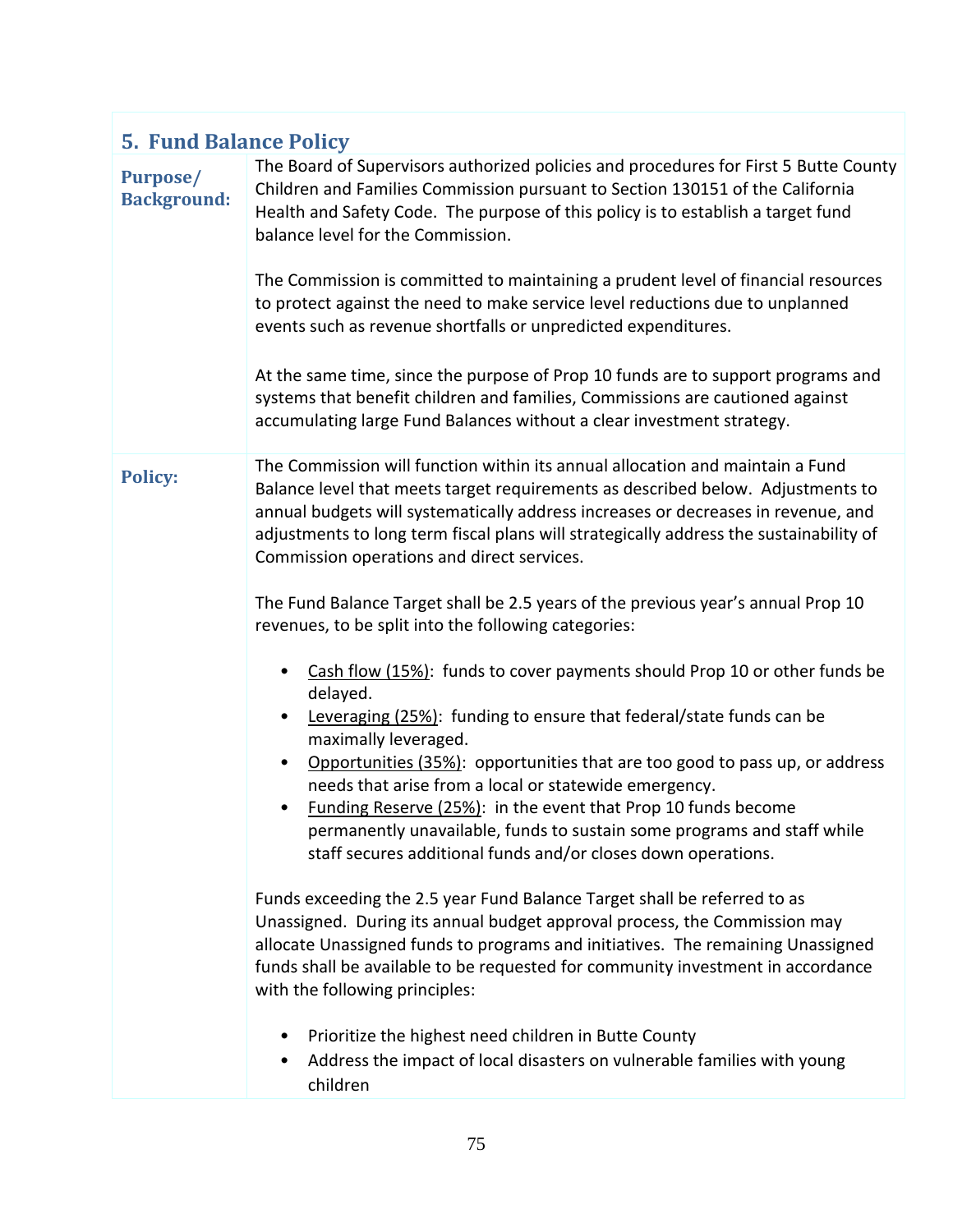|                           | Build and support long-term sustainable impact<br>Positively move an indicator identified in the Strategic Plan<br>$\bullet$<br>Elevate the Commission as a systems partner<br>$\bullet$                                                                                                                                                                                                                                                                                                                                                                                                                                                   |
|---------------------------|--------------------------------------------------------------------------------------------------------------------------------------------------------------------------------------------------------------------------------------------------------------------------------------------------------------------------------------------------------------------------------------------------------------------------------------------------------------------------------------------------------------------------------------------------------------------------------------------------------------------------------------------|
| <b>Procedure:</b>         | Based on guidance from the Commission at its February meeting, staff shall develop<br>budget recommendations for the incoming fiscal year, and assign budget amounts<br>based on Commission priorities, current and projected Prop 10 distributions, and<br>the current financial condition of the Commission. The dollar amount for the Fund<br>Balance Target and the Unassigned funds for the incoming fiscal year shall be<br>identified and approved by the Commission at its April meeting.<br>Budget revisions that would require a reduction in the Fund Balance Target during a<br>given year must be approved by the Commission. |
| <b>Effective</b><br>Date: | February 25, 2022                                                                                                                                                                                                                                                                                                                                                                                                                                                                                                                                                                                                                          |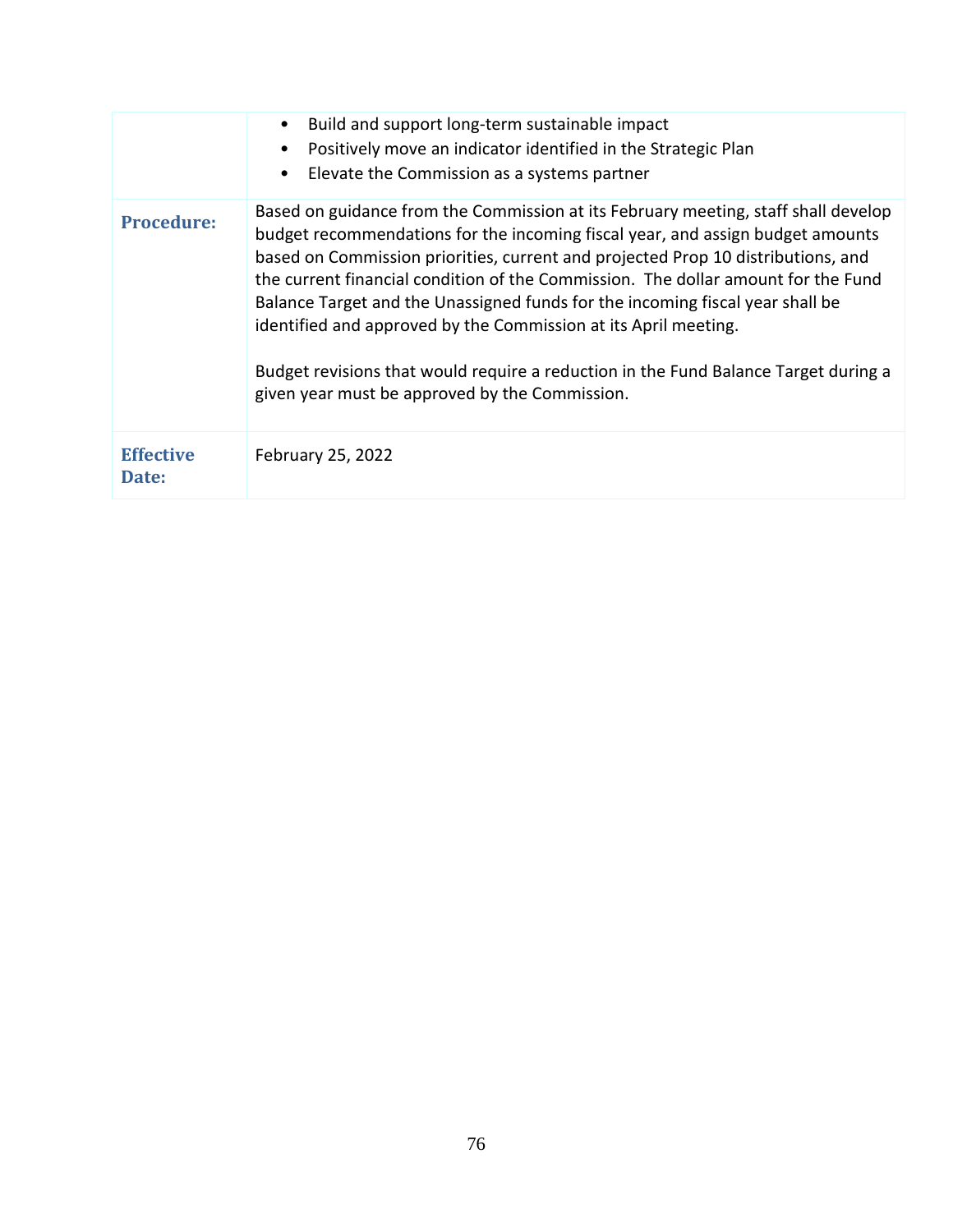| <b>6. Fund Balance Reporting</b>      |                                                                                                                                                                                                                                                                                                                                                                                                                                                                                                                                                                                                                                                                                                                                                                                                                                                                                                                                                                                                                                                                                                                                                                                                                                                                                            |  |
|---------------------------------------|--------------------------------------------------------------------------------------------------------------------------------------------------------------------------------------------------------------------------------------------------------------------------------------------------------------------------------------------------------------------------------------------------------------------------------------------------------------------------------------------------------------------------------------------------------------------------------------------------------------------------------------------------------------------------------------------------------------------------------------------------------------------------------------------------------------------------------------------------------------------------------------------------------------------------------------------------------------------------------------------------------------------------------------------------------------------------------------------------------------------------------------------------------------------------------------------------------------------------------------------------------------------------------------------|--|
| <b>Purpose/</b><br><b>Background:</b> | The Board of Supervisors authorized policies and procedures for First 5 Butte County<br>Children and Families Commission pursuant to Section 130151 of the California<br>Health and Safety Code. The purpose of this policy is to establish fund balance<br>reporting procedures for the Commission.<br>The Governmental Accounting Standards Board (GASB) is the independent<br>organization that establishes standards of accounting and financial reporting for U.S.<br>state and local governments. Established in 1984 by agreement of the Financial<br>Accounting Foundation (FAF) and 10 national associations of state and local<br>government officials, the GASB is recognized by governments, the accounting<br>industry, and the capital markets as the official source of generally accepted<br>accounting principles (GAAP) for state and local governments.<br>GASB Statement no. 54, Fund Balance Reporting and Governmental Fund Type<br>Definitions, is an accounting and financial reporting provision that is intended to<br>improve the usefulness of the amounts reported as fund balance in annual audited<br>financial statements by providing more structured classification. The statement also<br>clarifies the definition of existing governmental fund types. |  |
| <b>Policy:</b>                        | The Commission's fund balance shall be reported in the annual audited financial<br>statements using the following five categories, which are consistent with Statement<br>54 of the Government Accounting Standards Board (GASB):<br>1. Nonspendable<br>2. Restricted<br>3. Committed<br>4. Assigned<br>5. Unassigned                                                                                                                                                                                                                                                                                                                                                                                                                                                                                                                                                                                                                                                                                                                                                                                                                                                                                                                                                                      |  |
| <b>Procedure:</b>                     | The determination of how the fund balance is reported under these categories shall<br>be consistent with the guidelines provided in the First 5 Financial Management<br>Guide. At year end, the fund balance shall be reported out in accordance with the<br>following five categories.<br>Nonspendable Fund Balance<br>This category includes elements of the fund balance that cannot be spent because<br>of their form, or because they must be maintained intact. Examples would include:<br>Assets that will never convert to cash, such as prepaid items and inventories<br>of supplies<br>Assets that will not convert to cash soon enough to affect the current<br>period, such as non-financial assets held for resale; or                                                                                                                                                                                                                                                                                                                                                                                                                                                                                                                                                        |  |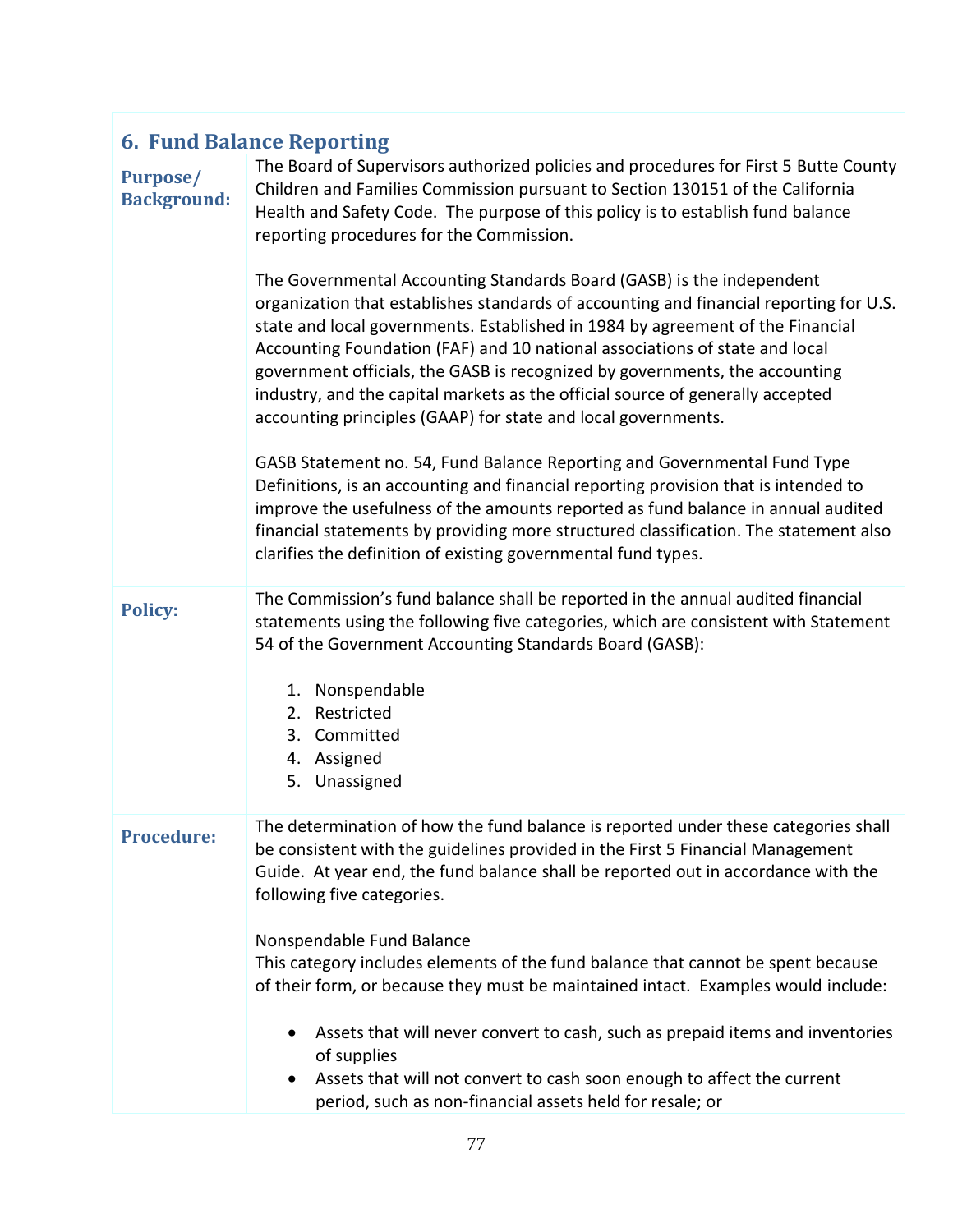• Resources that must be held intact pursuant to legal or contractual requirements, such as funds committed to leveraging State or Federal funds.

## Restricted Fund Balance

This category includes resources that are subject to constraints that are externally enforceable legal restrictions. Examples would include:

- Funding from the State Commission or foundations that are legally restricted to specific uses. For example, funds advanced by First 5 CA under specific agreements for services, or matching funds for specific initiatives would be reported as restricted funds.
- Amounts collected from non-spendable items, such as the long term portion of loan outstanding, if those amounts are also subject to legal constraints.

NOTE: Tobacco tax revenues are not automatically categorized as restricted fund balance because the purposes for which tobacco tax allocations may legally be used are no narrower than the purpose for which the commissions were created in Proposition 10 enabling legislation.

# Committed Fund Balance

Two criteria determine the committed fund balance:

- The use of funds is constrained by limits imposed by action of the Commission – the governmental unit's highest level of decision making.
- Removal or modification of the use of funds can be accomplished only by action of the Commission. (Both the establishment of the commitment and/or modification or removal must occur prior to the end of the fiscal year being reported upon.

Resources in this category would include:

- Resources committed for a future initiative when Commission action is required to remove or modify the commitment.
- Resources that have been committed by the Commission for specific agreements that have not yet been executed when Commission action is also required to remove this commitment.
- Resources committed as the local match for a State Commission initiative.
- Funding that has been designated for previously executed legally enforceable contracts but not yet spent, including multi-year contracts, when cancellation of such contracts would require Commission approval.

## Assigned Fund Balance

The assigned portion of the fund balance reflects the Commission's intended use of resources, which can be established either by the Commission or the Director. The "assigned" component is similar to the "committed" component, with two essential differences, shown in the following table: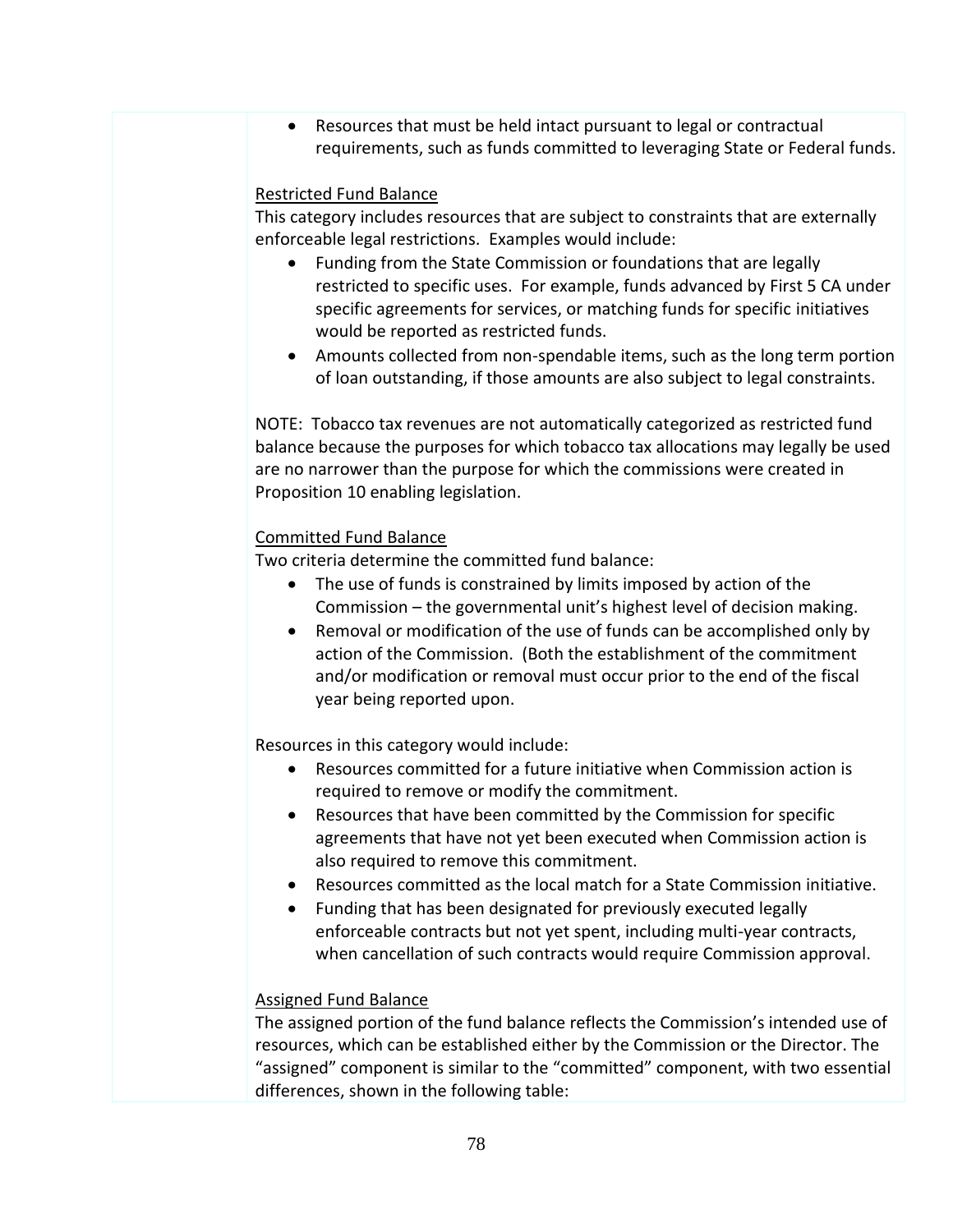# Key Differences between Committed and Assigned Fund Balance

|                                                         | Committed | Assigned       |
|---------------------------------------------------------|-----------|----------------|
| A decision to use funds for a specific purpose requires | Yes       | N <sub>0</sub> |
| action of the Commission                                |           |                |
| Formal action of Commission is necessary to impose,     | Yes       | Nο             |
| remove or modify a constraint and formal action has     |           |                |
| taken place before end of the reporting period          |           |                |

The purpose of the assignment must be narrower than the fund itself. For this reason, tobacco tax revenues would not automatically be placed in the "committed" component. Resources to be included in this category include:

- Appropriation of all or a portion of existing fund balance sufficient to eliminate a projected deficit in the subsequent year's budget.
- Funding that has been designated for previously executed legally enforceable contracts but not yet spent, including multi-year contracts, when cancellation of such contracts would not require Commission approval.
- Resources assigned to a specific program or project or organization for which the commission has approved a plan or budget.
- Resources approved by a commission for a long range financial plan where formal approval is not required to modify amounts.

For First 5 Butte County, the Commission can assign amounts under this category, and may also authorize the Director to assign amounts under this category when that decision is consistent with the approved long term financial plan. This authorization is consistent with the Commission's other existing policies.

## Unassigned fund balance

Resources in the fund balance that cannot be classified into any of the other categories are included here.

| <b>Effective</b> | <b>February 25, 2022</b> |
|------------------|--------------------------|
| Date:            |                          |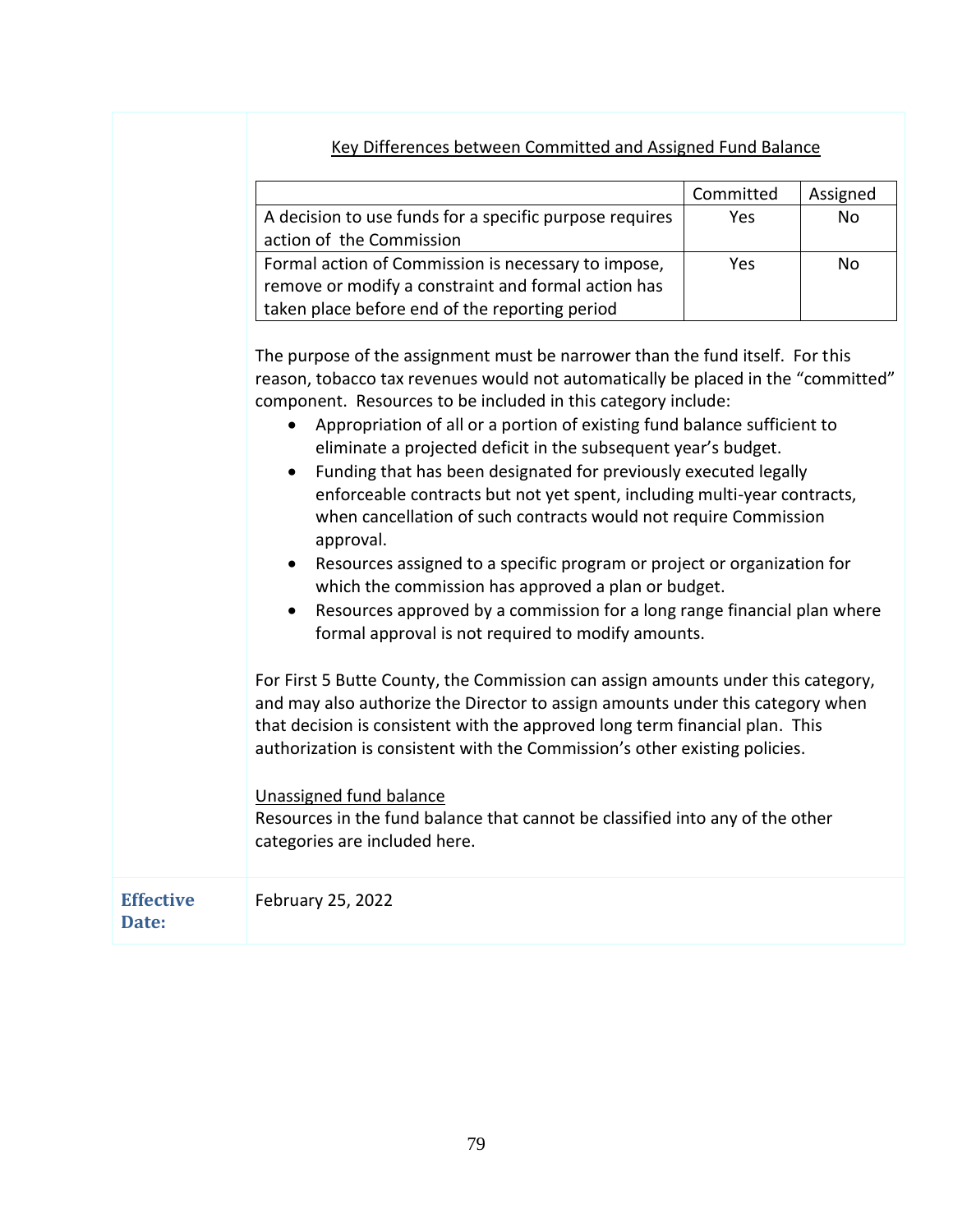| 7. Fraud Policy                       |                                                                                                                                                                                                                                                                                                                                                                                                                                                                                                                                                                                                                                                                                                                                                                                                                                                                                                                                                                                                                                                                                                                                                                                                                                                                                                                                                                                                                                                                                                                                                                                                          |  |
|---------------------------------------|----------------------------------------------------------------------------------------------------------------------------------------------------------------------------------------------------------------------------------------------------------------------------------------------------------------------------------------------------------------------------------------------------------------------------------------------------------------------------------------------------------------------------------------------------------------------------------------------------------------------------------------------------------------------------------------------------------------------------------------------------------------------------------------------------------------------------------------------------------------------------------------------------------------------------------------------------------------------------------------------------------------------------------------------------------------------------------------------------------------------------------------------------------------------------------------------------------------------------------------------------------------------------------------------------------------------------------------------------------------------------------------------------------------------------------------------------------------------------------------------------------------------------------------------------------------------------------------------------------|--|
| <b>Purpose/</b><br><b>Background:</b> | The Board of Supervisors authorized a fraud policy for First 5 Butte County Children<br>and Families Commission pursuant to Section 130140(d)(1)(A) of the California<br>Health and Safety Code. The purpose is to establish a fraud policy for the<br>Commission.                                                                                                                                                                                                                                                                                                                                                                                                                                                                                                                                                                                                                                                                                                                                                                                                                                                                                                                                                                                                                                                                                                                                                                                                                                                                                                                                       |  |
| <b>Policy:</b>                        | The Commission will facilitate the development of controls, which will aid in the<br>detection and prevention of fraud. It is the intent of the Commission to promote<br>consistent organizational behavior by providing guidelines and assigning<br>responsibility for the development of controls and conduct of investigations.<br>This policy applies to any fraud, or suspected fraud, involving Commissioners,<br>employees, grantees or outside agencies doing business with employees of such<br>agencies, and/or any other parties with a business relationship with the<br>Commission.                                                                                                                                                                                                                                                                                                                                                                                                                                                                                                                                                                                                                                                                                                                                                                                                                                                                                                                                                                                                         |  |
| <b>Procedure:</b>                     | Management is responsible for the detection and prevention of fraud,<br>misappropriations, and other inappropriate conduct. Fraud is defined as an<br>intentional deception made for personal gain or to damage another individual. Staff<br>and Commissioners will be familiar with the types of improprieties that might occur<br>and be alert for any indication of irregularity.<br>Any fraud that is detected or suspected must be reported immediately to the<br>Commission Chair and Director, who coordinate all investigations with the Legal<br>entity and other affected areas, both internal and external.<br>If the Director is suspected of fraud, staff shall report to the Commission Chair who<br>will work with the BCPH Director and County Counsel to manage the investigation.<br><b>Actions Constituting Fraud</b><br>The terms defalcation, misappropriation, and other fiscal wrongdoings refer to, but<br>are not limited to:<br>Any dishonest or fraudulent act<br>Forgery or alteration of any document or account belonging to the<br>Commission<br>Forgery or alteration of a check, bank draft, or any other financial document<br>Misappropriation of funds, securities, supplies, or other assets<br>٠<br>Impropriety in the handling or reporting of money or financial transactions<br>٠<br>Disclosing confidential and proprietary information to outside parties<br>$\bullet$<br>accepting or seeking anything of material value from contractors, vendors or<br>persons providing services/materials to the Commission. Exception: Gifts<br>less than \$50 in value |  |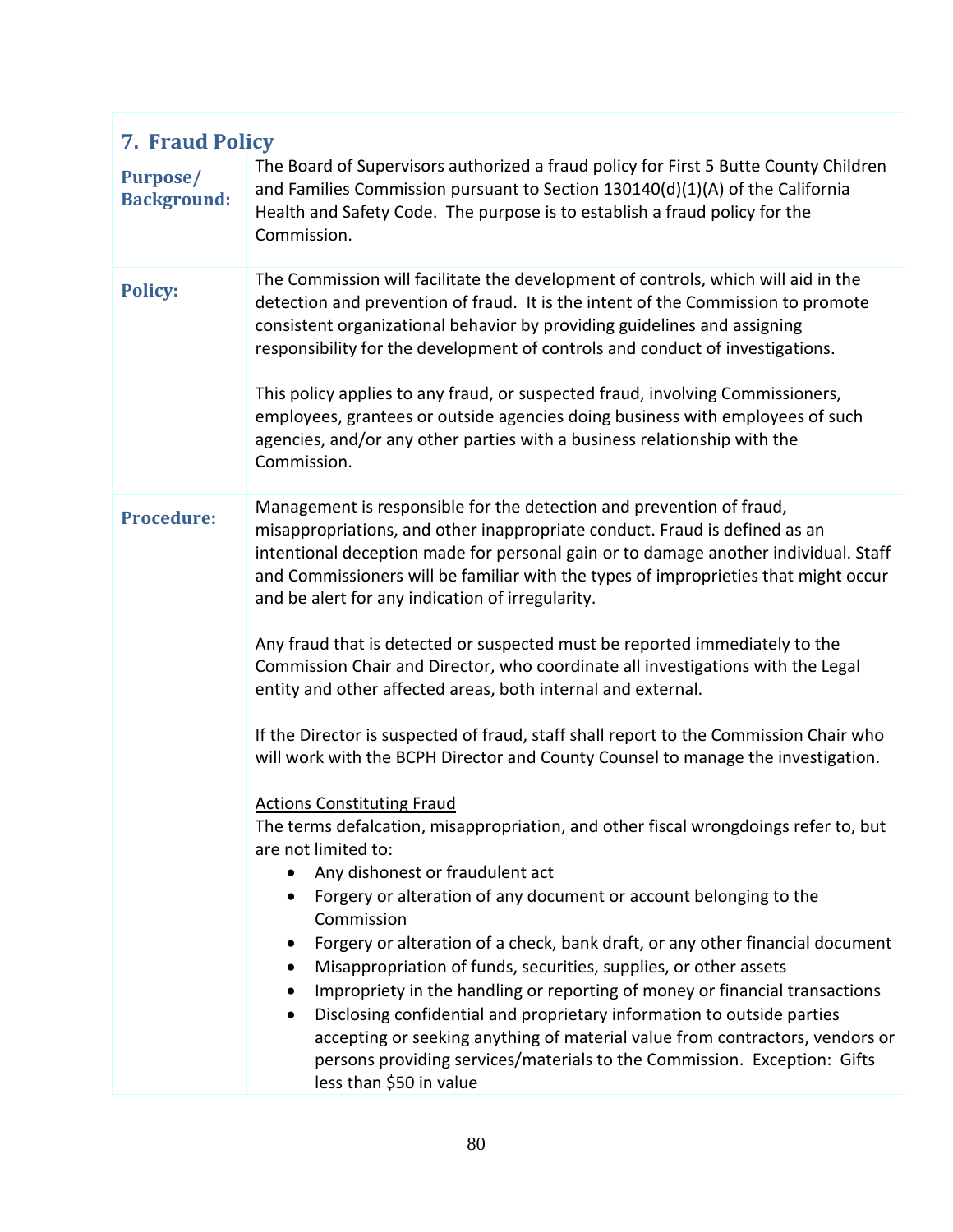- Destruction, removal or inappropriate use of records, furniture, fixtures and equipment; and/or
- Any similar or related inappropriate conduct

The Commission Chair and Director have the primary responsibility for the investigation of all suspected fraudulent acts as defined in the policy. If the investigation substantiates that fraudulent activities have occurred, the Commission Chair and Director will issue reports to the Executive Committee and the Commission.

Decisions to prosecute or refer the examination results to the appropriate law enforcement and/or regulatory agencies for independent investigation will be made in conjunction with legal counsel and senior management, as will final decisions on disposition of the case.

#### **Confidentiality**

The Commission treats all information received confidentially. Any Commissioner or employee who suspects dishonest or fraudulent activity will notify the Commission Chair and Director immediately, and *should not attempt to personally conduct investigations or interviews/interrogations* related to any suspected fraudulent act. The Commission Chair and Director will engage with County Counsel and the Director of BCPH to designate an Investigation Unit.

If the Director is suspected of fraud, staff shall report to the Commission Chair who will work with the BCPH Director and County Counsel to manage the investigation.

Investigation results *will not be disclosed or discussed* with anyone other than those who have a legitimate need to know. This is important in order to avoid damaging the reputations of persons suspected but subsequently found innocent of wrongful conduct and to protect the Commission from potential civil liability.

#### Authorization for Investigating Suspected Fraud

Members of the Investigation Unit will have:

- Free and unrestricted access to all Commission records and premises, whether owned or rented; and
- The authority to examine and copy any portion of the contents of files, desks, cabinets, computers, and other storage facilities on the premises without prior knowledge or consent of any individual who may use or have custody of any such items or facilities when it is within the scope of the investigation.

#### Reporting Procedures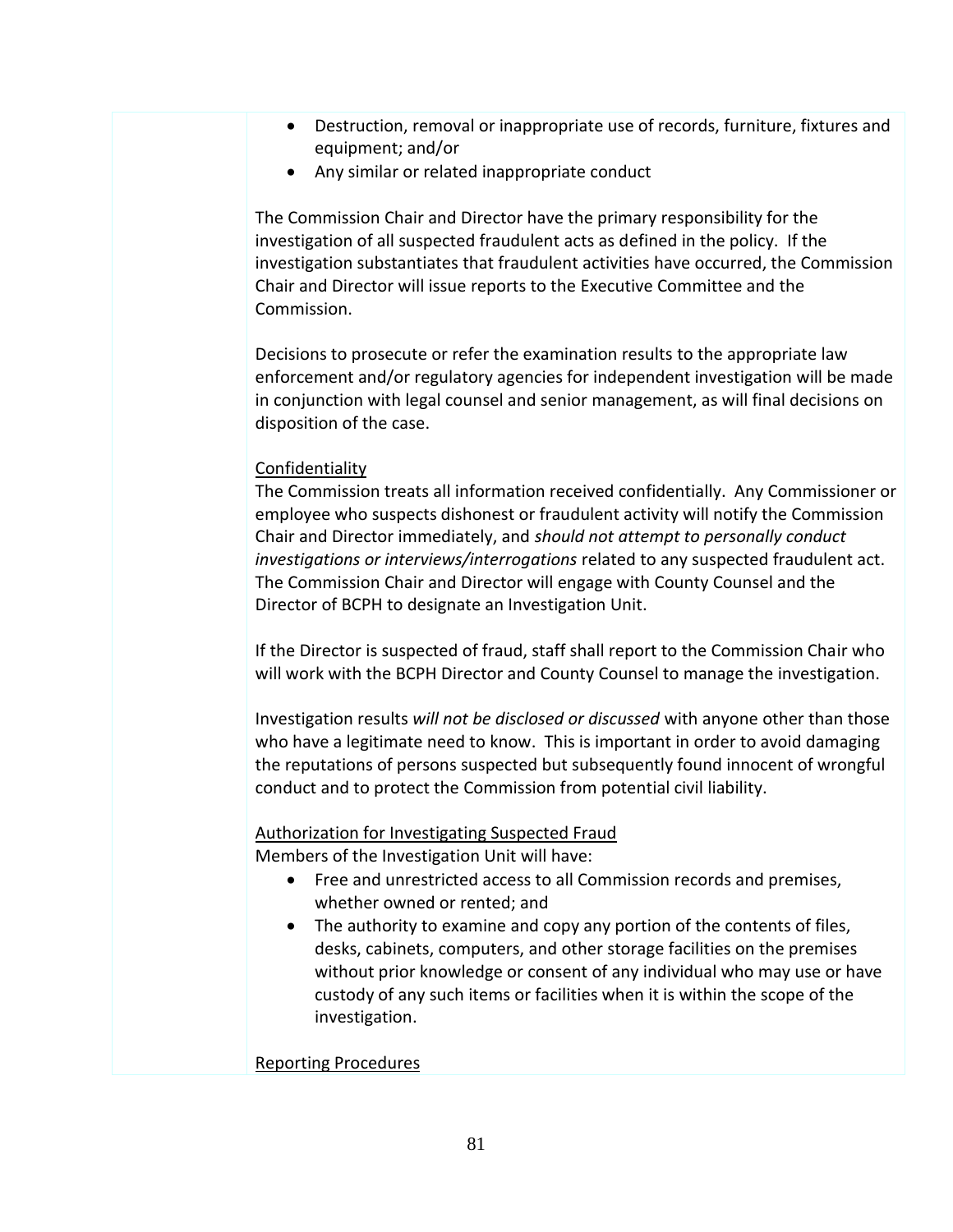|                           | Great care must be taken in the investigation of suspected improprieties or<br>wrongdoings so as to avoid mistaken accusations or alerting suspected individuals<br>that an investigation is under way.<br>An employee who discovers or suspects fraudulent activity will contact the<br>Commission Chair and Director immediately (except when the Director is suspected<br>of fraud, in which case the Chair will be contacted). The employee or other<br>complainant may remain anonymous. All inquiries concerning the activity under<br>investigation from the suspected individual, his or her attorney or representative, or |
|---------------------------|-------------------------------------------------------------------------------------------------------------------------------------------------------------------------------------------------------------------------------------------------------------------------------------------------------------------------------------------------------------------------------------------------------------------------------------------------------------------------------------------------------------------------------------------------------------------------------------------------------------------------------------|
|                           | any other inquirer should be directed to the Legal entity. No information concerning<br>the status of an investigation will be given out.<br>The reporting individual should be informed of the following:                                                                                                                                                                                                                                                                                                                                                                                                                          |
|                           | Do not contact the suspected individual in an effort to determine facts or<br>demand restitution<br>Do not discuss the case, facts, suspicions, or allegations with anyone unless<br>specifically required by legal counsel of the Commission                                                                                                                                                                                                                                                                                                                                                                                       |
|                           | Termination<br>If an investigation results in a recommendation to terminate an individual, the<br>recommendation will be reviewed for approval by the representatives of the<br>Commission and, if necessary, by outside counsel, before any such action is taken.                                                                                                                                                                                                                                                                                                                                                                  |
| <b>Effective</b><br>Date: | February 25, 2022                                                                                                                                                                                                                                                                                                                                                                                                                                                                                                                                                                                                                   |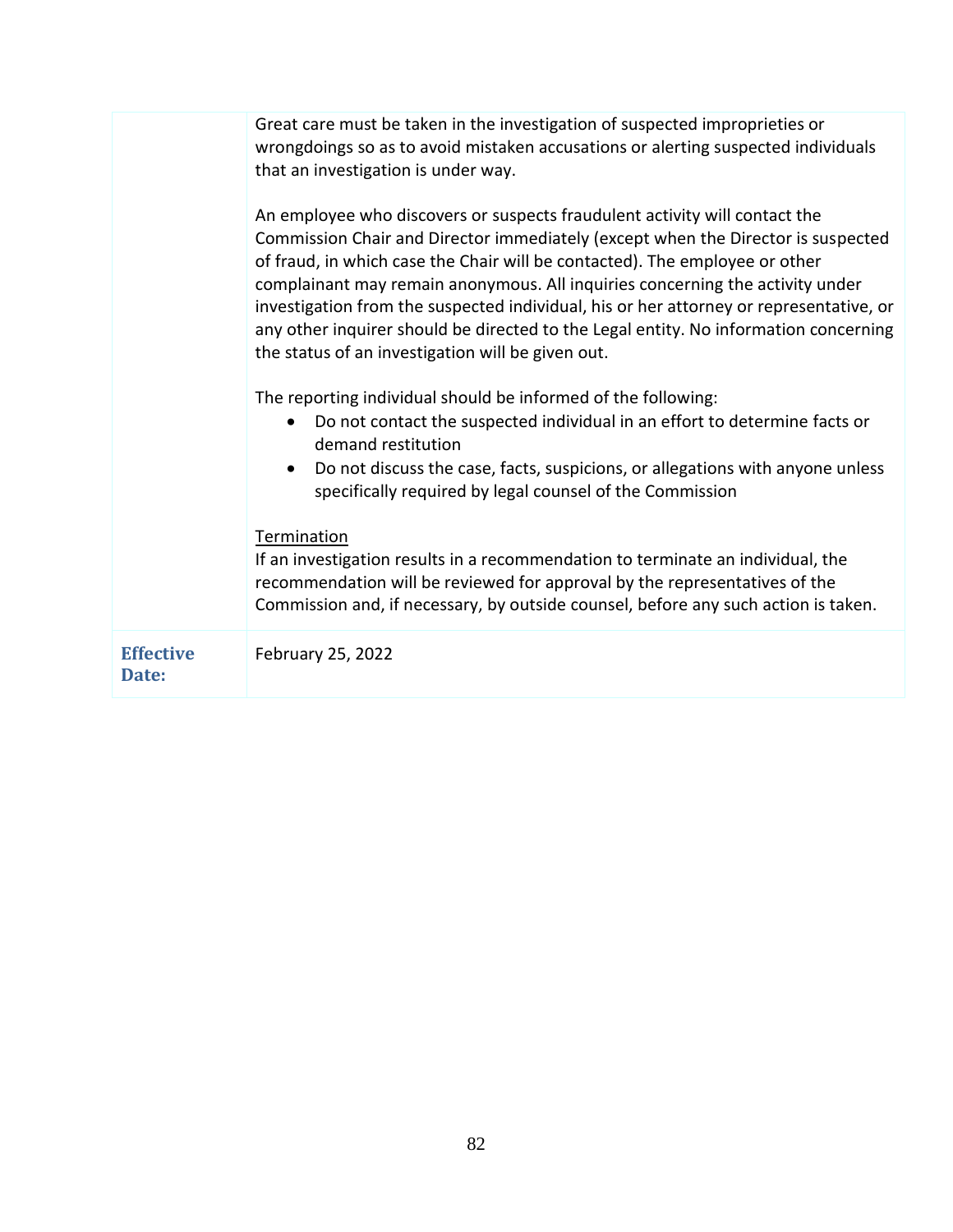# **VI. Other Operations**

| <b>1. Public Records</b>              |                                                                                                                                                                                                                                                                                                                                                                                                                                                                                                                                                                                                                                                                                                                                      |  |
|---------------------------------------|--------------------------------------------------------------------------------------------------------------------------------------------------------------------------------------------------------------------------------------------------------------------------------------------------------------------------------------------------------------------------------------------------------------------------------------------------------------------------------------------------------------------------------------------------------------------------------------------------------------------------------------------------------------------------------------------------------------------------------------|--|
| <b>Purpose/</b><br><b>Background:</b> | The Board of Supervisors authorized policies and procedures for First 5 Butte County<br>Children and Families Commission pursuant to Section 130151 of the California<br>Health and Safety Code. The purpose of this policy is to establish a process for<br>retention, destruction and public review of Commission records.<br>The California Public Records Act (CPRA) of 1968 ensures public access to records<br>maintained by state and local public agencies. In 2006 the California Secretary of<br>State provided guidelines for the treatment of public records by local government<br>agencies, based on the principle that records shall be kept only as long as they have<br>some administrative, fiscal or legal value. |  |
| <b>Policy:</b>                        | All Commission documents will remain on file in hard copy or electronic form for<br>five years. Program files may be retained longer, as long as they have some<br>administrative, fiscal or legal value.                                                                                                                                                                                                                                                                                                                                                                                                                                                                                                                            |  |
| <b>Procedure:</b>                     | "Commission records" includes any writing containing information relating to the<br>conduct of the Commission's business prepared, owned, used, or related by the<br>Butte County Children and Families Commission or its staff, regardless of physical<br>form or characteristics. Examples of Commission records include signed contracts,<br>program forms, scope of work agreements, action plans, audit documents, monthly<br>invoice backup, evaluation documents, communications and commission meeting<br>documents.                                                                                                                                                                                                         |  |
|                                       | <b>Destruction</b><br>Commission staff will destroy applicable records on an annual basis during a pre-<br>identified, regular month of the year.                                                                                                                                                                                                                                                                                                                                                                                                                                                                                                                                                                                    |  |
|                                       | Access<br>The Commission will respond to a records request no later than 10 days from the<br>date of receipt of the request, or up to an additional 14 days in "unusual<br>circumstances, $^{\prime\prime}$ as long as the Commission informs the requester of this extension<br>in writing. The response must state the estimated date when disclosable records<br>will be made available.                                                                                                                                                                                                                                                                                                                                          |  |
|                                       | The Director will review and respond to public records requests per the CPRA, but to<br>the extent that they require legal review they will be referred to County Counsel for<br>consultation.                                                                                                                                                                                                                                                                                                                                                                                                                                                                                                                                       |  |

<sup>&</sup>lt;sup>2</sup> "Unusual circumstances" include the need to search, collect records from other field facilities, review a voluminous amount of records, consult with another agency, compile data, or establish a program to extract data.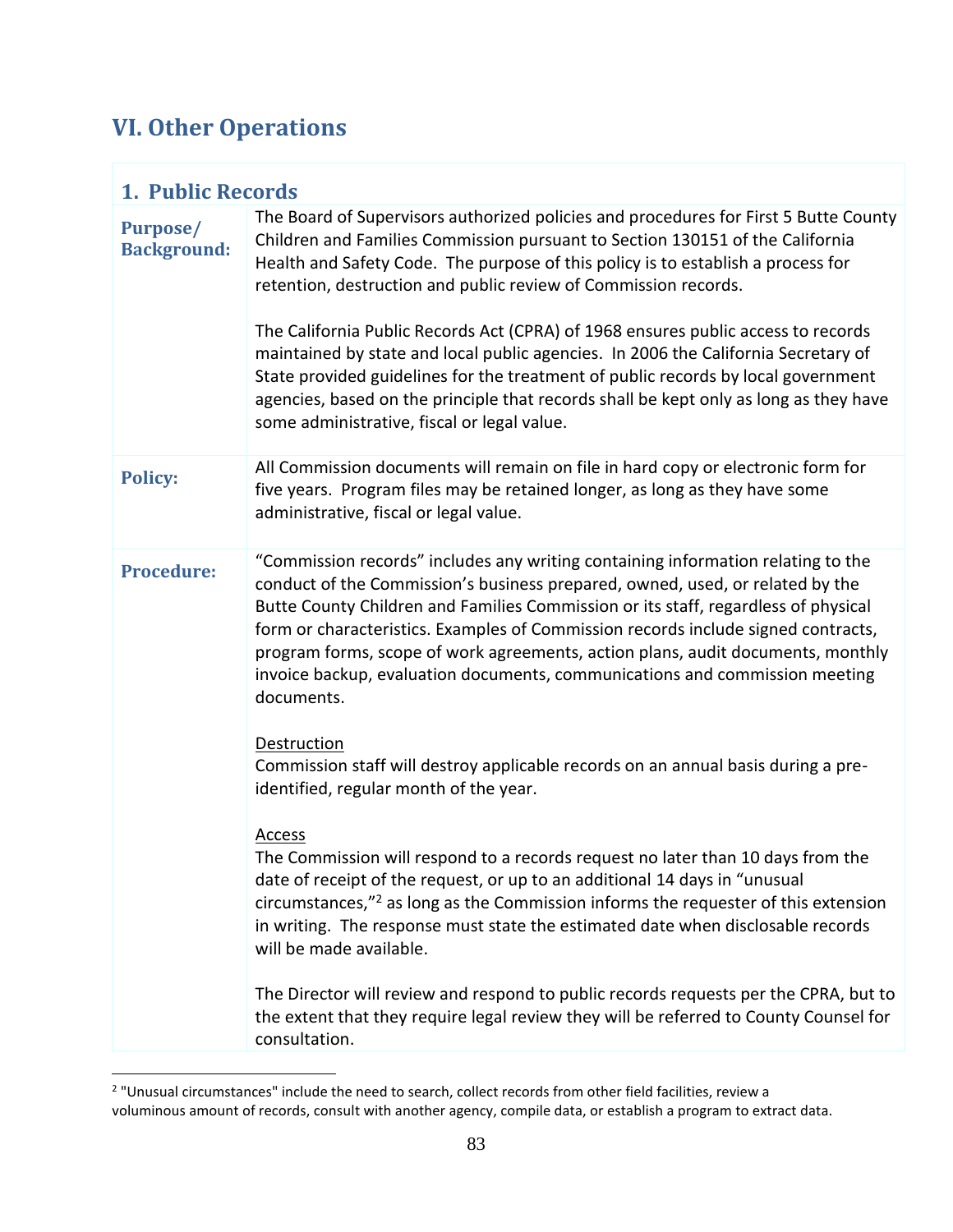| <b>Effective</b><br>Date: | February 25, 2022 |
|---------------------------|-------------------|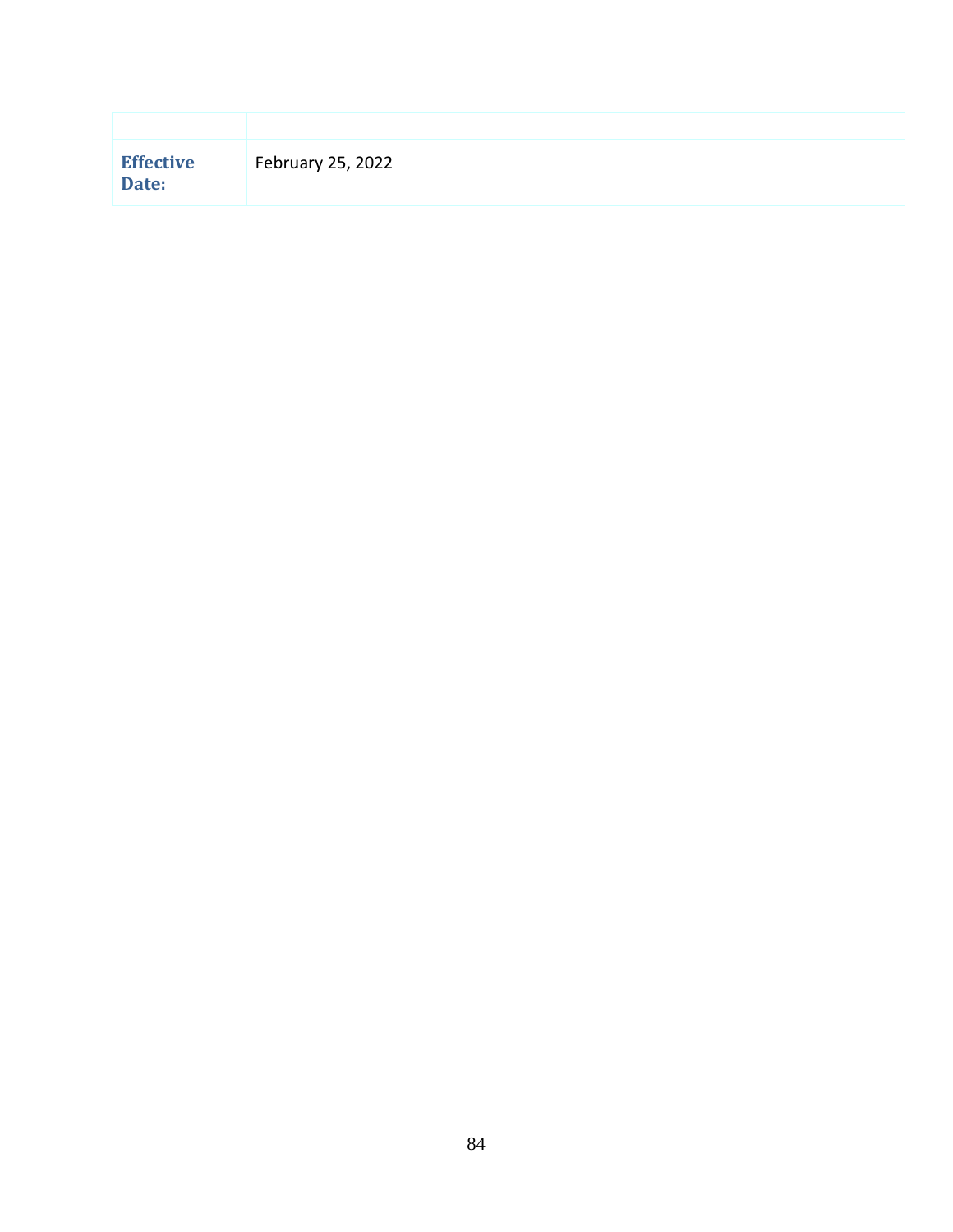| <b>2. Surplus Property</b>            |                                                                                                                                                                                                                                                                                                                                                                                                                                                                                                                          |  |
|---------------------------------------|--------------------------------------------------------------------------------------------------------------------------------------------------------------------------------------------------------------------------------------------------------------------------------------------------------------------------------------------------------------------------------------------------------------------------------------------------------------------------------------------------------------------------|--|
| <b>Purpose/</b><br><b>Background:</b> | The Board of Supervisors authorized policies and procedures for First 5 Butte County<br>Children and Families Commission pursuant to Section 130151 of the California<br>Health and Safety Code. The purpose of this policy is to provide guidance on the<br>disposition of property owned by the Commission.<br>Periodically, equipment purchased by the Commission is deemed to be no longer<br>needed by the office or program which originally purchased it. In such cases, the<br>equipment is declared as surplus. |  |
| <b>Policy:</b>                        | The Commission shall dispose of surplus property in an economic, efficient and<br>responsible manner as outlined in the procedures below.                                                                                                                                                                                                                                                                                                                                                                                |  |
| <b>Procedure:</b>                     | Commission staff shall notify Butte County General Services when surplus property<br>is available so another department has the opportunity use it. Commission staff<br>shall inspect all equipment including computers, file cabinets, safes and desks prior<br>to disposal to ensure all sensitive information has been removed. Purchasing<br>Services may sell, lease, transfer, dispose of or exchange surplus property as<br>provided by the Butte County Code, Government Code and Board direction.               |  |
| <b>Effective</b><br>Date:             | February 25, 2022                                                                                                                                                                                                                                                                                                                                                                                                                                                                                                        |  |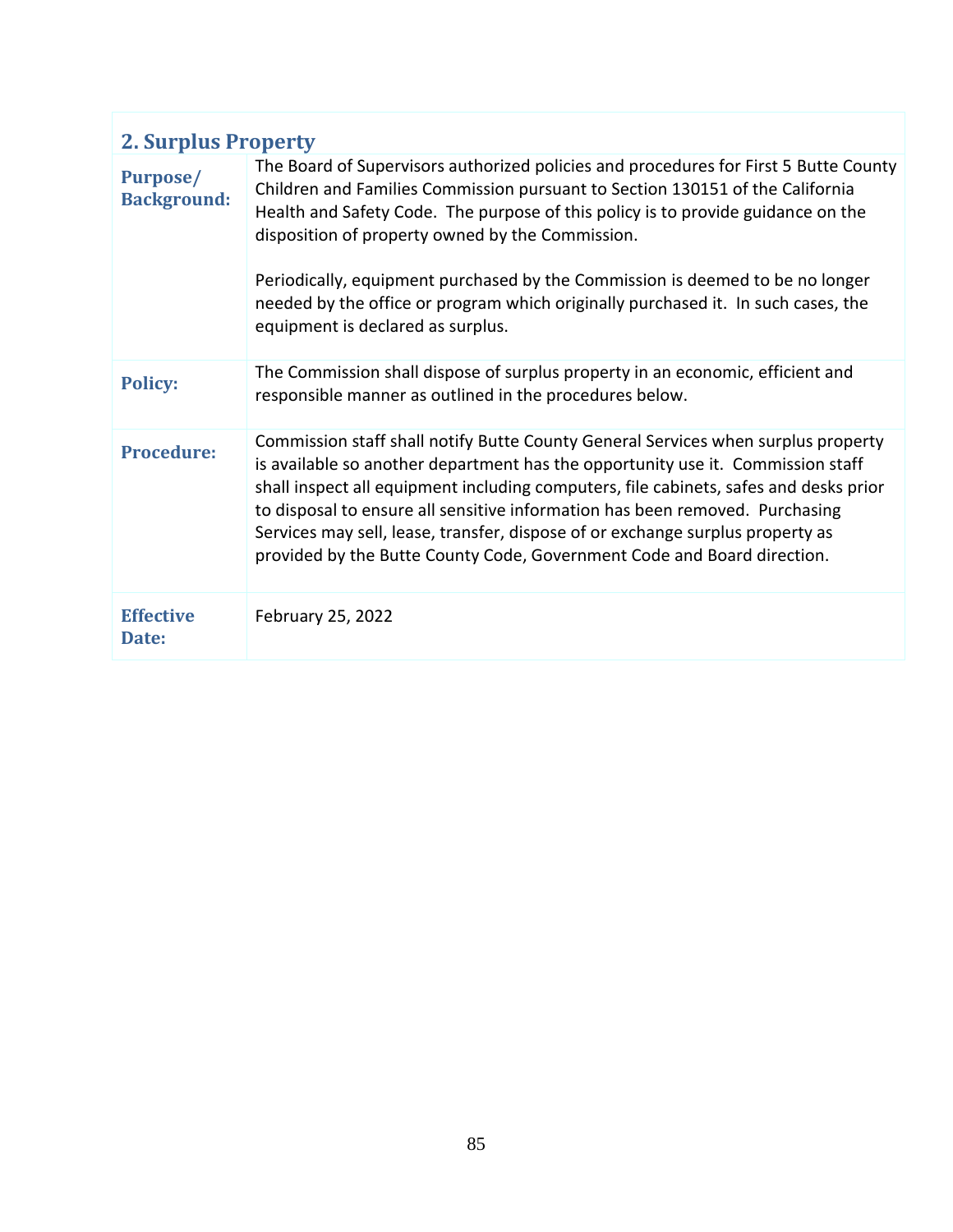| 3. Social Media Use            |                                                                                                                                                                                                                                                                                                                                                                 |  |
|--------------------------------|-----------------------------------------------------------------------------------------------------------------------------------------------------------------------------------------------------------------------------------------------------------------------------------------------------------------------------------------------------------------|--|
| Purpose/<br><b>Background:</b> | The Board of Supervisors authorized policies and procedures for First 5 Butte County<br>Children and Families Commission pursuant to Section 130151 of the California<br>Health and Safety Code. The purpose of this policy is to establish policy and<br>procedures governing social media use by Commission staff and contractors.                            |  |
| <b>Policy:</b>                 | The Commission utilizes social media tools for the purposes of providing education<br>and advocacy related to the Commission's mission, vision, guiding principles and<br>strategic plan.<br>When using social media, Commission staff and contractors are expected to adhere<br>to professional standards of behavior and judgment. The Commission will comply |  |
|                                | with all laws and regulations protecting the privacy of users.                                                                                                                                                                                                                                                                                                  |  |
| <b>Procedure:</b>              | <b>Commission Procedures</b>                                                                                                                                                                                                                                                                                                                                    |  |
|                                | "Social Media" refers to community created content sites like blogs, forums, Flickr,<br>YouTube, wikis, social networks, Pinterest, Twitter and other content sharing sites.<br>It includes:                                                                                                                                                                    |  |
|                                | Material created by Commission staff on sites utilized by the Commission<br>$\bullet$<br>Material created on other social media sites when acting as a Commission<br>employee                                                                                                                                                                                   |  |
|                                | Commission social media offerings are intended to create a welcoming and inviting<br>online space where the community will find useful information. In some forums,<br>users may be able to interact with Commission staff and other community<br>members.                                                                                                      |  |
|                                | Social Media accounts are only created by or through contracts with the<br>$\bullet$<br>Commission. The names of pages or accounts should not be changed and<br>should clearly represent the Commission.                                                                                                                                                        |  |
|                                | Decisions regarding new social media outlets are made by the<br>$\bullet$                                                                                                                                                                                                                                                                                       |  |
|                                | Director. Contractors should not create accounts on new sites.<br>All content is reviewed and is subject to being edited or deleted by the<br>$\bullet$<br>Director and Program Staff.                                                                                                                                                                          |  |
|                                | Where possible, each social media page should clearly indicate that it is<br>$\bullet$<br>maintained by the Commission and should have Commission contact<br>information prominently displayed.                                                                                                                                                                 |  |
|                                | Where possible, each social media page/profile should include an<br>٠                                                                                                                                                                                                                                                                                           |  |
|                                | introductory statement about the page/profile.<br>Where possible, social media pages should link to the Commission's official<br>٠                                                                                                                                                                                                                              |  |
|                                | website and this social media policy.                                                                                                                                                                                                                                                                                                                           |  |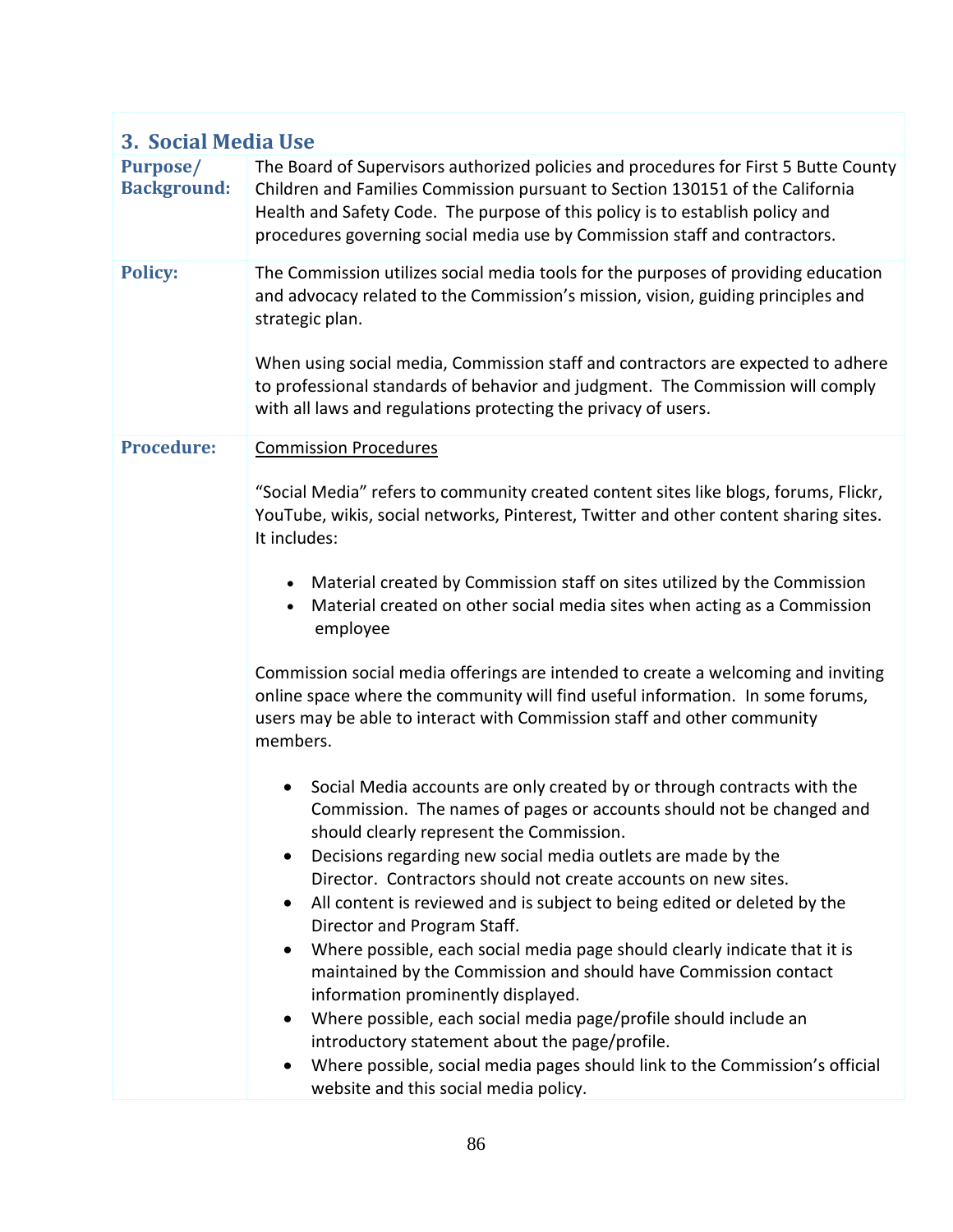- User discussion and contribution on Commission social media sites is subject to the [Public Terms of Use.](http://www.hcpl.net/about/social-media-policy#Public) This shall be clearly indicated on the social media page that invites participation.
- Social media content shall adhere to applicable laws, regulations, and policies, including all information technology and records management policies.
- Content is subject to public records laws.
- Content shall be managed, stored, and retrieved to comply with open records laws and e-discovery laws and policies.

# Staff and Contractor Responsibilities

When staff or contractors use social media, behavior and content is not only a reflection of the individual, but also of the Commission. This policy complements, rather than overrides, any existing requirements that staff and contractors act professionally, respectfully and honestly.

If a staff member or contractor is about to publish something that makes them even the slightest bit uncomfortable, do not send. Review the guidelines to determine the issue and address before posting. If the staff member or contractor is concerned, discuss it with the Director. When representing the Commission via social media, staff and contractors should:

- Conduct themselves at all times as representatives of the Commission
- Identify themselves as Commission personnel
- Not make statements about community members, or post, transmit, or otherwise disseminate confidential information
- Not conduct political activities or personal business
- Observe and abide by all copyright, trademark, and service mark restrictions in posting materials to electronic media

## Public Terms of Use

The Commission has no affiliation with any advertisements or other material posted by third party sites or software. By choosing to comment on Commission Social Media sites, public users agree to these terms:

- Comments are moderated by Commission staff and contractors, and the Commission has the sole discretion to not post or to remove comments that are unlawful, offensive, profane or off-topic.
- Persons who violate these terms may be barred from further postings.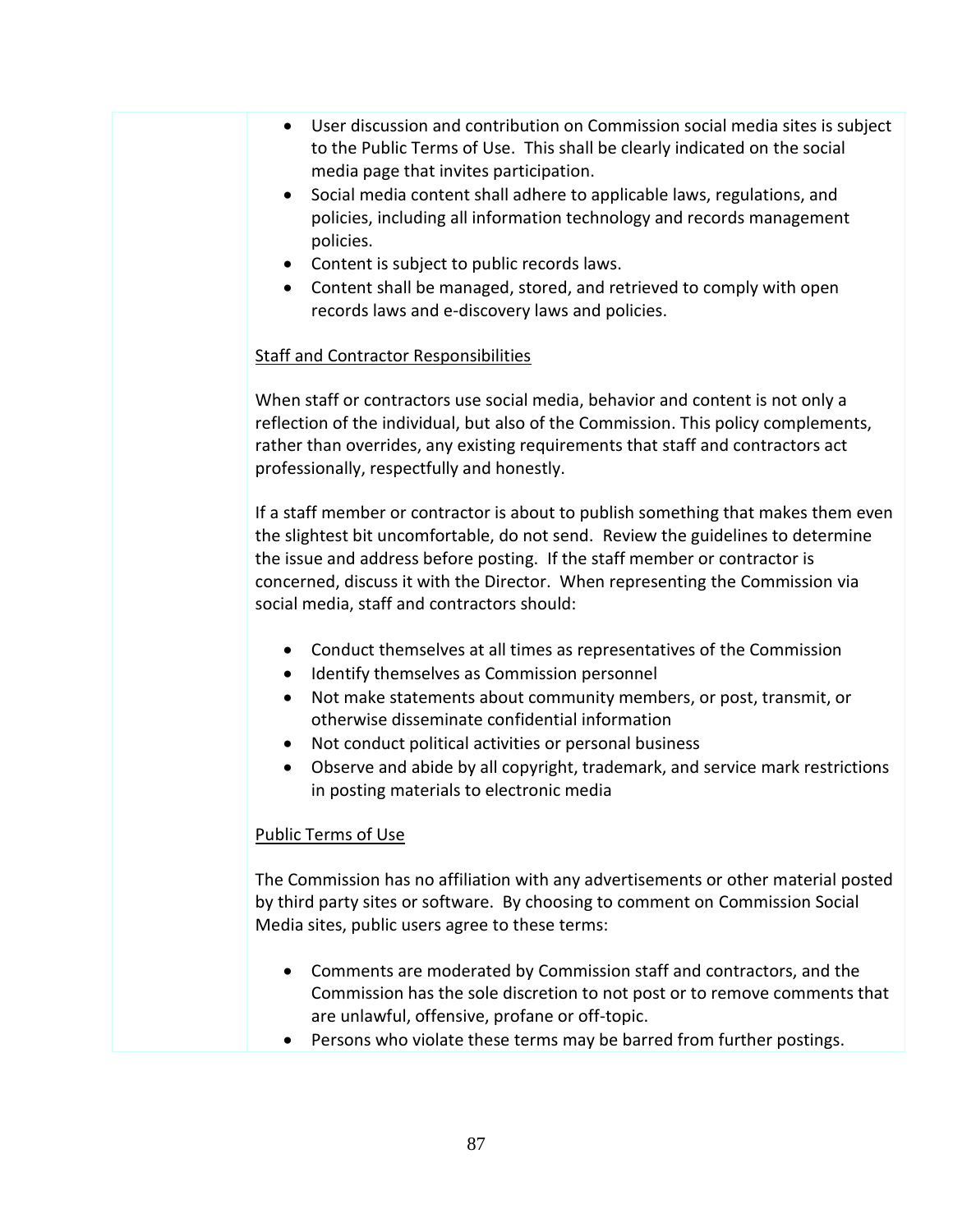|                           | Social media should not be used to attempt communication with staff for<br>$\bullet$<br>official or unofficial Commission business. Members of the public should use<br>email, telephone or Commission website to communicate with staff.<br>The Commission is not obligated to respond to any questions or comments<br>$\bullet$<br>posted on social media, and shall not engage in debate or argument with<br>social media users.<br>The Commission does not collect, maintain or otherwise use the personal<br>$\bullet$<br>information stored on any third party social media site in any way other than<br>to communicate with users on that site. |
|---------------------------|---------------------------------------------------------------------------------------------------------------------------------------------------------------------------------------------------------------------------------------------------------------------------------------------------------------------------------------------------------------------------------------------------------------------------------------------------------------------------------------------------------------------------------------------------------------------------------------------------------------------------------------------------------|
| <b>Effective</b><br>Date: | February 25, 2022                                                                                                                                                                                                                                                                                                                                                                                                                                                                                                                                                                                                                                       |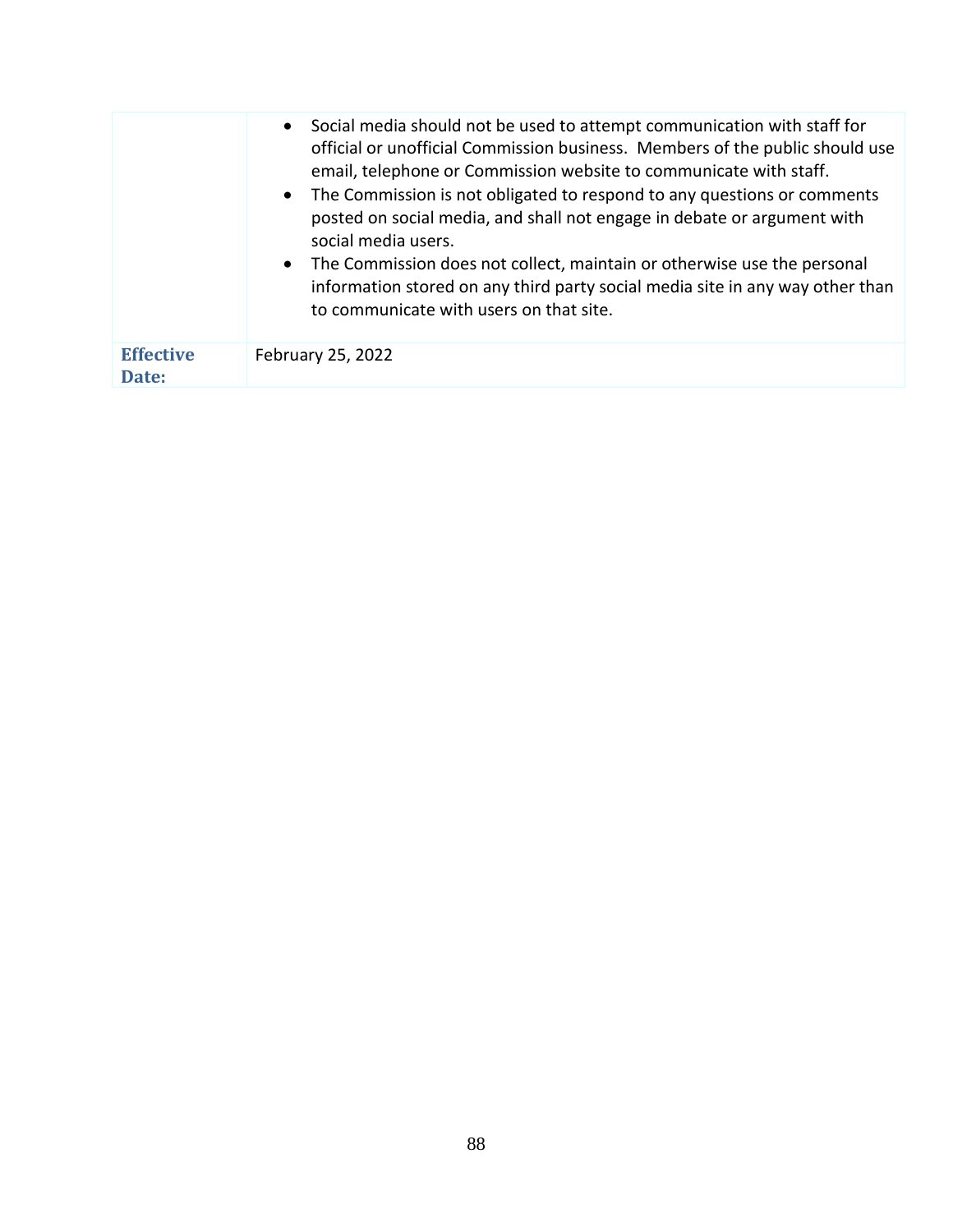| <b>4. Staff Compensation</b>   |                                                                                                                                                                                                                                                                                                                                                                                                                                                                      |  |
|--------------------------------|----------------------------------------------------------------------------------------------------------------------------------------------------------------------------------------------------------------------------------------------------------------------------------------------------------------------------------------------------------------------------------------------------------------------------------------------------------------------|--|
| Purpose/<br><b>Background:</b> | The Board of Supervisors authorized policies and procedures for First 5 Butte County<br>Children and Families Commission pursuant to Section 130151 of the California<br>Health and Safety Code. The purpose of this policy is to establish policies and<br>procedures for Commission Staff Compensation.                                                                                                                                                            |  |
| <b>Policy:</b>                 | The Commission will abide by Butte County personnel policies and procedures to<br>the extent that they apply to Commission activities, and do not conflict with<br>California Health and Safety Code Section 130100 et seq.<br>The Commission has the authority to determine the number, qualifications, and<br>compensation of employees serving in positions allocated to the Commission,<br>consistent with the County of Butte Merit System and Personnel Rules. |  |
| <b>Procedure:</b>              | The Commission will work with BCPH to establish and define each position. The<br>Commission will provide BCPH with a recommended job description and salary<br>range for each position. BCPH will designate the position either to an existing<br>appropriate County classification, or if one does not exist, BCPH will advocate with<br>County Human Resources to support the creation of a new classification for the<br>position.                                |  |
| <b>Effective</b><br>Date:      | February 25, 2022                                                                                                                                                                                                                                                                                                                                                                                                                                                    |  |